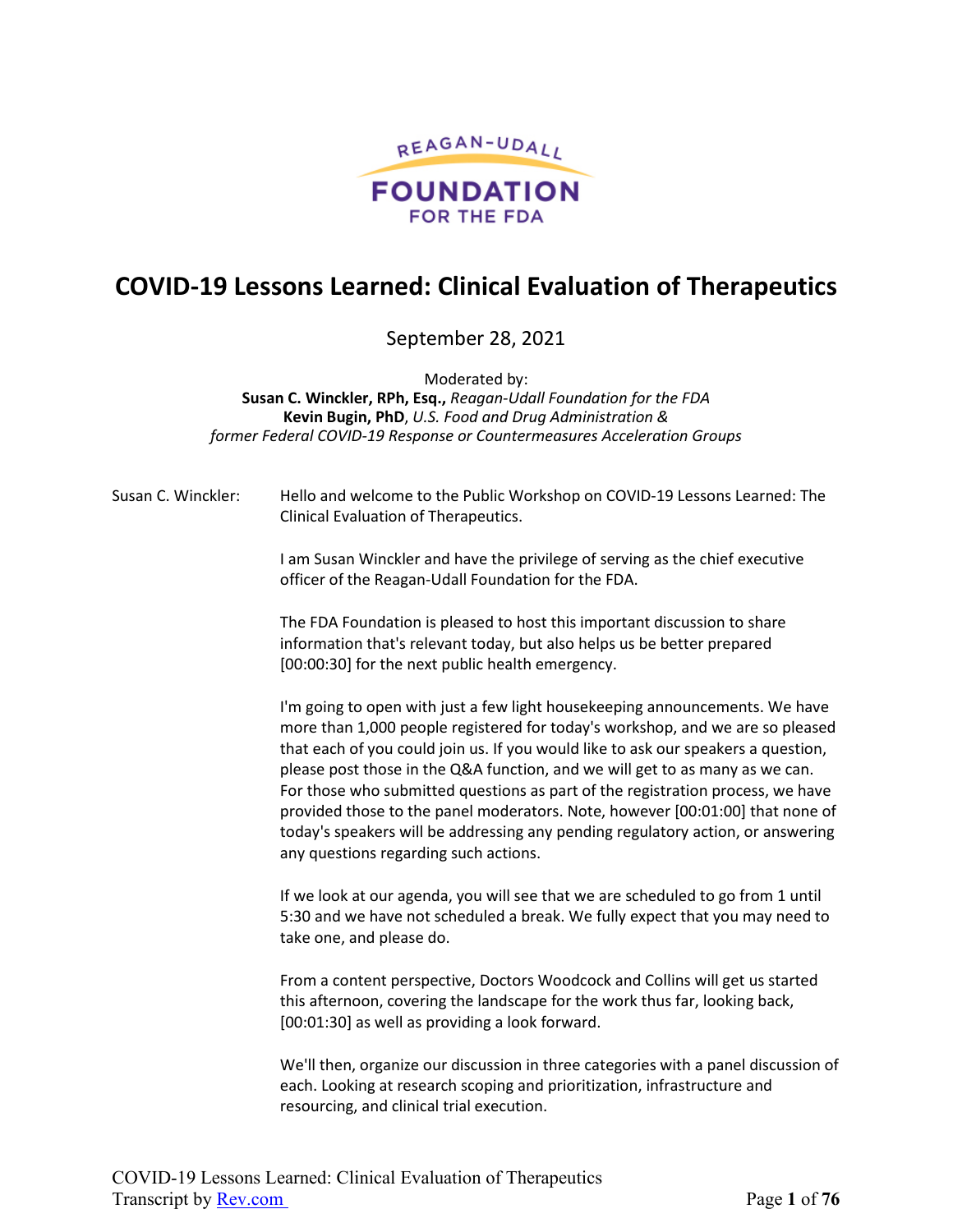Following the panels, we'll open the microphone for public comment to those who signed up in advance. We will call on registered commenters alphabetically, and we'll unmute your microphone, so that you may be heard. [00:02:00] Each speaker in the public comment period will be limited to 1 1/2 minutes. We will close your microphone at that 90 second mark.

Please note, that neither the FDA Foundation, nor the agency will respond to questions during that time period. And again, throughout the event, government employees will not comment on any pending, or other regulatory action.

With that, we can jump into the content because we have a lot of discussion to stimulate today. I'm going to turn the microphone [00:02:30] over to my comoderator Dr. Kevin Bugin. He's, currently, the acting director of operations in Cedar's Office of New Drugs at FDA, but was formerly part of the Federal COVID-19 Response Team, which was also known as Operation Warp Speed.

Kevin, you've been instrumental in much of the work that we're going to discuss today. Would you provide us an introduction and prepare us for what we're about to cover in the next few hours?

Kevin Bugin: Absolutely. Thank you, Susan. Really [00:03:00] appreciate the introduction, and really appreciate all the work that's gone into today's workshop, both from the Reagan-Udall Foundation for the FDA in organizing and getting us to this point today. I mean, it's really been a pleasure to work with you. But also to our panel members and, of course, our panel organizers who have also been working group leads throughout this entire initiative to gather the lessons learned, and generate some initial recommendations for how we might proceed within this current pandemic and future pandemic, or public health emergencies. And, of course, [00:03:30] I want to really thank all of our participants today. As you heard, we have more than 1,000 registered attendees. I do hope they'll join now throughout the day. And it's with your contributions that we'll really be able to achieve our goal today, which is quite simply expand the circle of the stakeholders who've been working with myself and Dr. Woodcock these past many months to share our lessons and recommendations on how to move forward with improvements. And also to get your input and your feedback. We really do value that.

> And I want to just point out that there will be a [00:04:00] open... Or there is already an open docket that we can receive your comments, your questions. We've received several already prior to today. And I'm sure we'll receive more. And that docket will remain open for the rest of the year, I believe. And we'll be pulling in those comments at the end when the docket closes to sort of summarize and add those into the additional public discussion.

So, as Susan mentioned, what we'll be covering today is lessons and recommendations related to those three topic areas around how do we research, [00:04:30] scope, and prioritize the coordinated therapeutic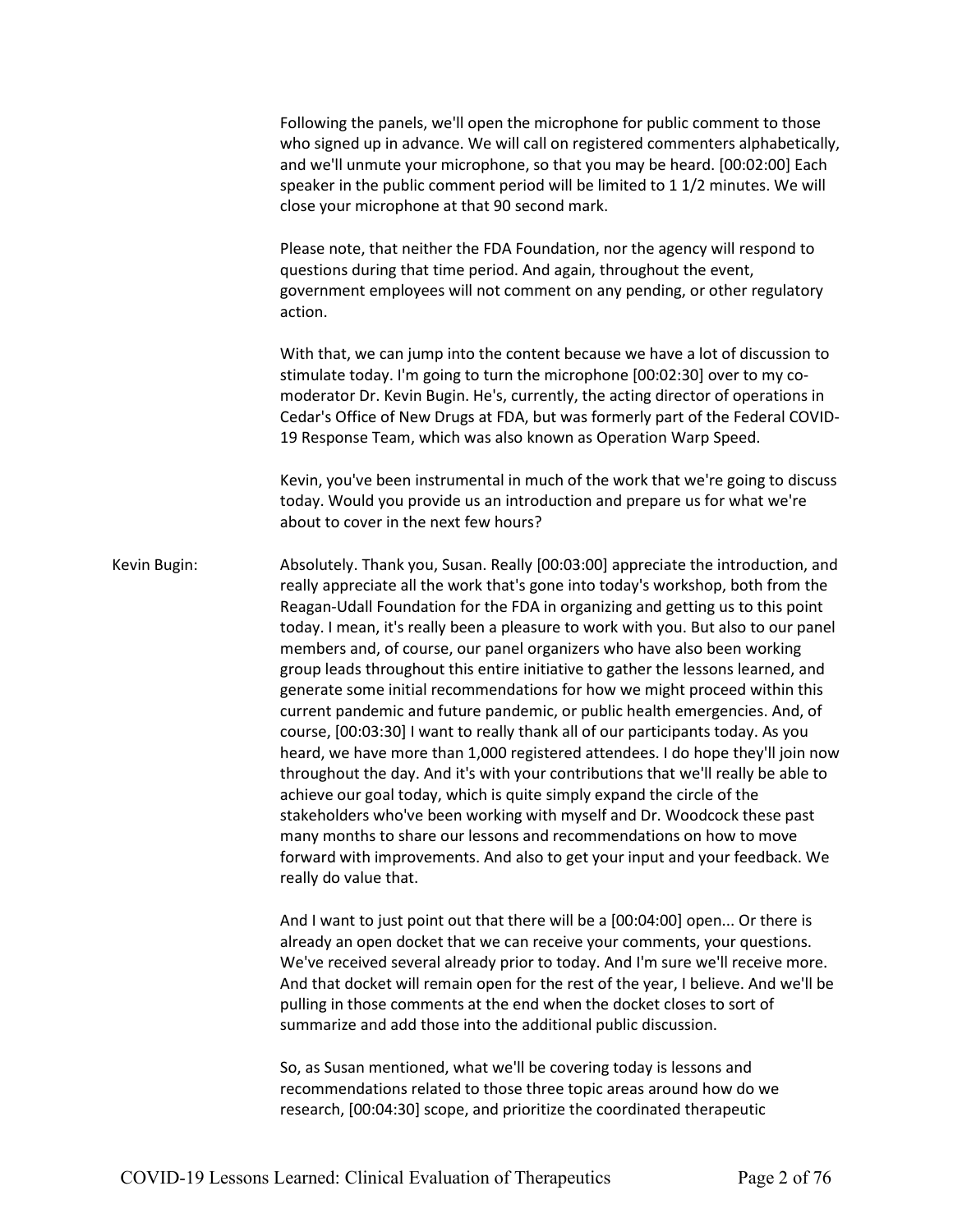evaluation activities. And then, what's the necessary infrastructure and resourcing that's needed and really needed period. It's not something that you can develop during, or after the pandemic. You need it from the get go. You're either early, or you're late, and we simply cannot be late.

And lastly, then what's necessary for efficient and effective execution of clinical trials. In these three topic areas, we'll go through a number of some of those insights, and lessons learned, and potential recommendations that we've been generating with our panelists.

[00:05:00] So, as a reminder, why did we conduct this workshop? Well, the intent was really to provide an additional perspective and gather additional insights into this process of getting feedback on these lessons learned, and really disseminate these findings out across the entire public ecosystem, because we recognize we've been having great conversations, and a lot of convergence on many of these issues, but it's something that we need to take further.

So what's next? Well, as I mentioned, I think [00:05:30] already today is really a step in our journey. And what we're trying to do today is really talk about change. And change is never a one-time event, it's a continuous process. And to keep that process moving in the right direction, we need as much insight, and as many varieties of perspectives as possible.

I think as you'll hear from my colleague, Dr. Janet Woodcock in a moment, these lessons learned efforts that we've been in aged in is really a culmination of a series of those discussions and collaborative activities that have been occurring over the past many months, and really reflecting on that first [00:06:00] year of the pandemic. And what we'll try to do today is kind of just take stock of where we were, where we are, and where we're going.

So lastly, just a few reminders, there will be a recording of today's meeting. The slides, I believe are already available on the Reagan-Udall Foundation website, where you initially registered. We will also have a interim summary document that will build on the pre-read document, which is also already available on the RUF website. And that summary document will incorporate today's discussions. And lastly, as I mentioned earlier, as the docket closes later this year, we'll be summarizing [00:06:30] some of that public feedback as well to add into that ongoing discussion.

So lastly, with great honor and pleasure, let me go ahead and introduce someone who really needs no introduction, Dr. Janet Woodcock. So, please join me in welcoming our Acting Commissioner of Food and Drugs at the U.S. Food and Drug Administration. Hi, Janet.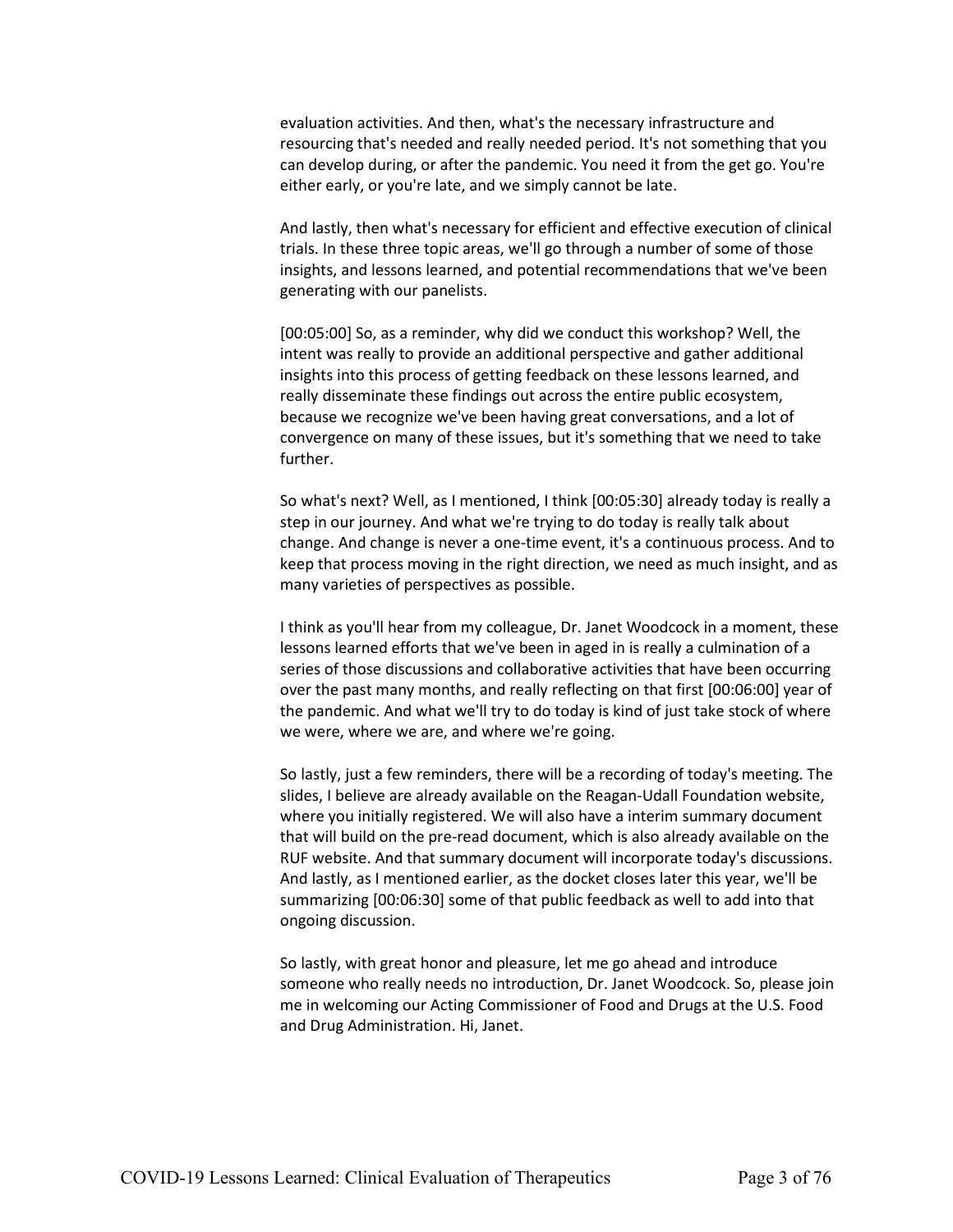# **Opening Keynote**

### **Janet Woodcock, MD**

Acting Commissioner of Food and Drugs *U.S. Food and Drug Administration*

| Janet Woodcock: | Hey, thanks, Kevin.                                                                                                                                                                                                                                                                                                                                                                                                                                                                                                                                                                                                                                                                                                                                                                                                                                                                                                                                                                                                                  |
|-----------------|--------------------------------------------------------------------------------------------------------------------------------------------------------------------------------------------------------------------------------------------------------------------------------------------------------------------------------------------------------------------------------------------------------------------------------------------------------------------------------------------------------------------------------------------------------------------------------------------------------------------------------------------------------------------------------------------------------------------------------------------------------------------------------------------------------------------------------------------------------------------------------------------------------------------------------------------------------------------------------------------------------------------------------------|
|                 | And hello everyone. I'm really happy to be talking about this. And could I have<br>the first slide?                                                                                                                                                                                                                                                                                                                                                                                                                                                                                                                                                                                                                                                                                                                                                                                                                                                                                                                                  |
|                 | So, my task is to go back to the beginning and say, how [00:07:00] did we<br>decide? How did we do what we did? And what did we learn as we did the<br>things we did? So, I was the therapeutic lead for what was then called Operation<br>Warp Speed. And it started with Kevin and me trying to figure out what to do.<br>And so, I think we did, we gained a tremendous number of insights as we've<br>moved along. And, of course, we worked with other components of the<br>government. [00:07:30] You'll hear from Dr. Collins in a bit about how we joined<br>up with ACTIV and were able to accomplish a great deal through that<br>collaboration. Next slide.                                                                                                                                                                                                                                                                                                                                                               |
|                 | So, it was established in May the Therapeutics Warp Speed Effort to try and pick<br>out candidates, and then accelerate both their clinical development, and the<br>scale-up of their manufacturing. [00:08:00] And so, it was sort of a crystal ball<br>exercise to move forward and support those candidates that would most likely<br>have a broad impact on the pandemic. And then, try to enable broad<br>distribution and availability of these therapeutics until widespread access could<br>be achieved.                                                                                                                                                                                                                                                                                                                                                                                                                                                                                                                     |
|                 | And, in fact, it has turned out that we are still needing these. We knew there<br>would be people who would not get vaccinated and people for whom the<br>vaccine would not [00:08:30] be effective. And so, there would be an ongoing<br>need, while the virus was still spreading around, for therapeutics. And we<br>wanted to provide continued access for all of these across, no matter where you<br>were, public access. And so, we decided to focus on candidates that attack the<br>virus number one, particularly the monoclonals or small molecule antivirals,<br>because [00:09:00] there was a huge effort going on with a lot of<br>immunomodulators. And there a number of those were put in the portfolio, but<br>it was hard to sort through those. And then, prevent or manage complications<br>such as thrombosis, which was an early thing we worked on. And in January of<br>'21 Operation Warp Speed was transitioned to the Federal COVID-19 Response,<br>but continued to have the same mission. Next slide. |
|                 | [00:09:30] So, this slide is probably hard to see, but the point of this is that we<br>worked across many, many agencies and groups in the government, not only<br>the HHS agencies, but DOD, Veterans Affairs, and many others to all work                                                                                                                                                                                                                                                                                                                                                                                                                                                                                                                                                                                                                                                                                                                                                                                          |

together. And this turned out to be very effective. We leaned on and had leads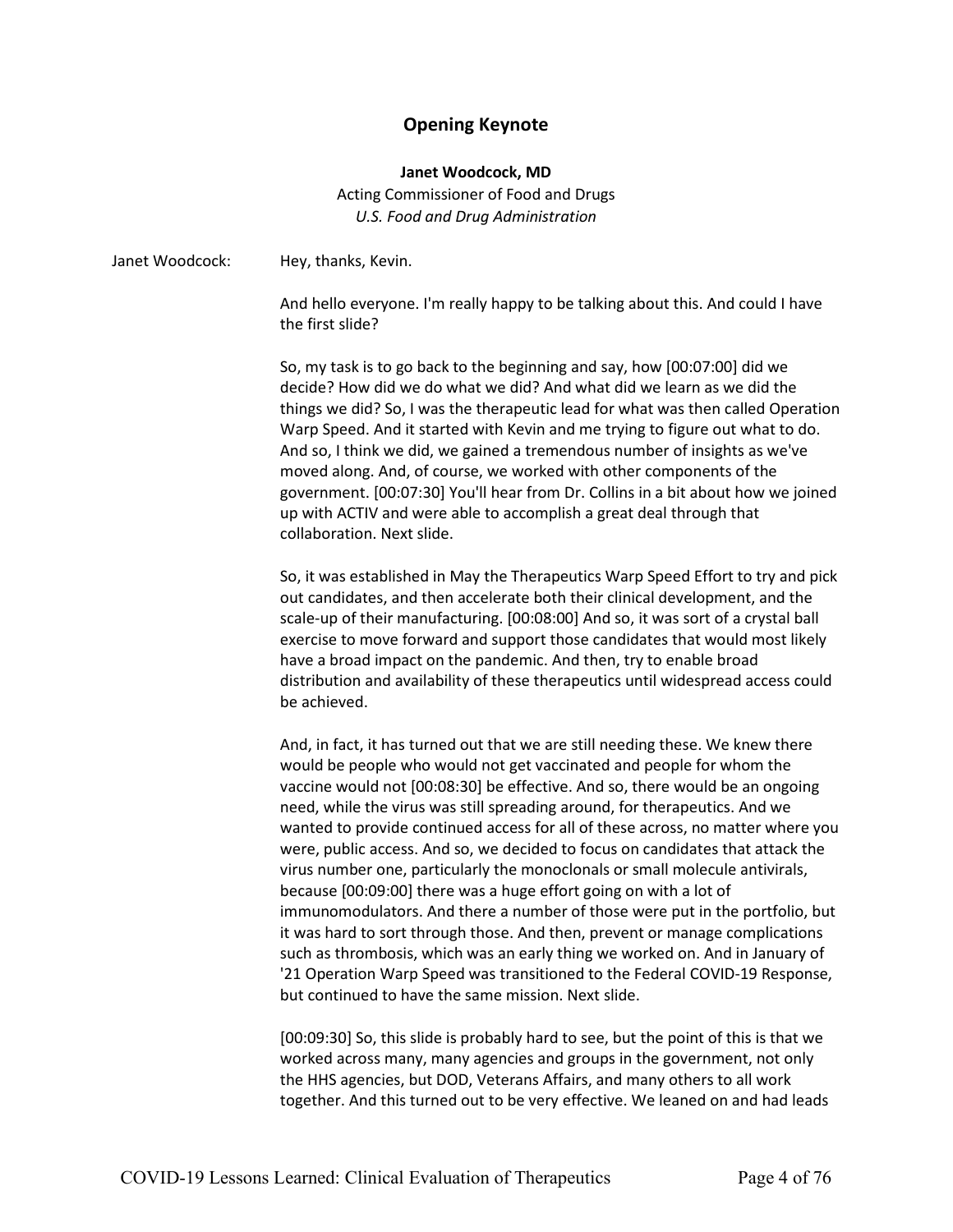of different therapeutic programs for many places around [00:10:00] the government. It was really extraordinary, I think. Next slide.

So, we learned a lot as we did all this, particularly about how one might clinically evaluate, bring forward and clinically evaluate therapeutics during the midst of a pandemic, and the insights were driven by much of the frustration [00:10:30] that all of us encountered in actually setting up and getting going, this clinical evaluation. And we were like starving in the midst of plenty. We had people ill in ICUs all over the country and yet, we couldn't enroll patients as fast as we really felt we should be able to do. And most of the patients were not put toward trials that could yield actionable [00:11:00] information.

So, we learned slower than we should have. And, in fact, manufacturing, of course, and making clinical supplies was also problematic, but there were tremendous barriers that it took many, many people thousands of hours to work through these. We think these insights can be applied to the broader clinical trial landscape in the United States, but improve our preparedness for the next public health [00:11:30] emergency, but also teach us more about how to more effectively have a learning healthcare system to actually rapidly evaluate interventions. So, there continues, of course, to be a public health emergency, but by 2021 it seemed like we didn't to just move on and lose those insights of those early days of tremendous struggle. And [00:12:00] so, from January to May, we collected and analyzed lessons learned from all these parties who had participated and more. Next slide, please.

So, over the course of the first half, we captured these lessons learned, we developed some recommendations and considerations for implementation. We did a huge number of interviews with many, many helpers that I'll get to in a minute. [00:12:30] And we got a 70 page fact-based document about all the different lessons learned in the documentation. Then, we synthesized that into 29 key lessons learned, and we had working groups and leadership who led these activities, and we had internal workshops, and meetings, and so forth. And then, we developed ways to address the recommendations, [00:13:00] and provide details, and references for implementation process that was really a starting point. Like, okay, if we're going to change this, what do we know now? What do we think? Where could we go from here? Next slide.

So, we formed working groups around these key topic areas. I have the leadership group, so it was across military, JPEO, [00:13:30] VA. We had a lead, we had VARNA involved, NIH and FDA. So, we had a huge span of people who were all working together. And then, we had leads from all the different groups shown below both the FNIH, FDA, and so forth and so on. All these people working together. And then, we had a lot of partners, external partners who helped [00:14:00] by collecting information from narrow organizations. For example, ACRO, which is the CRO organization. Bio and PhRMA, the biopharmaceutical and pharmaceutical industries. And then, a large number of other groups who helped us collect all this information and bring their point of view to bear as well. Next slide.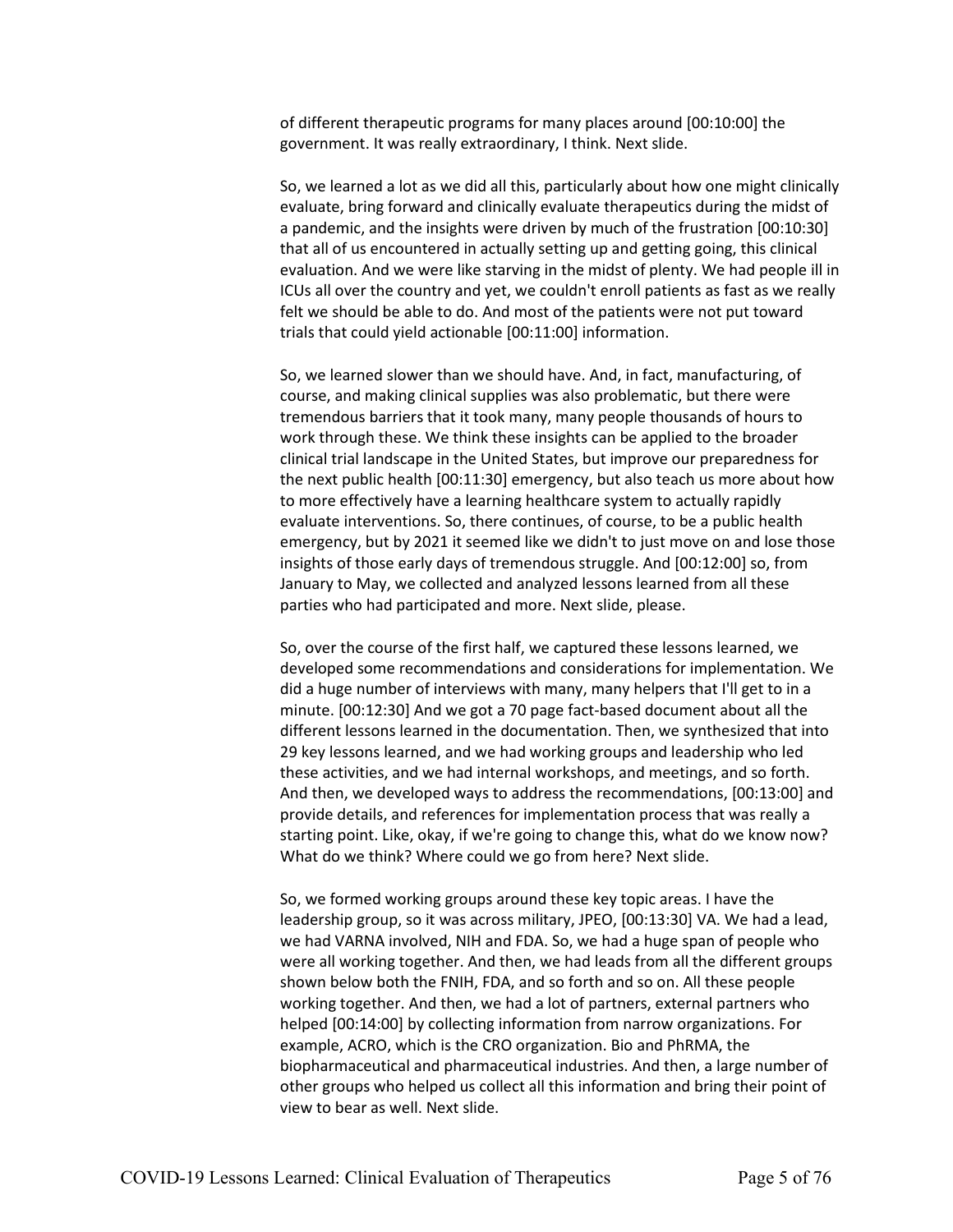So then, [00:14:30] lessons learned were organized into five topic areas with four of those we're going to be discussing today. First one was, when Kevin and I started strategy governance and decision-making were extremely confusing to us. And how we feel that governance and coordination really needs to be set up in advance and so forth. [00:15:00] And that will be discussed in one group. Then, how do you pick among this myriad of candidates, and really do the scoping, and agent selection, and so forth evidence, generation, strategy and data sharing? We managed it and ACTIV had an agent selection group in BARDA and our therapeutics group had agent selection, but everyone was bombarded [00:15:30] with thousands of candidate agents, either those in development, or ones that wanted to be repurposed.

And figuring out a process even for working with all of these was complicated. And then, research on how do we compare similar agents, such as the monoclonals, of course, which many of them were against different epitopes, and how did they work against the various variants, and what [00:16:00] were their properties? And so, we worked with FDA and the Scripps Institute, and all sorts of parties, The Gates Foundation, and so forth, as well as NIH to try and get a handle on the properties of a number of these molecules that we finally ended up testing. Also, looking at animal models and their performance, and trying to do head-to-head studies in the animal models. So, [00:16:30] we had some comparative data to work from but, again, this was all back of the envelope. We did this as we went, there was no really game plan laid out for us to do this.

And then, infrastructure and resourcing, a lot of effort had to go in. ACTIV brought in a lot of the clinical trial networks and identified [00:17:00] a lot of the clinical trial networks that NIH had. But we really didn't have the clinical trial infrastructure that we needed to cover the United States. And we did struggle with diverse participation, partly because of where the sites were located. And the CRO infrastructure in the United States was, I think, pretty stressed by all the trials that were going on. [00:17:30] So, this was quite an issue.

And then, clinical trial execution, oh my goodness. This usually takes about 6 to 8 months or whatever to set up clinical trial in the government, or elsewhere even to get everything, all the sign-offs, everything that needed to be done. And we tried to accelerate that as quickly as possible, but there were tremendous barriers. [00:18:00] And then, we're not going to talk about supply distribution administration, but there are many lessons learned there as well. Next one, please.

And finally, in closing, many of the therapeutics lessons learned that we are going to discuss today can be found at a high level. I think in the recently shared presidents' pandemic preparedness plan, they call for strengthening the US public health system, investing in public [00:18:30] health labs, and digital infrastructure.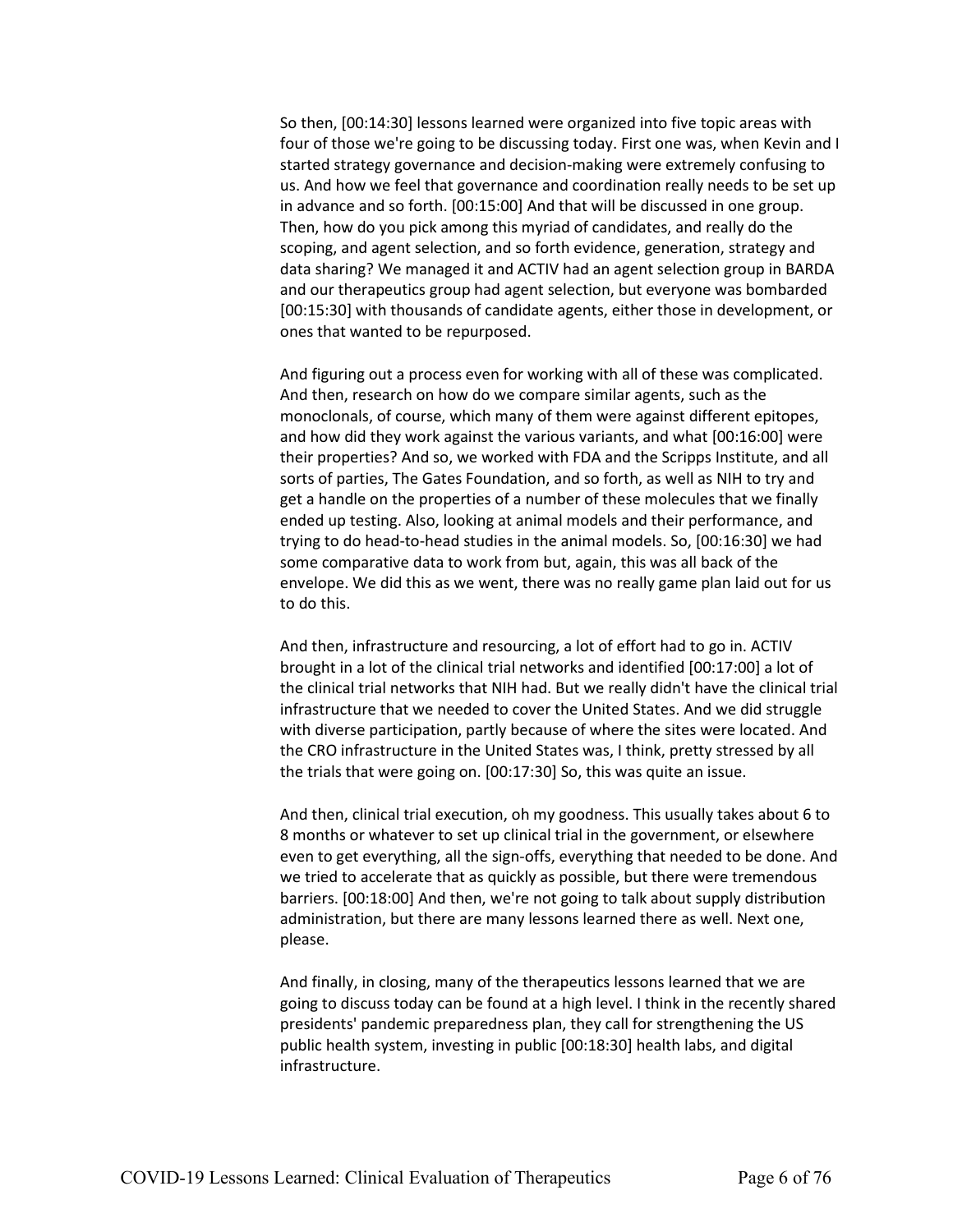|                    | Another thing that we lacked was really being able to rapidly identify what<br>variants were circulating in the United States and whether our agents we were<br>developing would be active against them. A prioritization of vulnerable<br>communities and making sure they're able to participate in clinical research,<br>really important. And evidence-based communication, we did struggle. We<br>struggled with getting publicity on the trials and also, getting [00:19:00] people<br>to understand they needed to use the monoclonal antibodies, and that they<br>could keep people out of the hospitals, and so forth.                                                                                                                                                                                 |
|--------------------|-----------------------------------------------------------------------------------------------------------------------------------------------------------------------------------------------------------------------------------------------------------------------------------------------------------------------------------------------------------------------------------------------------------------------------------------------------------------------------------------------------------------------------------------------------------------------------------------------------------------------------------------------------------------------------------------------------------------------------------------------------------------------------------------------------------------|
|                    | Improve the regulatory capacity, platform technologies, for example,<br>manufacturing so that you're not reinventing the wheel all the time. Clinical trial<br>networks, if we had had ready to use networks that were more extensive and in<br>the appropriate communities, [00:19:30] we could have been up and running<br>much faster, had a much broader reach.                                                                                                                                                                                                                                                                                                                                                                                                                                             |
|                    | And then, improved regulatory capacity approaches at FDA. Of course, FDA did<br>not have search capacity. It usually runs very close to the bone as far as staffing<br>and so forth. And this caused huge increases in workload for the regulators. And<br>then enhanced program management, which gets to what [00:20:00] I talked<br>about at the beginning, the first item, decision rights, who's in charge, what are<br>the structures for decisions, and so forth? And they call for enhanced program<br>management mission control function, which would be very useful, and<br>international coordination. Now, the FDA ran a lot of international coordination<br>itself with drug regulators around the world but, obviously, there needed to be<br>even broader coordination. [00:20:30] Next slide. |
|                    | So, thank you very much. And I'll turn it back over to the moderators. This is just<br>setting the stage, I think, for the questions.                                                                                                                                                                                                                                                                                                                                                                                                                                                                                                                                                                                                                                                                           |
| Susan C. Winckler: | Absolutely. And thank you so much, Dr. Woodcock.                                                                                                                                                                                                                                                                                                                                                                                                                                                                                                                                                                                                                                                                                                                                                                |
|                    | I'm reminded, we certainly benefited from your, inimitable leadership style in<br>scientific acumen throughout this public health emergency at Warp Speed. And<br>no, at FDA.                                                                                                                                                                                                                                                                                                                                                                                                                                                                                                                                                                                                                                   |
|                    | I was [00:21:00] struck by two components in your overview that it's important<br>to take time, even in the midst of an ongoing pandemic response effort to take<br>a snapshot and dig into the issues, and come up with recommendations before<br>our memory and the information changes too quickly. And then, as well, struck<br>by the all of government and private sector engagement in the effort to aspire<br>to make sure that the collaborative work was collaboratively reviewed.<br>[00:21:30] And then, finally, that we have some of this being implemented<br>today to adapt our ongoing response. Is that fair?                                                                                                                                                                                 |
| Janet Woodcock:    | I think that's all fair. I mean, it was really breathtaking, the extent of<br>collaboration across all the sectors. I would credit Kevin Bugin for the idea that<br>we really need to do lessons learned quickly because, of course, he was always                                                                                                                                                                                                                                                                                                                                                                                                                                                                                                                                                              |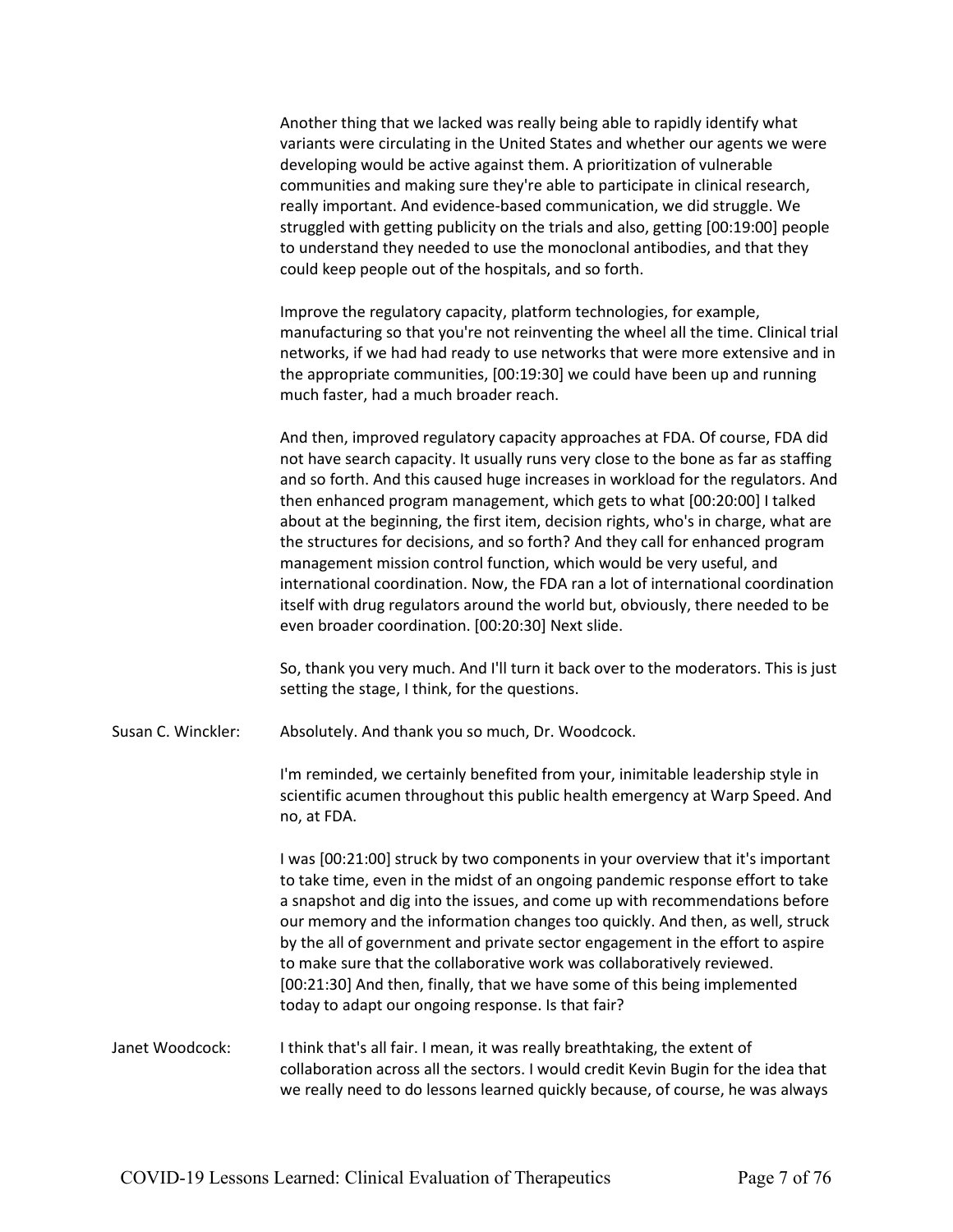in the middle of all these administrative problems and how we're going to solve them. [00:22:00] Yes, but it was really spectacular, the collaboration across all the sectors. And I think it was a selling that everyone put down their parochial needs and so forth and put their shoulder to the wheel. So, it was a very positive experience in that way, but it would have benefited from more clarity of this mission control's a very good idea in other words, yeah.

Susan C. Winckler: Yeah, definitely. [00:22:30] Well, appreciate that. And we'll look forward to hearing you back on panel number one.

> But I will go ahead and take us to our second opening speaker. And this is where we will hear from Director of the National Institutes of Health, Dr. Francis Collins. And you've been, similarly, quite involved in all of these efforts. And I know that you have a presentation also to walk us through. I'm going to get out of the way and turn the microphone over to you. Thank you, Dr. Collins for joining us today.

# **Opening Keynote**

## **Francis S. Collins, MD, PhD** Director *National Institutes of Health*

| Francis S. Collins: | [00:23:00] Well, thank-                                                                                                                                                                                                                                                                                                                                                                                                                                                                                                                                                                                                                                                                                                                                                                                                                                                                                                    |
|---------------------|----------------------------------------------------------------------------------------------------------------------------------------------------------------------------------------------------------------------------------------------------------------------------------------------------------------------------------------------------------------------------------------------------------------------------------------------------------------------------------------------------------------------------------------------------------------------------------------------------------------------------------------------------------------------------------------------------------------------------------------------------------------------------------------------------------------------------------------------------------------------------------------------------------------------------|
|                     | (silence).                                                                                                                                                                                                                                                                                                                                                                                                                                                                                                                                                                                                                                                                                                                                                                                                                                                                                                                 |
|                     | [00:23:30] Well thanks very much for kind words, Susan. And thanks to Kevin for<br>all the hard work in prepping us for today's workshop. But special, thanks to<br>Janet Woodcock, who's just been a fantastic partner as we have struggled<br>through these last 21 months of the worst pandemic in more than a 100 years,<br>trying to steer our agencies in the direction that would do the most good<br>[00:24:00] to try to help the public. And Janet has been tireless, wise and<br>extremely capable in her management of FDA. And there have been many times<br>where she and I have had to communicate at strange hours to try to figure out<br>how to make the system work. And she has never failed to come forward with a<br>creative solution. So, Janet, it's been terrific being your partner through this.<br>And now we can partner in figuring out what the lessons are and how to learn<br>from them. |
|                     | And I thought, I would say a little bit [00:24:30] about that as sort of, again, a bit<br>of a queuing up of the panels who are going to dig more deeply into all of these<br>issues. And it's a great group of people on those panels. So, I'm looking forward<br>to hearing what they think about all of this.                                                                                                                                                                                                                                                                                                                                                                                                                                                                                                                                                                                                           |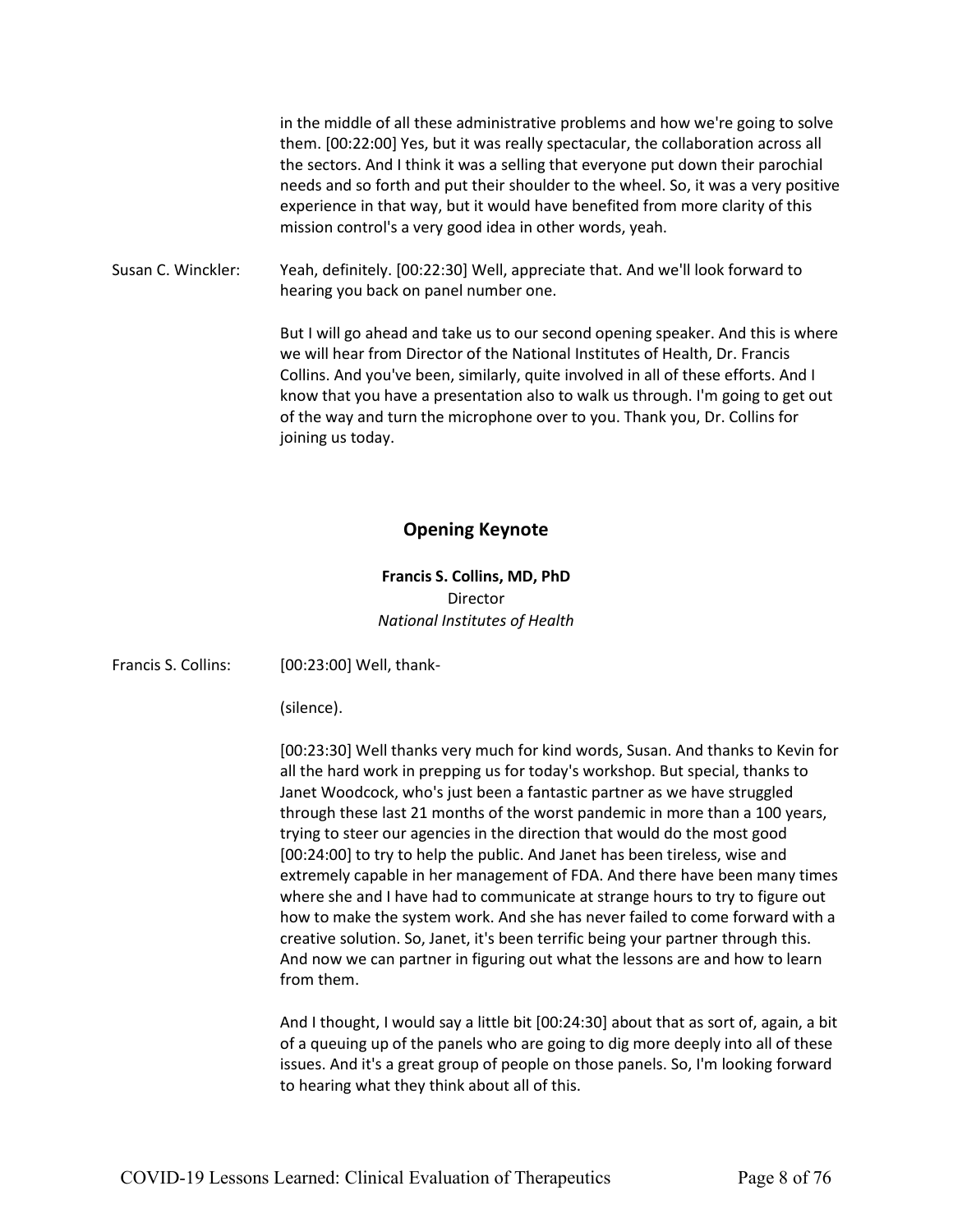You ended with a remark about the president's pandemic preparedness plan coming from the White House, just this month. A bold one, shall we say with a bold price tag, but let's admit [00:25:00] that if we're really serious about preparing for the next pandemic, while we're still trying to finish dealing with this one, it's going to take resources.

What's in that plan, which is well worth your careful perusal, are these five different areas that you see listed here on the slide. But most of what we're talking about today relates to that first one, transforming medical defenses through vaccines, therapeutics, and diagnostics. But none of that works if we don't achieve goals in the other [00:25:30] places as well, the public health systems, the situational awareness for monitoring, the core capabilities we need. And yes, mission control. A way in which those can all be managed in an effective, seamless way, including our international connections. So, again, if you want more details about that, I would refer you to the actual document. A lot of work went into the ideas that are put forward there that we are, certainly, enthusiastic about seeing the implementation.

[00:26:00] But I want to reflect a bit on COVID-19 initiatives that NIH had a particularly heavy role in, although all of these ended up only being successful because of partnerships. There are five here that I could go on about, and I will speak at least a little bit about each of them, except I won't talk about RADx, the second one, which is about diagnostics, because our real focus today is on therapeutics and their clinical testing.

But let me walk you through [00:26:30] some of those experiences beginning with ACTIV, which Janet has already mentioned, in which FDA and Janet herself was a very significant part of. Turn the clock back to March of 2020, and survey what's happening at that point in terms of therapeutics for this rapidly spreading worldwide pandemic caused by SARS-CoV-2. As I looked across that landscape and saw the efforts that were being made, all very well [00:27:00] intentioned in therapeutics, it was scattershot. In fact, I think we used that word regularly when looking at that landscape.

There were many, many small scale trials that were sort of based upon a hopeful view that repurposing of some compound that might potentially have value oftentimes, based on fairly shaky data. And it might just turn out to be the thing that would save lives, as lives were rapidly being challenged [00:27:30] by COVID-19.

Many of those trials were too small to have any real chance of having a meaningful result. They often were not particularly well-designed as far as what the end points were. And a vast number of them were working on the same thing, hydroxychloroquine, without really working together to try to build what would be a more definitive trial. There was also a big effort on convalescent plasma, but not organized as a randomized control, but as an open label effort which, in retrospect, [00:28:00] is really unfortunate that we didn't manage to get that off on the right foot.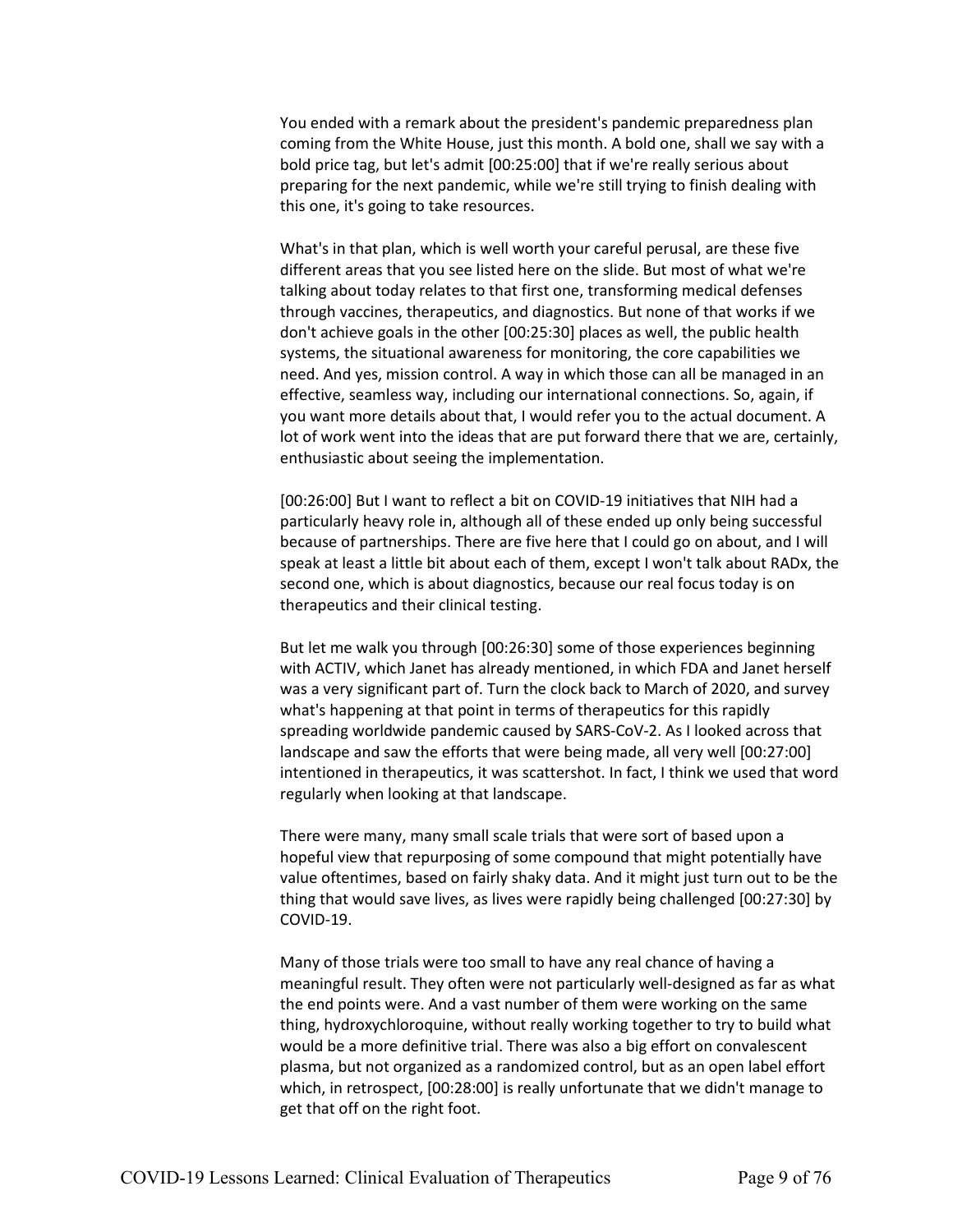Looking at this, talking to Janet, talking to my colleagues in academia and in industry, we all came to the conclusion, this is not the way we are going to tackle this terrible threat to our country, to our planet. And so, in April, by pulling together very quickly partners across multiple agencies and very explicitly reaching out to our colleagues in industry, [00:28:30] we launched ACTIV, Accelerating COVID-19 Therapeutic Interventions and Vaccines, publicprivate partnership, an unprecedented one, to try, as you can see from the mission here, to really collaborate on prioritizing the therapeutic candidates that needed to be evaluated, and to do so rigorously. To come up with clinical trial capabilities, coordinate the regulatory process, do all of that, and do it at a pace that had not previously been necessary [00:29:00] but now, certainly, was.

The stakeholders, now that ACTIV has been around for a year and a half, and it's still very much involved in this, we'll have our next leadership team meeting of ACTIV day after tomorrow. And it is populated not by people far down in the organizations but, in many instances, by the heads of the organizations that you see here or their deputies. 20 companies now taking part in ACTIV. Eight government agencies, [00:29:30] as you can see here, nonprofits and, very importantly, with program management provided by the foundation for NIH, with their remarkable skill sets there. And you'll hear about that from a couple of those Stacey Adam, and Mike Santos in the first panel who are part of the program management capabilities that FNIH brought to this ACTIV issue. Stacy for therapeutics, Mike for vaccines.

ACTIV did get involved in vaccines [00:30:00] by playing a significant role in the design of the master protocol. So, when you notice that most of the vaccines that have gotten rigorous testing have tended to follow the same protocol in terms of what the end points were, and the size of the study and so on, well that's because that's how ACTIV, working with industry partners and FDA, designed this as the way to get the answer you could trust. And I can't say enough about how critical it was that FDA was at the table in all of these master protocol plans, so that we knew [00:30:30] we had something that would stand up to intense regulatory oversight.

ACTIV broke up into four different subgroups, preclinical, therapeutics clinical, clinical trial capacity, and vaccines. The therapeutics clinical, maybe is the one I'll focus on most here, given that we don't have a lot of time. One of their tasks was to look at this landscape of possible therapeutic agents, and try to prioritize which of those ought to most [00:31:00] quickly get into rigorous randomized controlled trials. We started with about 600 of those, and they had to be looked at, each one of them to see what was the evidence, and the likelihood that they could be successful. And that meant what's the scientific basis of the claim for benefit, but also something more practical, like suppose it works, is there a manufacturing plan about how you could actually develop a supply chain and provide this to people if you had a successful outcome? They went through [00:31:30] all of that prioritizing starting with hundreds, coming down to dozens. And, ultimately, we've now tested more than 20 different therapeutic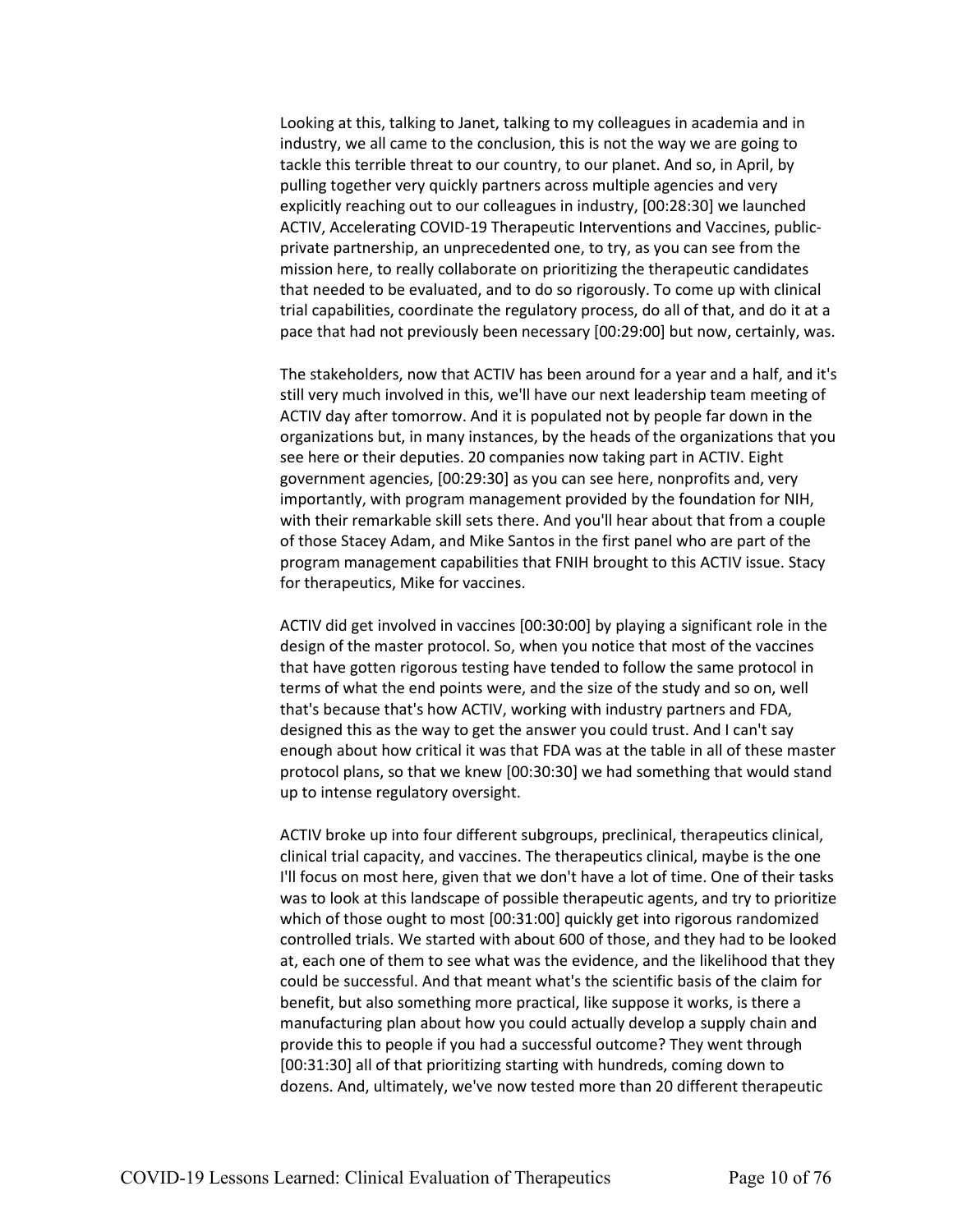agents as part of ACTIV master protocols, and the therapeutics clinical group also designed those master protocols. So, they were pretty busy.

Clinical trial capacity group faced with, "Okay, how do we actually do this," looked at all of those trial networks, some run by NIH, some by industry, some of course in CROs, and tried [00:32:00] to imagine how you could take this very disparate group of trial networks, many focused on something other than infectious disease, and ask them to get ready in a matter of weeks to begin enrolling patients in a master protocol that maybe they didn't design, but was going to be handed to them with the request to run it just like this. And that happened in a way that was, at times, bumpy along the road, but enormously willingness was encountered on the part of all those who [00:32:30] had to drop everything to take part in this, and they did so.

I think we did learn is that it would have been good if we'd had such a national, let's say, international clinical trial network that was being kept warm all the time to take on a public health emergency like this. We didn't have that. We had to kind of create it, and that was not easy. But, again, the willingness of people to go in a new direction was remarkable.

So, what came out of that? Here are the six master protocols, [00:33:00] 1 through 6, although some of them have subsets, I'm not going to...

#### PART 1 OF 4 ENDS [00:33:04]

Francis S. Collins: The calls one through six, although some of them have subsets. I'm not going to walk you through much. You can see just in terms of the compounds that are listed here, the therapeutics, those that are in green were shown to have efficacy in randomized controlled trials. The ones in red failed, basically. They were given up because of futility. It's also good to know when something doesn't work and then the others that are in neither color that are in white are currently ongoing. So we're still [00:33:30] very much in the middle of this. This morning, the war room, [inaudible 00:33:34] as we do regularly. And we looked at the list of meetings of active working groups this week. I think there were 32 of them just this week. So this is a very ongoing, intense effort. So what did we learn about this? Well, we also did learn things that don't work.

> And as I mentioned, that's extremely important to have that list. We know that the things that you see here are probably not going to be [00:34:00] things that should be propagated. One of the surprises, I'll just point to the next to last one is that monoclonal antibodies, despite our best hopes that they would be the way we could rescue people who are really sick in the hospital with COVID-19, they all kind of failed in inpatient trials. And I think the reason for that is by that point, the patient's immune system had already generated their own antibodies and adding additional ones apparently was not really going to make that much difference where monoclonals worked with an outpatient [00:34:30] shortly after diagnosis. And there many lives have been saved by access to those, even though the awkwardness of the delivery because it has to be intravenous or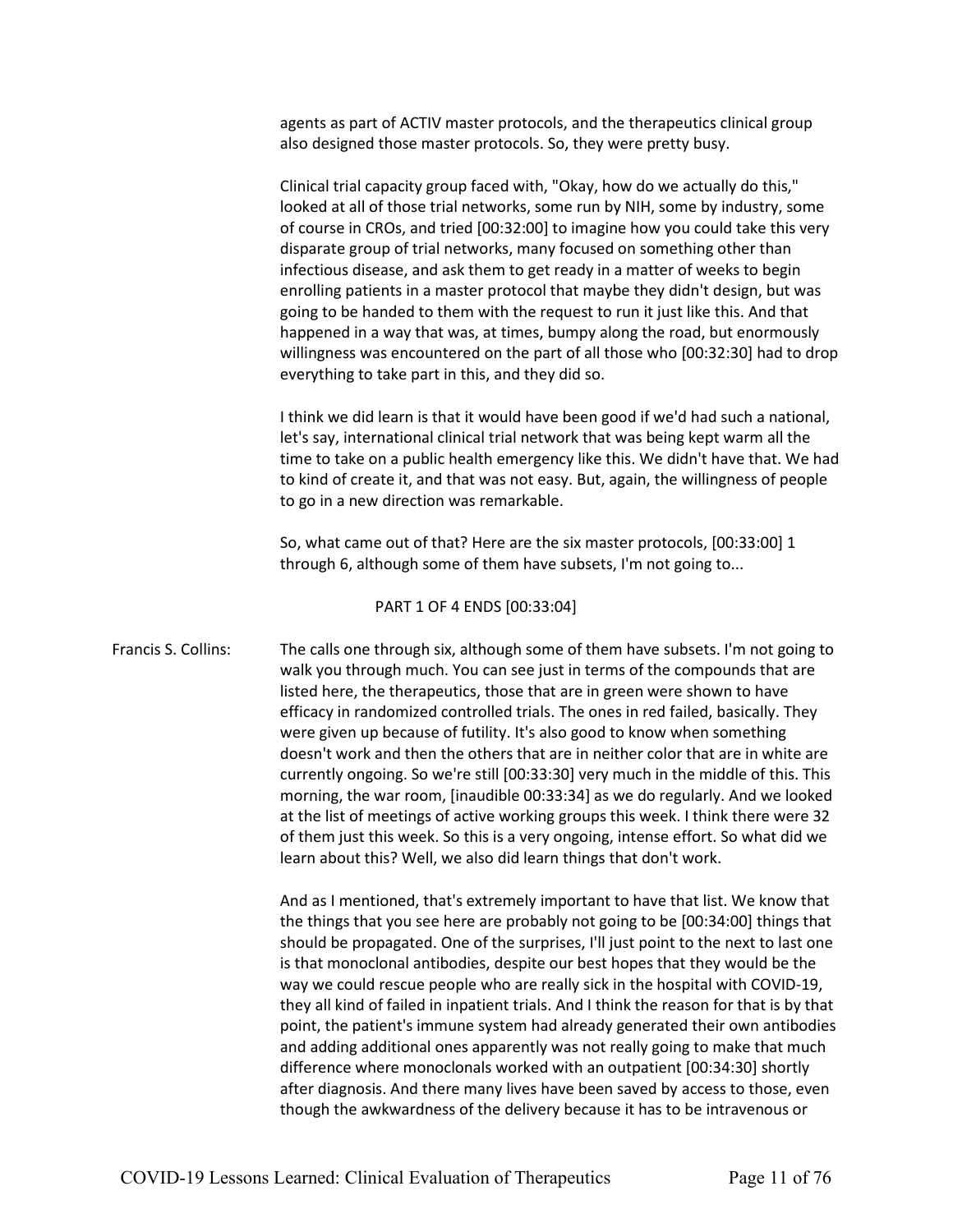occasionally intramuscular made it more difficult to actually come up with a way in our medical care system to readily do so.

If I had to summarize sort of the big picture then of what we learned about therapeutics for COVID-19 from all of this, it's that antiviral strategies [00:35:00] like monoclonals work best early on. And we think that's probably going to be true for small molecule antivirals as well, which I'll come to in a second. Whereas immunomodulatory strategies, dexamethazone being the most dramatic, but there are others also that have showed promise here seem not to be the thing you'd want to give early on. You want your immune system to be working hard at that point. But by the time somebody is in the ICU, their problem at that point is more overreaction of the immune system than [00:35:30] it is ongoing viral infection. And they are immunomodulation can in fact be important and can save lives. Anticoagulation has been really interesting because we did learn early on that this virus is quite capable of promoting thrombosis in small vessels and anticoagulants therefore seemed to be a really good idea.

What we do know is that they do provide benefit early in hospitalized patients, but not later on after organ failure has happened. So you have to be very selective [00:36:00] about exactly how and when you administer that kind of therapy. We never would have figured that out without the rigorous trials, in that case carried out inactive form. What about antivirals? Many of us would have hoped a year ago to have a whole menu of very targeted, small molecule antivirals directed against some weak spot in SARS CoV-2's ability to replicate itself. We didn't [00:36:30] have those. So everything was done in those active protocols to repurpose compounds that have been developed for other reasons, hoping that they would work in this regard. And we had, to use a baseball analogy, a single or a double here and there, but we didn't have any home runs. And what we need now are the home runs.

And so the APP, which is now underway funded by the American Rescue Plan, aims to do that working between NIH, academia and industry to basically build a sustainable platform [00:37:00] to discover new antiviral, starting with COVID-19, but ultimately with other potential pathogens as well, bringing together experts into these multidisciplinary discovery groups called AViDD centers and using both drug design by structural principles and also high throughput screens with various assays to find compounds that have promise. Many of them focused on the proteases that the virus needs in order to process itself in which are virally [00:37:30] encoded. So if you attack those, you should have both efficacy and low toxicity. All of that is planned in the APP which is now vigorously underway, but has not yielded the kind of immediate fruit that we wish we'd had a year ago.

This is a quick diagram of the Corona virus life cycle. Just to say, there are a number of places here where a small molecule could be quite effective in terms of blocking replication and the protease inhibitors [00:38:00] are the moment, the favorite one, along with polymerase inhibitors that are also being pursued.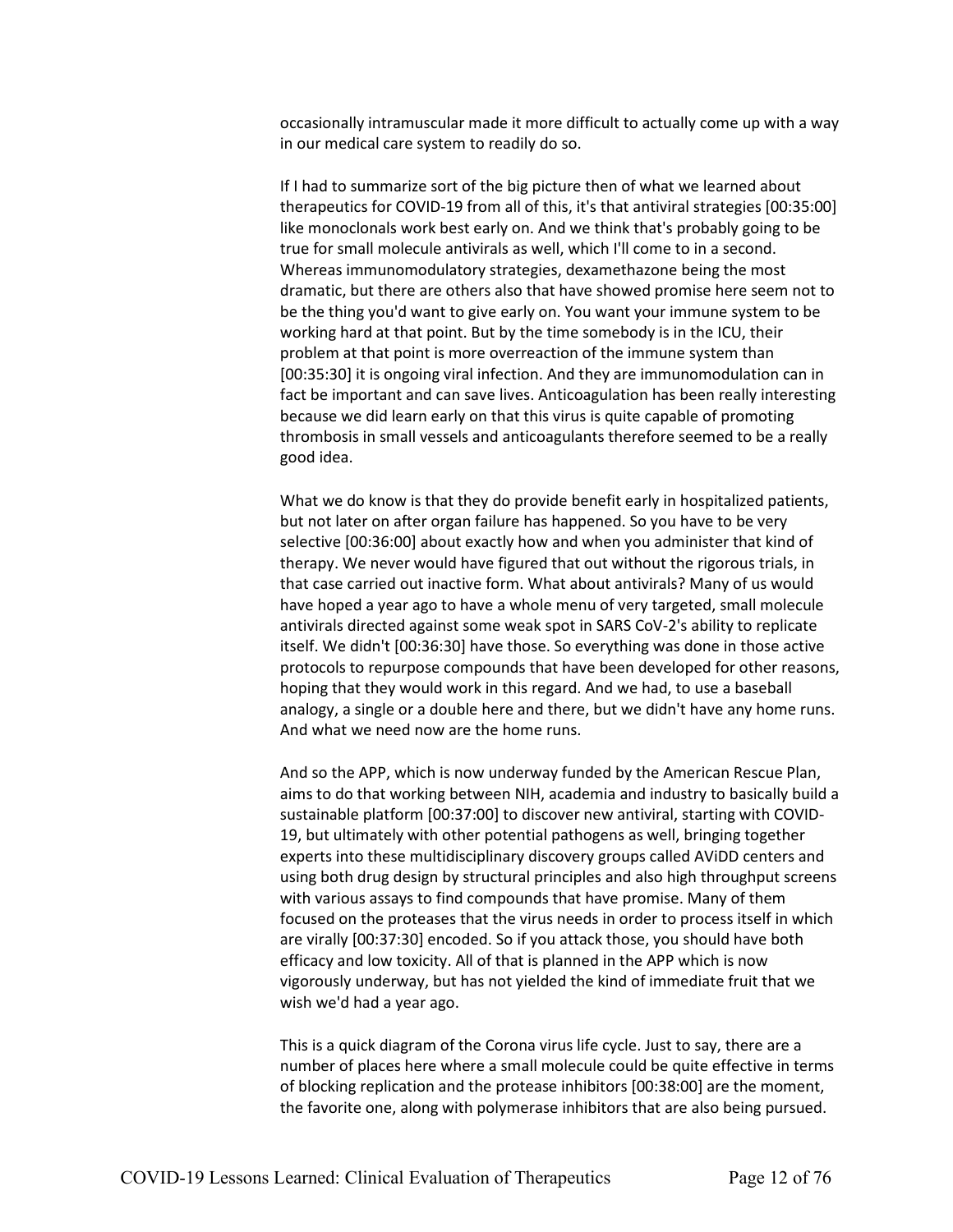A little lesson here for the future. If we already know a list of perhaps the 20 most likely potential pandemic pathogens that might be lurking out there waiting for us, maybe we should start now to develop those small molecule antivirals, especially those that are potent enough to affect an entire class of viruses, not just a specific one. And [00:38:30] then we'd be a lot further along preparing for that next pandemic. And that is in fact, part of the plan that I started off mentioning that the White House has put forward to deal with pandemic future.

One other thing to mention in terms of something that ACTIV was able to put together and now has become a very prominent part of what we're doing is to track the development of in SARS CoV-2 that [00:39:00] carry significance both in terms of how they transmit, how contagious they are, but especially how they affect therapeutics, monoclonal antibodies, vaccines as well. And certainly you want to have a systematic way of tracking those and pulling together as quickly as possible, the assay's of how they affect function of therapeutics and the vaccines. That's what TRACE is now doing. And it's helpful because industry is part of this. And [00:39:30] of course they're intensely interested in functional consequences of these variants of things like Delta and [inaudible 00:39:36]. All of that is now being held together in a component of ACTIV called TRACE, which has open database where you can go and find a lot of information about what we know about all of the variants that are currently circulating.

And then another really important issue, before I come to conclusions, was the concern about whether in the clinical trials that need to be done, are [00:40:00] we successfully reaching out to the groups that have been hit hardest with COVID-19? We all know that this pandemic has shown a bright and very troubling light on health disparities and that groups that already were not being well cared for in our health system were shouldering a burden of this disease in terms of hospitalizations and deaths that was sometimes two or three times greater than the more privileged groups. And so if we were going to run clinical trials [00:40:30] to see if therapeutics or vaccines are working, you want to be sure you are inclusive of participation. For that effort, we mounted over a year ago, something called CEAL, the NIH Community Engagement Alliance, recognizing that running clinical trials when the management comes from the top, maybe somewhere far away, it's not necessarily the way you win the trust of communities to take part in those trials.

You really want people on the ground who know those communities, who have an understanding [00:41:00] of their concerns to be your partners. And that's what CEAL has tried to do now in more than 20 states, as you can see at the bottom, figuring out how best to tap into those experts, those knowledgeable members of the community, to help us as we do that outreach. And I think what you saw happen, particularly with the vaccine trials, when a very short order you wanted to get 30,000 participants and to have the representation be something similar to our country, we started [00:41:30] out way behind on that and with a big push from CEAL and making this a high priority, not just a nice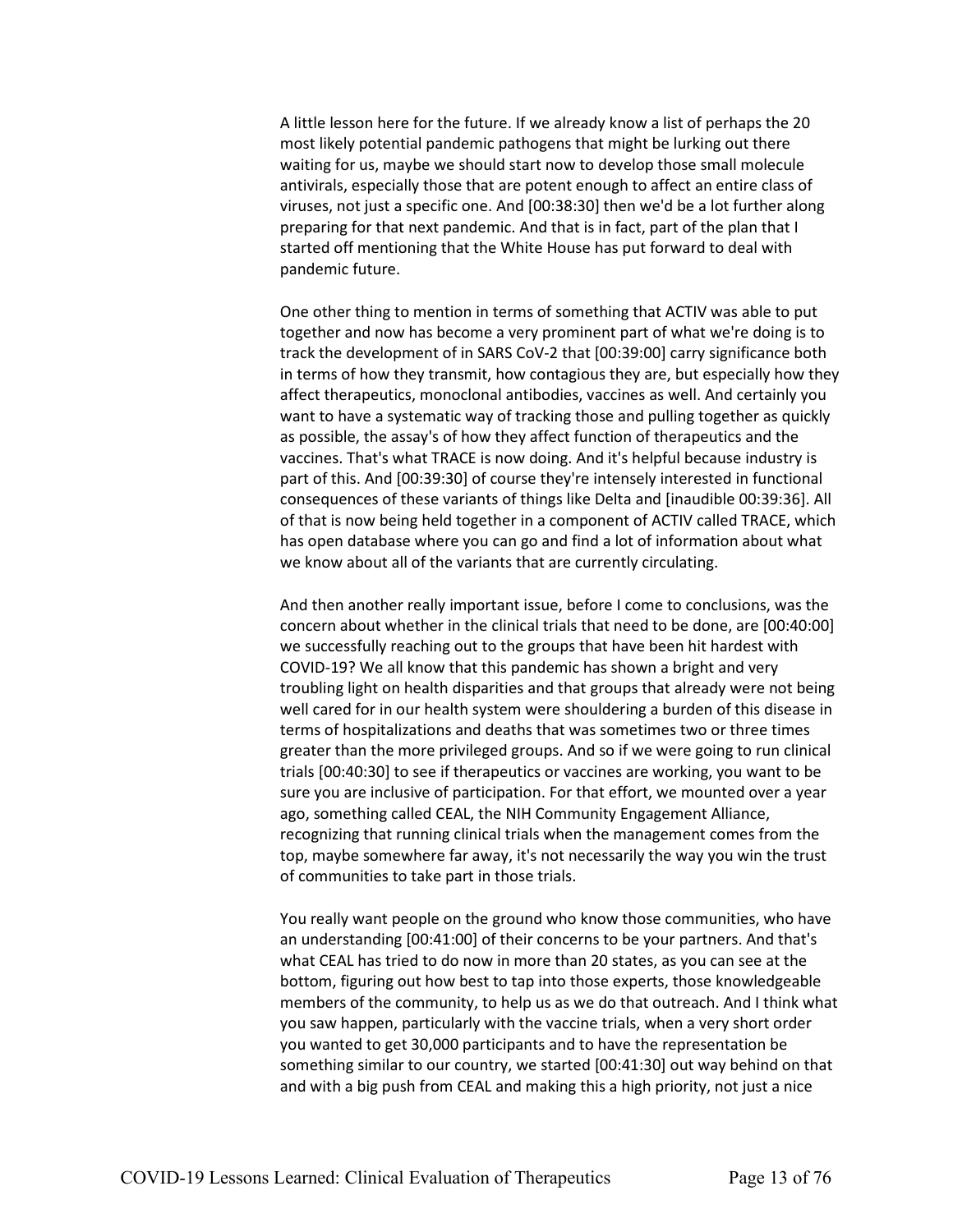thing to have, many of those achieved 35, 40% racial and ethnic minorities. And we ought to set that as a goal going forward for all of our clinical trials.|.

CEAL could help with that, but there's lots of other efforts in this space as well. So to conclude, I think it's fair to say we have made substantial and progress in prioritizing and testing therapeutics. That was something that [00:42:00] was missing in April of 2020 and rapidly got pulled together. And it was remarkable to have people willing to drop everything active with those four working groups, more than a hundred people who pretty much 24/7 were devoted to this effort. And that was a lot of intense work to try to set those priorities for therapeutics. And we were working against, as I pointed out in the second bullet here, wellintentioned but poorly designed and underpowered trials that [00:42:30] were wasting a lot of our clinical trial capacity. We have learned a lesson there and NIH is a main funder of some of the infrastructure that supports academic medical centers. We have a role to play here, I think to try to be sure that that lesson gets learned.

And we don't, once again, in the future, not find so much of our energies being extended in ways that are unlikely to provide the kind of data that's going to change the course of an illness. We did, as I showed you through [00:43:00] these master protocols and clinical trial networks and prioritizing therapeutics find multiple therapies that have been beneficial, particularly monoclonals, and a lot of others that had no value. And it was good to know that too. The repurposing of existing drugs, you'll always want to try that, but you can't expect that necessarily to be the answer. So as soon as possible, developing and testing targeted drugs that are really focused on the pathogen. And I didn't mention this, but it's certainly likely, [00:43:30] even if we do get good antivirals, that they may need to be used in combination to have full effect and not to have resistance rapidly develop, remember what happens with HIV?

This is a different virus, but the same principle could apply. And then the many lessons. For me, having been pretty much a hundred hours a week devoted to COVID-19 for the last 20 months. The only way we got to where we are is because of these partnerships, the willingness of people really to [00:44:00] ignore previous senses about boundaries and to recognize what can we do together that is going to advance the cause of public health? And it was wonderful to have that opportunity more broadly shared, not worry too much about who's going to get the credit and figure out how to do this in a way that was going to be rigorous. It would be something you could really trust and believe the results. And that's a lesson that we learned, but we could have done it a lot faster if we'd been expecting that something like this might be necessary.

So please, [00:44:30] as we hope to see, COVID-19 eventually in the rear view mirror, let's not forget the lessons learned. That's what we're here to talk about today. Let's try to have a different view then we have often had in the past where we go from panic to complacency. Complacency is not our friend. Here we really need to think through how to have all the pieces together and to do as much work in anticipation of what that next pandemic is before it hits us,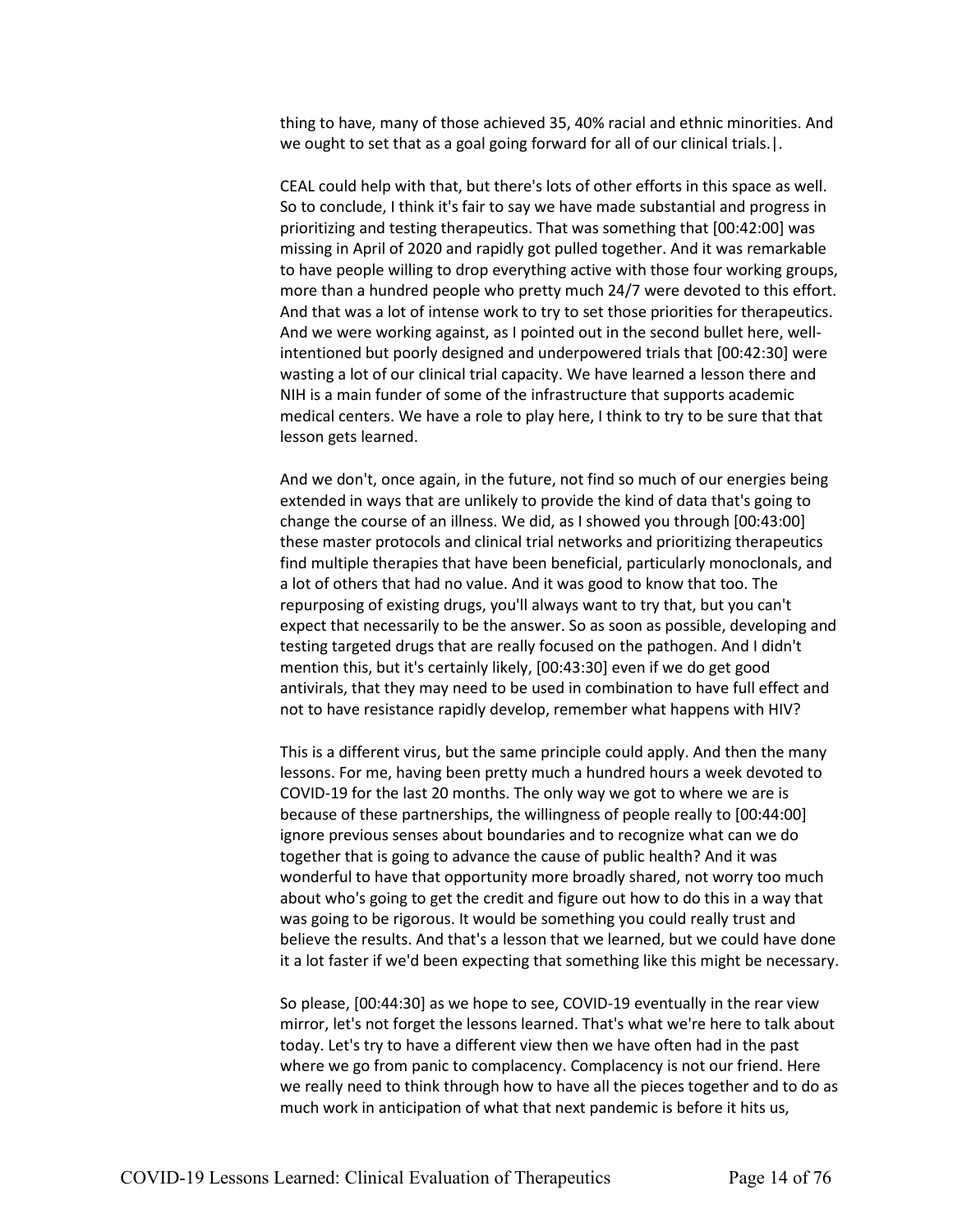because it's going [00:45:00] to. I don't know anybody who would say, oh, don't worry, that was the last global pandemic, we're done with those. We're not going to be that lucky. So thanks very much. Glad to had to have a chance to share those few thoughts with you and looking forward to the panels.

Kevin Bugin: Thank you, Dr. Collins, that was a fantastic opening and closing to our keynote and it really hits home. I think the point you make around collaboration and that we essentially dropped everything else and were able to come around to this unifying problem [00:45:30] and really work together. And I think we need to somehow not forget that as we move forward and hopefully put this pandemic in the rear view mirror.

> So thank you again for making that point. So with that, we are right on time to move into our first panel, which will be on research scoping and prioritization as introduced by Dr. Collins, we will be welcoming our moderators for this panel, Dr. Stacey Adam, who is from the Foundation for the National Institutes of Health and Dr. Michael Santos also [00:46:00] from the Foundation for the National Institutes of Health, both were actively involved in the active partnership that we just heard about and will be walking us through sort of the lessons learned around how you set a research agenda and prioritize on an ongoing basis some of the activities that Dr. Collins also just mentioned. So I will jump off camera and turn it over to both of you. Thank you all.

**Panel 1: Research, Scoping, & Prioritization** Moderated by

**Stacey Adam, PhD** *Foundation for the National Institutes of Health*

**Michael Santos, PhD** *Foundation for the National Institutes of Health*

> Panelists **Janet Woodcock, MD** *U.S. Food and Drug Administration*

> > **Phyllis Arthur, MBA** *BIO*

**Elliott Levy, MD** *COVID R&D Consortium*

#### **Sarah Read, MD**

*National Institute of Allergy and Infectious Diseases Accelerating COVID-19 Therapeutic Interventions and Vaccines (ACTIV) Therapeutics-Clinical Work Group Co-Chair*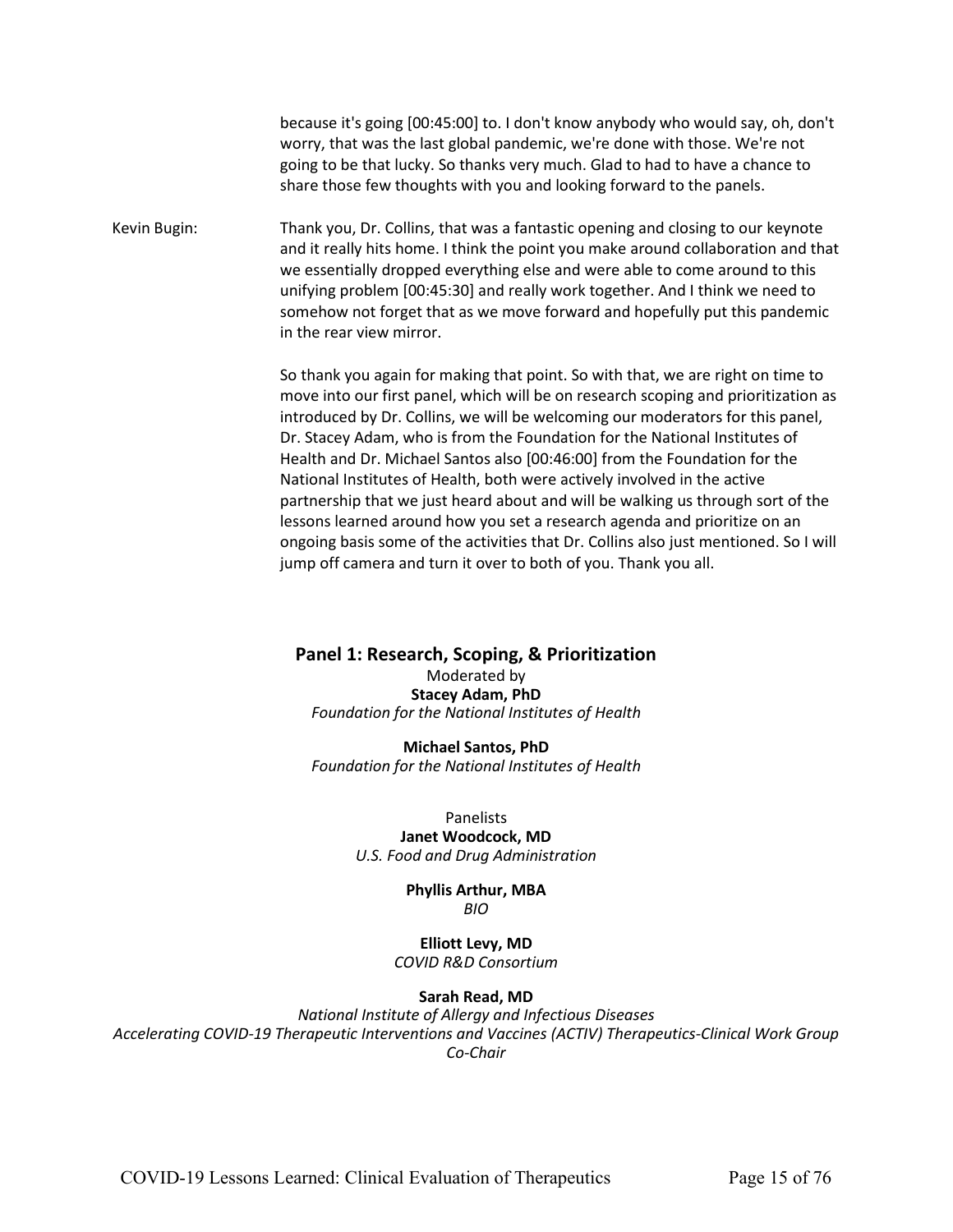Michael Santos: Great. Thanks so much, Kevin. So hello [00:46:30] everyone. I'm Mike Santos, my colleague, Stacey Adam and I work at the Foundation for the National Institutes of Health and had the great opportunity to facilitate the research scoping and prioritization working group of this initiative. Before we begin with the panel discussion, I'll give a very brief overview of the results from the working group. So the working group was focused on how the clinical evaluation of COVID therapeutics was organized. For example, how the different disease stages were considered and how Canada treatments were prioritized for clinical [00:47:00] evaluation. It also covered how trials were designed, such as efforts to develop master protocols, [inaudible 00:47:06] endpoints and planned platform trials. We also consider the communication and coordination across the many groups with a stake in this endeavor. If you haven't already, you can read more about the context and the process for the working group in the meeting pre-read.

> And so next I'll briefly summarize our main findings. So one key cross [00:47:30] cutting message was the importance of preparation, which is something that Janet and Francis both touched on in their opening comments as well. So the groundwork for response to a public health emergency has to be laid ahead of time. The research response will begin immediately whether or not structured scoping and prioritization has taken place. So the earlier those functions are ready, the more effectively they will be able to coordinate an efficient and effective collective research response. [00:48:00] So this slide... If I could have up the recommendations slide, please... Shows the main recommendations from the working group. So the first is the importance of learning about the pathogen and the disease as quickly as possible and sharing that information so that it informs research plans. The second is to foster the creation of actionable evidence by the clinical trial ecosystem.

> So that is ensuring that studies have the best designs for answering key questions [00:48:30] about therapeutics. And that's another topic that you heard both Canada and France has really emphasized the challenges that have been experienced so far and the importance of being able to address those prospectively for future public health emergencies. The third recommendation is to enable sharing of research strategies and plans. And I think something we experienced in this emergency is that coordination depends on knowing plans, not just announced activities and the speed of the [00:49:00] response demands that you have to be able to talk about what you're thinking about, not just what you're doing. The final recommendation again emphasizes the importance of timely information to inform research, feeding back data from trials and other studies as quickly as possible to inform plans going forward. There's more detail on each of these recommendations in the pre-read document, but right now we're delighted to have a great panel assembled to share their perspectives on the lessons learned and recommendations [00:49:30] going forward. I'll hand the session over to Stacey to introduce them and get the conversation started. Thank you.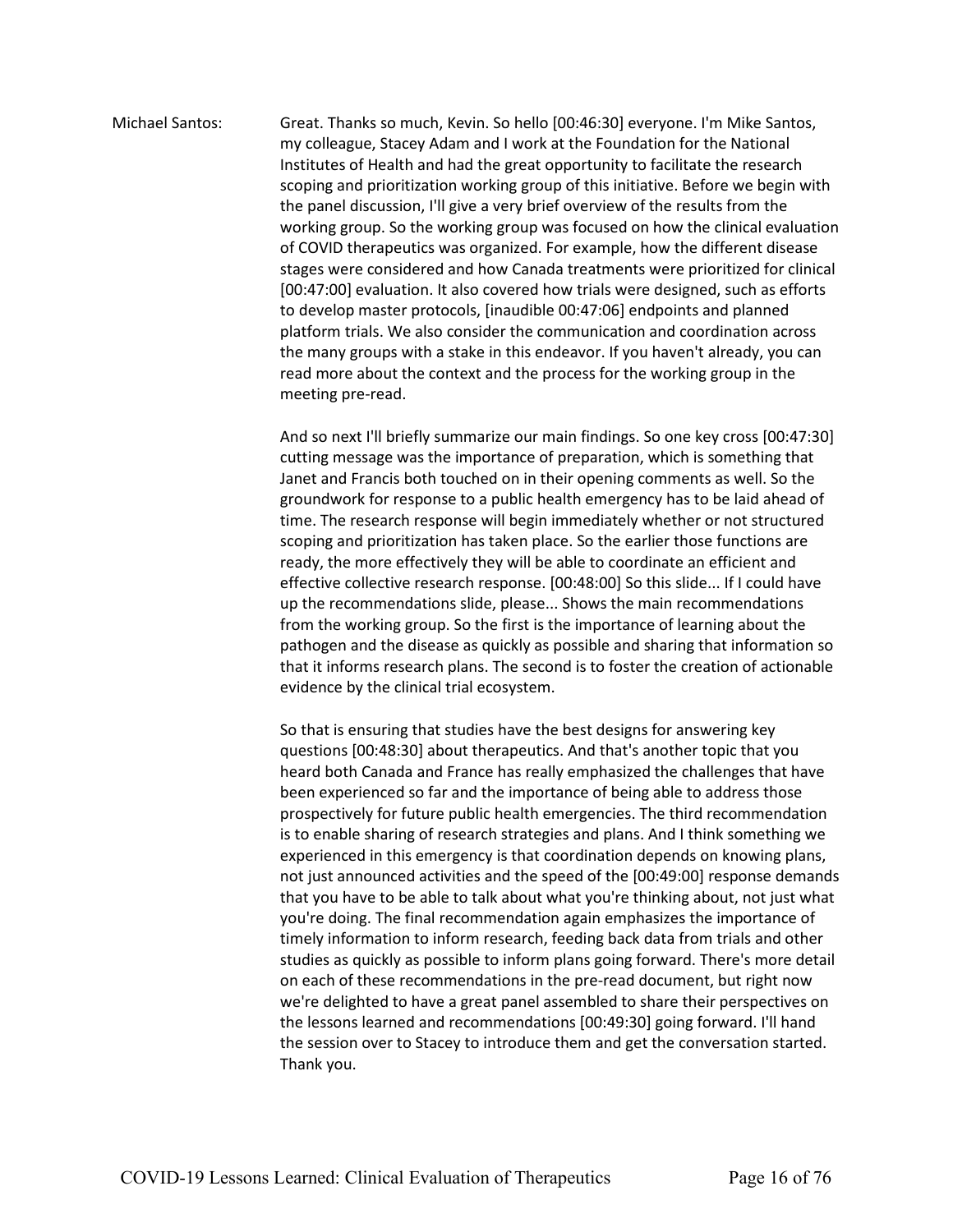| Stacey Adam: | Thanks Mike. Yes, it's my pleasure today to be able to introduce our four<br>panelists for this first session. The first being Dr. Janet Woodcock, the acting<br>commissioner of the USFDA. Phyllis Arthur, the Vice President of Infectious<br>Disease and Emerging Science Policy from Bio. Dr. Elliott Levy, who has been<br>working with the COVID R&D consortium, and is helping to [00:50:00] lead the<br>new Intrepid efforts. And Dr. Sarah Read, who is the Deputy Director of the<br>Division of Aids at the National Institutes of Allergy and Infectious Disease, and<br>was the co-chair for the active clinical therapeutics working group.                                                                                                                                                                                                                                                                                                                                                                                                                                                                                   |
|--------------|---------------------------------------------------------------------------------------------------------------------------------------------------------------------------------------------------------------------------------------------------------------------------------------------------------------------------------------------------------------------------------------------------------------------------------------------------------------------------------------------------------------------------------------------------------------------------------------------------------------------------------------------------------------------------------------------------------------------------------------------------------------------------------------------------------------------------------------------------------------------------------------------------------------------------------------------------------------------------------------------------------------------------------------------------------------------------------------------------------------------------------------------|
|              | So with that short introduction, because I want to leave a lot of time for<br>discussion with our panel, we are going to just jump right in. I am going to take<br>moderator's prerogative to sort of get us kicked off and move forward. I'm going<br>to start with a question that I'm going to address first, both to [00:50:30] Sarah<br>and Elliot and Sarah I'll have you go first and Elliot we'll have you go second, but<br>we'd like you guys to briefly describe kind of the efforts that you were involved<br>with, how did or does research scoping and prioritization really happened for<br>those COVID therapeutics? What was the process that both groups took to kind<br>of get to the place where you were able to get agents into trials?                                                                                                                                                                                                                                                                                                                                                                               |
| Sarah Read:  | Sure. Happy to start. Thank you, Stacey and thank you, Mike and Stacy for<br>inviting me to participate in this panel and [00:51:00] also for your leadership in<br>this exercise of identifying lessons learned in research scoping and prioritization.<br>As Dr. Collins described earlier, one of the four working groups of the active<br>public private partnership was the clinical therapeutics working group. And we<br>had two main mandates, which were to prioritize agents to go into master<br>protocols and to design those master protocols. And I'll start by just saying<br>[00:51:30] that we had a phenomenal group of participants in our working<br>group who worked day and night literally to get us started and have continued<br>to to this day to make sure that the trials that we've designed continue to be<br>implemented, but it really was an amazing group effort that included not only<br>the original participants that you saw in the leadership group of ACTIV, but<br>many additional partners that we brought in along the way, including a number<br>of academic [00:52:00] investigators as well. |
|              | So just to briefly describe the agent prioritization activities, as Janet mentioned,<br>we really learned as we were doing it, we were really under tremendous time<br>pressure, rightly so, to get to answers. So we made decisions for better, for<br>worse and acted on them and then acted iteratively to refine them as we kept<br>going. But initially we came up with what we thought were [00:52:30] some key<br>sets of triage criteria as well as scoring criteria. And that's how we systematically<br>were able to evaluate hundreds of agents, as Dr. Collins mentioned, that we<br>were able to access early on and as he mentioned, really what we were starting<br>with was looking at repurposed agents. We didn't have a number of novel<br>antivirals we could pull off the shelf. So we took what was publicly available                                                                                                                                                                                                                                                                                                |

about hundreds of potential candidates, and then had to systematically

[00:53:00] apply these criteria that we came up with.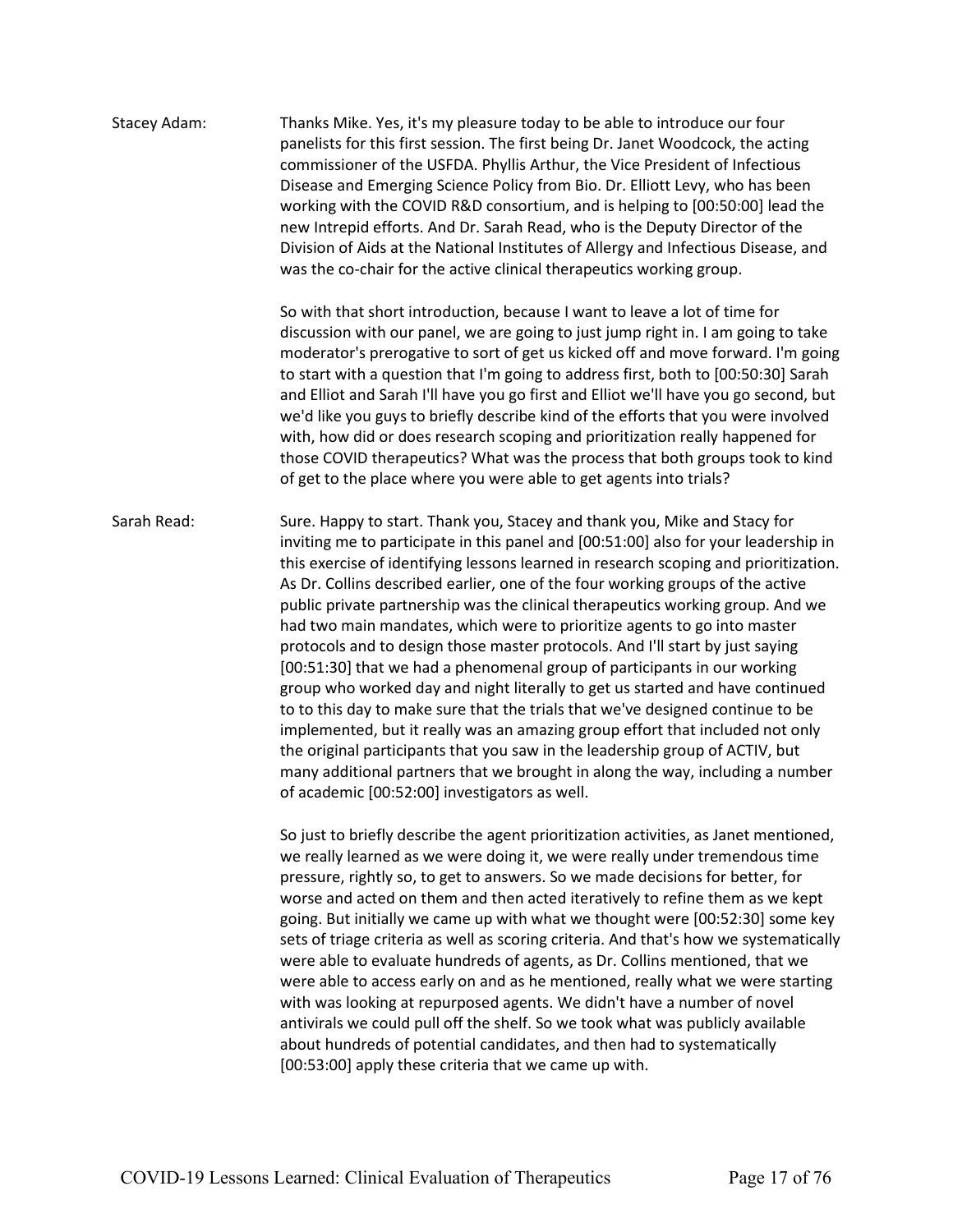And we did that as I mentioned iteratively through several waves and as we progressed, we not only refined our criteria, but we also learned more about COVID and were able to apply what we learned about the pathogenesis of the disease to our process. We brought in additional expertise as we felt it was needed. We came up with additional sets of criteria for specific types of interventions. For example, for the [00:53:30] broadly neutralizing antibodies, we came up with a different set of criteria that were more, a minimum set of criteria that had to be met as opposed to criteria on which we would prioritize. And we had an additional set of criteria more recently that we've put together to look at repurposed agents that could be used in a remote designed trial. So it really has been an ongoing process that has been refined [00:54:00] as we go along and as we learn more and as we identify additional needs.

And then on the master protocol side, so this is going on in parallel, but in communication with the agent prioritization group, we started out with the idea that we were going to design a master protocol for evaluating agents that got prioritized and through making a set of strategic decisions quickly came to the conclusion that one master protocol, although it might've been possible to design, really wasn't going to be the most [00:54:30] efficient way to answer all the questions we wanted to ask about treating COVID.

So we initially discussed where in the sort of spectrum of disease we thought it would be most important to intervene and started by saying that would be with hospitalized participants. And that's how we designed our first protocol focused on that patient population. But we knew right from the beginning that that was not going to be the only question to be asked. We wanted to also look at those patients [00:55:00] who had mild disease and were not yet hospitalized.

We wanted to look at the other end of the spectrum of participants who are very sick and in the ICU. And so we developed a number of master protocols to focus on those different patient populations. And then we also designed different types of master protocols to look at different types of interventions, whether it was looking at immunomodulatory agents was our first set [00:55:30] of repurposed agents that got prioritized or more specifically to broadly neutralizing antibodies and also repurposed antiviral agents. And then more recently we've been looking at agents specifically for those with end organ failure in ARDS in the ICU. So we made a set of these strategic decisions about what types of master protocols would be needed. And in addition, from there, we made strategic decisions about the types of design issues [00:56:00] we wanted to address. And as Janet mentioned, really critical, an overarching philosophy, I'd say to all the master protocols is that we wanted to have the resulting data be clinically actionable results.

So we wanted to design rigorous clinical trials that would ultimately, if successful if the agents were proved to be efficacious, good results in an EUA. So that was an overarching principle. And [00:56:30] to get there, we made a series of additional decisions such as that we wanted a placebo control for each of the trials. And these were really just critical decisions that we made along the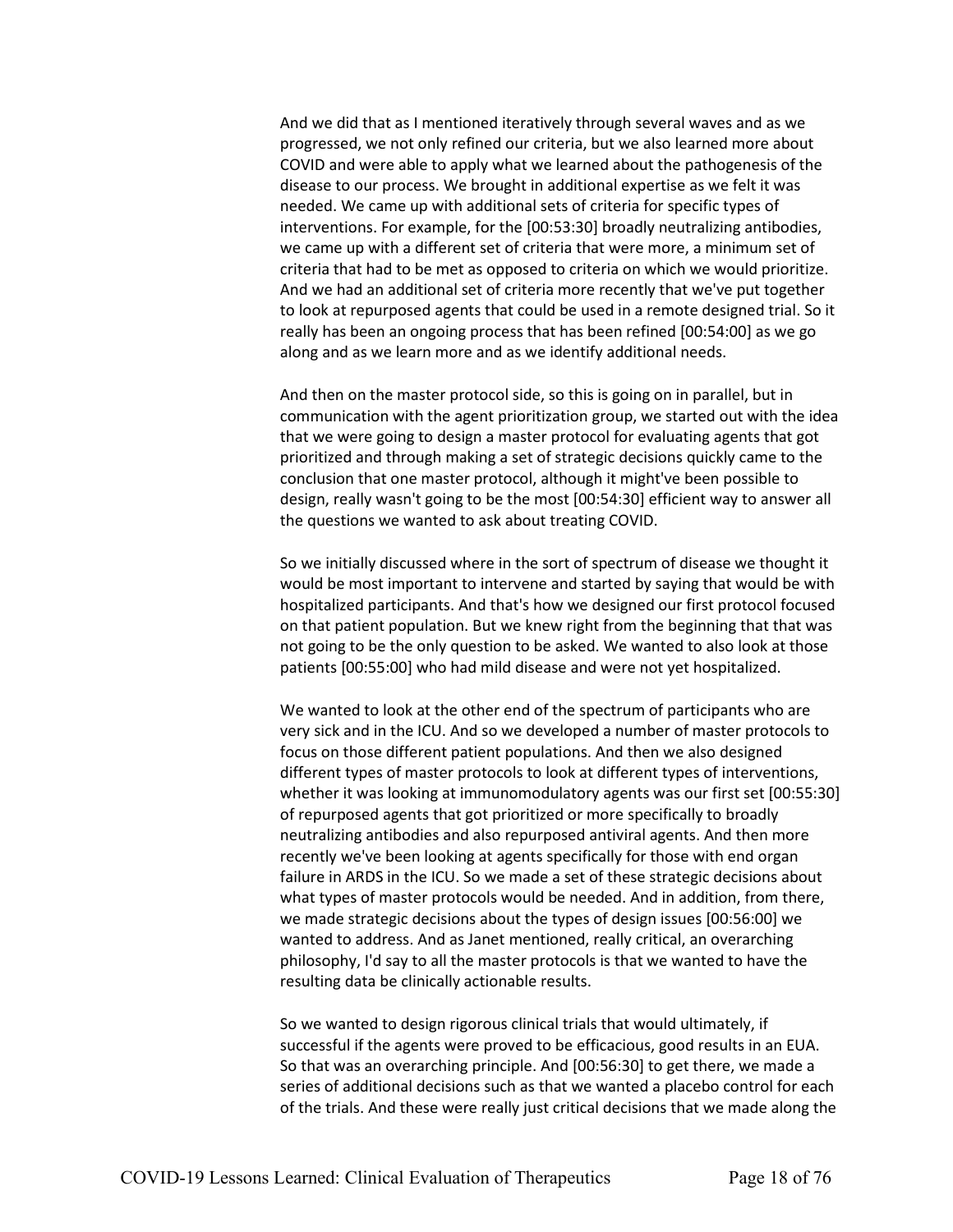way. And we can debate whether they were the right ones or not, but those were our guiding principles. We made some more detailed decisions that we were going to compare each agent against the control, not against each other and so on and so forth. And again, we've iterated on those decisions as we've gone forward. Of course, now we have effective therapies in the outpatient setting, for example, [00:57:00] and so we've pivoted to a non-inferiority type design where we have an active control, but those are the types of decisions that we were faced with and made along the way in developing this master protocol.

And so I'll say that in summary that we have taken the time, I agree that it's really important to reflect back on lessons learned thus far and within each of these work streams, the agent prioritization and the master protocols, we have taken time to document [00:57:30] our processes and our decisions. And those are now available in, I believe they're both online available in critical care medicine, the agent prioritization deliberations, and then the master protocol processes in Annals of Internal Medicine. And I hope that it will be helpful in the situation where we would have future pandemics, but at the very least to look at the questions that we had to ask ourselves so that we weren't asking them as we went. Ideally [00:58:00] you would know the types of considerations that you would have to make upfront. You have a roadmap, so to speak, even if there might be some nuances to the situation. But I guess I'll stop there and say that those were our sort of overarching approaches to agent prioritization and master protocol [inaudible 00:58:21].

Stacey Adam: Thanks, Sarah. Elliot, do you want to add onto that [inaudible 00:58:27] how COVID R&D maybe did it a little bit different or [00:58:30] lessons that you all learned?

Elliott Levy: Well, I think we did it more like than different, but I'll just maybe take a moment for those who don't know to describe the COVID R&D Alliance, which launched in March of 2020 under the leadership of the heads of R&D at [inaudible 00:58:46] in Bristol. It self-assembled. Ultimately, there were over 20 members, including most of the largest pharmaceutical companies, small biotech consultancies venture [00:59:00] and communications firms. And the Alliance had three principle R&D activities. It ran a screening platform for compounds that were in industry refrigerators and ultimately screened over 3000 of these compounds and identified a number that were identified for progression. It launched a real-world data stream where the companies pooled their data resources and analytic [00:59:30] resources to develop standards and methods that were used to rapidly develop essentially information on incidents, clinical presentation, clinical course, and outcomes in COVID-19.

> And then I think what we're most interested in today was the clinical therapeutics work stream. And we had the same challenge to identify high priority compounds. I think we started off with a much smaller pool than ACTIV did. We focused [01:00:00] only on those agents that were manufactured by companies that were in the Alliance. And each company conducted its own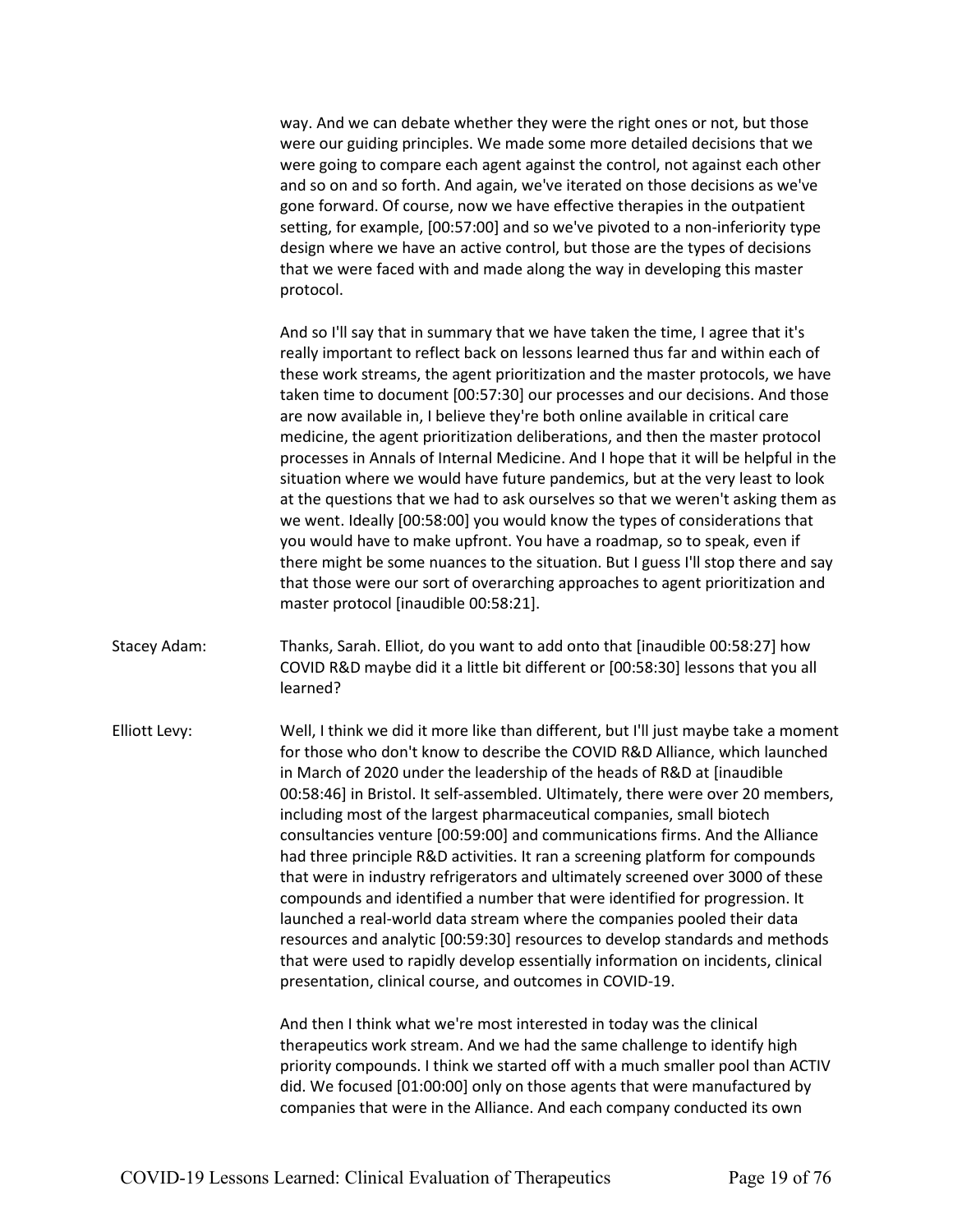internal prioritization. So we started off with the list of about 30 candidates rather than over 500, but ultimately we prioritize them in very much the same way ACTIV did. In fact, I think ACTIV should be commended for developing quite rigorous procedures for screening. We used [01:00:30] essentially the same scientific criteria based on mechanism of action, available preclinical and clinical data safety database, the PK in metabolism [inaudible 01:00:44] drugs and then factors which would determine their ultimate value of the medicine, including its availability at scale and ease of manufacturing.

So, we went through the same process, [01:01:00] actively supported the launch of platform trials, where our agents could be tested. And we launched what I think is, to my knowledge, is the first industry multi-company platform trial, where ultimately three of our highest priority agents were tested. One of them determined to be futile, which again is a value. So I'm not going to say more because I think we should leave time for questions, [01:01:30] but I just want to reiterate that I think we're in violent agreement with the active group on how we can best identify these agents. It's the pragmatics of sifting through large numbers of candidates that was perhaps the greatest challenge.

- Stacey Adam: Thanks, Elliot. Yeah. We'll definitely get back around to doing some further questions on that one. I want to take the chance to pull both Janet and Phyllis into the discussion now. [01:02:00] Janet, I know in your intro, you talked a little bit about challenges, small trials and things that we face there. I was wondering if you might want to just deep dive on that a bit more about when did we start seeing these, how did we attempt to start addressing that sort of thing and really what you saw around just the sheer balloon of trials ongoing?
- Janet Woodcock: Well, everyone leaped into the fray and tried to help I think when COVID started [01:02:30] spreading around the world. And so investigators and seemed like every medical center and other places started their own series or started to do a small trial or joined up with other people. And of course these were all repurposed agents and we did a survey, Kevin and I commissioned this and now it's [inaudible 01:02:53] I think, by NCATS this information of all the registered trials around the world, in the United [01:03:00] States. And basically what we found is fewer than say astonishing percentage, maybe fewer than 5% or 5% or fewer of the actual trials were adequately designed and powered to yield actionable information. And many of them were duplicative, as already been said by Francis, they studied the same thing over and over, but in too small of trial to actually yield information.

And the [01:03:30] same thing happened with the convalescent plasma trials. And these were agents that were fairly easy to obtain. And so when larger trials started to get run, patients had been sucked up and clinical research staff had been sucked up by these other trials that were ongoing. Well, this was true around the world and true in the United States as well. And Stacey, I wanted [01:04:00] to say one other thing about what's been said already, if I may, when Sarah was talking about, one of the problems with sort of not this master control at the top sort of thing was active, was looking at agents and they were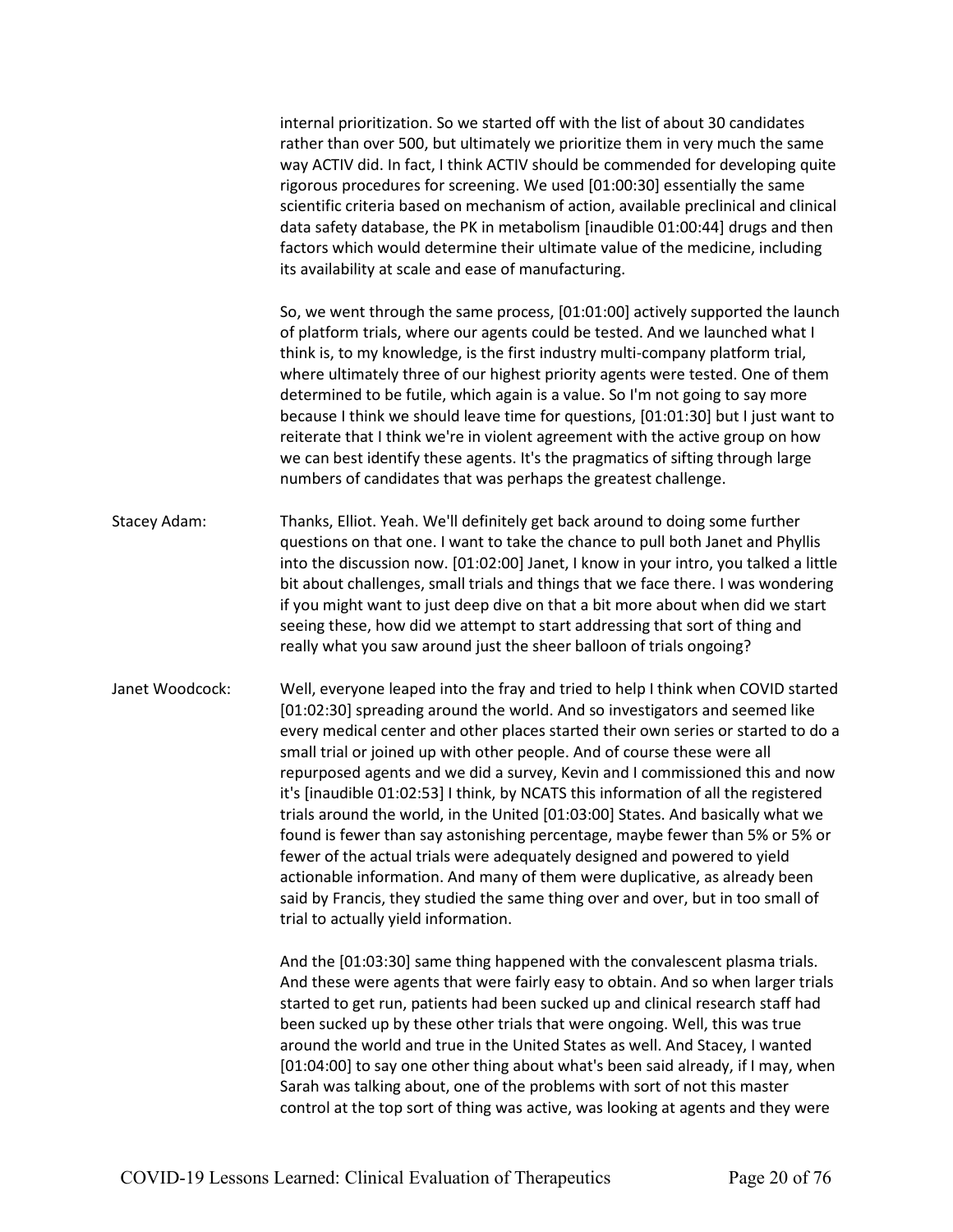promising agents, but then of course BARDA was working on, can they get manufactured? And you know Stacey how much you struggled to help companies get to the point where they could even make clinical supplies that would be adequate and make a placebo, [01:04:30] right?

And these are the things that aren't really talked about, but you have to have a placebo if you're going to do a placebo controlled trial. Somebody has to make the placebo and it can't take six months to do it. And so BARDA was doing some of the clearing the way trying to get the supplies, but they had their own prioritization process and the contract mechanisms that they used and so forth to do those things.

[01:05:00] And that was kind of different than what ACTIV was doing in some ways. And so in the future, I would hope we'd have a very unified... We all tried to unify that as much as we could, but there were tremendous struggles that we haven't talked about around the placebos, around the clinical supplies and Stacey, at least, because I worked with Stacey on this, I don't know about the vaccine side, but Stacey was just a hero in all of this and [01:05:30] very patient, but we had lots of candidates that people wanted to put forward that simply couldn't be tested. They didn't even enough supplies to test it in a large scale clinical trial, much less than be able to provide it to the population were useful. So these were other practical considerations that we struggled with the entire time.

Stacey Adam: Yeah. And actually, I think that's a very nice segue into what I was going to ask [01:06:00] Phyllis. So Phyllis, obviously Bio oversees smaller...

#### PART 2 OF 4 ENDS [01:06:04]

Stacey Adam: So, Phyllis, obviously, Bio oversees kind of smaller contingent companies, and you just heard Janet sort of articulate some of the challenges that were faced. I was wondering, could you elaborate a bit on that?

Phyllis Arthur: No, it's wonderful, actually, to have Janet Woodcock actually say what I was thinking in my head. I feel like I'm in great company. I think that, in essence, that's what we saw as well when I look at the recommendations we're going to discuss. A lot of them capture the frustration of small and midsize companies. So, what you saw in those first couple of months, [01:06:30] once we had the sequence and people started to understand the natural history, was hundreds of companies of all sizes, investigating the products they had in pipeline, regardless of what phase they were in for their ability to help solve something along the continuum of treating or preventing COVID-19.

> And in a therapeutic space, I think, because the topic was so broad, in the vaccine space, relatively straightforward, can you prevent severe disease and hopefully transmission [01:07:00] with a vaccine? In the therapeutic space where you're trying to do early stage disease, mid stage disease, late stage. I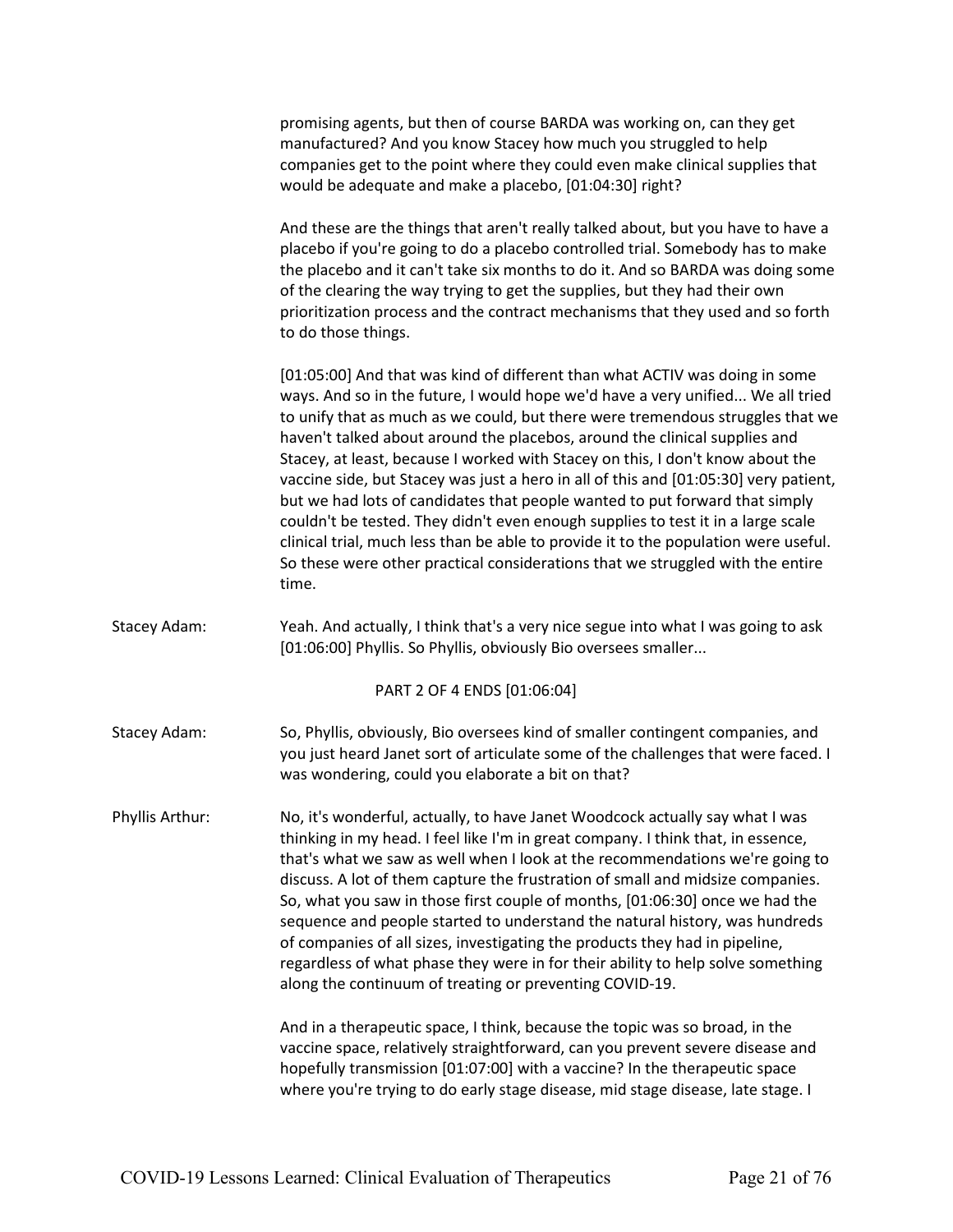think there were a lot of companies that were very interested in bringing products forward that had, what I'll call biologic plausibility, but they didn't fit in to what I thought were the very clear strategic goals that Janet and Monsef laid out about operation more speed was, "What can I have right now?" Right?

And I think that companies understood that there was a need to quickly operationalize around products that were near-term, late-stage, [01:07:30] manufacturing is already clear. Maybe they were already existing or they were in late stage and they could help us right this minute. Where we, I think, had a hard time figuring out how to plug in was those companies with things that could be breakthrough in the treatment continuum. And where did those products go? Did they go to Barta? Did they go to DOD? Did they come to Active? And how did they get assessed?

And I remember very early on in the pandemic, we as Bio, proposed "Can you-" And I think this is, in essence, [01:08:00] what Active did, "Can you put things in categories and then look across those companies and say, 'Let's take five or six of these and six or seven of these and seven or eight of these.'" Knowing that the patient pool is finite and also the ability of those taking care of those patients is finite to do clinical trial versus take care of patients. Was there a way that we could, using a structure like Active in particular, better sequence more [01:08:30] products in the same bucket in, let's say treatment of ARDS, for example, versus treatment of the overstimulated immune system or what were the different things we were trying to work on?

Smaller companies would have been happy to be part of the protocol itself, as opposed to doing their own small trials that weren't very effective, but they couldn't quite figure out how to get in. And I think that as they learned [01:09:00] how to get in, as we started to have active forum, to some degree, I think it was more about understanding, as we were learning more about the disease, what were the things that needed to pivot on if they were going to be considered. And that's why a lot of times in these conversations, in the working groups, I focused a lot on the communications to industry, because I think companies are happy to shift to where the new need is as we learn the natural history, but they weren't always sure if they were behind or in front of the data.

And I [01:09:30] think Active is something we have championed as something that needs to stay for the precise reason that instead of building it every time we have a new disease, let's have something that everybody knows they plug into, all the government agencies are at that table and small and mid and large companies can come with products that are in different stages of development and there can be a plan for late stage development versus early stage potential breakthrough kinds of technologies that could be helpful in an emergency.

Stacey Adam: [01:10:00] And Phyllis, I'm going to stay with you just for a minute. I know one of the things within the discussion of the work group that we had sort of identified as a gap, and you've just sort of articulated it was, we had preclinical. We had a prioritization process to help people in the preclinical stage and then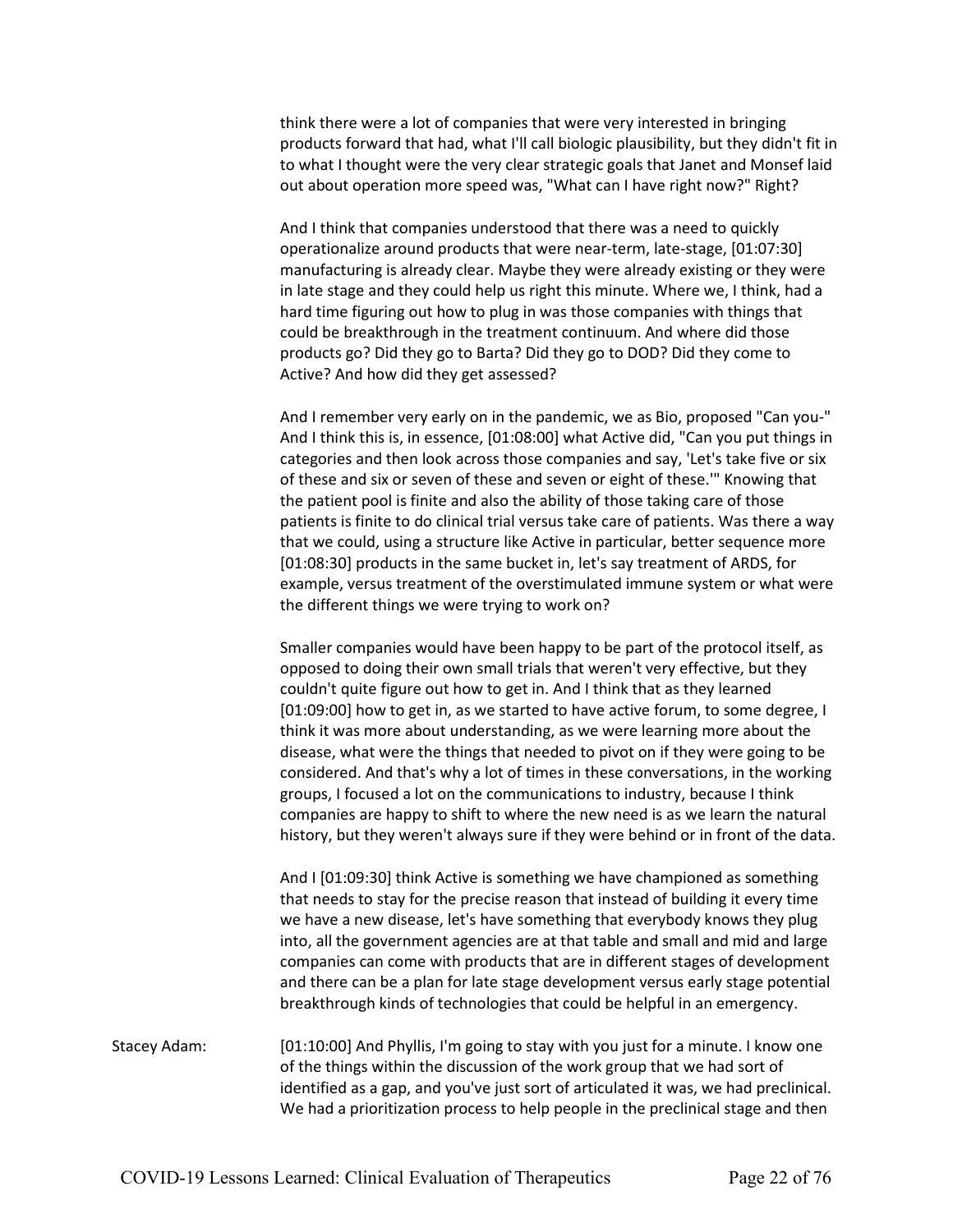we had phase two and phase three trials. So, we really had kind of that middle gap, but I guess, talk a little bit about how much you think we could have brought some of those smaller companies and if we could have somehow plugged the gap between preclinical and the [01:10:30] later phase trials.

Phyllis Arthur: This is a perfect example, Stacey, I think there were companies that already had their preclinical done and were maybe in phase one. They had a really good story to tell, they could not find a place to go that wasn't early stage money or later stage money. And I think that applying that same fantastic way that operation More Speed worked with companies on the vaccine side to some degree collapse phase one, two, and three [01:11:00] probably could have gotten some of these products over the hump on a relatively well crafted, but not huge placebo controlled phase one study and into the two, three category where they could have really shown that they either mattered or they didn't matter.

> And companies got trapped in that extra valley of death of phase one to 2A and I think that that is a place where we need to look across the whole ecosystem and realize that it's kind of a hole for medical countermeasures. There's [01:11:30] not really a place to do that, that clearly owns that space between that zero and two. And I think that's one of the things, if we can strengthen that, I think you'll find a lot of companies will happily come with earliest clinical data in humans, they need that bolster to get them over into the more critical 2ATB category.

Stacey Adam: Definitely. And I just want to expand out on that. That was one of the gaps, obviously, that we talked about in working group, [01:12:00] but for the rest of the panelists. I won't necessarily key in who goes first, but the question that I would have for you is, what would be your top recommendation of the gap that we saw that we could address for the next pandemic? And happy to have anybody jump in and have you guys speak amongst each other to build on that, but would anybody like to start?

Janet Woodcock: Well, I think perhaps a fallacy and I understand why that was the case, but is it vaccines were going to fix everything? [01:12:30] Okay. And we have to be pretty sort of cold about this and realize that that might happen and that would be great in any given pandemic, but it's unlikely, especially for a respiratory virus, right? So, having a better pipeline of therapeutics and a more robust effort on a variety of agents, some of them earlier, [01:13:00] would have been good because if the thought was sort of, "Well, we'll get these and they'll just be the bridge to the vaccine, and then everything's going to be fine." Right?

> And here we are a year later than the vaccines were thought to, perhaps, have appeared. And we're still in the midst of this for a variety of reasons, and we will be for some time. So, I think I was uncomfortable, frankly, with, I think the short-term view is [01:13:30] important and good to have for one group of candidates. But had we had more money, a longer-term pipeline and a broader view would have been desirable. Yeah.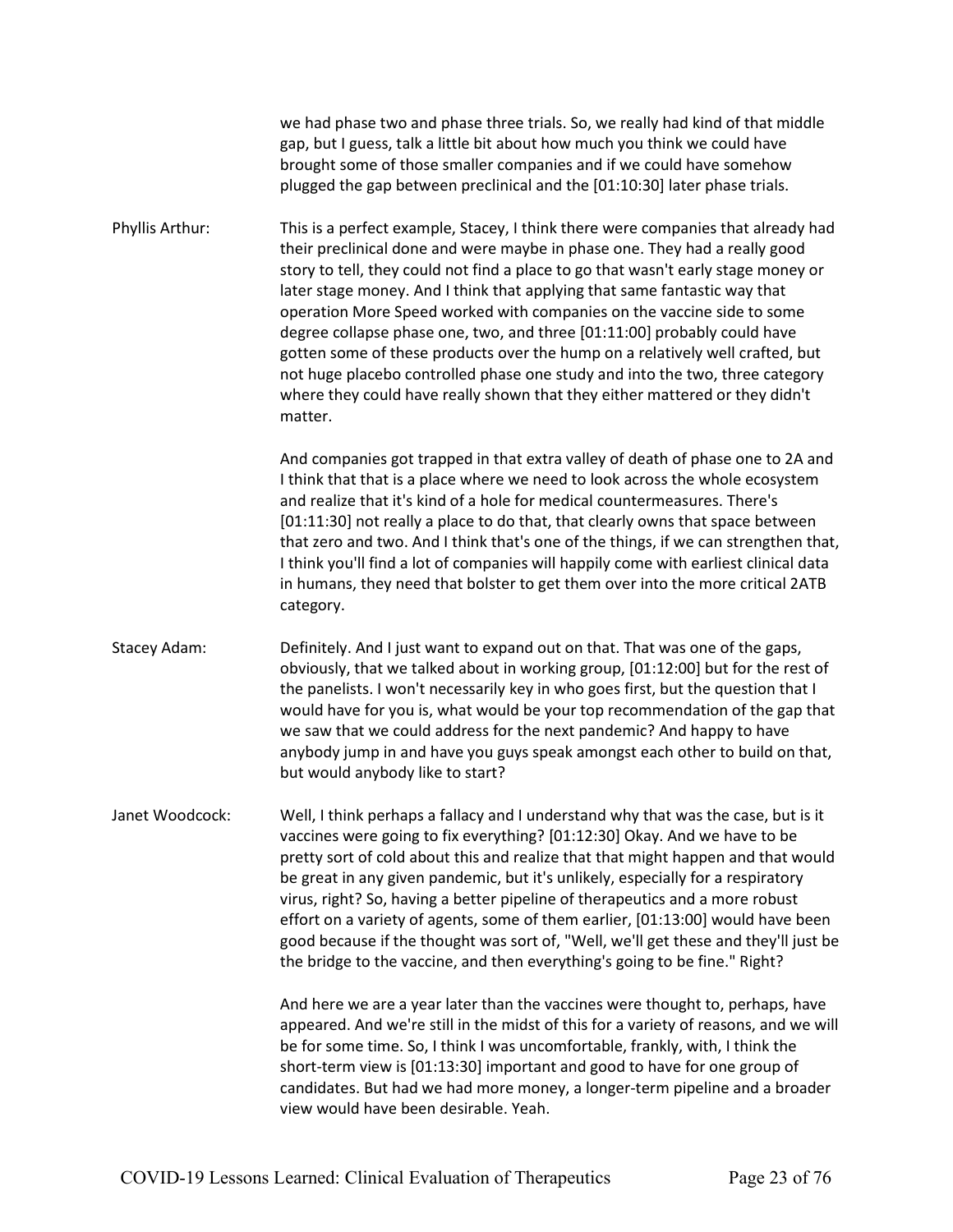| Phyllis Arthur: | I can't reinforce that enough. I think that strategically, I think that at the strategy<br>level, we forgot that we were always going to be treating patients for COVID,<br>and that there was no reason why we couldn't continue [01:14:00] to have<br>funding for innovation in the therapeutic space, across all the different parts of<br>the disease. And that much of that would help us with other respiratory<br>illnesses as well. That there's a spillover benefit. Now, the economist [inaudible]<br>01:14:14] is coming out, right?                                               |
|-----------------|-----------------------------------------------------------------------------------------------------------------------------------------------------------------------------------------------------------------------------------------------------------------------------------------------------------------------------------------------------------------------------------------------------------------------------------------------------------------------------------------------------------------------------------------------------------------------------------------------|
|                 | There's a spillover benefit to broad therapeutics R and D. That includes the<br>recovery of people who get sick and go to the hospital as well as earlier stage<br>treatments. And I think we [01:14:30] did think that the vaccines were going to<br>be the end [inaudible 01:14:33] all of that. And I love vaccines. I've been in that<br>space for 30 years, but we have to have both a treatment, a diagnostic and a<br>vaccine strategy that is multi-pronged, and multi-year with the idea that it will<br>contribute to our overall pandemic preparedness [inaudible 01:14:46] large. |
| Stacey Adam:    | And Elliot. Maybe I can ask you to step in, in how do we incentivize kind of the<br>broader, I guess, R and D larger pharma area to really kind of work towards this.<br>I know you [01:15:00] have some ideas. I know you guys are even probably<br>working towards this, but would be happy to hear your thoughts.                                                                                                                                                                                                                                                                          |
| Elliott Levy:   | Yeah. Let me just, I mean, if I can say a word in response to the last question<br>where, I think, in retrospect, an enormous gap was in antiviral research and<br>development, which not only did we stop working on coronavirus antivirals, but<br>the entire field of antiviral R and D was allowed to go largely dormant as the HIV<br>[01:15:30] and HCV came to be perceived as soft problems. And that meant that<br>there was a huge influx of experienced medicinal chemists and biologists out of<br>antiviral R and D and into other areas.                                        |
|                 | And that, unfortunately, I think is a challenge that we're addressing, but it's<br>critically important. And the other huge gap that I'm sure everyone would agree<br>is in the availability of platform trials that [01:16:00] can be kept warm and then<br>repurposed in event of an emerging pandemic. I think we all struggled to stand<br>up platform trials and while we were working at it, that the space was filled with<br>small trials of little scientific value.                                                                                                                 |
|                 | In terms of incentives, I think there is a, I would say first of all, that there isn't a<br>very good understanding in the industry of the potential [01:16:30] value of<br>investment in pandemic preparedness. And I think there's a substantial amount<br>of academic work that needs to be done to build the investment thesis for the<br>firms. I think it's there, but right now, it's in a sort of a pre-cognitive state where<br>it hasn't been expressed in terms of formal research that can be vetted.                                                                             |
|                 | And I think that research would help us to understand whether there are<br>additional [01:17:00] market shaping or market enhancing mechanisms that<br>need to be put in place in order to promote investment, including advanced<br>purchase agreements and stockpiling. And then, finally, I think that there needs<br>to be an honest discussion amongst all stakeholders about pricing globally,                                                                                                                                                                                          |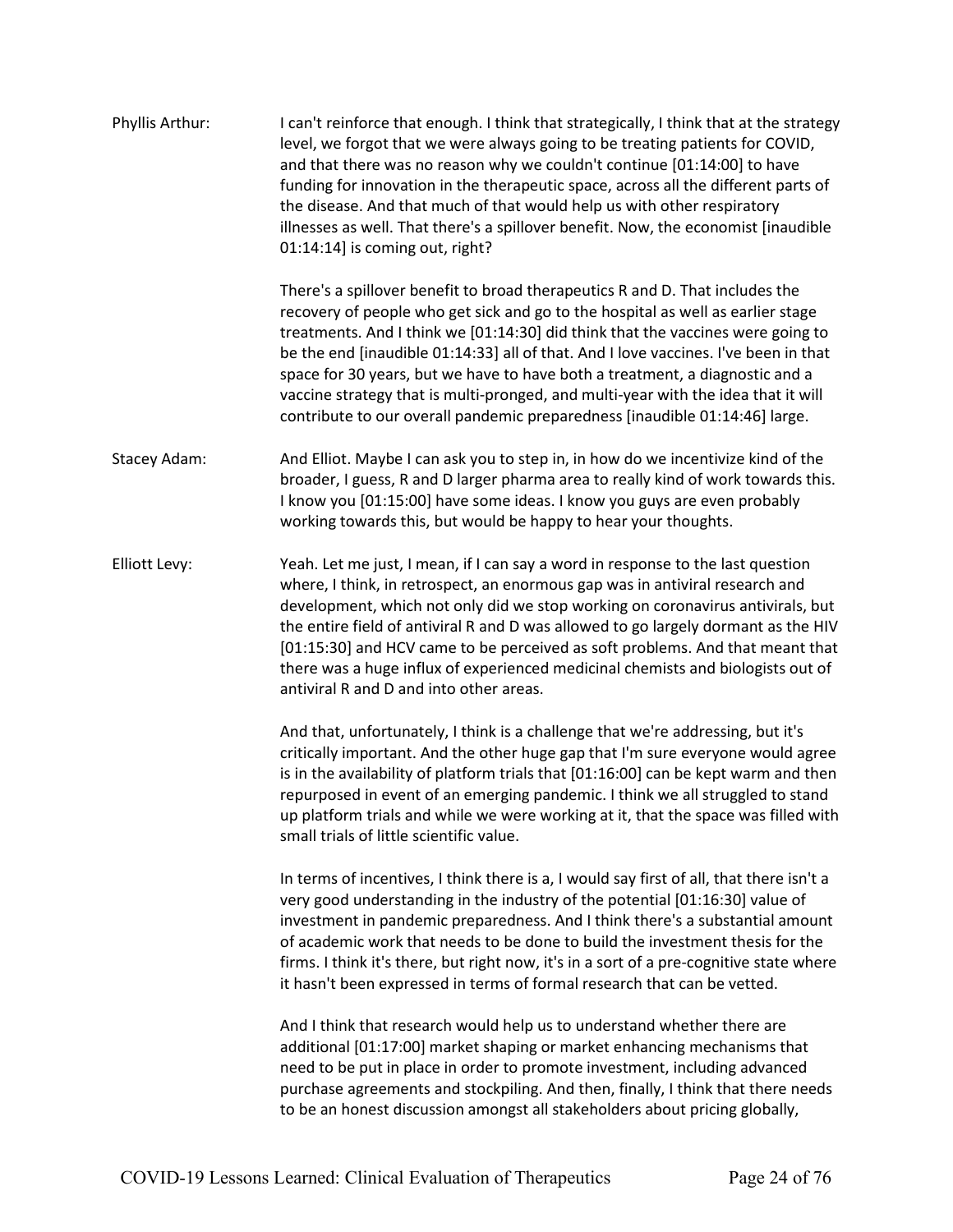|                 | which I think for innovative firms who have to be profit-driven is a major<br>[01:17:30] source of concern. So, I'll stop there.                                                                                                                                                                                                                                                                                                                                                                                                                                                                                                                                                                                                                                                                                   |
|-----------------|--------------------------------------------------------------------------------------------------------------------------------------------------------------------------------------------------------------------------------------------------------------------------------------------------------------------------------------------------------------------------------------------------------------------------------------------------------------------------------------------------------------------------------------------------------------------------------------------------------------------------------------------------------------------------------------------------------------------------------------------------------------------------------------------------------------------|
| Stacey Adam:    | Thanks Elliot. Sarah, any thoughts on-                                                                                                                                                                                                                                                                                                                                                                                                                                                                                                                                                                                                                                                                                                                                                                             |
| Sarah Read:     | Yes. Well, I just wanted to follow up on, I think we're hitting on<br>recommendation number two, which is about ensuring that the clinical trial<br>ecosystem will be capable of producing a clinically actionable evidence. And<br>Janet had spoken about this previously, but that there's, early on in the<br>pandemic, was a desire to [01:18:00] immediately jump into investigating<br>agents even as they were in small, poorly designed trials.                                                                                                                                                                                                                                                                                                                                                            |
|                 | So, I think we have an opportunity, now, to create that blueprint that we didn't<br>have before in the form of, I don't know if it's preparedness so much as a<br>response plan, that this will be our response in the setting of the next public<br>health emergency, so that all companies and investigators are aware that<br>[01:18:30] there will be a response, take some time to set it up. So, ideally<br>people can be part of that unified response as opposed to setting up all of these<br>myriad of competing trials.                                                                                                                                                                                                                                                                                 |
|                 | So, I think that all of these lessons learned, if they can be communicated much<br>more broadly than just with the group of USG and company representatives<br>that have already been communicating [inaudible 01:18:58] within ourselves,<br>[01:19:00] so that people are aware at academic institutions, at smaller<br>companies, et cetera, that there will be a unified response for the next public<br>health emergency. I think that'll go a long way to cutting down on the<br>competing trials.                                                                                                                                                                                                                                                                                                           |
| Phyllis Arthur: | I think the other recommendation I really think is important is recommendation<br>one. I think one of the hard things was we were all learning the disease all at the<br>same time, but not all at the same time. [01:19:30] So, if you had good<br>relationships with a certain thing behind a paywall, you might get more natural<br>history data sooner than if you didn't. Where everyone was trying to do good<br>solid R and D and understand how their technology might or might not apply.                                                                                                                                                                                                                                                                                                                 |
|                 | One of the things everyone was scrambling for was an understanding of what<br>was happening with patients on the ground in real time. And so, I think<br>recommendation one is also extraordinarily important if you think of the entire<br>R and D ecosystem [01:20:00] as including industry, hospital, clinicians, et<br>cetera. Having some systematic way to share information on what we were<br>seeing with the disease that is not the New York times, that is more scientific<br>than that, I think would be extraordinarily important in having companies come<br>with their story more online for what we're seeing, and also facilitate, I think, a<br>good discussion of where certain technologies or mechanisms of action might<br>actually be the [01:20:30] most helpful or not the most helpful. |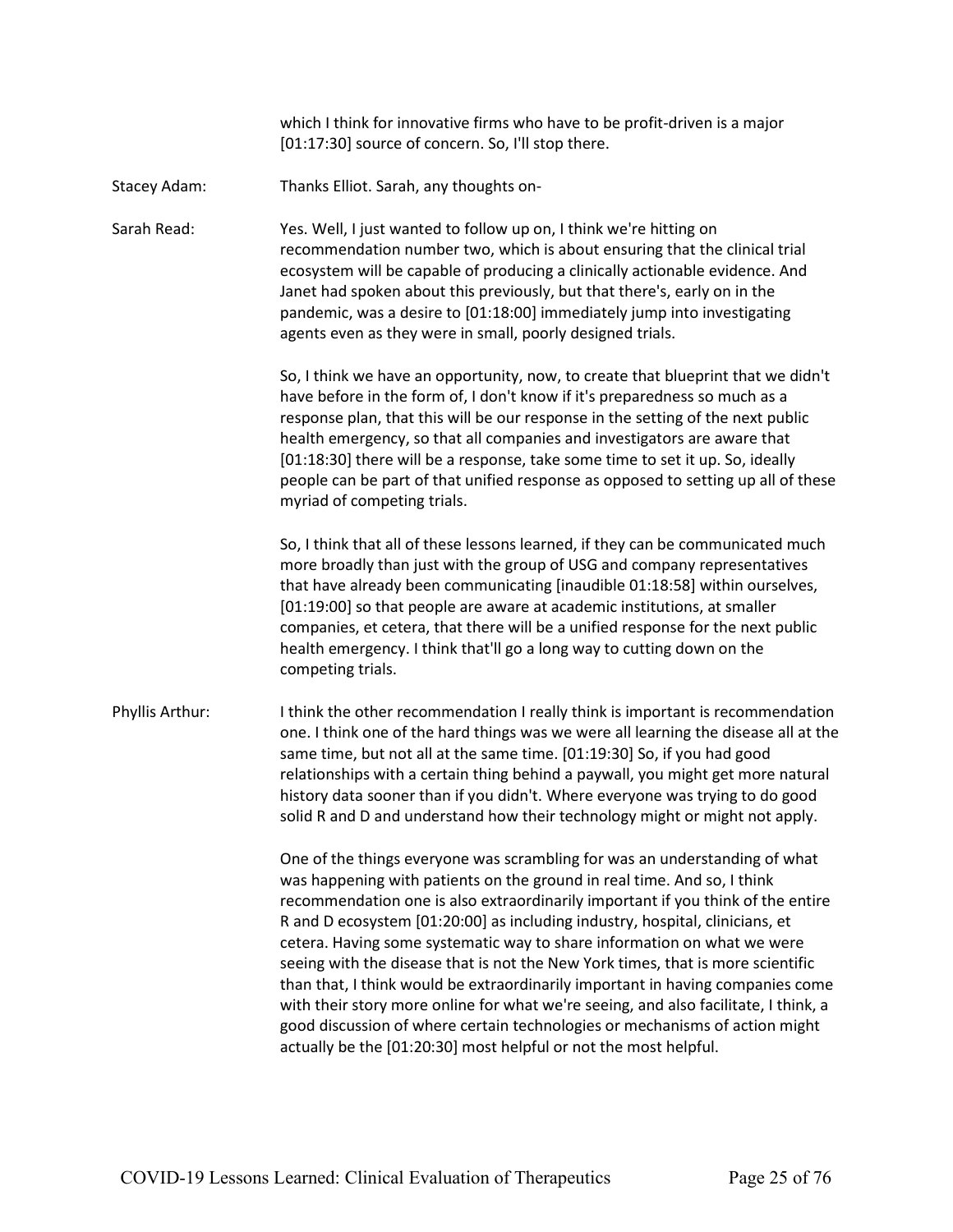|                        | But especially when we're all learning a disease for the first time, the rapidity of<br>sharing information with the scientific community, not the whole public, but in a<br>scientific way is one of the recommendations, I think, could really help with<br>much clearer response to next time. Sorry, Janet.                                                                                                                                                                                                                                                                                                                                                                                                           |
|------------------------|---------------------------------------------------------------------------------------------------------------------------------------------------------------------------------------------------------------------------------------------------------------------------------------------------------------------------------------------------------------------------------------------------------------------------------------------------------------------------------------------------------------------------------------------------------------------------------------------------------------------------------------------------------------------------------------------------------------------------|
| Janet Woodcock:        | Yeah. Well, I agree with that. And I also agree with the recommendation about<br>the research findings from clinical, which [01:21:00] were sometimes lagging.<br>We had press releases and so forth. And I think some of that has been improved<br>with pre-print. But I really think that all the recommendations are important.<br>What I wanted to talk about those, Stacey, was I do think that we need a clinical<br>trial network out in the community.                                                                                                                                                                                                                                                            |
|                        | And the reason I believe that is that I believe we need to empower community<br>[01:21:30] researchers or community caregivers to do clinical research and<br>people who are in communities that aren't usually having access to research,<br>right? Or don't have the quality of care, in some ways, because I believe access<br>to research say, for COVID, that probably improved the quality of the care that<br>people were getting. And so, [01:22:00] it's not just about, what we have<br>focused on over the years is inclusion of people in clinical trials who are diverse,<br>but I think we need diverse communities engaged and diverse investigators in<br>rural and underserved communities and so forth. |
|                        | And I believe we need to do that in between having a pandemic because you<br>can't stand something like that up in an emergency. It requires training and<br>requires long-term commitment [01:22:30] and requires preservation of time<br>for people to do these types of things and participate. But I don't think we'll<br>really have health equity in this country whatsoever if we continue to have the<br>clinical research enterprise be a separate enterprise, it's mainly carried out in<br>specialized centers.                                                                                                                                                                                                |
| Stacey Adam:           | Yeah. I think the groups would wholeheartedly agree with you. I think the<br>infrastructure group is going to hit on that, I think, a bit more in the next<br>[01:23:00] panel. But yeah, absolutely heard and understood. I want to open up,<br>we've been getting questions in the chat and so I want to make sure we at least<br>get to a few of the audience questions, that we're not neglecting our folks out<br>there.                                                                                                                                                                                                                                                                                             |
|                        | Mike, I know you've been watching this. Do you have a few queued up that<br>you'd want to bring forward?                                                                                                                                                                                                                                                                                                                                                                                                                                                                                                                                                                                                                  |
| <b>Michael Santos:</b> | Yeah. Absolutely. So, thanks everyone for the questions you've submitted. If<br>people continue to submit them, we'll do our best to get to as many as we can.<br>[01:23:30] So, maybe to start off with, one of the questions was, as it's become<br>clear how difficult it is to identify effective therapeutics, how do you think about<br>coming back to evaluating some of the candidates that weren't prioritized<br>initially?                                                                                                                                                                                                                                                                                     |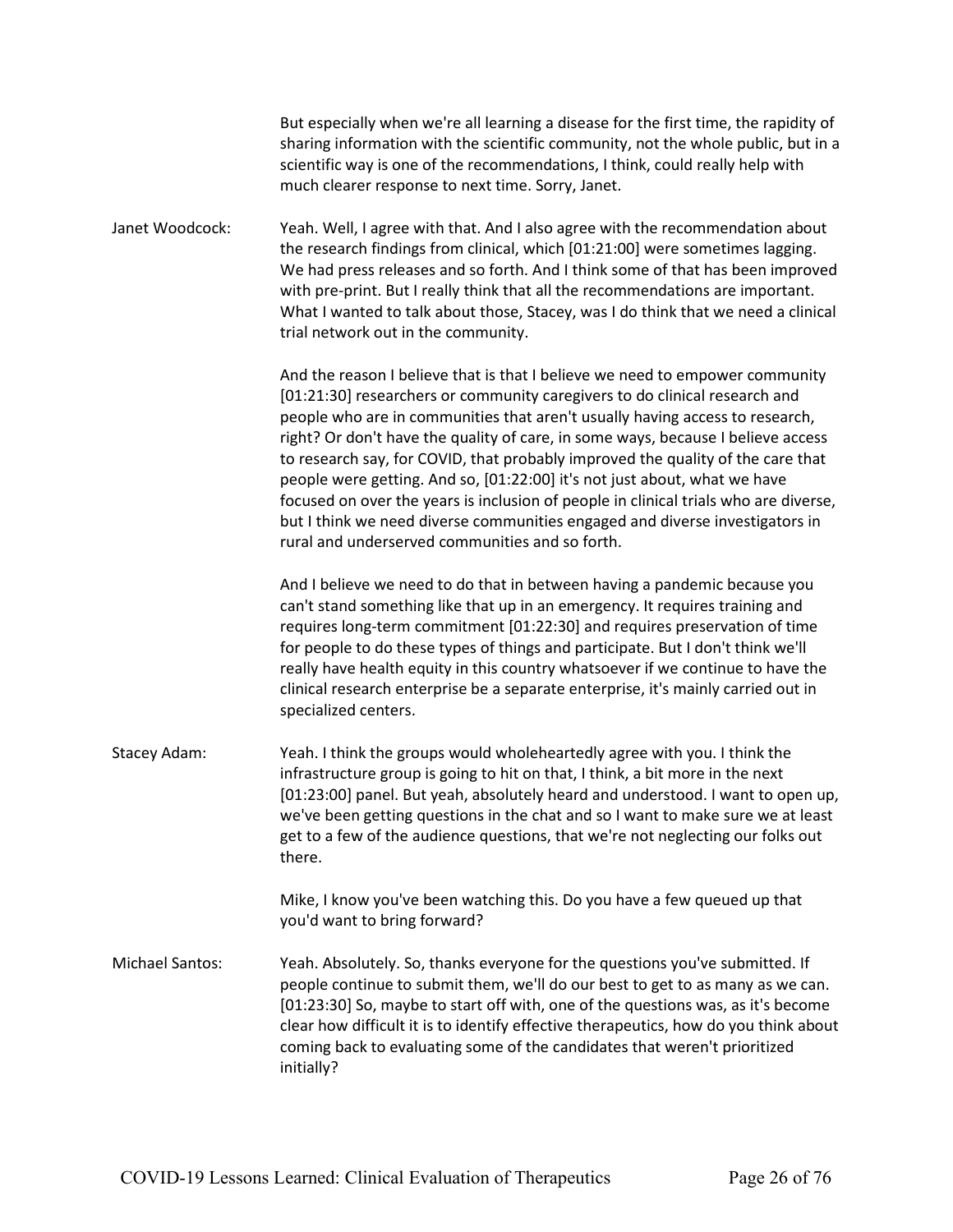And there's been some discussion already about the persistent challenge and some of the gaps, but I guess, I thought I would throw it open. I don't [01:24:00] know. Sarah, if you wanted to talk about, from the Active perspective, how over time, what you were looking at evolved? And hear from others their perspectives on that. Sarah Read: Yeah. So, I think, importantly, when we do our waves of prioritization, especially in the very beginning, we more often than not, wouldn't discard any of the potential agents, but set them aside for the future waves. Like I said, when we first started, we really wanted agents that were ready to go into a phase three trials. So, either already approved [01:24:30] for another indication or very well along in clinical development for some other indication. But we didn't sort of throw things away. We put them aside so that we can look at them in the future, perhaps when there is more either preclinical data or even clinical data available for those agents. And I think it was mentioned within the question, as we learn more about the disease pathogenesis and became more aware of [01:25:00] which, for example, inflammatory or immune activation pathways are more or most relevant to the disease. We can go back and look at those agents that were targeting specific pathways. So, we did go back often to look at agents that had previously been submitted. I also didn't mention previously, but very helpful to our process was the development of an agent submission portal that allowed investigators, [01:25:30] companies, anyone to make a submission of an agent that they wanted to be considered by the Active group. And it was organized in such a way that all of the data that we were looking for in order to make a full assessment were requested and hopefully provided by the submitter. And when we went through our reviews, we would send a message back to the submitter. If we didn't prioritize our agent as to why and what additional information they [01:26:00] might be able to provide either immediately or as it produced it, that would help us to reevaluate their agent. And so, there was a lot of ongoing dialogue with those submitters. Most of whom were from companies so that we could go back and reevaluate agents as more data became available or as we learn more about the disease process. Michael Santos: Great. Thanks Sarah. Okay. So, we'll maybe keep going through the [01:26:30]

questions. So, one of the questions, a couple of people ask questions essentially about how prioritizing host directed therapeutics versus direct acting antivirals or, in one case, host acting antivirals. How that prioritization was considered and how the current experience with emerging variants of concern might inform that going forward.

> Janet, I know in your opening comments, [01:27:00] you mentioned the initial warp speed focus on any virals and maybe you'd like to begin, but certainly others to jump in as well.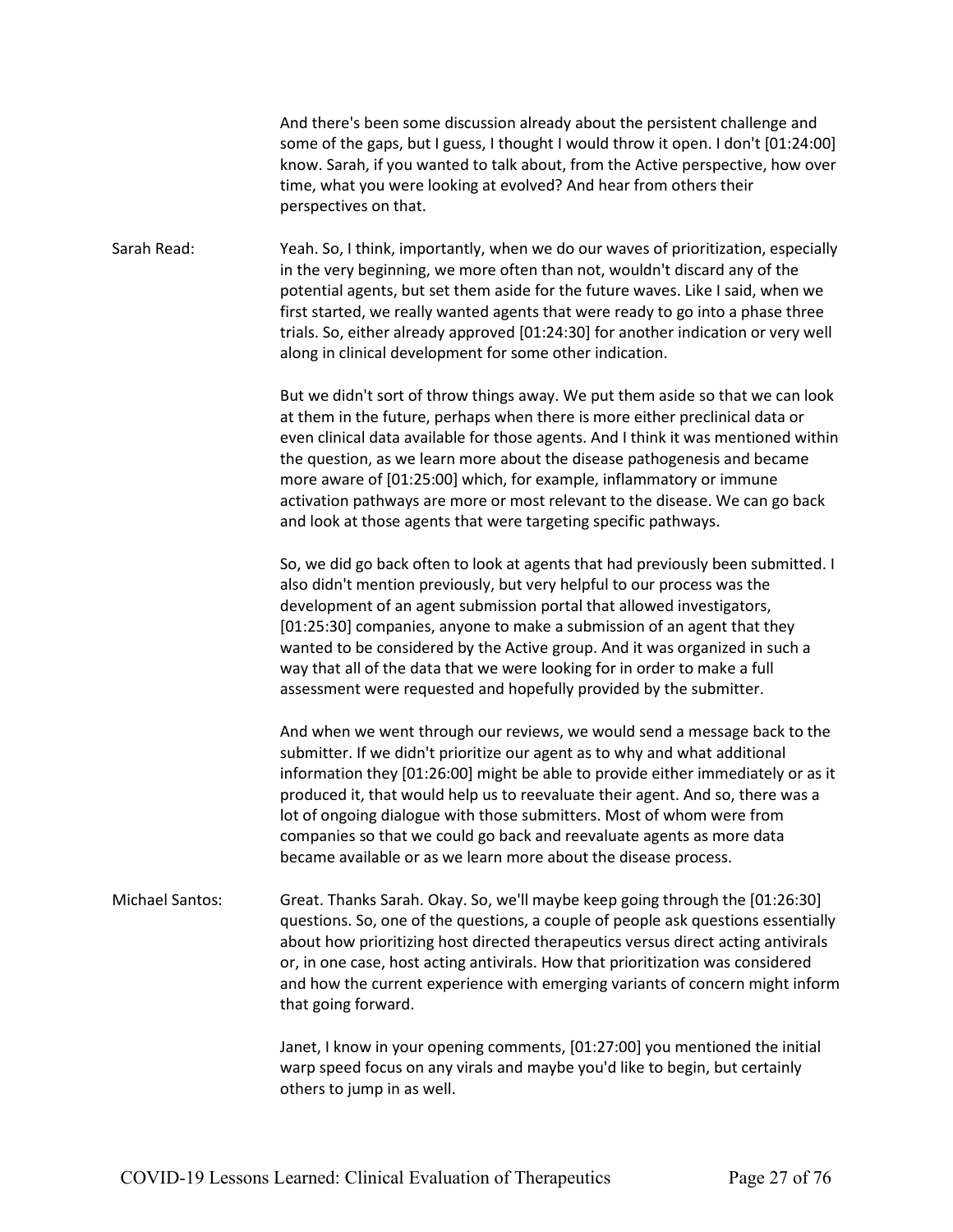| Janet Woodcock: | Well, again, it was the matter of what data are available, both preclinical and<br>clinical. Is the product available first for clinical evaluation? And then, for warp<br>speed, we were really looking at, could it be scaled? The manufacturing be<br>scaled? So it could be available [01:27:30] within a certain amount of months.                                                                                                                                                                                                                                                                           |
|-----------------|-------------------------------------------------------------------------------------------------------------------------------------------------------------------------------------------------------------------------------------------------------------------------------------------------------------------------------------------------------------------------------------------------------------------------------------------------------------------------------------------------------------------------------------------------------------------------------------------------------------------|
|                 | Now, there are some things like interferon and so forth that are currently being<br>studied in these trial. So, I don't think anything was left off the table. It was<br>really a matter of prioritization according to the criteria. So, it wasn't like we<br>said, "Oh. We are not going to look at post directed antivirals." It was like, "<br>[01:28:00] How do we rank these based on the criteria?" Sarah would probably<br>have more info about that.                                                                                                                                                     |
| Sarah Read:     | Yeah. I would agree with that. So, we did categorize agents initially as<br>immunomodulatory agents, antivirals, and in the antiviral category, we included<br>host directed antivirals. What we called supportive therapy, which was the anti-<br>coagulants and anti-platelets and so on. And also then, we just categorized<br>broadly neutralizing antibodies on their own because we had a different<br>[01:28:30] set of criteria for them, but nothing was off the table.                                                                                                                                  |
|                 | And we also, as I mentioned, had different master protocols that would be most<br>suitable for each of the different intervention types based on the patient<br>population, as well as the endpoints that were designed in those master<br>protocols. So, we had a place for everything. At a certain point, became a<br>matter of where did we continue to have the capacity to study more agents, but<br>initially everything was on the table. And as [01:29:00] things rose to a level of<br>interest based on our criteria, we did include some of each of those categories<br>in our master protocols.      |
| Phyllis Arthur: | The question, Michael, is, was there enough financial and human resources to<br>maybe broaden the aperture for more things to be tested while not sacrificing<br>the clinical trial size that's so important to getting actual real results? And I feel<br>like there's a space between [01:29:30] where more resources, more<br>consistently in this space would have allowed for both the very immediate<br>execution of the strategy that Janet talked about, that's driven by operation<br>More Speed and the broader ability to continue to cycle new mechanisms of<br>action into the categories by Active. |
|                 | And I feel like in that sense, the mismatch is the funding and the human activity<br>that absolutely did the most we could do with what we had, but had we put<br>[01:30:00] more money in the space, some technologies would now be over the<br>hump that could actually be very useful to us, maybe even now, or in the near<br>term.                                                                                                                                                                                                                                                                           |
|                 | I mean, I think it's really surprising to most people that we still don't have a<br>small molecule anti viral, right? When we know that for flu, [inaudible 01:30:16]<br>are great. We also know that we're all trying to solve an access issue. And there<br>are probably some solutions sitting out there. There are probably some<br>solutions for the later stage disease sitting out there, but [01:30:30] there's                                                                                                                                                                                           |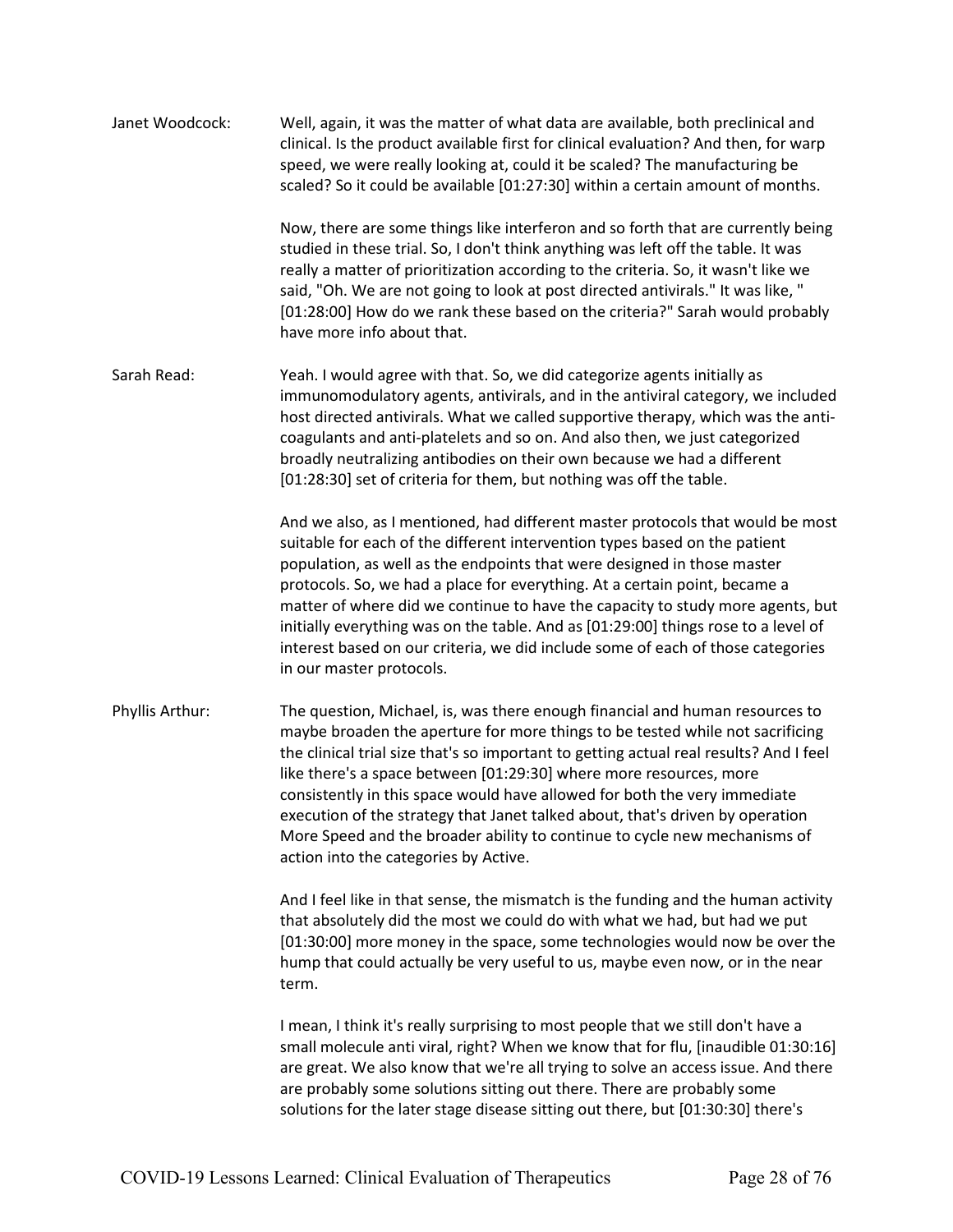maybe not enough bandwidth to fund the work for those, even though there are patients that probably could benefit from those in a clinical trial.

- Janet Woodcock: Yeah. Also, If I may just interrupt here a little bit [crosstalk 01:30:44], small molecule antivirals are notoriously difficult to speed along because they have all these big surprises.
- Phyllis Arthur: I think actually the American people respect that you said that, because I think the focus [01:31:00] of all of the R and D across the scientific community has been safety trumps advocacy, right? I mean, we really want to make sure, because we're giving it to hundreds of millions of Americans, I think the scientific community has tried to really put forward the idea that we're going to, if it takes more time, but we know it's safer, that's the right answer. And I think the American people appreciate that from the entire ecosystem. That's what we should be doing.
- Michael Santos: [01:31:30] Thanks everyone. So, Phyllis, maybe I'll stay with you for the next question, which is that from what's been discussed here, it sounded to this audience member, like a lot of the search for possible drugs was manual or, at best, database searches. And so, the question is, what was the role of chemical informatics in searching and matching with target informatics? And I imagine in Bios constituency, you have a number of companies that are [01:32:00] looking at machine intelligence approaches to accelerating discovery and development. So, maybe you could give for your perspectives on that.
- Phyllis Arthur: Yeah. We did indeed have a lot of companies that were aggressively and actively using AI and other things to look at what was on the shelf and really understand its potential for activity against COVID, whether it was SARS-CoV-2 or where the things could be pan Corona. I think that's very much [01:32:30] an active part of this. I think the question they had was then, "What do I do with that?"

But a lot of companies, as I said, some of the smaller companies, they were just trying to find a place to test what they had on the shelf, which was obviously less of a deep bench, but potentially on a mechanism of action. I spent the beginning of the pandemic helping people find a BSL3 lab to test their mechanism against COVID. And I think, as we got over that, people did try to use [01:33:00] informatics to really help them understand the potential so that when they went into the system, they had more robust data.

Elliott Levy: I can just add that in addition to the sort of informatics that you're discussing, that there's a vast potential to use AI and machine learning to scrutinize the medical and scientific literature, which is really under exploited. [inaudible 01:33:25], I think came to surface is an attractive JAK inhibitor for [01:33:30] study based on work with machine learning that teased out a potential secondary antiviral mechanism of action.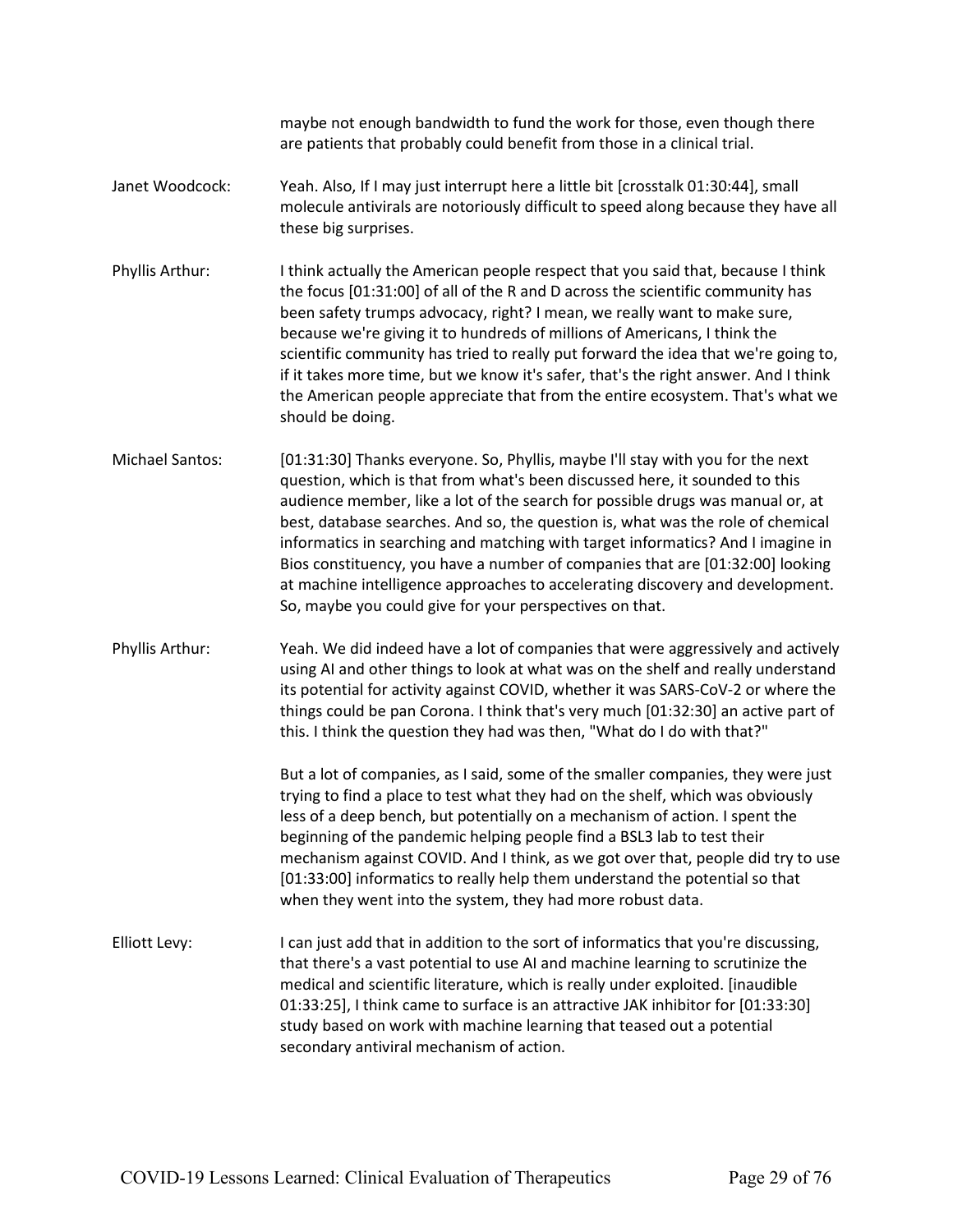I think it's just an example of potential. Those who sat on the agent prioritization subcommittee for Active can all attest to how difficult it is to sift through the medical literature using manual means. And I think that we're at a point in history where the wide availability of the machine learning could vastly accelerate, [01:34:00] not only the pace, but the quality of discoveries from the medical literature.

Michael Santos: Great. Thank you, Phyllis and Elliot. And Elliot, maybe we'll start with you on this next question, and then also open it up. So, there's a question about given all the candidate therapeutics to evaluate, how did you think about head-to-head clinical evaluation? So, maybe some reflections on some of the benefits versus challenges there. Sarah, I know you mentioned previously [01:34:30] the decision within Active for the master protocols to compare explicitly to control rather than the head-to-head. So, yeah. I guess Elliot, Sarah [crosstalk 00:28:38].

Elliott Levy: I mean, I want to leave time for Sarah to respond as well, but I think at the start, until you had a proven effective therapy, you had to have a placebo comparator, and there really is no alternative. And I think once you have an established active agent, then you can begin to use it as a reference in future [01:35:00] trials, which is actually how things evolve. And Sarah, I see you nodding your head.

Sarah Read: Yeah. As I mentioned, we did make that strategic decision, initially, that we weren't looking for the best because we had none. So, we wanted effective therapies, period. But now that monoclonal antibodies are the standard of care, we've had to switch our design to have that as an active comparator. The design is switched in a non-inferiority study for the outpatient [01:35:30] trials, anyway.

> It was a slightly different calculation for inpatient, as very early on in our development of master protocols around death [inaudible 01:35:41] became received in the EUA and later, not shortly thereafter, approved. So, that had to be our standard of care on top of which we evaluated additional agents. And I think it will continue to shift as dexamethasone and other [inaudible 01:36:00], [01:36:00] et cetera, have become available, in each case we have to look at each design and in a case by case to ask the question, "Are we looking at a comparison? Are we looking at an on top of?" Et cetera.

> And in addition to that, I think that some of these agents, particularly, as we mentioned, for the monoclonal antibodies, the accessibility is still an issue, [inaudible 01:36:22] is an issue. I think we still need to consider agents that are just simply easier [01:36:30] to deliver an oral antiviral agent. For example, for that in the outpatient setting, I think, it still offer a great advantage. And therefore, I wouldn't be looking, necessarily, for something better than the standard of care, but I think that the non [inaudible 01:36:44] design would still be relevant.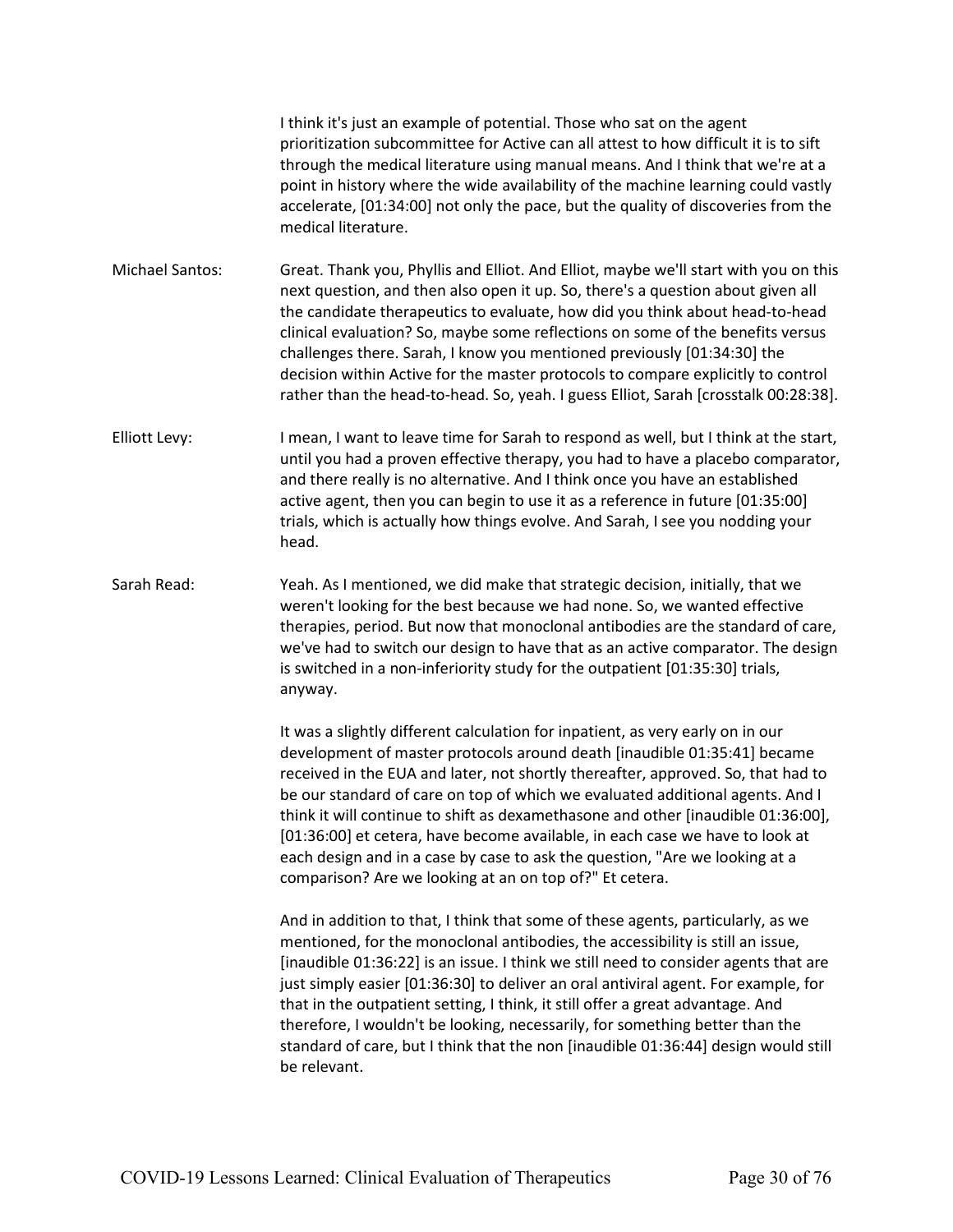| Stacey Adam:           | And just to build on this, and Janet, I'm going to put you a little bit on the spot<br>on this one. Obviously, we chose placebo controlled in the descriptions of what<br>Sarah put forward. [01:37:00] I know, at least in the beginning, and even still<br>some now, we have taken a lot of feedback, let's call it, that maybe we should<br>have chosen pragmatic designs and head-to-head as they did in the UK in<br>recovery and things of that nature.                                                                                                                                                                                                                                                                                                                                                                                         |
|------------------------|-------------------------------------------------------------------------------------------------------------------------------------------------------------------------------------------------------------------------------------------------------------------------------------------------------------------------------------------------------------------------------------------------------------------------------------------------------------------------------------------------------------------------------------------------------------------------------------------------------------------------------------------------------------------------------------------------------------------------------------------------------------------------------------------------------------------------------------------------------|
|                        | Now, those were mostly repurposed drugs, and we were testing some novel<br>agents, but what would it take, I guess, to allow something like a pragmatic to<br>become regulatory acceptable? Because that was part of the reason that we<br>chose to kind of keep the designs that we did. We really wanted these<br>[01:37:30] to be rugged and tent. So, is there a way that we can move fast with<br>pragmatics and yet still get the data that the regulatory bodies would need?                                                                                                                                                                                                                                                                                                                                                                   |
| Janet Woodcock:        | Well, I think that's going to require more conversation. To me, it depends on the<br>end-point. When you're talking about an end-point that is clinical judgment and<br>a bunch of stages and everything that an open label trial is, it can be<br>problematic, right? [01:38:00] If you're talking about mortality, it's different. If<br>you're talking about the hospital discharge, that's a matter of judgment and so<br>forth.                                                                                                                                                                                                                                                                                                                                                                                                                  |
|                        | And so, it raises all these questions. If you have a home-run drug, like<br>dexamethasone, it really doesn't matter. I mean, you have such a large<br>treatment effect, right? But here, often, we haven't been looking. Now, in the<br>outpatient setting with the monoclonals, we had a very large treatment effect<br>[01:38:30] if you took high risk people and unuse those. But that would be risky<br>because you don't know what kind of effect you're going to have and the<br>smaller your treatment effect, the more important, I think, it is to have blinded<br>control because there's so many factors that can lead to misinterpreting the<br>results, otherwise. So, I really believe in pragmatic trials. I think they're having a<br>very important role and I [01:39:00] don't think they're done often enough, but I<br>think we- |
|                        | PART 3 OF 4 ENDS [01:39:04]                                                                                                                                                                                                                                                                                                                                                                                                                                                                                                                                                                                                                                                                                                                                                                                                                           |
| Janet Woodcock:        | Don't think they're done often enough, but I think we do have to think about<br>this setting and the end points in particular and how subjective all this might be.<br>So, it really does continue to require conversation. I think it would be really<br>good if we could do more pragmatic trials in And this is outside of this<br>discussion, but if we had a trial network and did a lot of trials on [01:39:30] what<br>works best and what should treatment policy be in a given disease and so forth<br>and so on, those are basically comparing one regimen or one treatment policy<br>to another. Those are the kind of trials that you really could get used to having<br>no placebo group per se.                                                                                                                                         |
| <b>Michael Santos:</b> | Great. Thanks, Janet. And actually, maybe we'll stay with you to start on this<br>next question. So, during a public health emergency, [01:40:00] what should be<br>incorporated into trials for other indications, for example, oncology trials? So, I                                                                                                                                                                                                                                                                                                                                                                                                                                                                                                                                                                                               |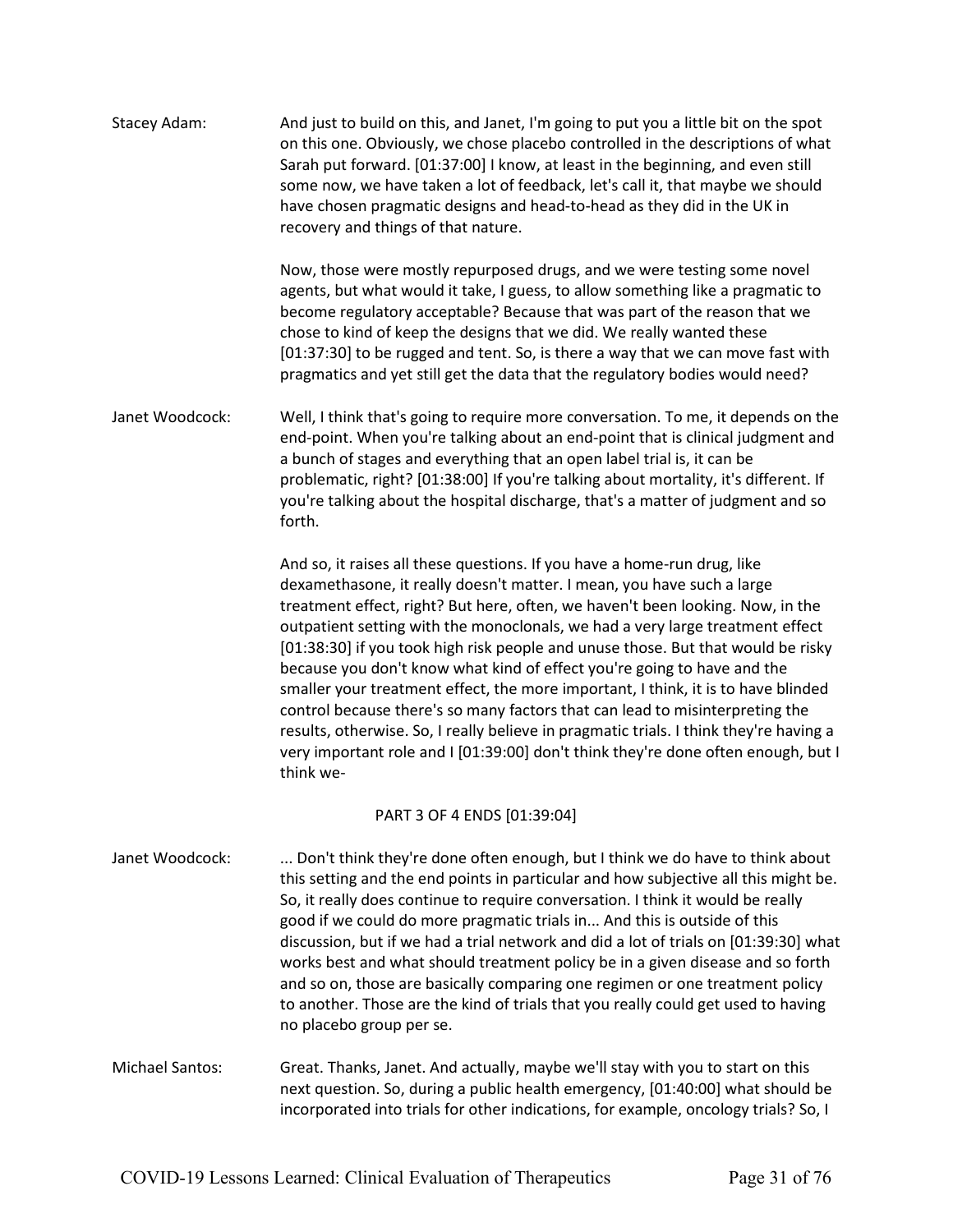guess maybe there are a couple of questions there about what can be learned from trials for other indications. Also, maybe how an epidemic pathogen compromises other research objectives, but would be interested to hear yours and, of course, anybody else's perspectives on that.

Janet Woodcock: Well, lot of things had to be modified during COVID, so that trials, especially for life-threatening diseases, you can't [01:40:30] just stop them, so they could go on. We discovered that telehealth is actually... Patient visits actually work very well in many settings. We learned that we can use different monitoring... Remote electronic devices to find out certain things. We learned that we could do informed consent, we learned this from COVID, on the patient's cell phone and so forth. So, I think a lot [01:41:00] of those things will carry through to general practice, just like much more telework is probably going to happen around the world as a result of this. As far as what could those trials do for COVID, I have less insight into that. Be interested in the other panelists.

Michael Santos: Does anyone want to add anything [01:41:30] to that?

Elliott Levy: Well, I think we could adopt for, particularly for outpatient trials and COVID-19 and other pandemic agents, many of the same procedures that were used in our outpatient clinical trials in other disease areas, including remote evaluations, remote informed consent, in-house visits [01:42:00] when nursing care is required, use of local investigative facilities, local labs, local radiology, and the direct to patient shipment of investigational product. All the things that we did during the pandemic for all our other therapeutic areas. They're all, I think, potentially relevant for antiviral outpatient trials as well.

Janet Woodcock: Yeah, well, ACTIV-6 is using a lot of those techniques, it's partly fully removed. [01:42:30] Of course, these are repurposed drugs that have a long safety track record that they're using or well understood record, they're oral agent, so you don't have to fuss around about a lot of things. So, they're able to enroll those patients remotely and assess them remotely. So, yeah, that is happening.

Phyllis Arthur: [crosstalk 01:42:53] Oh, sorry. Go ahead, sorry. Go ahead.

Sarah Read: I was just going to point out that I think early on the clinical trial capacity working group [01:43:00] put together, I think they called them playbooks, which were best practices for a lot of these activities that would turn remote that had once been in person and they might touch on that and another panel. But I think that since then, each of the protocol teams have also developed really useful tools that we should consider somehow also making available, not just for future outpatient antiviral [01:43:30] trials, but then for other trials that might be occurring in the setting of a pandemic or not. It just might increase efficiency and so, could become now the new way of implementing clinical trials.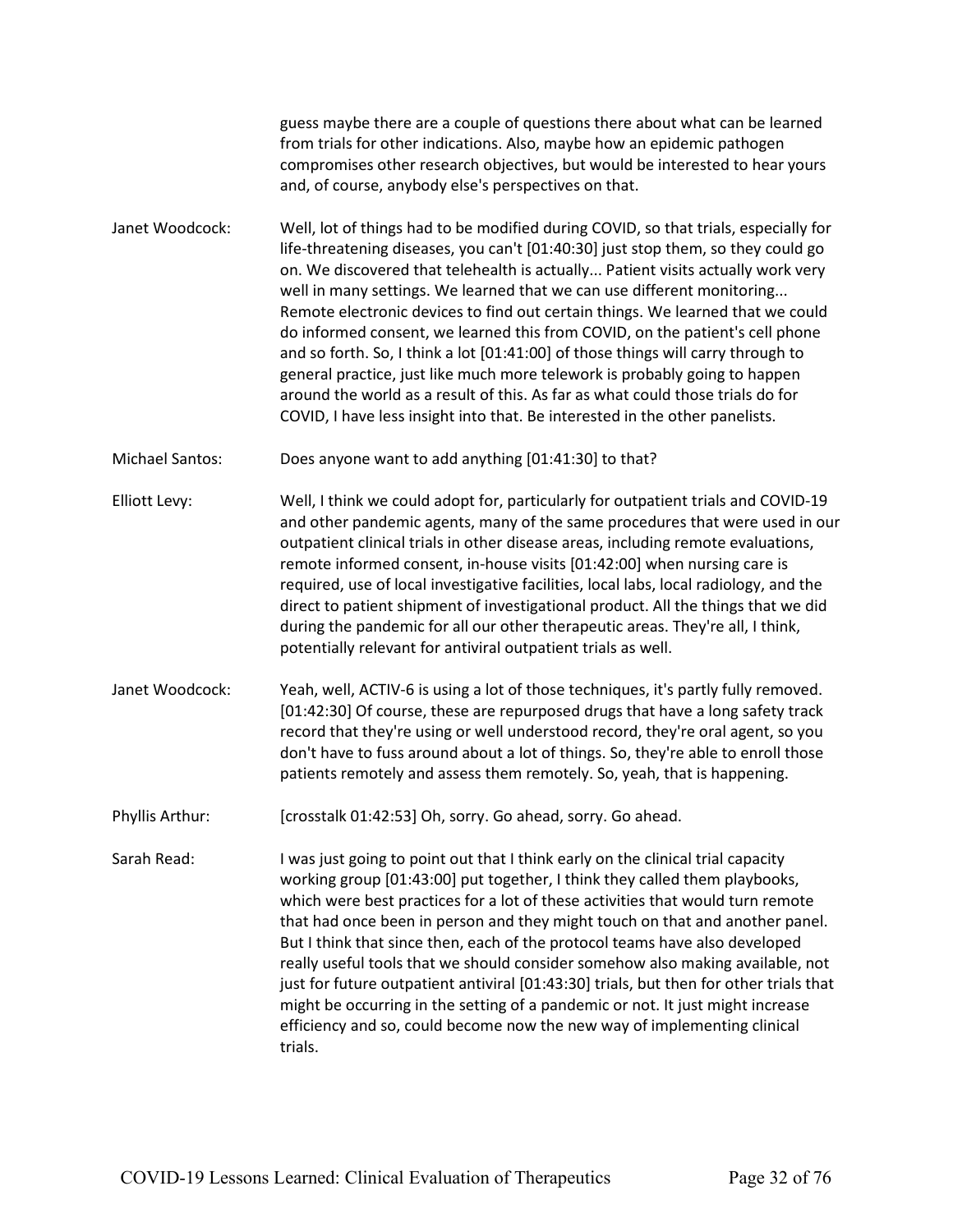- Phyllis Arthur: I think that's very much what I was going to say, is Janet talked about we need to get the trials more closer to the communities so that we can really guarantee the diversity of investigators. Referring physicians can investigate locally and [01:44:00] people can go to trials that are near them in a place they recognize. And some of these things that we learned doing these trials that make it easier to be in a trial, actually, I think, are part and parcel of that diversity mechanism, right? So, if I'm a busy Medicaid physician and I know that my clinical trial patients can do a call with the nurse running the study and not come in my office, that might help me feel comfortable being an investigator. If I work for a living in a job where I can't take off an hour and a half, [01:44:30] but I can pop on my phone for my check-in with the clinical nurse on my lunch break, these are the things that might really help with the diversity mechanisms, just thinking about the way people have to live their lives right now.
- Michael Santos: Great. Well, given the time and the content, this is a perfect opportunity for us to wrap up this panel and look forward to transitioning into the subsequent panels, which are also going to talk more about infrastructure and resourcing for clinical trials and execution of clinical trials. So, on behalf of [01:45:00] Stacy and me, I want to thank Janet, Phyllis, Sarah, Elliot, again, for your contributions throughout the pandemic and on today's panel and we're all looking forward to enjoying the rest of this meeting. So, I think, with that, we'll turn it back over to you, Kevin or Susan, whoever is up next. Thanks.
- Susan C. Winckler: Great. Thanks so much, Michael, and thanks to everyone of those panelists. I feel like we've just been given the first edition of our master class in thinking through this lessons [01:45:30] learned exercise and really appreciate the investment of each of our speakers and our panel moderators in helping us consider what we might change and a good path forward as it relates to research scoping and prioritization. And as you said, Michael, it's time then for everyone just take a deep breath, because we're going to head into panel two and I expect the discussion is going to be just as robust and [01:46:00] educational.

For panel two, we are going to look at infrastructure and resourcing and our moderators here are each from Faster Cures, Esther Krofah, who serves as the Executive Director at Faster Cures and the Center for Public Health with the Milken Institute. And her colleague, Kristen Schneeman will be helping us dig into the recommendations that are relevant in this area [01:46:30] as well as then react to the really excellent questions that we're getting through the Q&A and the chat. So, if I may, I will ask... Kristen, I see you're coming up on camera and Esther, you're coming up. I'm going to step out of the way and allow you and your panel to take over the platform. Thank you.

## **Panel 2: Infrastructure & Resourcing**

Moderated by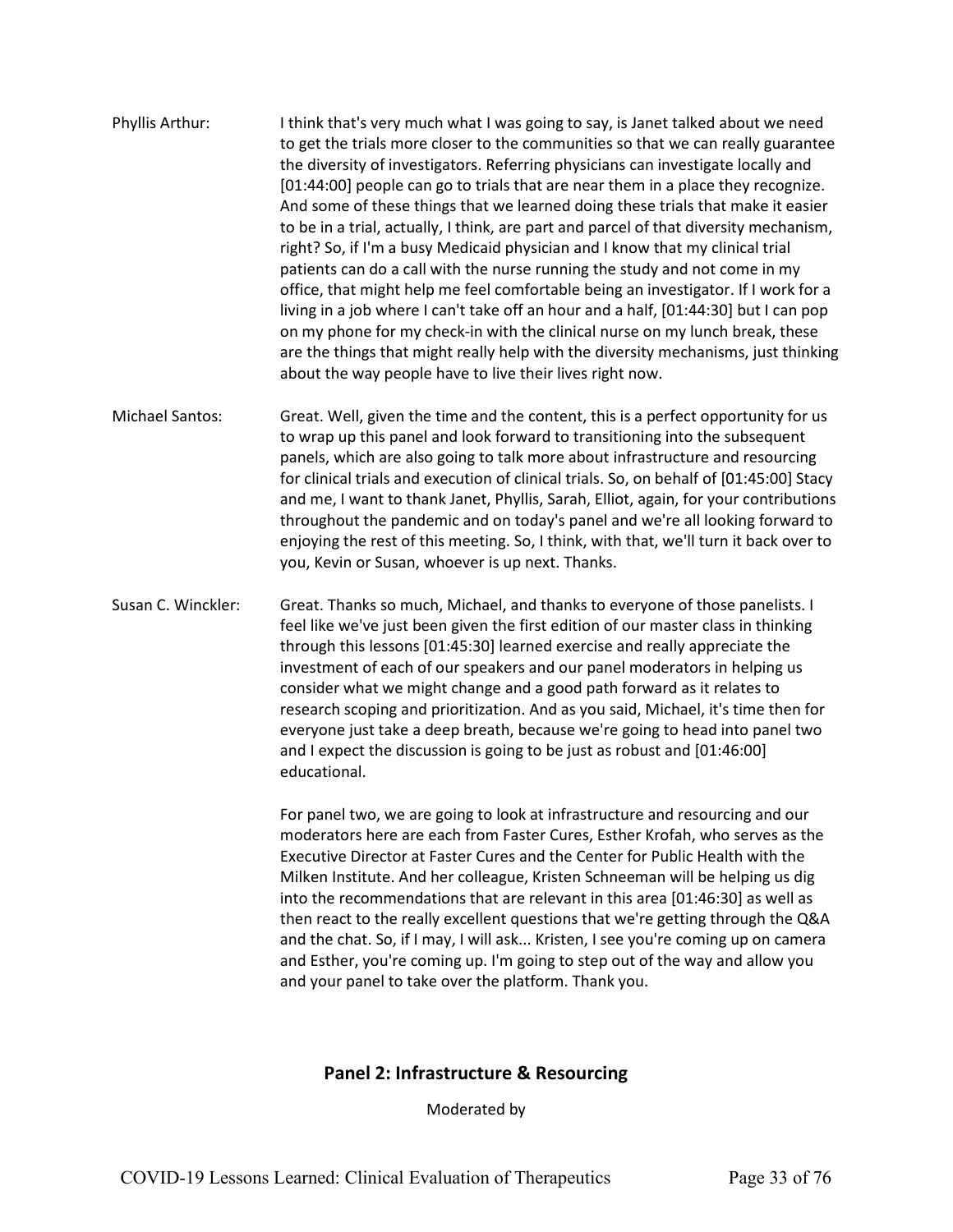#### **Esther Krofah** *FasterCures and Center for Public Health, Milken Institute*

**Kristin Schneeman** *Director, FasterCures*

Panelists

**Barbara Bierer, MD** *Multi-Regional Clinical Trials Center of Brigham and Women's Hospital and Harvard*

## **Michael Kurilla, MD, PhD**

*National Center for Advancing Translational Sciences, National Institutes of Health*

## **James Mayne, PhD**

*Pharmaceutical Research & Manufacturers of America*

## **Doug Peddicord, PhD**

*Association of Clinical Research Organizations and Washington Health Strategies Group*

Kristin Schneeman: Great. Thank you so much, Susan. Really appreciate it, and glad to follow on that [01:47:00] excellent first session. It did very much touch on some of the issues we'll touch on in this session as well. So, let's get going. So, my name is Kristen Schneeman. I'm a director at Faster Cures, which is a center of the Milken Institute. We were responsible as part of this overall effort for leading the group focused on the infrastructure and resourcing needed for effective clinical evaluation of therapeutics, specifically within the context of the current public health emergency and future ones.

> But we [01:47:30] believe these lessons learned very much apply to our ability to effectively evaluate therapeutics outside the context of a public health emergency as well, which is why we were eager to be involved in this effort. I'm here just to give a high level overview of our working group's recommendations, and then I'm going to turn it over to Esther Krofah, Faster Cures Executive Director, to lead the discussion with our distinguished panelists, several of whom were active participants in our working group. And if you want to go ahead and bring up the slide with the recommendations [01:48:00] on it. So, our first recommendation, we had five, centers on the importance of identifying and leveraging existing clinical trial infrastructure and public private partnerships and deploying them against high priority unmet needs between public health emergencies, and you've already heard some discussion of that.

> Some of these networks and partnerships like ACTIV, like CoVPN, were built on the foundation of existing infrastructure initiatives and proved [01:48:30] quite effective during COVID. There were gaps, however, in maybe fully engaging, for instance, the VA's extensive network, maybe federally qualified health centers in some of the COVID research. So, there were certainly gaps that we should look to address. Developing a plan for setting and funding, research challenges, so to speak, to keep this research based warm, heard that term a couple of times already, would help ensure that it's in place when another public health emergency occurs. The second recommendation addresses [01:49:00] the need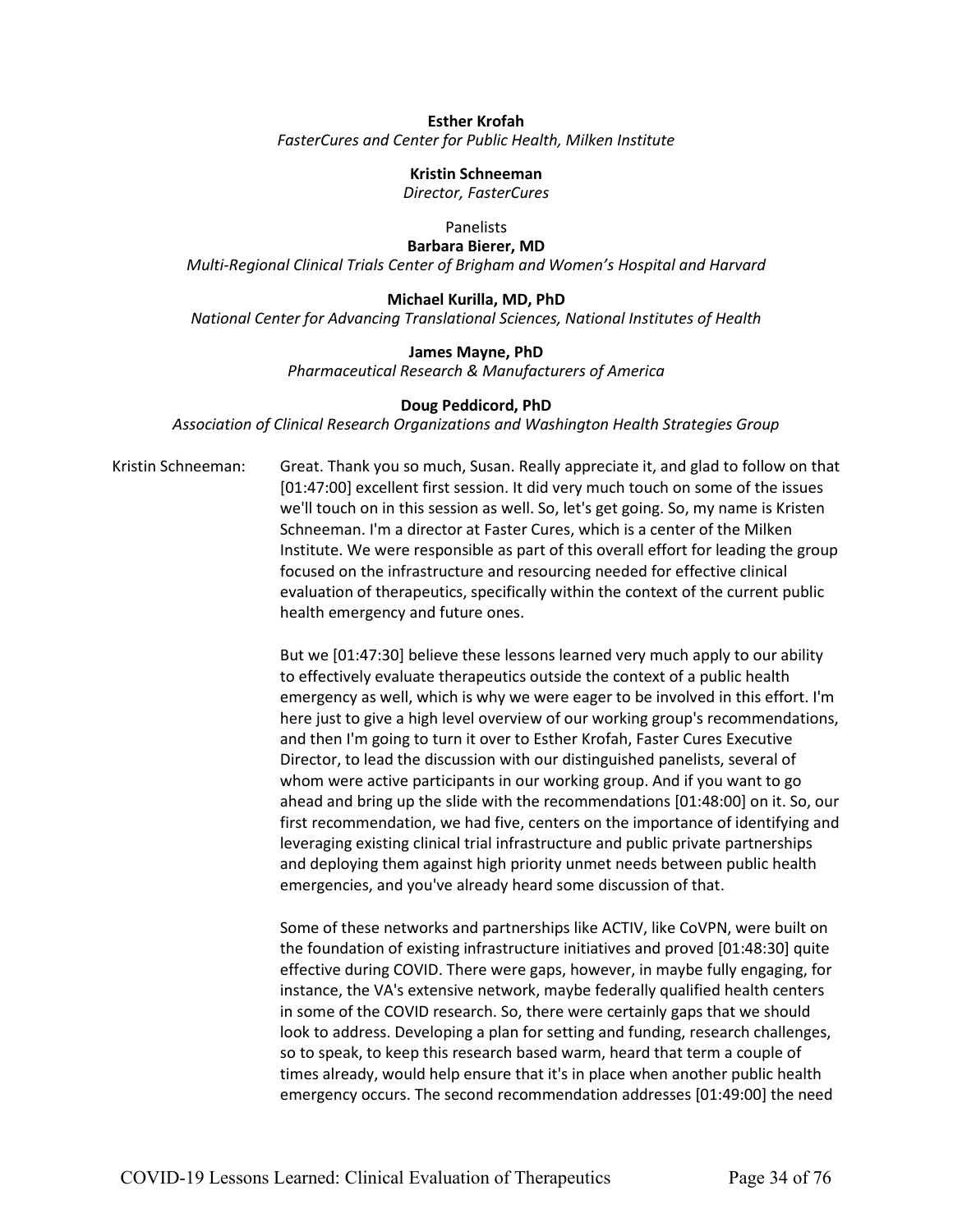to build, engage, and support more community-based institutions and networks to improve the representativeness of clinical trials and our ability to deploy more pragmatic trials across the board. Those of you who tuned into the previous session heard Dr. Woodcock and others emphasize the importance of this recommendation.

We certainly saw, during the pandemic, the difficulty of reaching patients everywhere across the country, in places beyond the reach of academic medical centers and especially those in historically underserved communities who were hardest hit. [01:49:30] This recommendation is aimed at what it would take to build greater capacity and partnerships for conducting clinical research in more places, as well as promoting more pragmatic designs to enable easier engagement by more sites. And you're going to hear many of these themes in the clinical trial execution panel after this one, as there was a lot of synergy between our group and that one on recommendations like this. The third recommendation is focused on removing post-pandemic barriers to expanded adoption of decentralized and hybrid [01:50:00] trials and remote monitoring tools. Again, something we've just heard at the end of the last session. We've all certainly seen the rapid transition to greater use of decentralized and remote approaches to research studies and monitoring as well as care.

I think we've all personally probably benefited from that over the last year and a half. What might had been considered risky by sponsors and providers in the past, all of a sudden became necessary risk mitigation. But many of the flexibilities that were put in place for the public health emergency will not naturally persist with its end, [01:50:30] so purposeful action has to be taken to ensure their continued use, improvement and growth. The fourth recommendation addresses challenges with patient enrollment, particularly the need during a public health emergency, to prioritize enrollment in well designed trials. Again, something we heard discussed earlier and I like Dr. Woodcock's phrase earlier that it felt like we were starving in the midst of plenty sometimes. And this recommendation, as we unrolled it, sort of speaks to more effective communication strategies, embedding clinical research [01:51:00] tools as part of routine clinical care and establishing guidelines for co-enrollment, which was challenging in this context.

And the fifth and final recommendation returns to the need to increase participation in from underrepresented communities and create action plans for improvement. The previous recommendation, number two, was focused more on the sites, networks, partnerships, while this one was a more squarely at reaching research participants. There are many examples organizations that have been successful at engaging diverse communities and research. [01:51:30] We saw some successes during the pandemic within [inaudible 01:51:33] initiative, which we heard about from Dr. Collins and some of the vaccine trials, recruiting significant numbers of racial and ethnic minority participants. So, there are playbooks and success stories but also, many obstacles and challenges in terms of resources, policies, and coordination that need to be addressed. And this is certainly an area of great interest and focus for Faster Cures going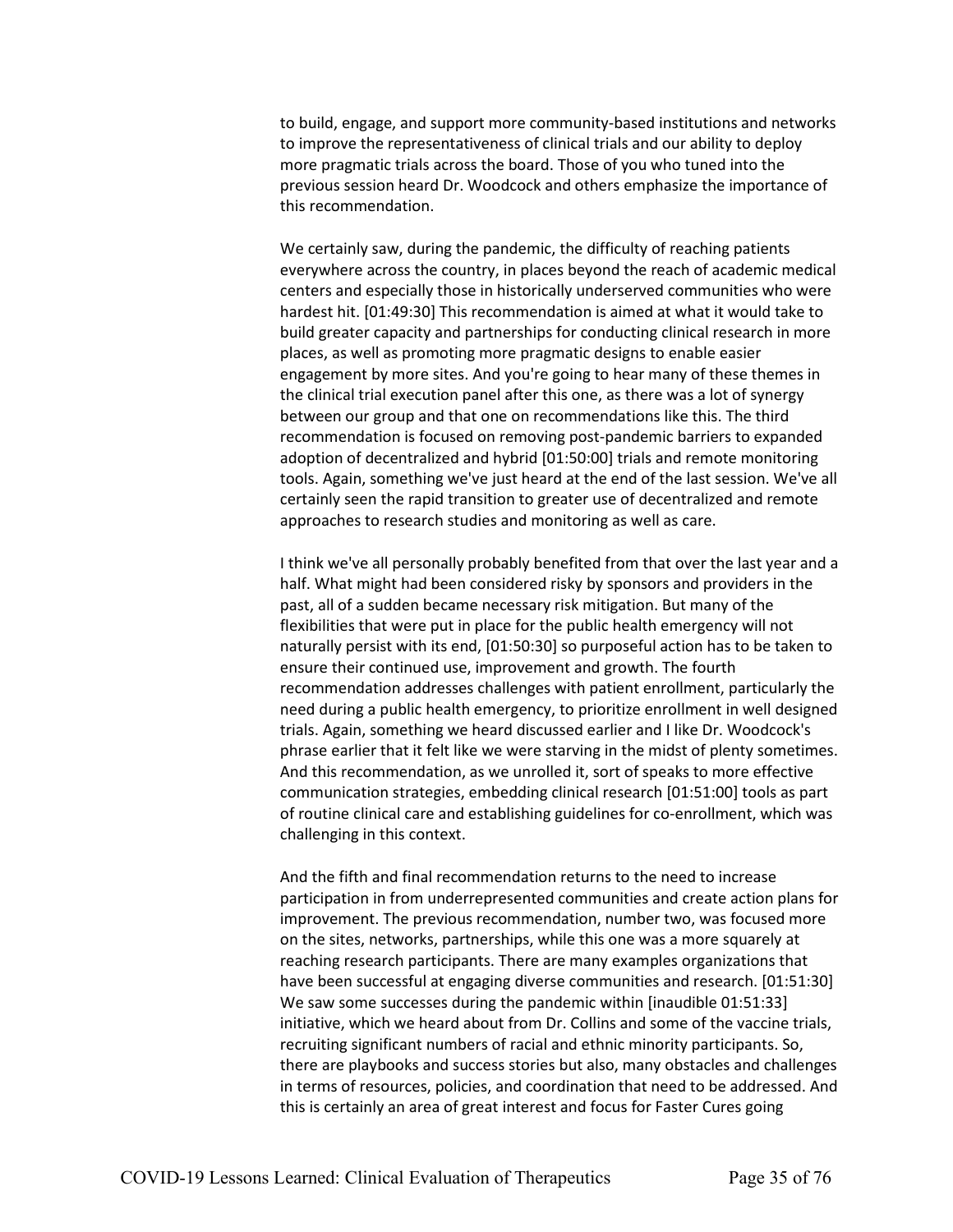forward, as we know it is for many of the rest of you as well. And I'm going to stop there and hand it over to Esther and our speakers.

Esther Krofah: [01:52:00] Well, thank you so much, Kristen, and welcome to all of our panelists. And it's been a great conversation so far throughout the day, and no doubt we'll keep up that energy with this panel as well. Many of you, of course, participated in our working group process and so, you're quite familiar with those recommendations that Kristen just outlined. Why don't I introduce the panel and then we'll get going in terms of our conversation? First, Dr. Barbara Bierer [01:52:30] professor of medicine at Harvard Medical School and faculty director and director of the multi regional clinical trials center, MRCT, as many of us are familiar with her work. Dr. Doug Peddicord, who's executive director of the association of clinical research organizations, ACRO, that was referenced by Janet in her comments and president of the Washington Health Strategies Group, so welcome.

> Third, Dr. [inaudible 01:52:58], who serves as the vice president [01:53:00] and senior advocacy lead for PhRMA, welcome to you. And then finally, Dr. Michael Kurilla who is the director of the division of clinical innovation at the national center for advancing transnational science, so NCAs, part of the NIH. So, welcome to all of you. There's a lot for us to talk about. A lot of the themes really emerged in the earlier conversations today, both in the keynotes, by Dr. Woodcock and Dr. Collins as well. But Barbara, I'd like to start with you just [01:53:30] to offer your thoughts. We've gone down this memory lane of the last 18 months or so of the pandemic and the response to the pandemic, and you've been also quite well situated in the midst of the response efforts from your vantage points in capturing these lessons learned. So, I thought you could offer your reflections over the last 18 months, particularly those early months around the challenges with infrastructure and resources, which is our topic for our panel today. What [01:54:00] did you see and what are some of your observations looking back?

Barbara Bierer: So, thank you so much and thank you for inviting me and thank you to [inaudible 01:54:09] for arranging this really wonder full day, and the first session was just fantastic. So, if we drop back to Boston in March of 2020, where we had just had a super spreader event, let me remind you all that we had deployed every hospital [01:54:30] bed based, basically, and every ICU bed to COVID-19. We had no therapies, we had sort of repurposed all of the resources and many of the individuals that were there to care for COVID-19.

> We were all really beleaguered with the fact that we were trying to treat patients without any tools, information, even natural history. [01:55:00] And we stopped all of clinical research other than that related to COVID-19, which for issues like oncology was problematic at best. And then went into a period where we, as every institution, basically on its own in the early days, stood up individual trials, which were then, because there were so [01:55:30] many people who wanted to study it, had to be prioritized based on resource constraints. And none of those trials really had the statistical power to be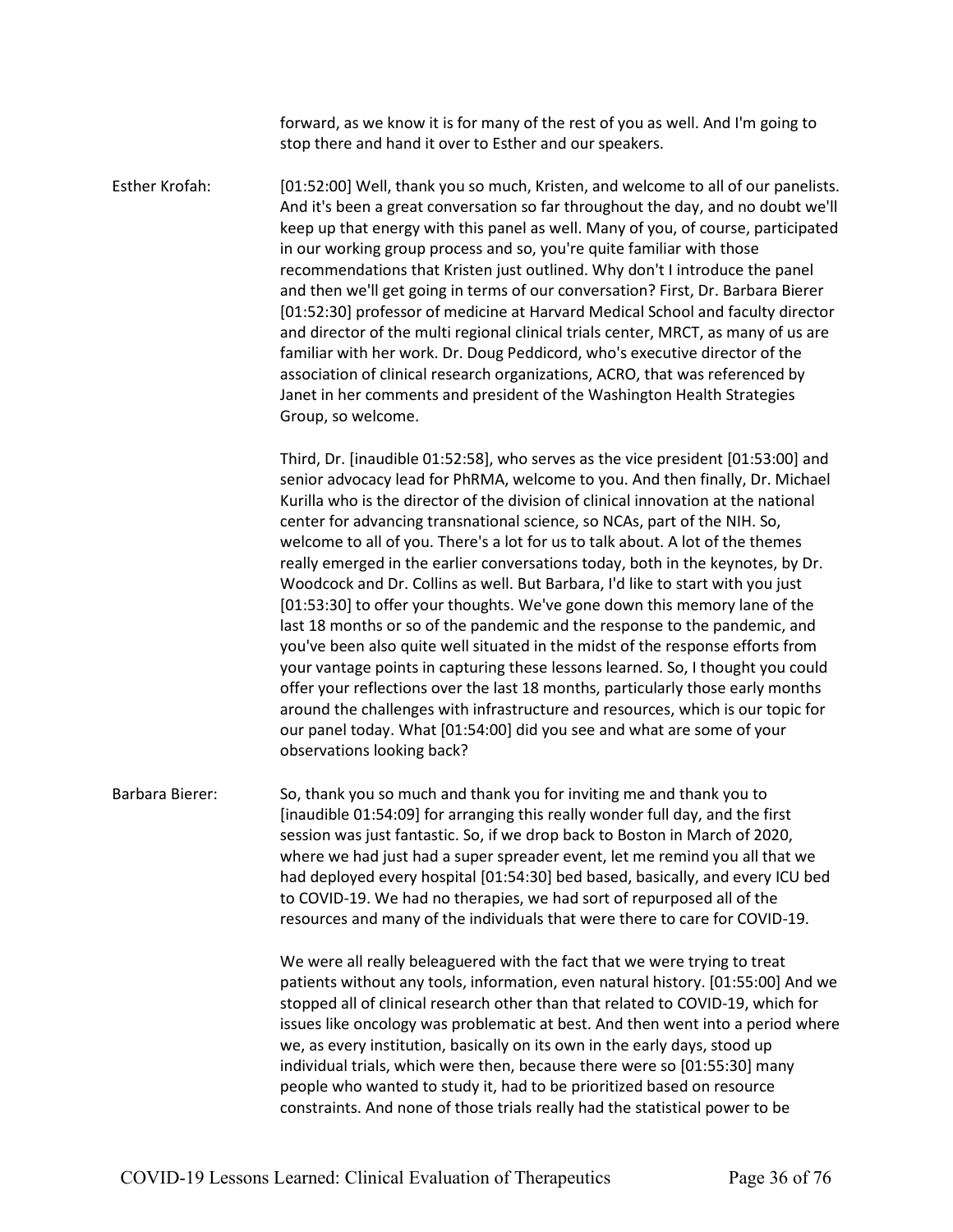contributing to generalizable knowledge. Now, exactly why that was, we will get into.

But what we learned over several months is we needed and still need leadership and governance, not [01:56:00] just at the institutional level, but at the regional level, the state level and then, the federal level, and then collaboration externally. And we were thankful, I think, for the many wonderful efforts at partnership that came, if anything, for us, felt late, but better late than never, and I think that was really important. This issue of how to triage and deal in resource limited [01:56:30] settings, which we found ourselves at the Harvard Hospital's resource limited, sharing PPE kind of thing, it was part of the pandemic experience and one where we found that the more organized we were, the better it was.

What became clear, however, is that we were seeing a host of patients that were under served and underrepresented in medicine, [01:57:00] in our hospitals, and that we did not have either the network, the infrastructure or the collaborative platforms to reach out to the communities in effective ways, even locally. Now that has, I think, changed and I think if there's any silver lining here, it's that we are ready and committed as a society to address of these problems [01:57:30] and I think this is part of why we're here together. I also think infrastructure used to be a dirty word, essentially, and nobody would... But it's been so critical. I mean, as Mike knows, we've been working on a system of IRB review to allow reliant review, and just having that in place allowed the really remarkable collaboration across [01:58:00] institutions, such that the fastest determination of reliance was 16 minutes across institutions.

Where where was no need anymore, because we already had it, to figure out how to do it. We need to do that in every aspect of what we do, and then on a sort of more global scale, in many ways, establish the communication pathway, so that even [01:58:30] if they're setting up individual trials, the endpoints are comparable, the data definitions are comparable. We can then inter operate the individual patient level data with appropriate confidentiality and privacy provisions. And then make sure that we communicate to the communities and those affected with health literate, language concordant [01:59:00] materials. We learned a lot about trust in the last 18 months, and I think we have a long way to go to rebuild that or to build it anew in communities that we have served poorly.

So, I do think this idea that we need to do a much better job of reaching out to the communities, and not just in a paternalistic way, [01:59:30] but believing and acting in a way that is authentic, that the community should drive much of what we do. It's not from the academic centers to the communities, but it's figuring out how that really is a network that is a partnership. We've done a lot of work at the MRTC Center on diversity inclusion and equity, have lots of practical recommendations, but there is nothing compared [02:00:00] to seeing the kind of partnership and respect that we've seen over the last number of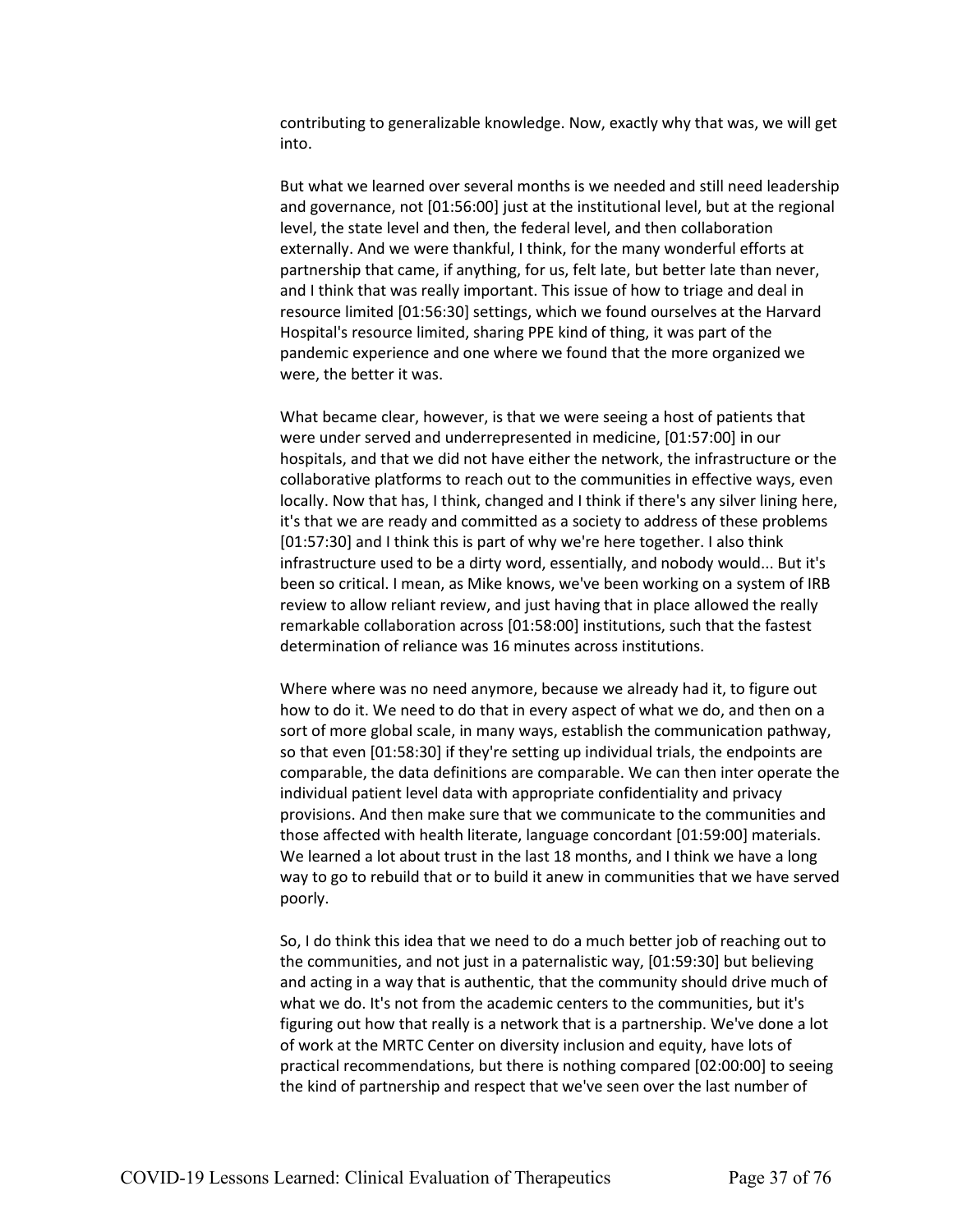months come to bear. So, I'm going to stop there and then happy to pick up on a number of themes, but I know what others are going to say, so...

Esther Krofah: Well, thank you for that, Barbara. Those were great opening comments and there are a number of places for us to go further in conversations there. Doug, we're talking about infrastructure and the CRO networks were being called upon, [02:00:30] either through industry or through the active collaborations and otherwise, to stand up trials rapidly. So, maybe you can share a bit about your experience the last 18 months and what you observed and what some of the challenges were.

Doug Peddicord: Sure. Thanks very much to Esther and thanks so much for of the invitation to be on the panel today. And I must say I have beat the drum for a really long time on the issue of how can [02:01:00] we better set up public private partnerships, such that we can take advantage of existing trial networks, as opposed to always trying to build a new trial network. And I think the pandemic really certainly brought that message into the light. Quick note, just on the large global CROs and the kinds of networks that they [02:01:30] maintain. So, they really have two sorts of trial networks. One is a small set of owned clinical research sites, and those are often phase one units, dedicated research sites that do phase two, three research across a variety of therapeutic areas. That I would characterize as the standing network.

> [02:02:00] There is a smallish, but standing network that is really available to do new clinical trials across a variety of areas. There's a different and much, much larger clinical trial network that the large global CROs maintain and they call them variously preferred sites or ready sites. And I think this is the set of clinical trial sites [02:02:30] that have been through qualification, preparation, activation, on one or more clinical trials previously and so, they can be thought of as experienced sites, so they're preferred sites for the CROs. And I would think of that as not so much a standing network, but a ready network. It's a network that can be in some ways put together to be purpose-built for a particular [02:03:00] situation like the pandemic was, and those sites importantly are warm sites. So, people have talked about that phrase a lot. Clinical trial sites need to be kept running in between pandemics.

> We really can't have a dedicated pandemic trial network, that simply is isn't going to work. I do think the way that those preferred [02:03:30] sites have been developed, I think, is that historically the CROs have committed to, what I would call, the democratization of research. So, in addition to working with academic medical center, the CROs for a very long time have worked with community hospitals, with large and small practices, with dedicated research sites and I think that democratization is... [02:04:00] The previous panel, I think, mentioned the issue of the need to embed research into care-based settings, that people talk about clinical research as a care option. And I think the flip side of that is, it's important to put research into care-based settings. So, this is the sort of approach that I think HRSA and a AHRQ often take, [02:04:30] which is going into community sites and placing research into those kinds of sites.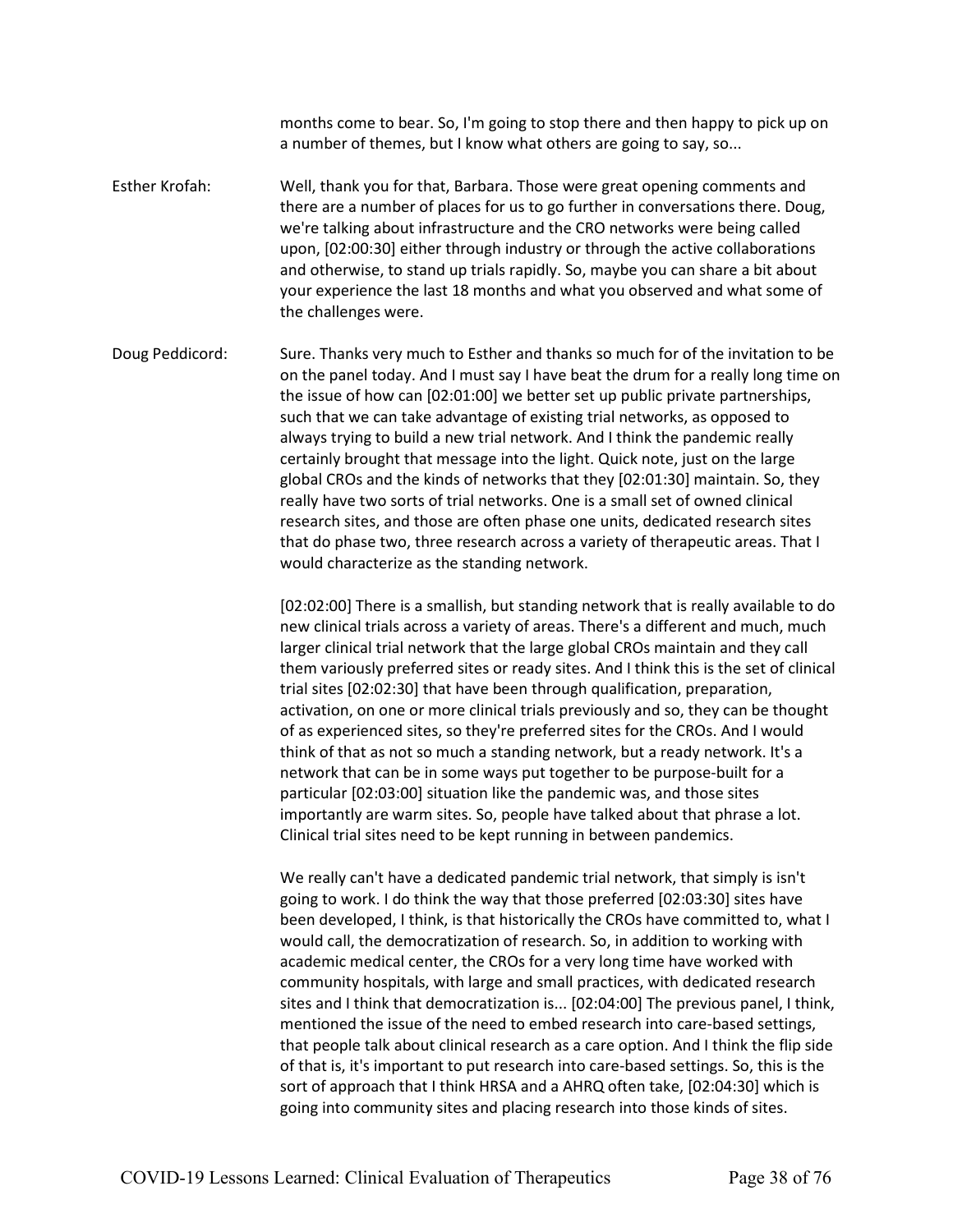So, all of that is background to then the sum of what worked well and what worked less well. I think the partnership with a number of the active studies was important. I think what it illustrated was, not only how difficult it can be to set up new trial networks, [02:05:00] but also then the huge number of pure project management functions that many of the large CROs bring to the table. So, now I'm talking about things like managing a central IRB and the local ethics committee submissions, doing contracting, management of site documentation, 1572s and the like, developing country and site informed consent forms, site [02:05:30] monitoring, et cetera. I think those pure project management functions were very much part of bringing those to bear. I think allowed for, certainly, some of the active studies to proceed more quickly.

The last thing I'll mention just in opening comments is one of the things that the pandemic clearly brought for us [02:06:00] was the rapid shift toward remote and decentralized activities. So, one of the things we do is a survey every year of ongoing trials, roughly 6,000 undertaken by large CROs that are in our membership. And in February of 2020 ongoing clinical trials, 82% were using onsite monitoring [02:06:30] in February, 2020. By April of 2020, and the first wave of the pandemic, there had been now 93% of trials were using off site monitoring. If you want to know how trials kept running the extent to which they did, it certainly was the very rapid transition to offsite and remote activities, and that I think was really allowed by two things. [02:07:00] One, was by the preparation that had gone into establishing decentralization of various kinds of trial functions, and the other was certainly regulatory flexibility from the FDA and other regulars.

So, I think that will be something that we're going to hope we'll continue on into the future. I will say, we're doing a study, at this point, of DCTs [02:07:30] and always comes down to... Definitions are important, what counts as decentralized? What counts as hybrid? But we're looking at just certain functions. So, you look at everything from eConsent and e-signature to direct to and from patient shipments, to home health visits, to telemedicines, which are medicine, which already been mentioned, to [inaudible 02:07:54] and ePRO and connected devices and the like. I think it will be [02:08:00] interesting if one of the learnings that we take from the pandemic certainly is that the move to remote and decentralized or hybrid trials is something that actually is really good for everybody, most especially trial participants. So, let me stop at that point, Esther, and thanks for the opportunity to be here today.

Esther Krofah: Well, thank you so much, Doug. And Barbara made the point, which is going to be a theme throughout, [02:08:30] infrastructure is not the sexy topic until it becomes the rate limiting factor in speed, and you certainly touched on some of those items as well. Jim, I want to call on you just to reflect as well, your experience over the last 18 months, working with your companies and trying to one, keep trials going on, and Doug talked about some of that, but also what the infrastructure needs were to work quite quickly across issues [02:09:00] like contracting indemnity and IRB, all of those nuts and bolts of how do you establish trials quickly. Maybe you can offer your reflections.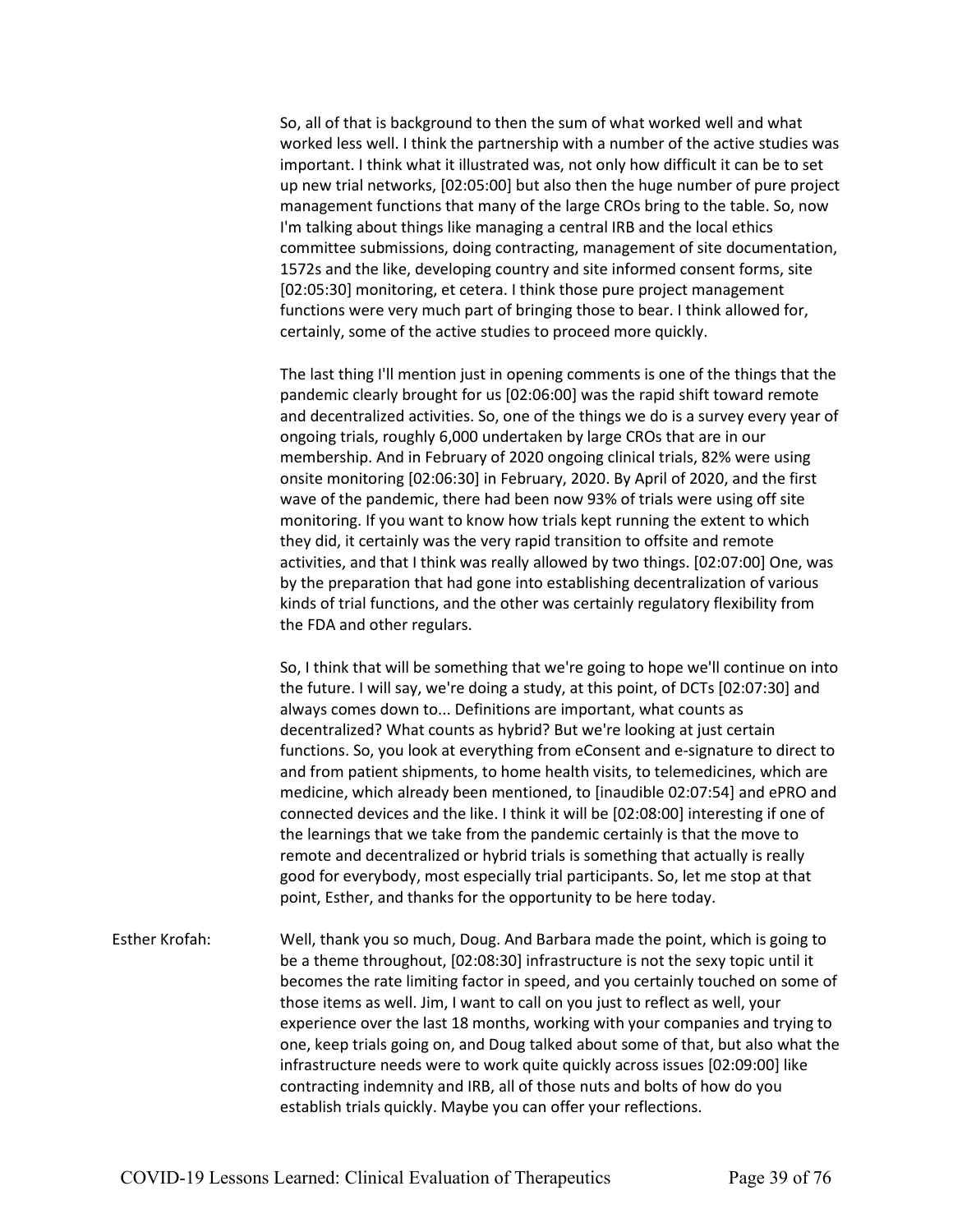James Mayne: Well, thank you very much, Esther. And I want to thank the organizers for the opportunity to join this important discussion. Certainly, the experiences of the last 18 months have been extraordinary for all of us and that includes those of us in the biomedical pharmaceutical industry. [02:09:30] I would like to start in that vein, with acknowledgement of all of the extraordinary efforts that have been made by different parts, different stakeholders in the biomedical ecosystem, to move and move quickly with the COVID vaccines and therapeutics. Including, not limited to by any sense, but including the critical dialogue and feedback between industry sponsors and regulators, so that we had clear expectations [02:10:00] for what evidence was appropriate and what designs were most appropriate for moving forward with clinical research.

> That was the enabler of all the rest of the work that we're talking about. In the context of infrastructure, I do want to also recognize, as Doug did, that it's important to note, and it's an ongoing challenge, the impact of the pandemic on the continued progress of innovative experimental [02:10:30] medicines that are under development, other than those that are being developed as COVID counter measures and also, on the production and supply of existing medical products. So, both of those things needed to continue, they needed to continue under very difficult circumstances while juggling those three balls with two hands while another ball was being juggled, trying to make these breakthrough therapies to [02:11:00] address the COVID pandemic. Working with shared purpose and urgency, highly interactive discussions were rapidly advanced and identified, innovative solutions for these challenges...

#### PART 4 OF 4 ENDS [02:11:18]

James Mayne: For these challenges such as those discussions that help address the challenge of conducting regulatory inspections during a pandemic, a very critical element of infrastructure and maintaining the activity in the infrastructure. Similarly expanded use of innovative clinical research approaches, others have touched on this such as decentralized trial and some of the other e- fill in your favorite tool, technologies [02:11:48] that have been deployed, and expanded in their use over the course of the past year. These things collectively have allowed both those development programs to continue, and importantly the flow of critical medicines to continue. So, what were some of the infrastructure based critical success factors that we've seen and that we, we learned about during the pandemic?

> First, companies had the existing [02:12:08] platform, capabilities and deep experience and expertise to translate this basic science that came out of the learning process into testable exploratory medicines. So, that's a part of the infrastructure that shouldn't go overlooked. That's the basic ability to translate information knowledge into real testable molecules. Second, companies were able to deploy and redeploy key resources such as clinical resources, which have been discussed, but [02:12:38] I want to highlight manufacturing resources as well, because manufacturing, as we've all learned, watching the vaccine story, and we focus on therapeutics here, but watching the vaccine story, don't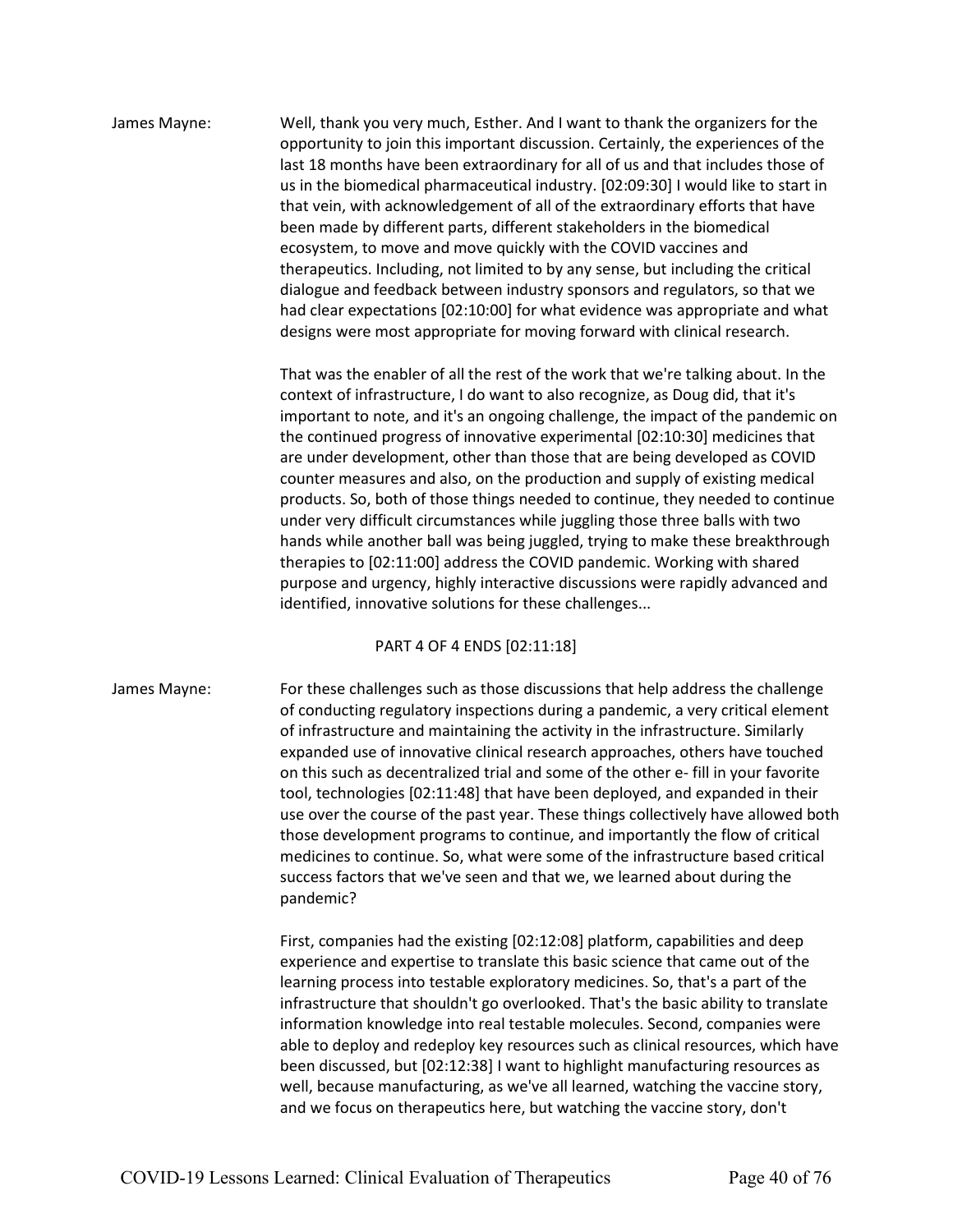overlook that [meta 02:12:50] manufacturing, it's critical to advancing research, and it's critical to having products that are available as soon as they're considered suitable and either authorized or approved by regulators. Third, companies collaborated effectively with each other, and at ways, and [02:13:48] at a level that we had never seen before, and with regulators to understand how to best study and advance these new treatments. We heard reference earlier to the COVID R&D Alliance that was certainly central to those efforts, but by no means the only effort in that regard.

So, really new definitions of what the ability to share and partner within and across industry was identified. [02:13:18] And then, finally companies were able to anticipate and front load activities that are typically done in sequence. This was another part of the secret sauce that did allow, and continues to allow, these development programs to advance extremely rapidly. And, that's things such as front-loading the developments of manufacturing process and controls and scale up. These things being done at a time in the development cycle where [02:14:48] under typical situation that they would not. That front-loading, that parallel processing was, I think, an immensely important part of the ability to move rapidly, but also carries with it uncertainty and business risk that I think we can have address through these types of discussions.

So I'd like to close by noting that this pandemic response experience over the last 18 months so far, because we're not entirely [02:15:18] out of these woods yet, demonstrates that biomedical innovation can be done with a thoughtful balance of purpose, caution, and urgency resulting in outcomes that are a benefit to all of us, patients and society all alike. And learning from these experiences there, then it seems reasonable that similar approaches could be applied to other urgent medical needs. And learning from these, we can broaden our application of these tools and these learnings beyond [00:04:00] pandemic preparedness, beyond being ready for the next global pandemic. So I'll stop there, and hope these comments were of interest

- Esther Krofah: Yes, absolutely, Jeb. And we'll come back and talk about what does it mean to keep things warm and ready? That's certainly a theme that's come up, and what's the infrastructure that we need in order to sustain networks in between these public health crises? But they're also applicable for other disease conditions as well. Dr. Kurilla, [02:15:48] I want to bring you into the conversation. We've certainly heard a lot today around the role of the NIH networks, whether with SEAL being leveraged for the active trials, maybe you can take us behind the scenes 18 months ago when all of that was being identified and stood up, and you went through this exercise of creating an inventory of NIH assets. What was that like? What did that mean? And, how are you maintaining that?
- Michael Kurilla: Yes. So thank you, Esther. Yes, it [02:16:18] was a rather novel experience to say the least. I think when I was tapped to take on the active clinical trial capacity working group, and try to assemble the clinical trial network capacities that we had in the capabilities, I think it became abundantly clear early on that no single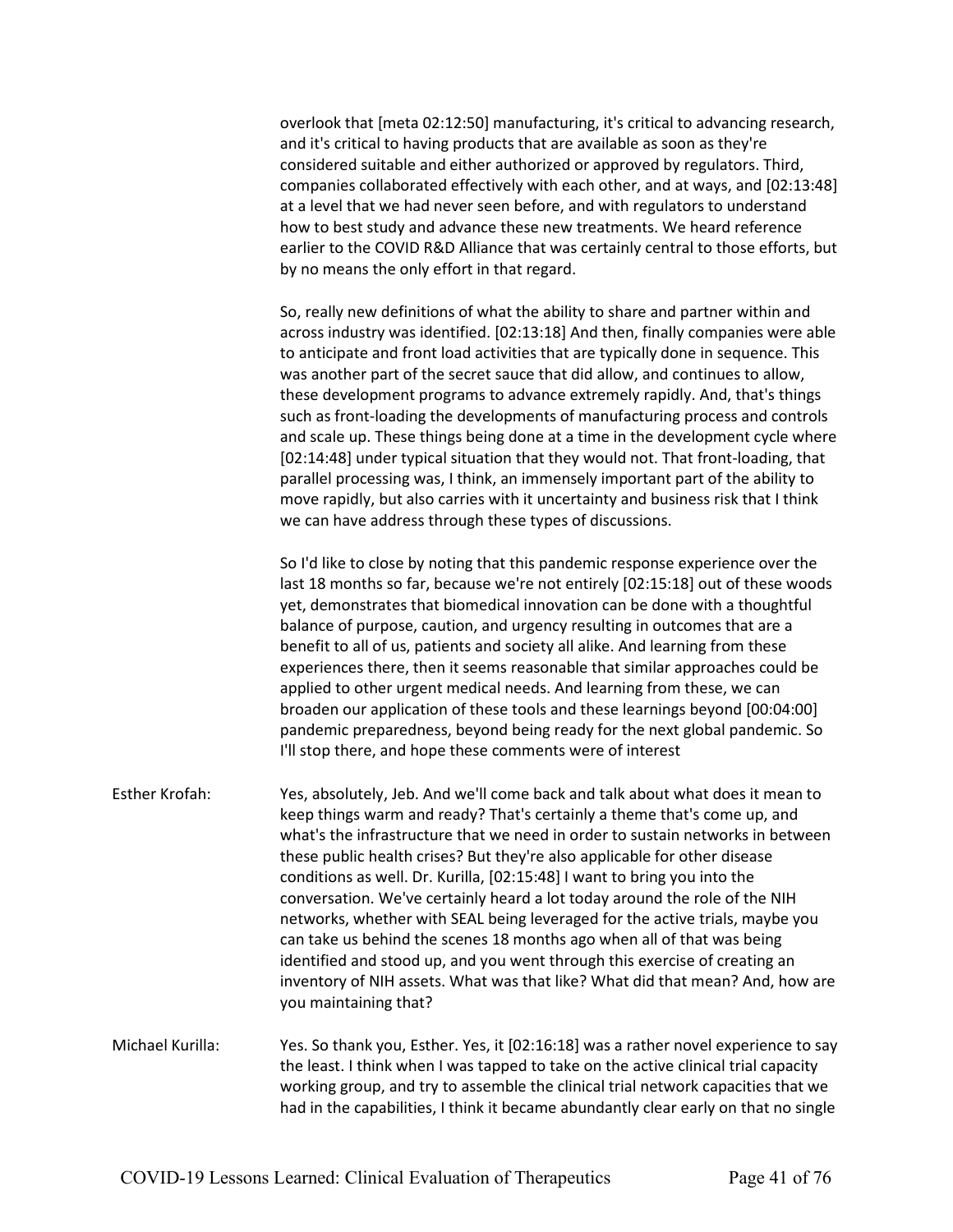clinical trial network was going to be able to address what we were envisioning was going to be needed. And, I [02:16:48] think the first thing that that required was an inventory. And what became obvious in that working group was that no single entity, either NIH or the pharmaceutical industry, or a lot of other entities that were involved, everyone had something to contribute. And it was really a matter of coming together and trying to put everything on a standard scale, recognizing that networks are generally designed, they're rather bespoke [02:17:18] in terms of how they're constructed. They're usually put together to do something relatively specific.

And so one of the first things we had to do was survey across everything that everyone would make us aware of, to be able to put what everybody's capabilities and capacities and interest, to a certain extent. Recognizing that while we were trying to stand up some rather large trials, there was a lot of other activity going on, both within academic centers, [02:17:48] feeling the need to do something, as well as the pharmaceutical industry, wanting to move as quickly as possible in terms of what they thought might be contributory. And so, that was the first effort and it was quite successful in being able to bring together very large assets under one single database, an inventory of what we had available that was utilized by a wide array of clinical protocols that were eventually [02:18:18] developed.

I think some of the other things that became unique, it was mentioned in the earlier panel, that we put together a series of playbooks, recognizing that things were not going to be able to work as normal or typical under this environment, because, as it's been mentioned by other panel members, the remote requirements and an expectation that every site was going to figure it out on their own was not going to be very tenable over the long term. And so we needed to provide as many resource capabilities and options [02:18:48] to make people aware of, and disperse that as quickly as possible. The other thing, I think, that was unique in terms of, at least in the early days was we also had major, which I don't think anyone really anticipated, major supply chain issues. And so it wasn't a matter of simply having a budget line for PPE or nasal swabs. There were many sites who said, "no, don't give us money for nasal swabs, send us the nasal swabs in order to be able to conduct the study that you want us to [02:19:18] do."

So that was a rather unique aspect that we really hadn't thought about or considered, I think. It's usually has not been, supply chain issues have never really been a major problem before. So that was another unique aspect of being able to adequately resource those trials that were being considered, and to think about what was actually being asked for. Just to comment a few on some of the commentary I've seen in the chat. [02:19:48] We have utilized quite a bit in terms of more community hospitals away from academic medical centers, having been involved in some of the largest convalescent plasma trials. Some of our best recruiting sites were actually more in community hospitals and there they require a much higher level of engagement and working with providing them within many cases, dedicated staff and the resources.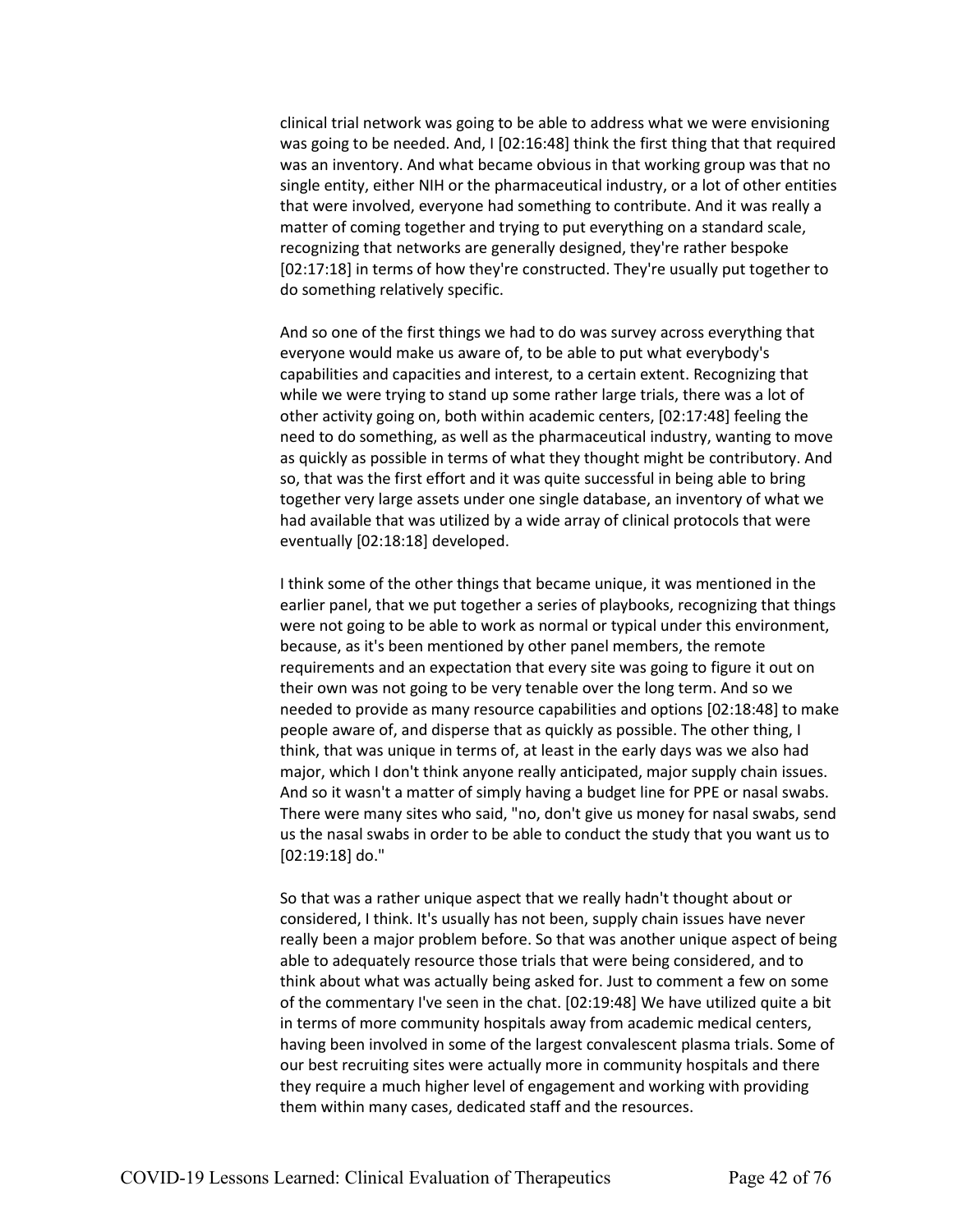There's also a recognition that sometimes some of the master protocols [02:20:18] that are looking at multiple interventions, the randomization schemes, and the involvement in terms of what has to be done as per that protocol, that just may be beyond the scope of many of these smaller healthcare facilities, and recognizing that, well, there may be a lot of very valuable, scientific medical questions that can be addressed in this trial, getting to the answer as quickly as possible as simply as possible, there a trade off and a balance that has to be recognized and really discussed, [02:20:48] as that protocol is developed. I think in terms of engaging them though, I think it's something to think about to really find things that we can be doing in the interpandemic period in the future to keep that warm base available. I think there are many scientific and medical questions that they would be a very perfect place to be able to consider using. And I think it would be very valuable in an overall public health setting to keep that going. That will require an enormous [02:21:18] amount of resources going forward.

One other issue though, that I would address is there was one comment about using historical controls. I think it's important to recognize that for many chronic diseases that may be quite appropriate, but in case of an emerging infectious disease, the natural history does change over time. And so you can't just simply look at what was going on in New York City or Boston in May and April of 2020, and compare that to what we see today. So I [02:21:48] think you have to recognize that as we go forward over time, placebo arms actually have to be refreshed constantly, because the natural history will change as the pandemic itself and the outbreak evolves, but also as the clinical care and the standard of care really changes over time, taking all that into consideration. And I'll stop there. Thank you.

- Esther Krofah: Thank you so much. Well, why don't we just continue with you for a moment and then we'll [02:22:18] come back and have everyone else comment. One question, maybe two, for you to think about quickly and comment on quickly. One is, what could these networks do in the interim when we talk about keeping these networks warm, what would that require? And then secondly, what surprised you the most when you went through the clinical trial capacity and the inventory? What did you walk away with to say, "you know what I'm surprised as a country that we don't have [02:22:48] sufficient resources in X, Y, or Z? What were your reactions to those two things?
- Michael Kurilla: So I think in terms of your first question, what could we do to keep them in warm based, in other words? I think there's probably a tremendous amount of comparative effectiveness research that could be undertaken, that would be very valuable, that is very hard to resource at the moment. And quite honestly, I don't always think that academic [02:23:18] medical centers are the perfect place to be doing that. I think a lot of strategy trials in terms of different ways to approach diseases, that where there maybe isn't general consensus, that's a very obvious thing to be doing in a wide array, diversity of healthcare setting. You talk about, obviously, diversity of the patients coming in, but I think we also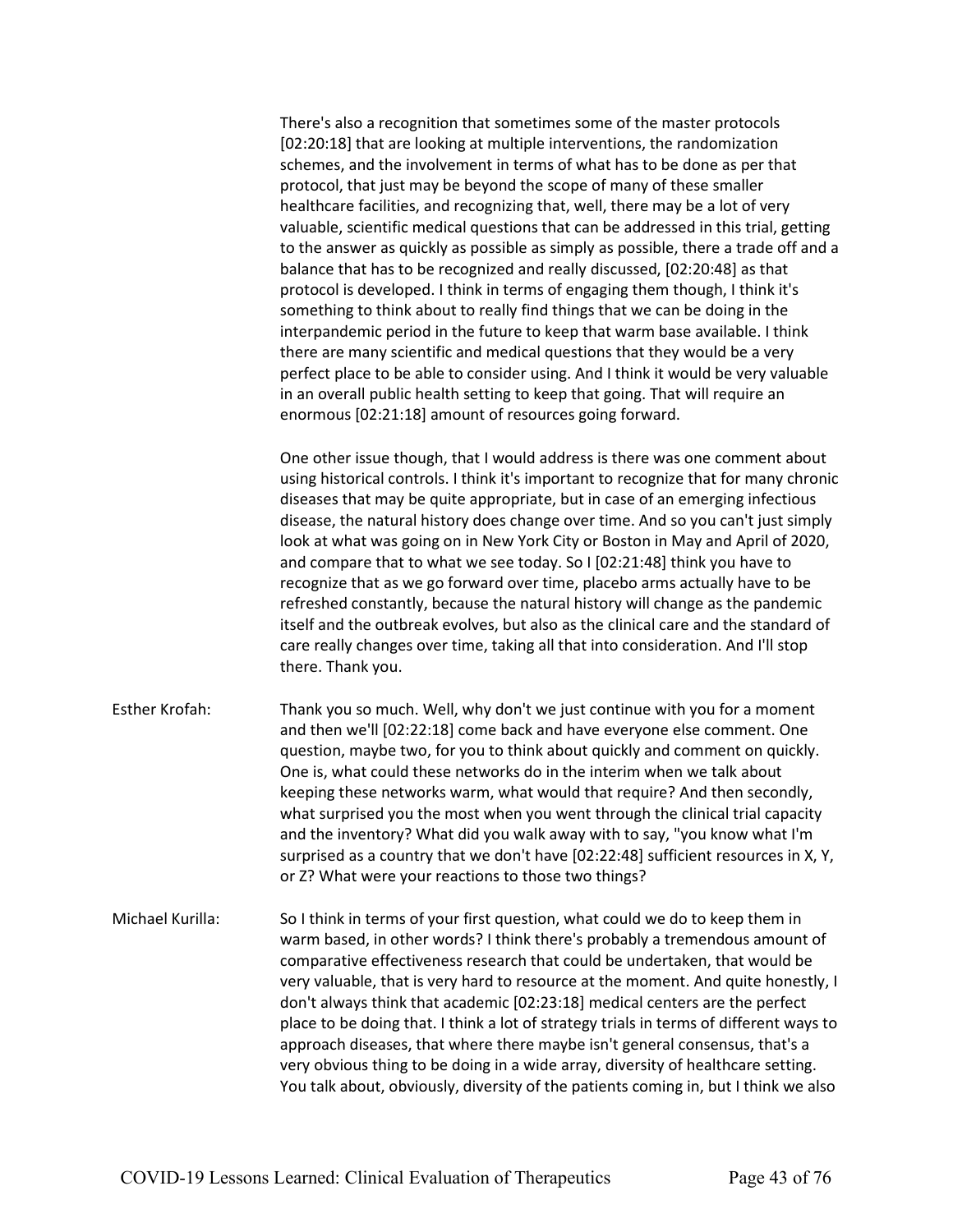have to consider the diversity of the healthcare settings in terms of implementation of various [02:23:48] types of medical practices.

And so I think that that's something that should be considered if we actually have the adequate resourcing and funding to be able to undertake that. I think there would be a lot of valuable, it would be very productive to the overall public health of the country and the rest of the world. In terms of what I walked away from, I think what really struck me is there probably isn't a single agreed upon definition of what exactly [02:24:18] a clinical trial network is, exactly what it's for, and what it's supposed to be doing. So, the non uniformity was one thing that struck me.

I think the other aspect that I really learned to appreciate looking across NIH is there's a tremendous dynamic range in terms of funding to individual institutes and centers. And that's not anything that [02:24:48] I or people at NIH have anything to do with, that's the consequence of congressional funding, and that's just the way it is. But recognizing that certain ICs, because of their size, can do things in terms of what they can provide through clinical trial networks that allow them to take on certain types of unmet medical needs and address certain types scientific and medical questions, that other types of ICS [02:25:18] that don't have that resourcing, don't have that scale or that critical mass, can really undertake some of those equivalent types of issues and scientific and medical questions in their specific fields, because they simply don't have that degree of resources to fall back on.

Esther Krofah: Thank you so much. Great points there. Barbara, I know you've developed a wishlist of what you would like to see differently [02:25:48] going forward, what are those items for you in keeping these networks warm? And what are the gaps, particularly in bringing in more of the community based settings? And Mike talked about how they're more resource intensive, so what should we do differently going forward?

Barbara Bierer: So, great, great. And I don't think we have time for the entire list, but let me start with a few and just to annotate Mike's comments for a second. I think we need to be [02:26:18] careful that we begin to disaggregate clinical trials when we just talk about clinical trials, with large, there are comparative effectiveness research where we're doing sort of looking at practical, well, not practical, but comparative approved medication versus the kind of innovator molecules and approaches that Jim was talking about. And those require a different organizational [02:26:48] thinking, which is in part risk based for the participants. So I think we should be careful that we don't try and impose trials that might be more risky than they should be in settings in which they at least initially don't belong or don't belong today. So I think we should start to be pretty careful about how we talk about this.

> [02:27:18] The second thing is I think we need to also do a much better job, not only of integrating research into care, but also thinking about the operational issues, the privacy and confidentiality issues, that are embedded in that, which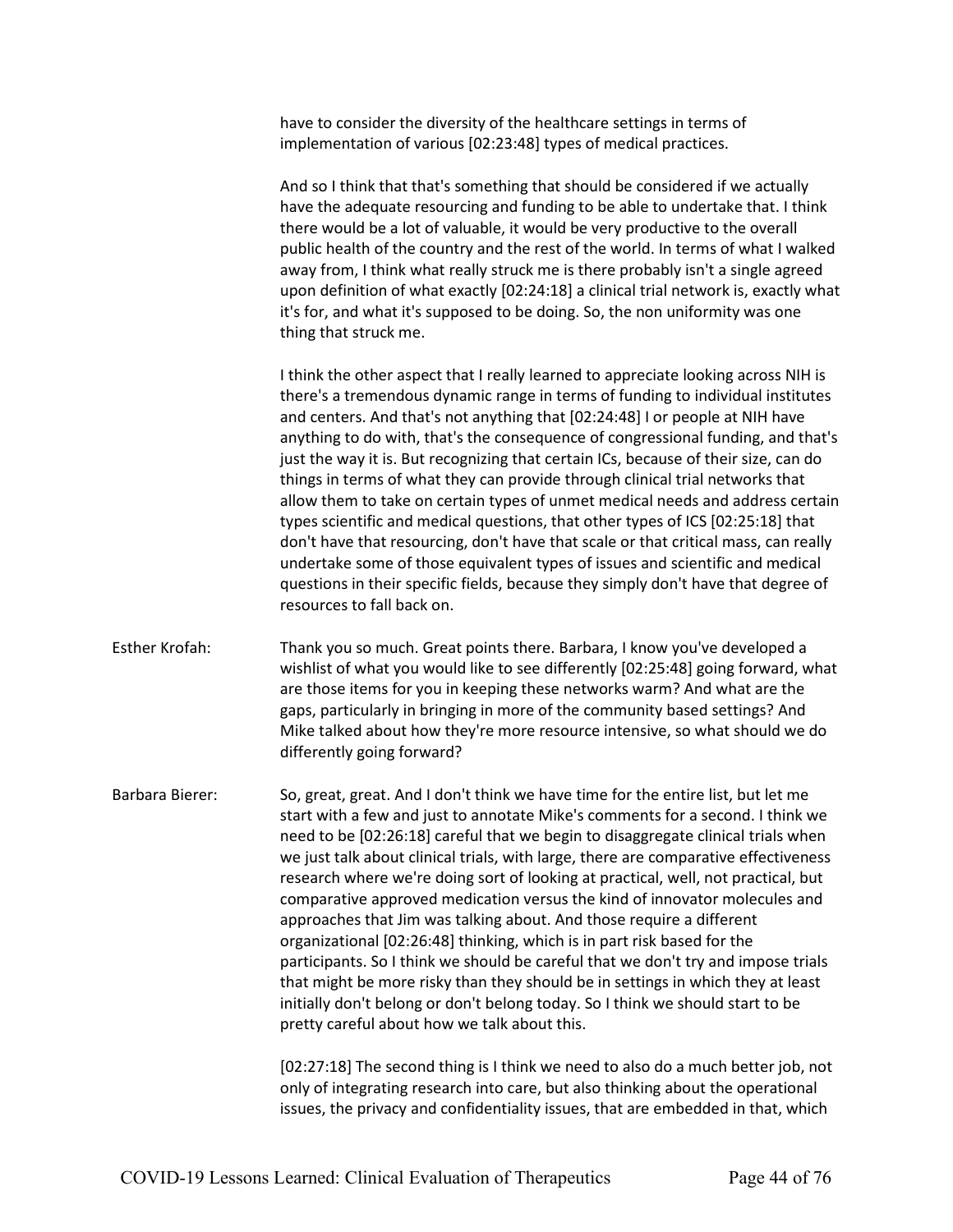could then do damage in terms of trust and assumptions. I think we need [02:27:48] to figure out things like how to assess social determinants of health as a routine matter, in a way that is non-stigmatizing or discriminatory, and that is respectful. We don't even have standards for that. And the standards for the NIH SDOH are different than HRSA, that FQHCs have to report.

I think we've underutilized and undersupported our [02:28:18] community health centers, which a different agent, agency or whatever, department supports in terms of their both willingness interest and capacity to begin to get involved in this. And we need to think through many of the policies where we've created an infrastructure at the NIH that is not deployed necessarily [02:28:48] by industry and that that infrastructure similarly not extended to CHCs or FQHCs that are elsewhere. So I do think that there's a real need for an overall look across departments, and departments I mean federally, then we can talk about international for the kinds of things that would make a difference.

And [02:29:18] I'm loathe to talk through what I think the kinds of questions that should be instituted for the community centers in terms of the keep warm questions, because I think we should start with engaging the communities themselves, and seeing what they want to investigate and how we can support them rather than the reverse. And [02:29:48] there's much more to talk about there, but the one thing I will say about digital and DCTs, Decentralized Clinical Trials, we've had a lot of experience now, and I think we do have to be careful that we just don't create another have and have not, the haves that have access to smartphones and digital connectivity, [02:30:18] and those in the community elderly, I know we're supposed to say older people than elderly because I'm one of them, where they need more support, more help, and where the actual technology itself is or can be a barrier.

So I think we have to think through what we provide, and [02:30:48] to create a research infrastructure that is inclusive from its beginning and planning, through its execution and data, and results and return of results. So I can keep going, but.

- Esther Krofah: Those are great points and a great list, and a lot of work to be done to achieve all of that. Doug, I wonder if you can comment as well because you raised this topic earlier that there's no such thing as a ready made pandemic [02:31:18] clinical trial network. It has to be doing other things in the meantime. And to the point that Barbara just raised, which is that those questions have to be developed with the community themselves. What's your reaction? What are your thoughts?
- Doug Peddicord: Yeah, in terms of the question about resources that Dr. Kurilla raised, which is we need to think about how do you resource community centers [02:31:48] in undertaking research, and I agree with Barbara that that one clearly needs to look at what's that mean, what kind of research, in regard to what the community does or doesn't want to pursue, but I would encourage us to not do the usual either/or, which is either community sites [02:32:18] can be funded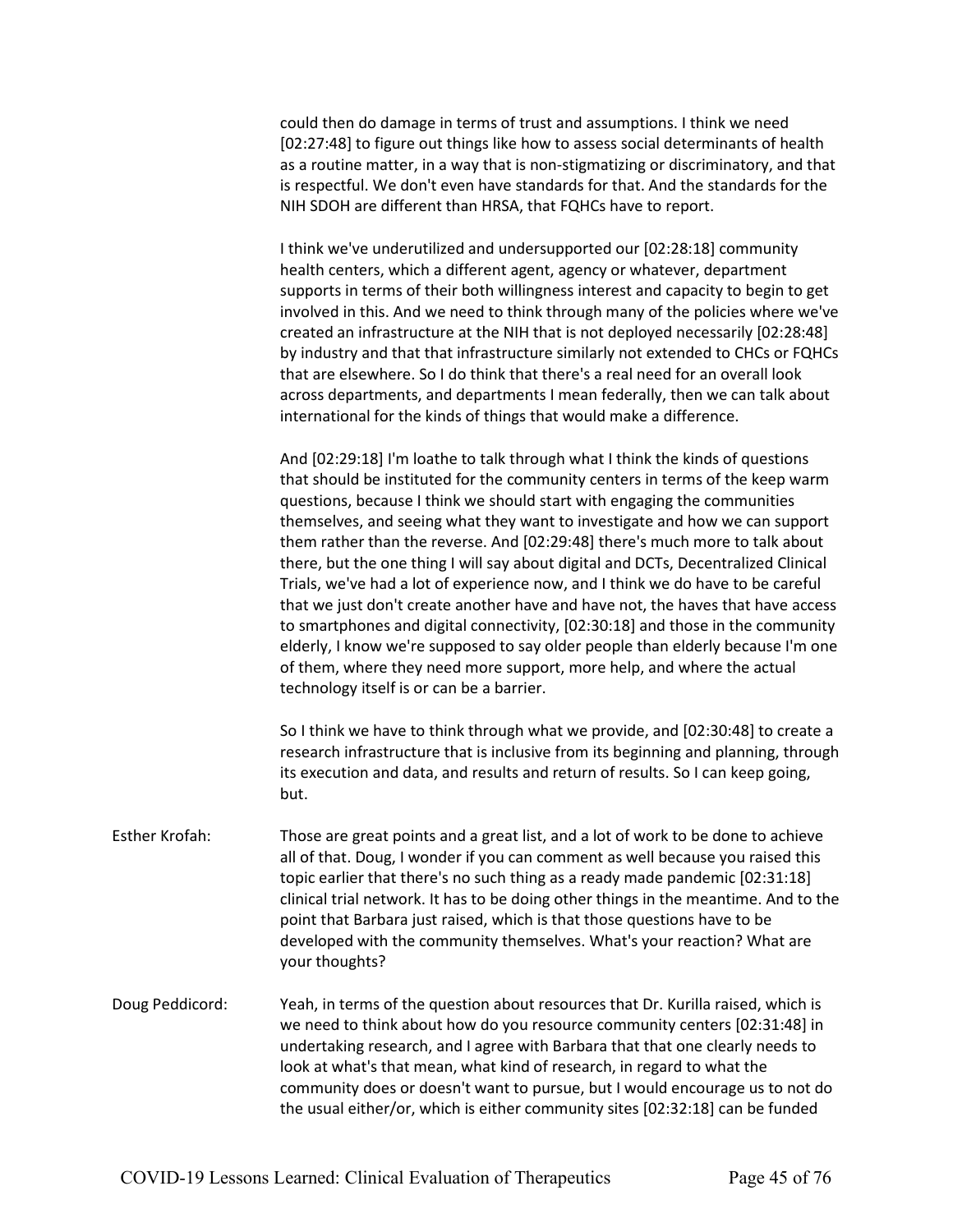federally, or community sites can be funded by industry sponsored trials. In fact, it seems to me that a big piece of the keep warm possibility comes from having sites that can do a variety of kinds of research.

Academic medical centers clearly pursue [02:32:48] both federally funded and industry sponsored research. And they reap different benefits from those differing kinds of funding sources, but it allows them to have a larger resource base. And so I really would like to make a plea for don't make this and either/or choice. I think that's my big one. I think we need to continue.

[02:33:18] I think one of the things that certainly the vaccine trials benefited from enormously, obviously the therapeutics trial somewhat less so, but was the significant collaboration between FDA and NIH. I think that was a fundamentally important factor in the work that was done. [02:33:48] So I want to continue that, if FDA and NIH can in fact proceed together or at least be collaborative, then I think the option of looking at both industry and foundation and federally funded resources will be important, if we really are going to develop a more community based kind of network, which is I think, soft and ready. I think [02:34:18] it is ready and warm as opposed to a standing network. I think that's more infrastructure that's very difficult to build. And, so I think we need to think about ready networks.

Esther Krofah: And to that point, Jim, I wonder if you can talk about the role, we've talked a lot about decentralized trials, hybrid trials, remote tools, [02:34:48] the use of technology. It was important to keep other trials ongoing while we were pivoting to COVID 19 trials. But as we think about the future and the lessons learned, and certainly those studies are happening right now to understand what worked and what didn't work, even the use of those remote tools, but what is the future as we are thinking about how do we keep these networks going? But how do we also bring in more diverse [02:35:18] participation? Do you think that these offer an opportunity in that? Not an either/or, but of both/and. And what do you think about the role of leveraging new tools that can allow and broaden the kinds of sites or non sites that can participate going forward?

James Mayne: Yeah, thanks for the question. I think the potential is huge. The past is bringing the patient to [02:35:48] the clinical trial site. The future is bringing the clinical trial site to the patient. That's very clear. And I think that's something that will become pervasive across the ecosystem over time. We're clearly not there yet. And as you say, we're still kicking the tires on this and learning what works and what doesn't. And we lack, frankly, a sound and an experienced regulatory infrastructure to do much of this. But we're learning rapidly. And, [02:36:18] I like to paraphrase that working at and learning at the speed of science, I think it applies here as well, is a tremendous amount of this sort of digital and etechnology that is becoming part of the day-to-day life of the clinical trialists and the clinical trial networks, in a way that it wasn't even just a couple years ago. I don't expect the pace of that to decrease. It was certainly stimulated and [02:36:48] highlighted by the pandemic, but it wasn't created by the pandemic.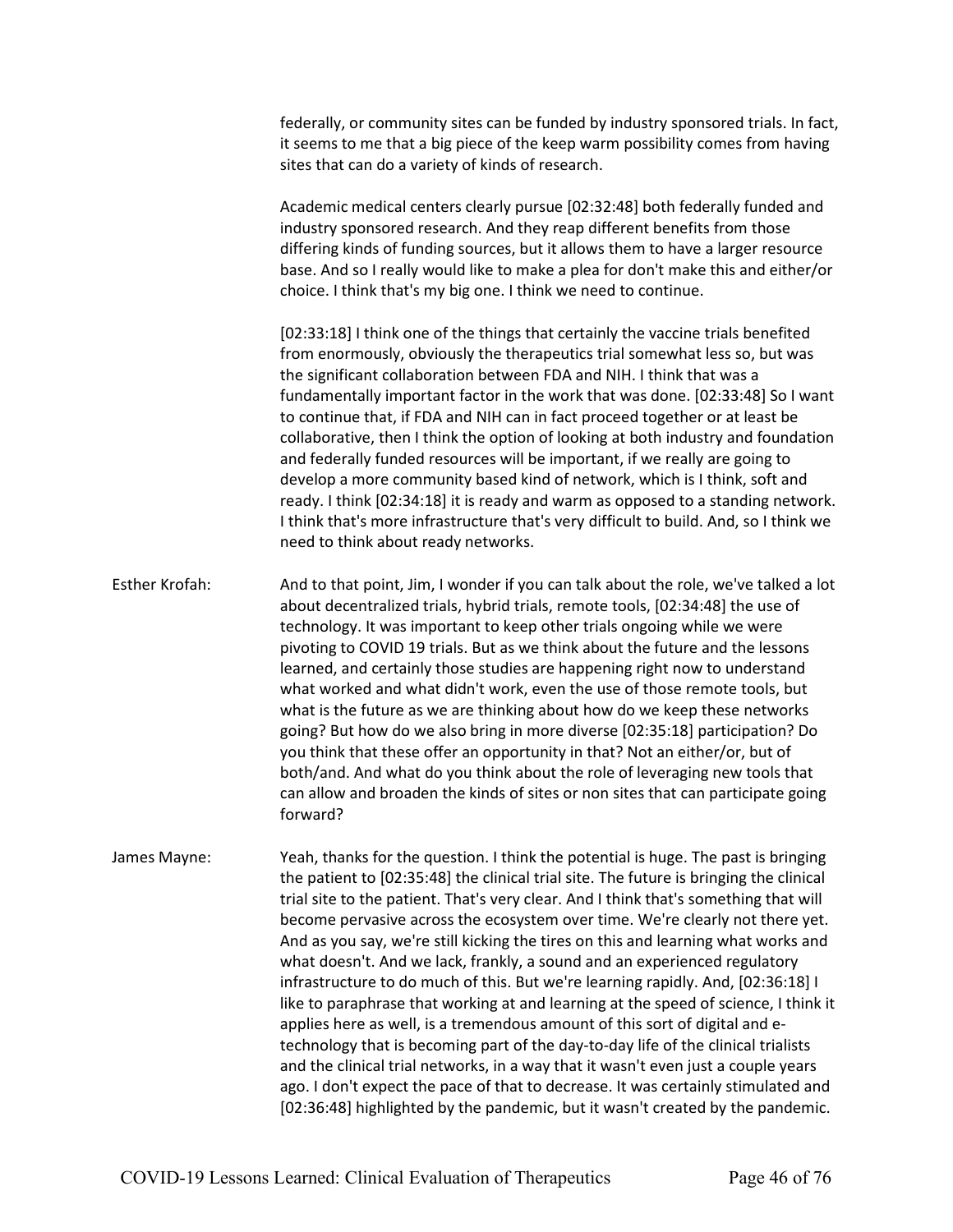And when the pandemic is over, it's not going to go away. So took tremendous opportunity there.

And, I'm really looking forward to that future where those trial options, and the definition of what a trial is, and what its footprint looks like is very different than it's today.

Esther Krofah: And I would say even the participate experience of what a trial is like, as [02:37:18] they're able to engage in a variety of different ways, that experience could have spillover effects that can encourage more participation in other kinds of trials.

- James Mayne: Trial access is more about than just getting to the trial site. Trial access is not just a taxi ride. And, for patients, we've had these focus groups, and we've heard from patients on this, some of the things that are very important to them is being connected to the trial and having an interactive [02:37:48] way to work with the trial in between samples or in between scheduled visits. It means having direct and ready access to your own data. Very important. "I want see, and know, and understand what I'm contributing to this, and what those data look like and how they affect the broader interpretation," and all of these things are enabled, not just the access to patients, but the access for patients, are [02:38:18] all enabled by these technologies.
- Esther Krofah: Yeah, absolutely. Well, I can keep going with my questions, but why don't we bring in the questions that are coming in from the audience. Dr. Kurilla, why don't we start with you. There's a question here about, as you expand to community sites and other quote, "new sites", what level of training and support is needed at the expansion sites?

Michael Kurilla: Yeah, no, that's a great question because that's what we found to be one of the [02:38:48] major limitations in terms of bringing on these facilities. And in many cases, it requires some dedicated staff, usually coming from a affiliated academic medical center, to really provide that at the minimum, some training, but typically providing some actual warm bodies conducting some of this, because many of these healthcare facilities, they simply don't have any slack or available [02:39:18] bandwidth to add stuff on top of what they're already doing. And so having that prior engagement with an academic center from past experience that really does grease the wheels in terms of moving forward, knowing that there's already a relationship, knowing that they can rely on a larger facility to back them up and provide them with additional resources should be needed, [02:39:48] I think is absolutely essential.

> So having those preexisting relationships, it's not the kind of thing you try to develop in the middle of a pandemic, although we do that. If you have something well established, that is preexisting, it's no different from having that prior engagement with the community that you're trying to recruit from, that you already have some trusted partners, you already have the contacts, who to pick up the phone and call. And so, I think having that preexisting relationship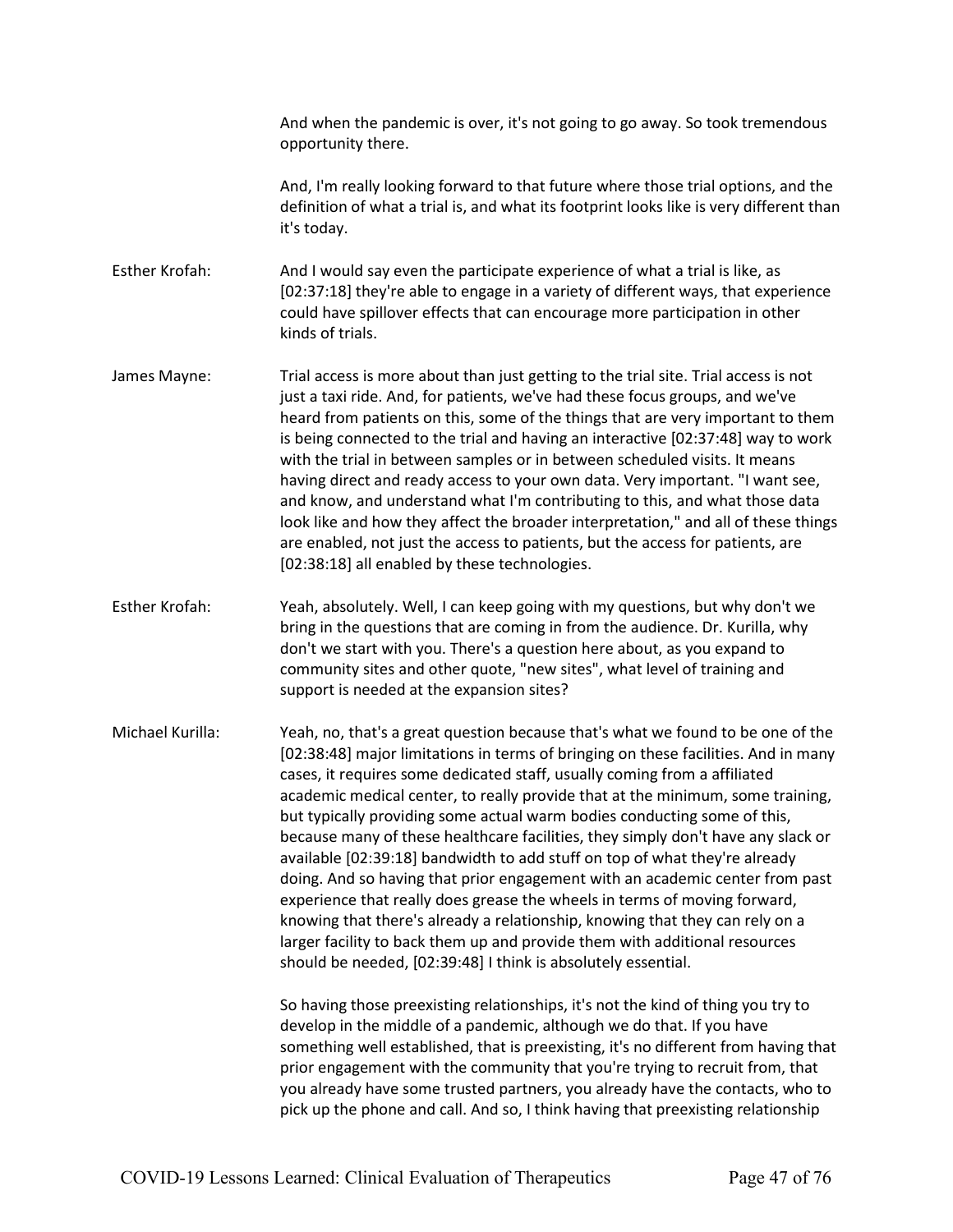[02:40:18] is the most important. But really providing some dedicated personnel and resources to really help them get online in terms of being able to implement that protocol is absolutely critical. Esther Krofah: Yeah, absolutely. Those are great comments, and others are welcome to jump on that as well, Barbara. Barbara Bierer: I was just going to add that one of the challenges and the reason for needing [02:40:48] to keep these sites warm is that people are working as hard as they can all the time, and then to take on additional responsibilities in terms of the trial is really almost impossible to do in the context of your day job. So, if one expands the definition of what an investigator is, which then we have to deal with 1572s and engagement and all the rest of it, which [02:41:18] we'll assume we can do, we have some options, but similarly, we need to either provide search capacity or the ancillary staff that can take up that slack as it were when they're is an emergency, or keep those staff engaged in the interim. [02:41:48] But it's not something you can turn on and off, even if you could arrange for the academic centers to get involved in training. Esther Krofah: Another question has come up ,similar to that, questions are emerging around pragmatic trials, and I know the next panel will talk about that as well, in how community based settings can perhaps move quickly, more quickly, on pragmatic trials than what we consider the gold standard. [02:42:18] Do you all agree in terms of how do you create simple protocol trials that can be embedded at a community setting? Any comments or reactions to that. James Mayne: Full agreement? I suspect most of the panel panelists will agree with this statement that the ability for a new site to get up and running, and particularly perhaps community facing sites and investigators that are not proximal to a large academic facility, [02:42:48] you really do need those early learning opportunities and early relationship building opportunities with the community to have long term success. So, starting with pragmatic trials, starting with trials that require less infrastructure, perhaps, and are a little bit more straightforward in terms of the benefit risk for both the site and the patient, [02:43:18] are great. But I don't think we should limit our thinking about community facing sites to only being capable of doing those types of trials, but it is a good starting point. Michael Kurilla: The one thing I would add to that is I think that with any interventional trials, particularly if it's for registrational purposes, there are regulatory questions that have to be addressed as a part of that trial. There are also scientific and medical questions [02:43:48] that that trial hopefully, with that intervention, will be able to answer, but then you also have just the practical applications of how that intervention is actually going to be used. And, sometimes when the protocol is developed, trying to put all of those issues that everyone would like to address into a single protocol, you end up with something that's very difficult to actually execute. And I think in the event of a pandemic, as we'd seen in an outbreak,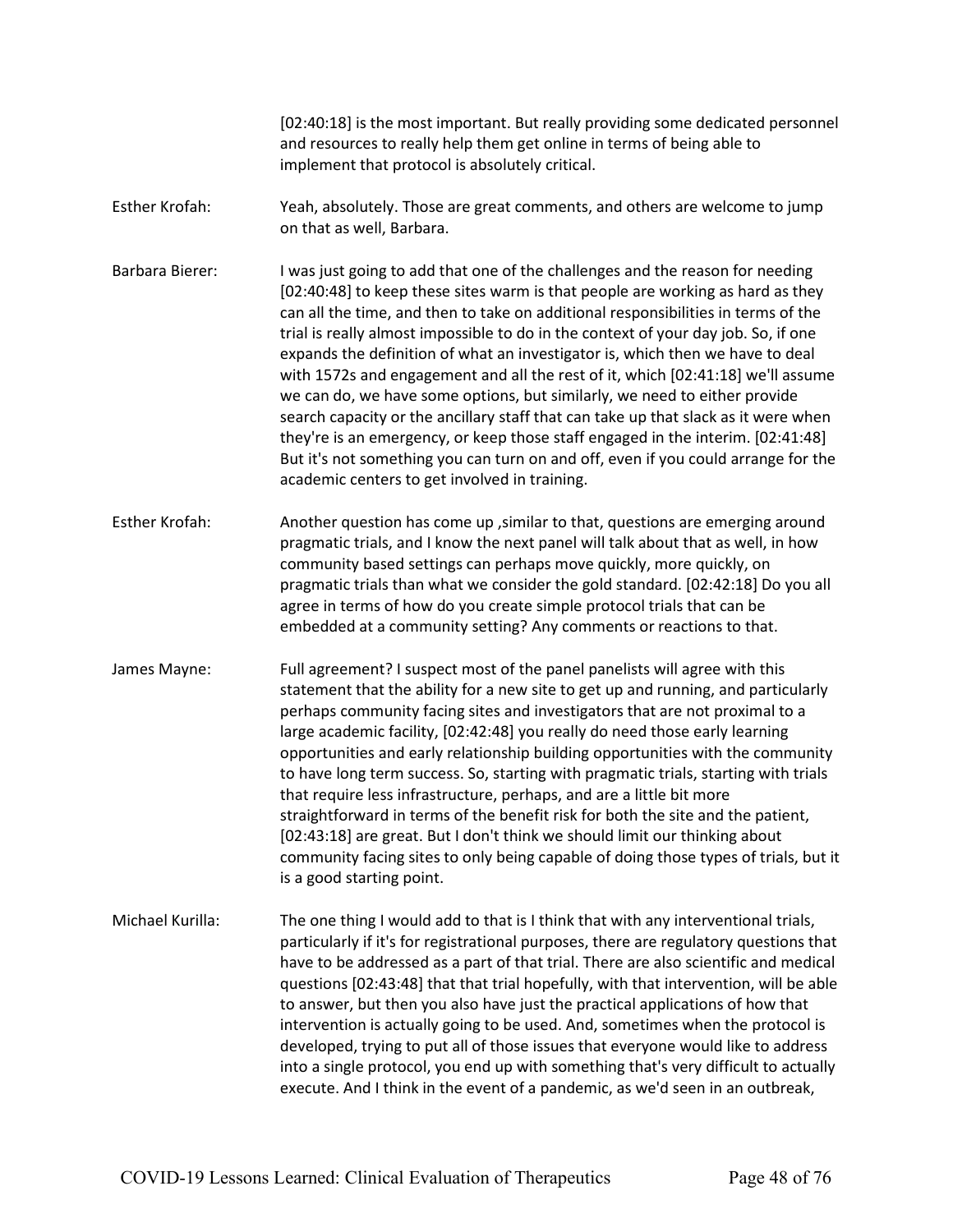you really [02:44:18] want to do try to keep it as simple and direct as possible to.

PART 1 OF 4 ENDS [02:44:22]

- Esther Krofah: Really wanted to try to keep it as simple and direct as possible, to answer the very critical questions that you're really trying to get at and not be comprehensive or exhaustive in the approach.
- Barbara Bierer: So I second that or third that. I would add a couple of other things. One is that we need to keep the research-related data, either embedded in the electronic health record. And then that has [02:44:48] implications for what that data should look like and how it's secured and transferred and all the rest of it. I don't want to underestimate the degree of distrust in the community about government access to personal data. And I think we need to think about whether there should be some protections around that.

I'm also sensitive to the fact that in many instances, we require [02:45:18] social security number and ITIN number. Which again, excludes a certain proportion of people, or creates a concern from the very people we're trying to include. So having a much more granular understanding of what's acceptable and control over the data; ensuring privacy and confidentiality, and being genuine about what we can and cannot promise. I think is [02:45:48] part of it. And then, having the IT infrastructure to make this as seamless as possible. The data elements as important as possible and not ancillary to the work. And sort of thinking about it, going forward, in that way. But I agree, there's no either or, it's both and.

Esther Krofah: Mm-hmm (affirmative). Doug, I'll give you the last word before we wrap up.

Doug Peddicord: Well, gee, that's [02:46:18] an opportunity. Esther. So I actually really want to support the notion that new community sites are likely to need additional resources. Including, clinical research coordinators, trainers, and the like. So, I agree, I think Barbara is spot on that, everybody's working as hard as they can. So to ask them to do, kind of an additional set of tasks, is going above [02:46:48] and beyond and I think we need to think about how to best resource that. I will say, on a quick note, having sat on the board of CDISC board for over eight years, one of my colleagues reminded me that I needed to talk about data standards. That CDISC, I know in particular, came forward with a COVID 19 data standard in about six weeks time. Which I think was really useful for those collecting [02:47:18] data.

> The last thing I will say is, I really want to stick with this, not either or, but both and. I think Barbara makes the point that, in going into communities where there are trust issues, we certainly need to be clear about what we can and can't do, and the uses of the data. I'm not sure that in truth, the question around [02:47:48] the uses of the data, the accessibility of the electronic health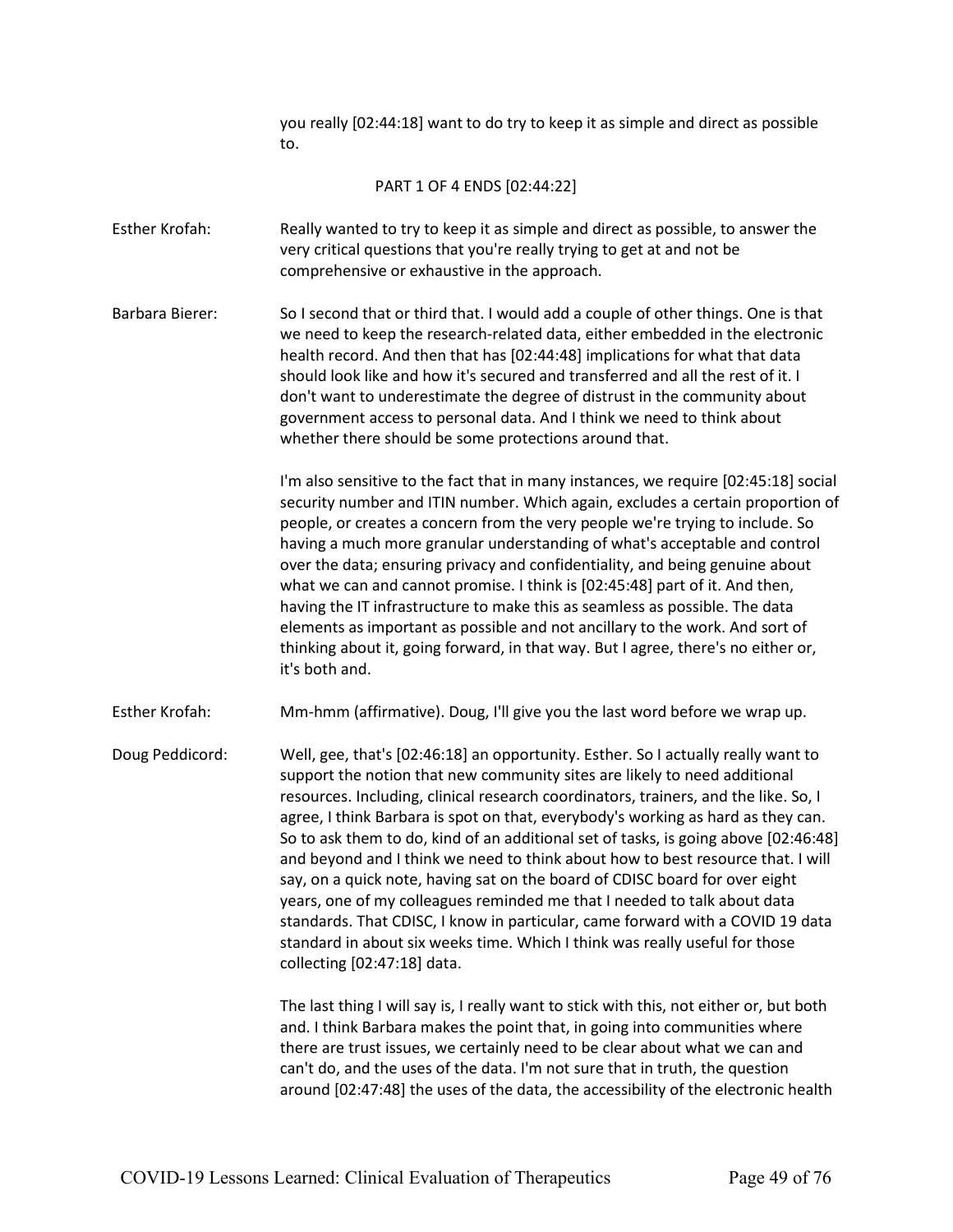record and the like are significantly different between those communities and the communities of people served by academic medical centers. But I think the perception is really important. I think we need to make representations to the community. That the research that we do, is in their interest. Whether it's federally funded or industry sponsored, makes very little difference. So, I just want to say [02:48:18] thanks very much for the opportunity today. It's been a great discussion. I look forward to further conversations on all of this.

- Esther Krofah: Well, thank you so much. It's a great place for us to end. Barbara, you bring up some great points, says it all in terms of trust, and how do we build this appropriate infrastructure and resourcing. But importantly, how do we keep everything warm in between pandemics. And certainly appreciate all of your work in this area. There's a lot of work for us to do going forward. [02:48:48] And we'll learn from the next panel, how we can have specific tools, that can get these sites up and running. So thank you so much, Jim, Doug, Barbara. Dr. Kurilla, really appreciate your time here today and certainly all of your efforts in getting us through this pandemic.
- Barbara Bierer: Thank you, Esther.
- Esther Krofah: All right. Over to you, Kevin.

Kevin Bugin: Thank you, Esther. And thank you, panel two, that was just fantastic. And I made a giant note in my notebook around that question about how to keep the infrastructure warm and ready. And the note [02:49:18] that I wrote was by engaging those communities to ask them what their key needs are and use that as our starting point. So again, great discussion. So with that, we'll be transitioning over to panel three, which will be discussing, as Esther just mentioned, clinical trial execution. This panel will be moderated by Mark McClellan, the director of the Robert J. Margolis, professor of business, medicine and policy, and founding director, sorry, of the Duke-Margolis Center for Health Policy at Duke University and [02:49:48] Sarah Sheehan, the Managing Associate Director of the Duke-Margolis Center for Health Policy, as well. So Mark and Sarah over to you.

## **Panel 3: Clinical Trial Execution**

Moderated by **Mark McClellan, MD, PhD** *Duke-Margolis Center for Health Policy*

**Sarah Sheehan, MPA** *Duke Margolis Center for Health Policy*

**Panelists**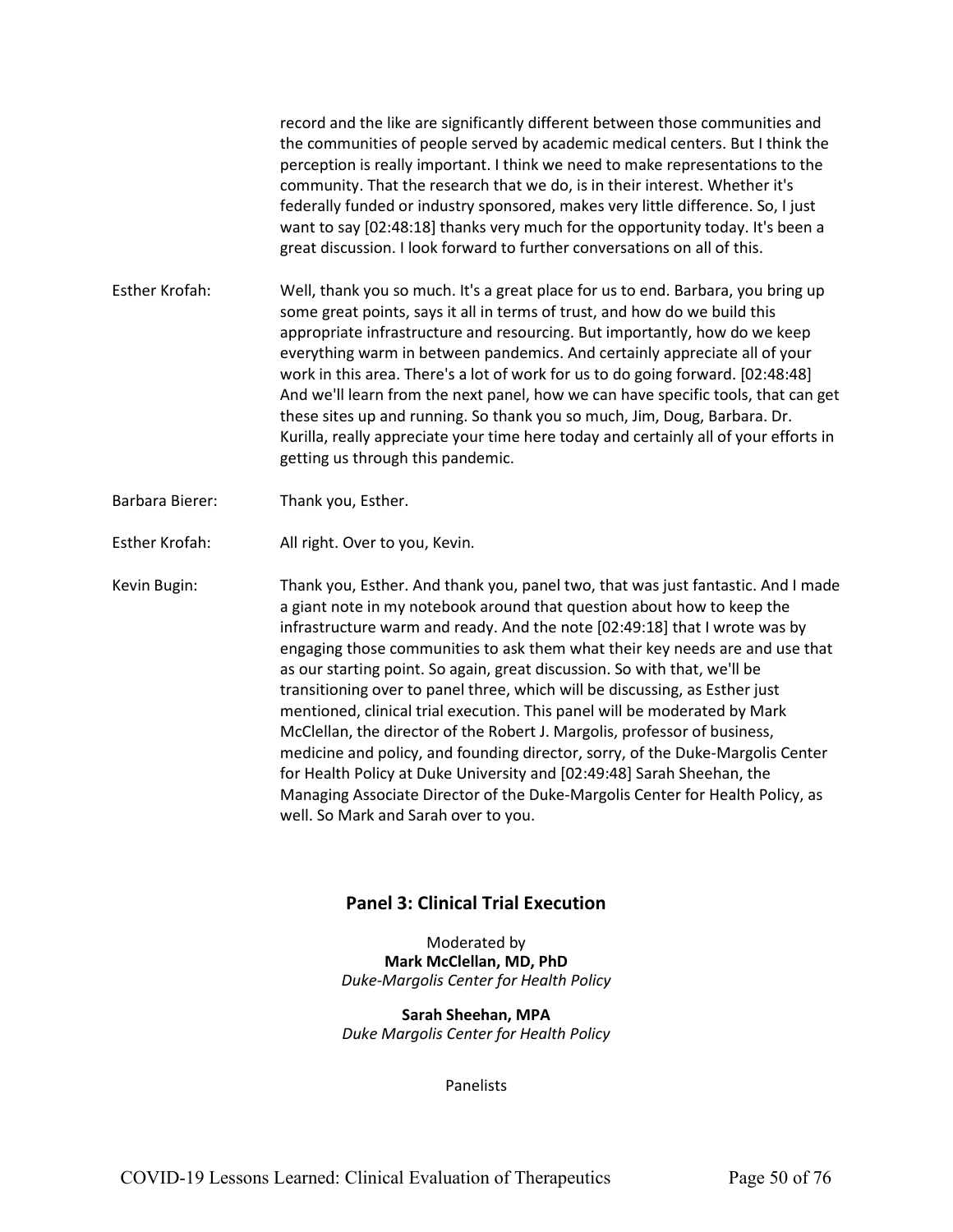#### **Samuel Brown, MD, MS** *Intermountain Medical Center and University of Utah*

**Janice Chang** *TransCelerate BioPharma Inc.* 

**Clark Files, MD**  *Wake Forest School of Medicine*

#### **Monica Webb Hooper, PhD**

*National Institute on Minority Health and Health Disparities*

## **Kate Zenlea, MPH, CPH** *The Global Health Initiative at Henry Ford Health System*

Mark McClellan: All right. Kevin, thanks very much. And I want to give a special thanks before I get started to the Reagan Udall-foundation. This foundation is playing a critical and unique role in helping to advance regulatory science in a whole range of issues where the FDA, working with other parts of government and the public, can make a difference. And also a special thanks to Kevin and the US government team [02:50:18] that was able to put in all the effort to bring this together while also working hard on the current pandemic. And I know a whole range of other issues. And then last, all of those who contributed to part of the collective effort on developing these recommendations. Clinical trial execution here really is about bringing effective clinical trials to a much broader part and much more powerfully into our healthcare [02:50:48] delivery, particularly needed in a pandemic. When we saw a lot of unanswered questions about treatments early on, by definition, you don't have any that work and a fragmented response, despite best efforts by the federal government and many other agencies and entities to learn quickly about what treatments can work well.

> And so the goal here is to accelerate and improve preparedness and response for future [02:51:18] pandemics, including making those responses more equitable by creating a clinical trial and healthcare infrastructure, that includes a broad and more diverse range of health systems and patients. So this part of the report describes the supporting steps for that, that includes changes to regulatory and legal oversight of trials. So they're fit for purpose improvements to data infrastructure supports to collect data at a bigger scale tools and resources [02:51:48] to help healthcare organizations assess readiness and help them participate in the effort, all leading to broader participation in a more coordinated, comprehensive effort to generate timely representative and meaningful evidence. And that applies, we're just talking about not just during the pandemic, but keeping it warm and addressing key related questions on respiratory illness treatments and the like between pandemics. [02:52:18] I think there are three keys to looking at the specific recommendations of this report.

First, they all tend to center on the concept of fit-for-purpose clinical trial requirements. You can maybe imagine different tiers of clinical trial intensity in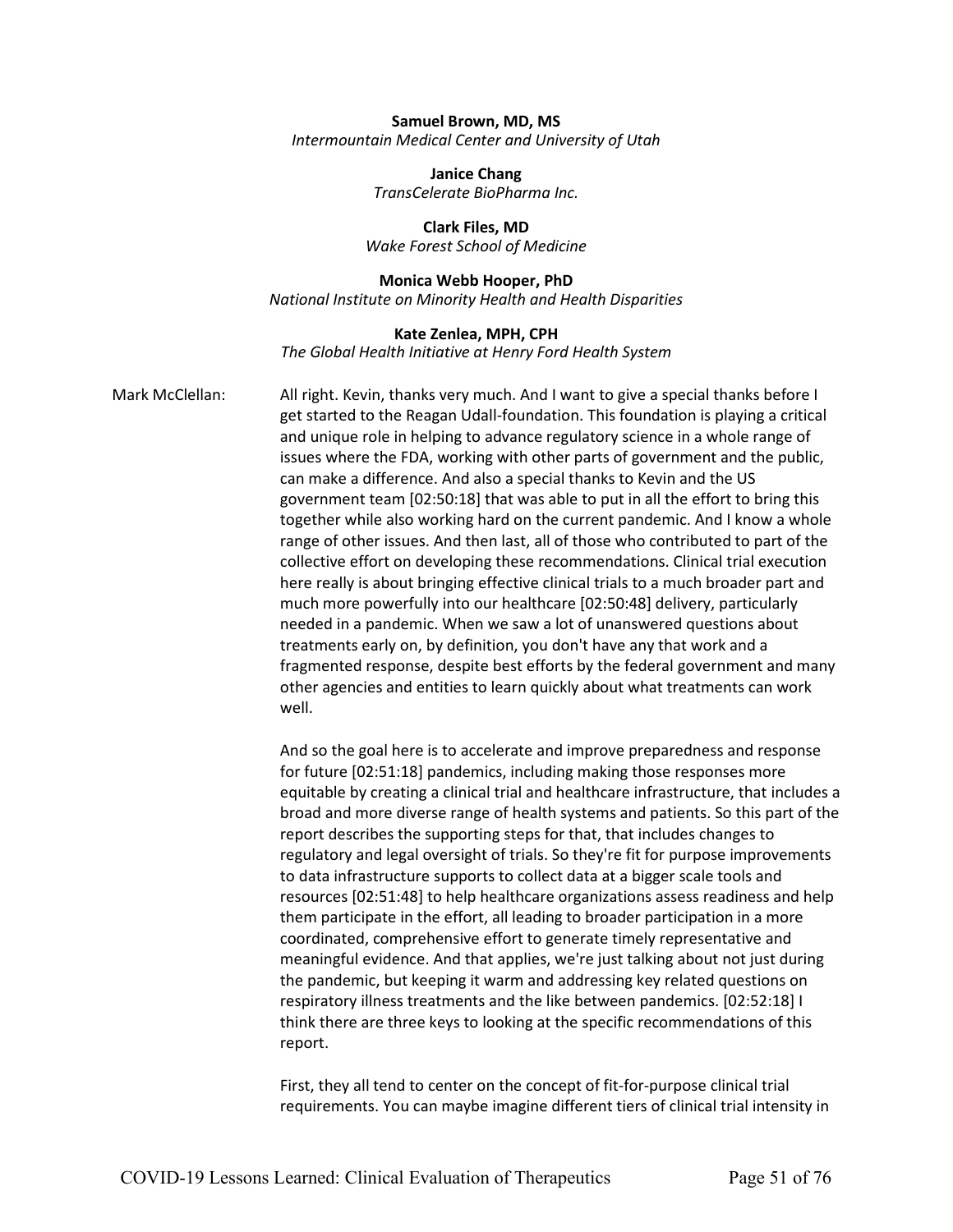some cases, especially, for less well-understood drugs. You really need to know about rare side effects, potential mechanisms and interactions with other medications, et cetera. On the other hand, [02:52:48] in conjunction with those kinds of intensive studies and in more typical academic trials, there are a lot of cases, especially being of a pandemic where a known drug like dexamethasone, that's being repurposed. And we understand a lot about its safety effects profile already. And we're wanting to simply know, does it work in this context, perhaps a simpler approach could work. That was the logic behind the solidarity trial platform in England that was able to [02:53:18] bring in participation from a very broad range of community providers and generate a lot of useful and timely evidence on COVID response.

Second key is that this does take some policy changes, funding that focuses on platforms, broad participation, validated data collection coming from routine electronic data sources. So they're non-burdensome again with aligned payments, particularly for providers in high social vulnerability index areas that are [02:53:48] treating hard to reach populations, recognizing the importance of making this a really inclusive pandemic learning healthcare system, and third, nothing short of culture change along with that. Trust among providers and communities, including those that have been hardly reached in previous research and treatment efforts; expectations among frontline providers that answering key urgent evidence questions is feasible and can be part of their work. So I want to turn to Sarah Sheehan from Duke-Margolis to [02:54:18] provide a high-level overview of recommendations, and then we're going to go to our panel.

Sarah Sheehan: Thanks so much, Mark. Yeah, really pleased to be here. My name is Sarah Sheehan. I'm an Assistant Research Director at the Margolis Center and pleased to walk through the five approaches to support overall improve clinical trial execution that we've pulled from this event with the help of many of the esteem panelists on our panel today and others you've heard from earlier and throughout the day. The first recommendation and approach we see is important to achieving [02:54:48] the overall objective of meaningful participation in well-designed trials that are set up to achieve actionable results at their completion is really improved and more effective legal and regulatory oversight of trials conducted during public health emergencies. And part of this is working towards approaches that help trials and trial sites work together and collaborate and avoid competing across one another for patients and resources. We heard a lot about master protocols and platform trial [02:55:18] designs that can help with this increased collaboration across trial sites and then trials in general.

> The second part of this recommendation being approaches that help larger and a more diverse group of providers and participants participate in pandemic trials. This should help us improve the representativeness of clinical trial populations and ultimately help us improve the efficiency of clinical trial conduct to help us mount an effective public health response in an emergency data collection setting. [02:55:48] The second recommendation you see on the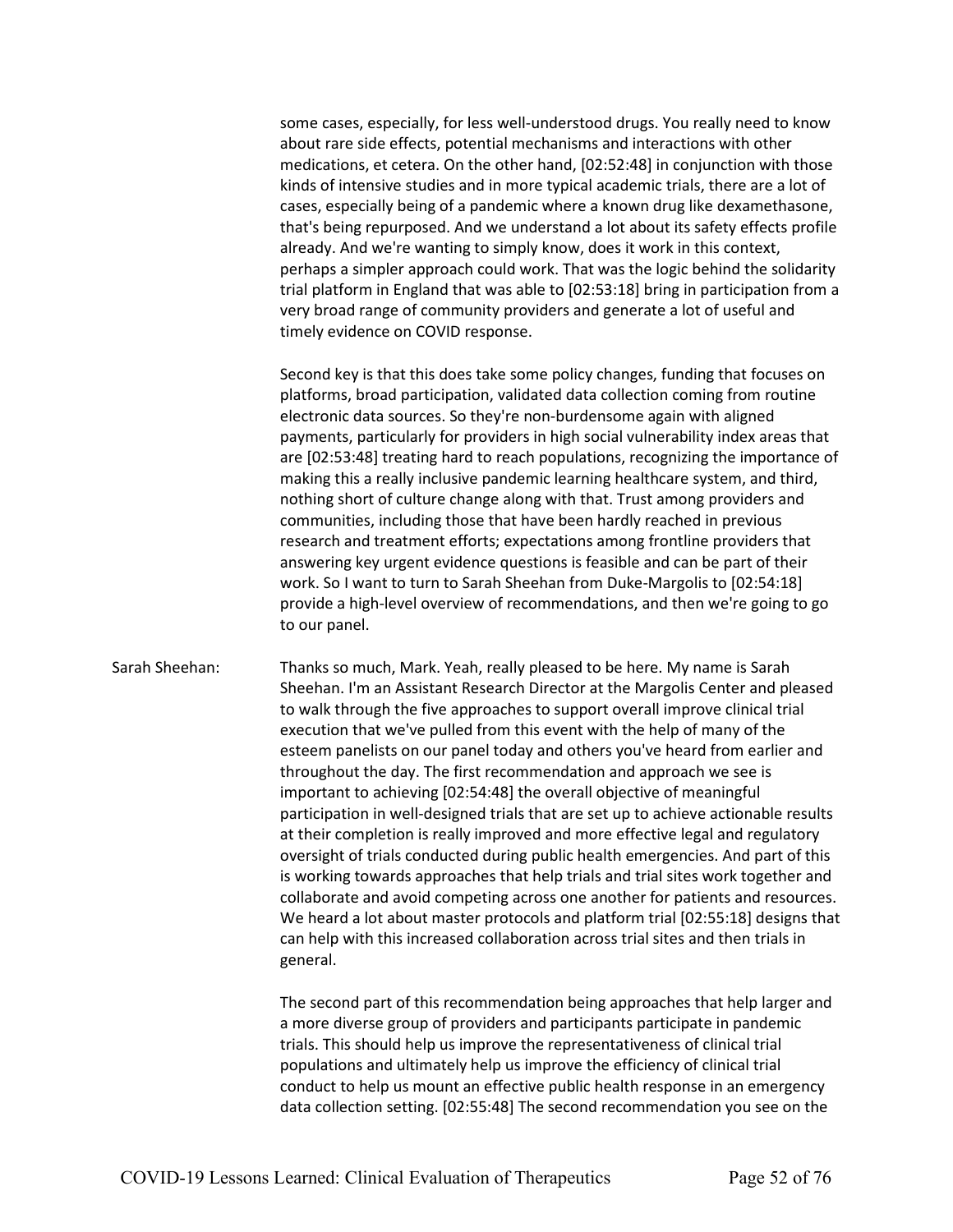screen here is also aimed at improving efficiency in trial conduct, particularly through the development of reusable tools and resources that help us assess trial site readiness. So this, as you heard a lot in the last panel will help us get, and hopefully keep trial sites ready to address some of the priority researchable questions that can help us effectively respond to the data needs during future public health emergencies [02:56:18] and really in other therapeutic context where there are areas around that medical need.

The third recommendation here is actually ended, helping us identify some of these priority researchable questions and matching up data needs, especially data needs for regulatory decision-making with the capacity of existing trial sites and networks. So developing a framework like this can allow us to conduct streamline trials, hopefully going forward. That balanced data collection needs both for regulatory [02:56:48] and clinical decision-making with the data collection capacity, right? It's burdensome to carve out time during care delivery for data collection efforts. And we want to make sure to decrease that burden on our clinician investigators to boost participation in clinical trials more broadly. The second, and an important part of this recommendation here is really aimed at the engagement of community trial sites in research efforts going forward. [02:57:18] I hope our panel will talk about this, but this will be done in part by matching up data needs again, right, with the capacity for data collection and different types of sites, and may allow for different levels of data collection based on that capacity.

So really hoping to get further into what it takes to incorporate these community-based sites, which provide the most care to the most Americans, but do not participate frequently in clinical research. [02:57:48] The fourth and fifth recommendations here are aimed at supporting broader participation, as Mark mentioned. So this culture change effort to drive participation in pandemic trials. This will be supported by improved training and resourcing, especially in these community health sites that were mentioned in the last panel. They need more help getting it going. They need more help with data collection and of course, trial conduct more broadly. And this will also be supported by a broader [02:58:18] effort to embed research into routine care, helping more frontline providers participate while they do their day job.

Finally, in the fifth recommendation will be key to supporting effective, efficient, frontline participation in future public health emergency trials and in trials more broadly, but it really takes aim at the integration of research and care through the adoption of digital tools to simplify, automate and standardize data collection. Janice, [02:58:48] we hope you can help us talk through that today. And I think we had some comments in the chat about appropriate reimbursement to incentivize provider participation in these trials, as part of their day job as well. So hope to take aim at covering this broad group of recommendations with panel remarks in a second. I'll turn it back to Mark to introduce that panel. And thanks to everyone for joining us today.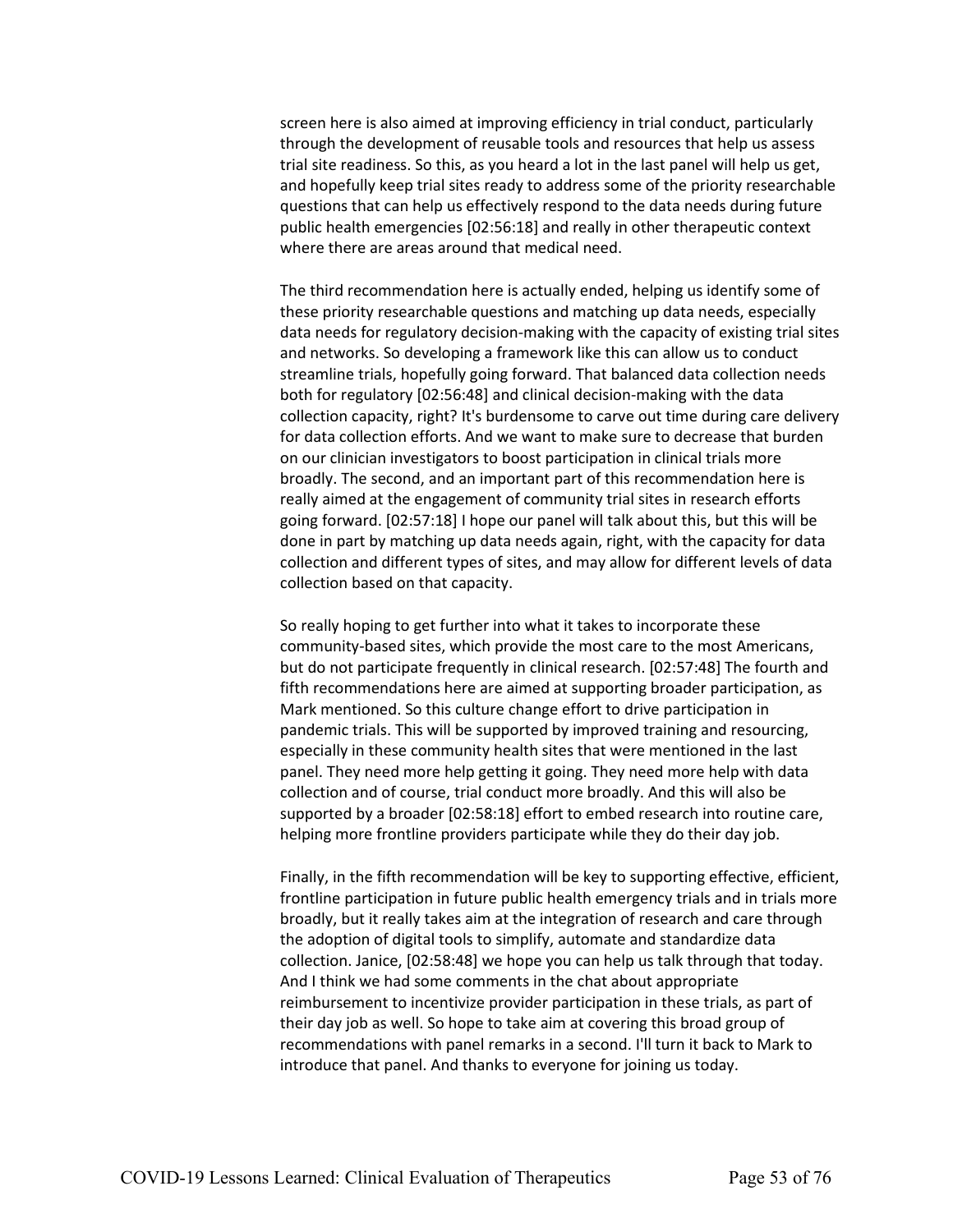Mark McClellan: Sarah, thanks for that very concise summary of a lot of material. We've got a great panel [02:59:18] with us to discuss and expand on these issues. That includes Sam Brown from Intermountain Medical Center at the University of Utah. Clark Files from Wake Forest School of Medicine, where he has been leading some of the I-SPY COVID efforts there. Monica Webb Hooper, the National Institute on Minority Health and Health Disparities. A lot of interest in the inclusive and expansive approaches that we're proposing here. Kate Zenlea [02:59:48] from Henry Ford Health System, also involved in these frontline clinical trial efforts, and Janice Chang of TransCelerate BioPharma, TransCelerate, as you all know, has been doing a lot of work to try to expand effective trial participation, reduce the cost. So we're going to start with Sam. Sam, thanks for taking time out of. I know, is a pretty tough surge right now in Utah.

Samuel Brown: Yeah. Thanks Mark. Thanks for having us. And I have to say this has been an awful pandemic [03:00:18] in so many respects, but one way it has not been awful is the opportunity to work with so many of you and so many other good people like this. As we try to come up with good solutions. I'm coming primarily now, as someone working, I'm the Senior Medical Director for clinical trials at Intermountain Healthcare, which is a large and expanding regional and now multi regional healthcare system, but I'm also a clinical trialist and have been for some years, and I'm chair [03:00:48] of the active three B protocol for critically ill patients, and the PI for the PETAL Network Utah Center. And so I've been thinking about it from both of these perspectives, and although I'm not here to formally speak on behalf of Intermountain, in these quick comments, I'll be thinking about what it's been like at Intermountain.

> And I think most of us remember early 2020. I think some of us still worry that we're still in April 2020. [03:01:18] It's just been stretched out in some kind of quantum nightmare, but we were faced at Intermountain Medical Center with the beginning of a pandemic that was coming hot and heavy. The realization that the formal trials would not be really ready to go active was many months off in the future and PETAL, we were working very nimbly to launch orchid at pandemic timelines, but we realized in Utah that we had a movement that's now actually been litigated in criminal court, but we had a movement [03:01:48] to make hydroxychloroquine available without a doctor's prescription from a giant warehouse full of imported raw API. And we felt like we could do better as a state. And so there was a moment where all of Intermountain leadership assembled around doing a pragmatic comparison of hydroxychloroquine azithromycin at all of our hospitals.

And we did it knowing full well that on its own, it would not have adequate power to identify a relevant effect; [03:02:18] but we also were careful to synchronize it so that it could walk into an individual patient meta-analysis. And in fact, it has done so, and crucially, even though I think it would've been listed as one of those problem trials. It allowed us to galvanize the attention of executive leadership, clinicians and all the people who wanted to help out in a way that was incredibly important to the success across Intermountain of not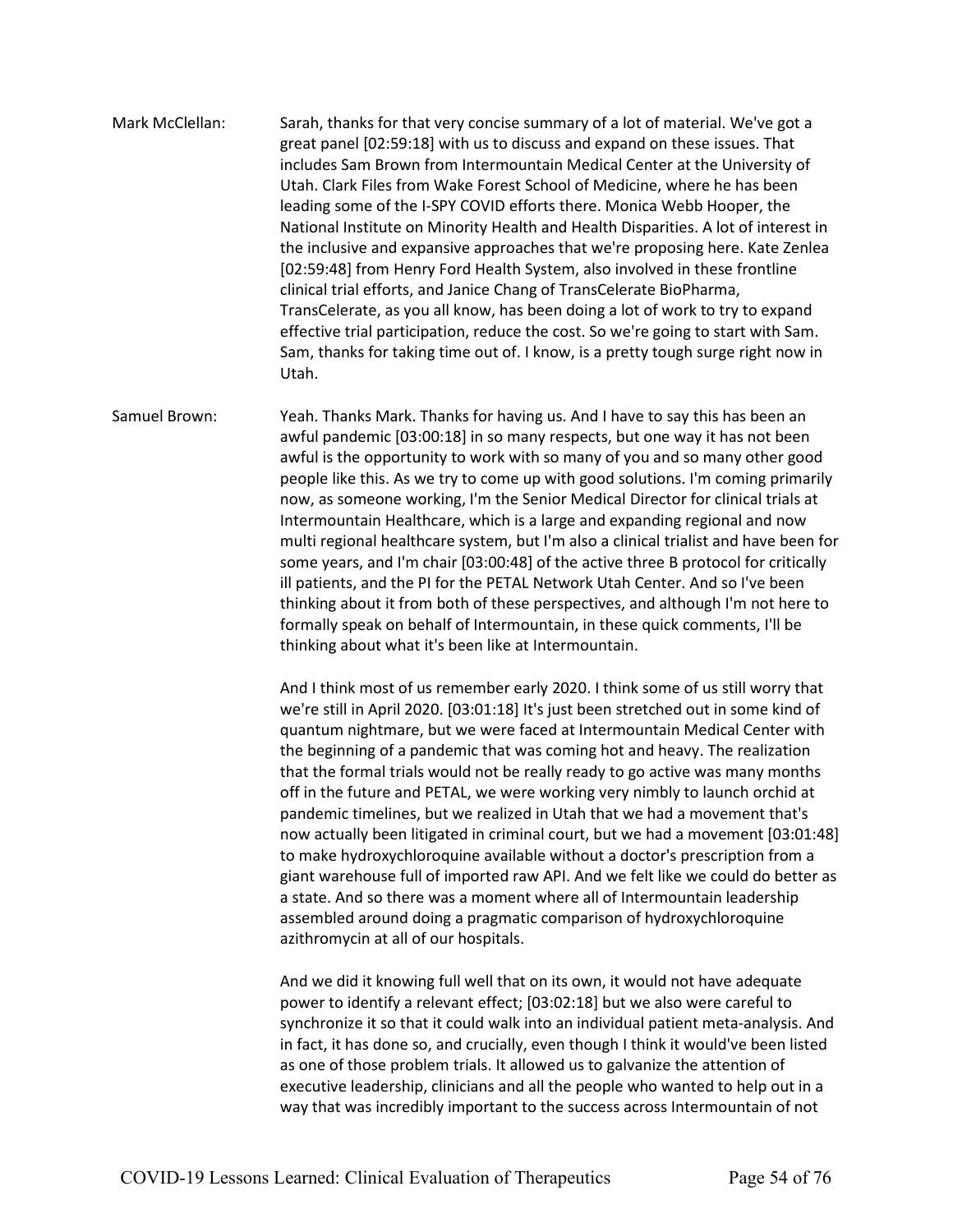only that trial, but of many trials to follow. [03:02:48] And we went quickly with the first trials that looked scientifically rigorous and were available to run. And so we had a mix of pharma and PETAL, and then we moved as active, became mature to a predominantly active-based platform. And as we've worked this through, it has occurred to me that you really need three core things to make this work at these hospitals that are not traditionally academic.

You need stories that work for people [03:03:18] that we've been calling it, culture change, but culture is complicated, but a key part of it is the capacity of participants to understand themselves and the work they do in a new and helpful way. And you need systems that don't get in the way. And that's something where I think we in the community assembled here can make some progress, and then you need relationships that nourish. And I think all of us, if we're not already mindful of it, need [03:03:48] to be of the fact that you can only get so far off platitudes and mega-stories. There needs to be a bit of chemistry with the groups that work together. And as we've worked through within NIH, within the act of three family, that's brought together preexisting networks from both NHLBI and NAID. We have noticed that what really has sustained us is the fact that there are these core groups that know, and like each other and that have been working together.

And then it's almost like the two families [03:04:18] meeting at a wedding and figuring out the relationships together. But if you don't have that, you're not going to be able to pull things off. In terms, quickly, of the stories that I think we need to have in mind is what do good clinicians do? What do they do? Historically, we've said they treat, but I think they need to respect, treat and learn. And that needs to be a sense, a shared story, that this is what clinicians do. They respect, they treat, and they learn. We also need [03:04:48] a story and we've done a very good job, I think, at Intermountain of this. Of understanding, what do you do with experimental therapies? Do you get t-shirts and protests and access without a prescription, or do you channel them through randomized, ideally platform trials, where some patients will receive a placebo.

I'm a placebo fan, and I think they can be pulled off more easily than people give them credit for, but some people will be making a contribution [03:05:18] to the broader community and the rest will be receiving access to these experimental therapies that people are interested in, in a much safer and more rigorous way than they would otherwise. I think we also need to be very attentive when we come at it from these big groups of the story of what research is for. There's a very prominent story that says research is for extracting money from sick people and putting it into pharmaceutical executive bank accounts. And if we don't have a story, that's true, it needs to be a true [03:05:48] story. But if we don't have a true story about what it means to work together as a community to find solutions that will benefit that shared community, then I think we're dead in the water.

And I think the communities are going to laugh us off and say, I don't want to give. I don't want to be a cog in the wheel of a 100 million dollar salary or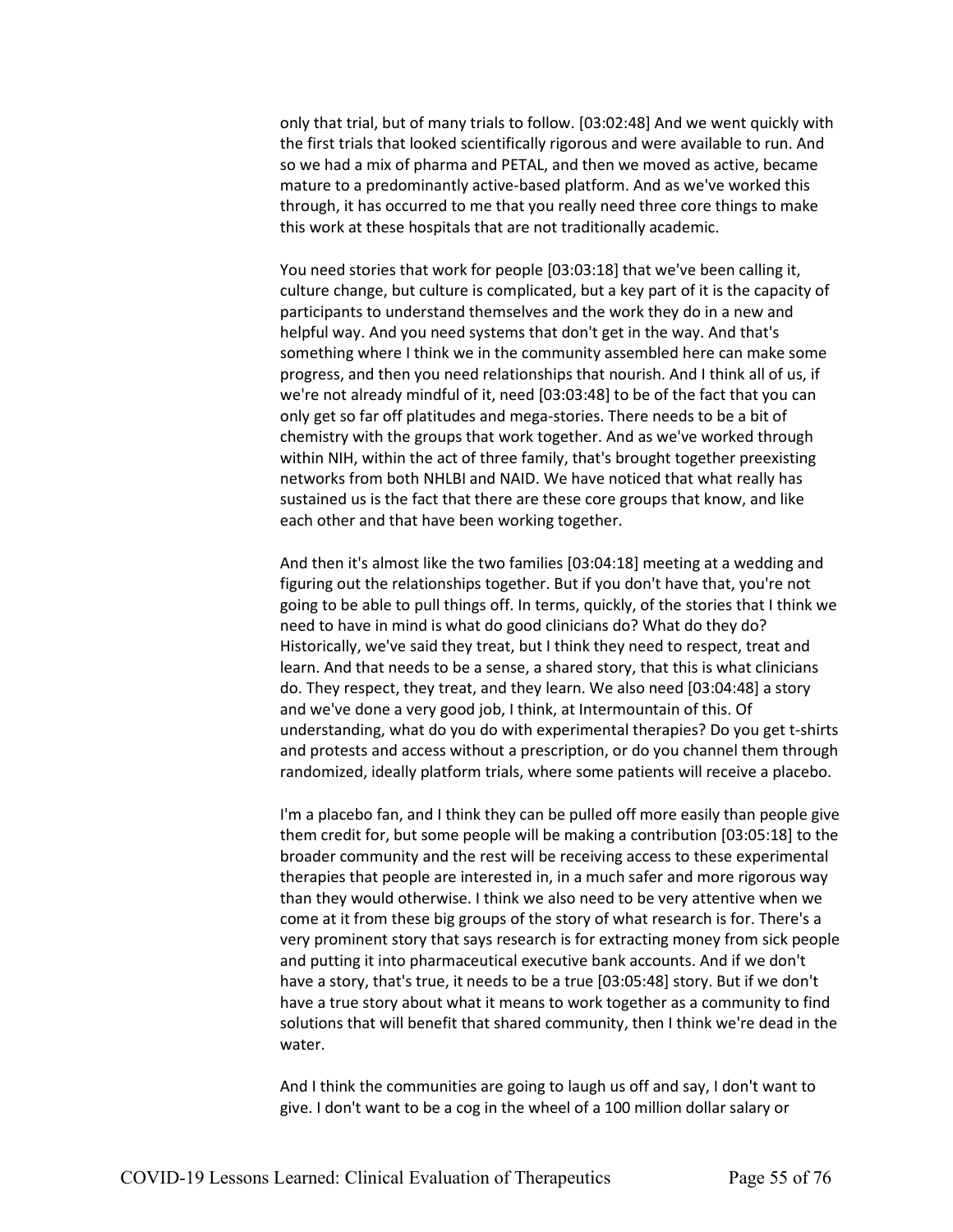payout to somebody. And we need to think that one through. In terms of systems that get in the way, this is where I've done a lot of work and thinking. And fundamentally, these systems are designed [03:06:18] to take care of their patients as responsibly and safely as they can; that's their mandate, and that's what they focus on. So if we're asking them to expand that capacity, we need to be mindful of what the vulnerabilities will be and what are the risks that they're needing help to manage. Some of those risks are patient safety. They want to make sure that the molecules that are being brought in to provide trial access to their patients are not going to be the next thalidomide.

They want some reassurance that [03:06:48] people are carefully thinking, vetting, and prioritizing. There's a lot of stress and payrolls right now. We've seen this across both at Intermountain, and then working on the active three-B side, trying to help people staff up. Payrolls are hard, and these systems that need to focus on providing the clinical care of their patients are not comfortable with large payroll expansions. So NIH has been very nimble, and I really want to take my hat off to the people, working with inactive on the NIH side at figuring out ways to have contract [03:07:18] supplementation. There's reputational risk; there's staff morale. And that we found that we got about six to 12 months out of people before they got severe pandemic burnout from working too much. There's only a small subset of the people in these systems that are willing to be the nerd workaholic who works just out of the pure passion for science.

There needs to be some awareness of their work-life balance, and how to achieve effective trial participation without [03:07:48] destroying it. Regulatory compliance is a big deal. And I don't say it to be kind of classic or rude, but the only two times I've seen my research staff cry are when a patient is inexplicably angry with them, or when they've had a rough visit from a monitor. And I think we need to acknowledge that some people call it with just a little touch of cynicism, the regulatory-industrial complex. I think we need to be mindful of the times when [03:08:18] that system may be serving ends that feel at odds with the ends that the people being asked to participate in trials are encountering. Indemnification, I think we know is a big deal; people are working on it. You're asking somebody who does 99% clinical care delivery to carve out a little 1% with an unpredictable, and as yet unknown risk of a spurious lawsuit.

They will want some understanding that that will work out okay. And then in terms of the relationships that nourish, [03:08:48] I think again, PETAL has been a core at Intermountain for a long time. Intermountain was one of the founding members of [Artsnet 03:08:55] that then became PETAL. And through PETAL, there were pre-established relationships of people that liked each other and worked together well, and it was very natural to then expand it out. So there has to be some core, some sense of identity that people are tied to that makes it possible for them to then be nimble and flexible. And as we talk about these huge platform trials, I think it's going to be important to realize that people are, [03:09:18] at some point, not going to be interested in carrying the water for somebody else. There's going to have to be some sense that different groups or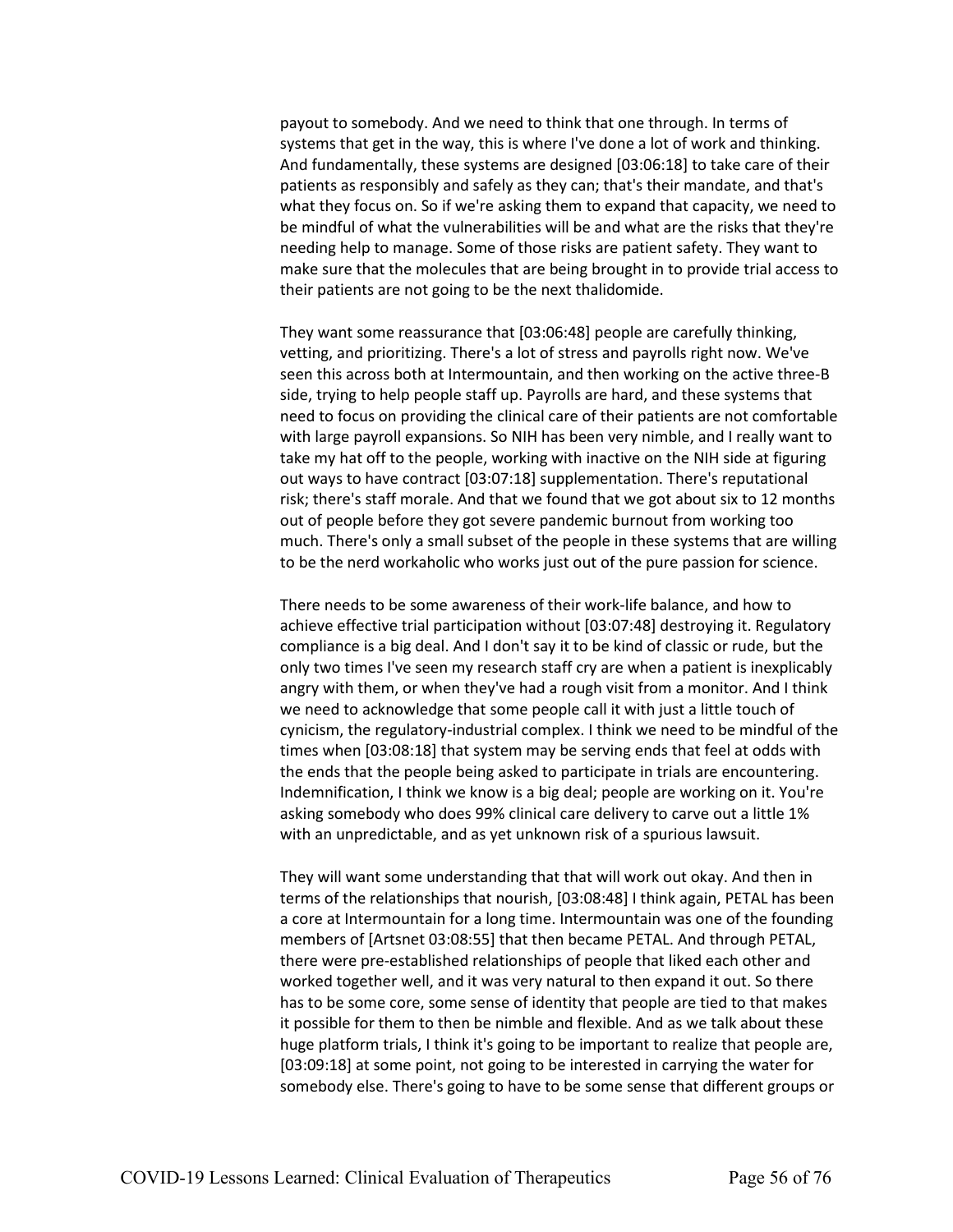different sub-networks get to be in charge of a thing, even if the overall infrastructure stays the same.

And again, speaking from my own experience with the active three family, that's something that's really come off quite well with that sense of sharing and moving around. And the last thing I'll comment on is that I think we need to think very carefully about the MD centric model that we've had for so [03:09:48] long, these 1572s, the sense that it's all about the MD and the core investigator, and recognize that, for example, we discovered that the antimicrobial stewardship pharmacists were by far the best early entry into having investigator boots on the ground at the various hospitals that are not accustomed to doing research.

Hospitalists, for example, clinical hospitalists, if you can carve out a little bit of administrative time for them, can also be a helpful group. And I think fundamentally what [03:10:18] would be most useful for the systems managing that risk for them of making sure these are good molecules that the payrolls can be, be done, but it's not going to interfere with clinical work and then figure out what are the discrete quanta of support that are required to maintain a throughput for say, two years. If you can walk to a system and say, we would like to provide you the infrastructure money, some capitation incentive to... [3:10:48] that's fine.

That will allow you to have this quantum that's needed to maintain trials open in this location for two years. And these are the trials, and they're vetted. And you're welcome to have a representative on the steering committee. I think that's a much easier lift than the usual multi-emails from the CROs recruiting, or even from the network saying, here's our little protocol. How do you want to sort of integrate that together? And on that, I'll turn it back to Mark and the other [03:11:18] panelists. Thank you for your attention.

- Mark McClellan: Thanks very much for those very insightful comments, Sam. Next, I'd like to turn to Clark Files.
- Clark Files: Thanks, Mark. Clark Files, I'm really happy to be here. Always a tough act to follow Sam. I've worked with Sam over the years. It can come at this, with the perspective of a critical care physician here at Wake Forest and a clinical trialist [03:11:48] and basic scientist, which has been hard to do during the pandemic taking care of people and running clinical trials. So I really wanted to focus on maybe four to five concrete points that I think are tools and areas where we could improve our clinical trials execution. So the first, and some of these Sam has mentioned, [03:12:18] but maybe I'll elaborate a bit. So first, in, clinical trials contracting continues to be challenging and tends to be one of the major hang ups and slowdowns that we have for getting study medications to patients.

We need a national way to standardize these, streamline them, and for teams at sites [03:12:48] to make it really clear to the lawyers, what it is we're doing and what it is we're not doing. And to just give one concrete example. Last week, I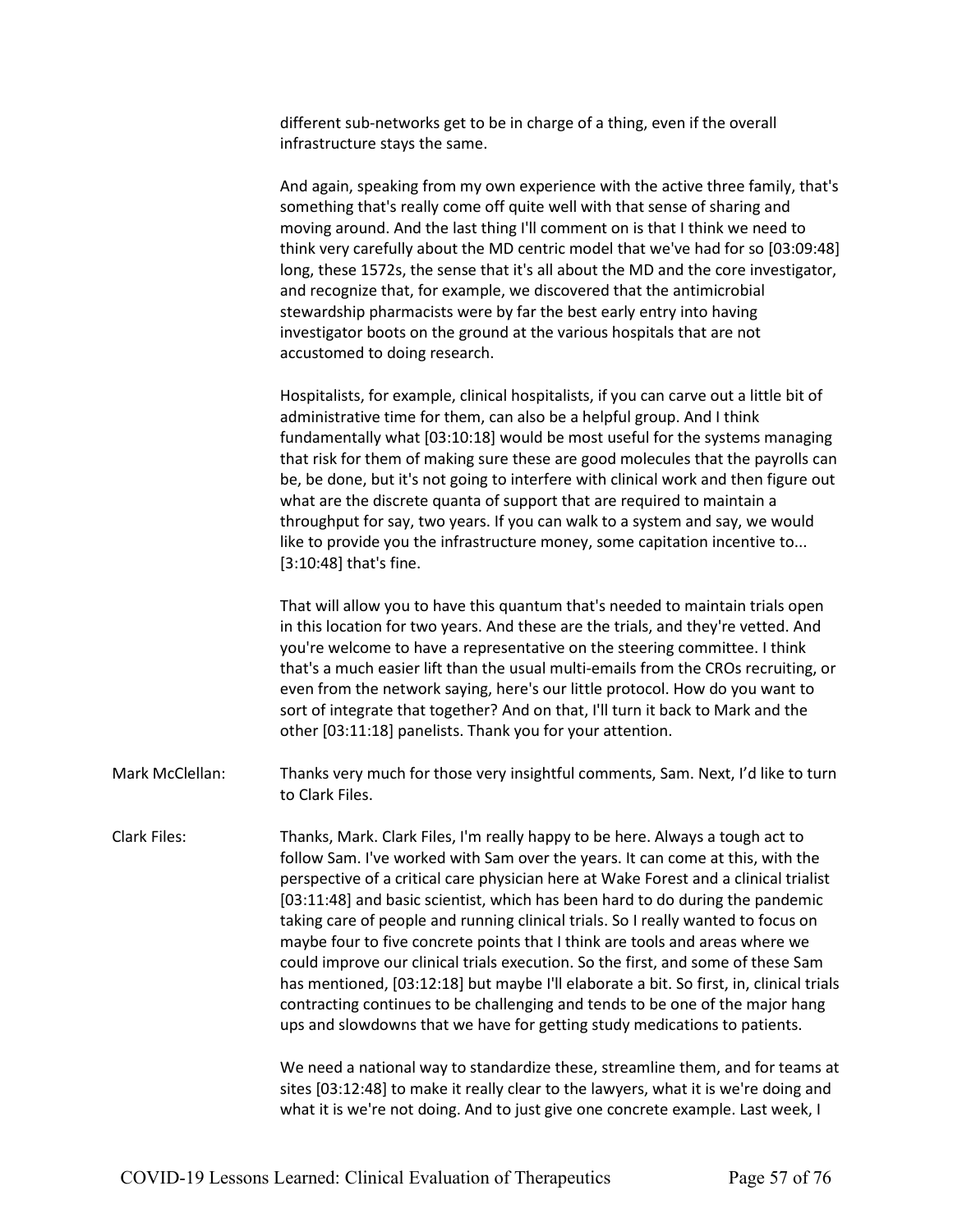had a contract for a multi-site trial that was getting delayed for a few days and spoke with my contracts' team. And they were going back and forth. We were at site, not the primary site, for a clinical trial. They were going back and forth about how they wanted us to retain rights, to publish data [03:13:18] on the 10 or 20 patients. We may enroll in each trial, right? Not important, not an important thing and not my intention. So little things like that tend to be where some of these processes get hung up. And I think we can do better.

The second, which has been discussed quite a bit, is the IRB. I think the movement towards the central IRB over the past four or five years has been a major improvement [03:13:48] in clinical trials activity. And I think during the pandemic, we've seen really successes, both with private central IRBs and academic central IRBs. They need to have track record of doing this kind of work, being efficient and working the sites to get them going. They think we have a number of models and examples of that during the pandemic. Another point I wanted to make, which I haven't heard [03:14:18] spoken about on today's panel is infrastructure and support for pharmacy, particularly in the area of inpatient clinical trials. Investigational pharmacy is a unique field. And I would say, I don't know data on this, but if you look across the country with my experience with operations in the I-SPY trial, many sites don't have investigational pharmacy or their [03:14:48] investigational pharmacist is very thin.

We need to have more attention paid to investigational pharmacy. We need to find ways of standardizing things like order sets and getting investigational drugs operational at sites. Many sites have similar electronic medical records, yet the way to operationalize those order sets differs and sometimes can take weeks [03:15:18] and weeks to get activated. It seemed like sort of low-hanging fruit for us to challenge the system here a bit. The last point, which I think has been mentioned quite a bit, that I think this group should really think about is training the next generation, right? So many of the people that are conductive, we're investigators and continue to be investigators in these clinical trials, are frontline providers. [03:15:48] Lots of people have been working hard during the pandemic. It's been the best of times to be an RDS researcher. There's been more a RDS in the past 20 months than there has been in the last 100 years.

But we need to realize that there needs to be new pathways to train clinical trialists, maybe that can go out and support these sites, that could be through a variety of different [03:16:18] training paradigms, could be PhDs, could be master's level, could be MDs, could be advanced research coordinators. Who've spent a lot of time at sites and have a lot of deep expertise in clinical trials execution. So I think we should think about that pipeline. And then the last point I'd like to make is many of these items we need now. We are still in the pandemic; the pandemic's not over. And [03:16:48] I think, there are a lot of these things that we could work on now, and that are not long-term goals. I think, we could work on these issues and improve the clinical trials landscape immediately. And thanks a lot.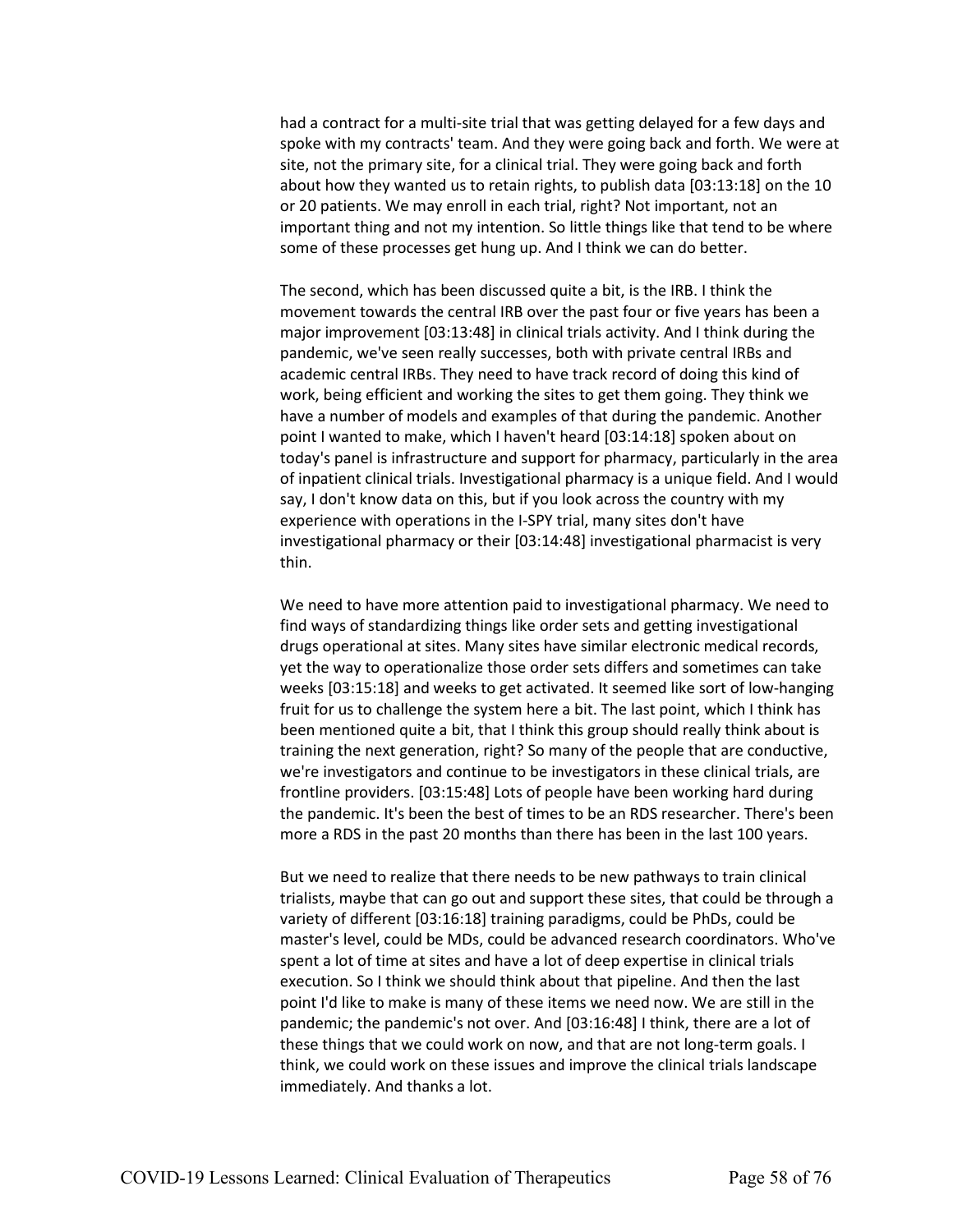Mark McClellan: Clark. Thanks very much. I appreciate your point about making sure we're applying these learnings to the situation we're facing right now as well. Next is Monica Webb Hooper.

Monica Webb Hooper: [03:17:18] So good afternoon. I am delighted to be-

PART 2 OF 4 ENDS [03:17:22]

Monica Webb Hooper: Good afternoon. I am delighted to be a part of this important conversation and with such an esteemed panel. I want to thank you for the invitation to participate and thank Dr. Collins, who I believe, made the recommendation to include the voice of the National Institute on Minority Health and Health Disparities, where I serve as deputy director and our focus is, in part on engaging populations with health disparities in clinical and behavioral [03:17:48] research. We know that it is possible to have and to retain sufficiently diverse participants in clinical trials, and in my pre-NIH professional life, I conducted behavioral clinical trials and translational research with largely low socioeconomic status and also racial and ethnic minority individuals. I approach this topic of clinical trial execution from that perspective and experience also. And [03:18:18] we know that this is a long standing concern in terms of the underrepresenation of racial and ethnic minority groups into clinical trials.

> We know that the enrollment fraction of racial and ethnic minority patients in funded trials and our age-funded, industry sponsored-funded trials for cancer therapeutics treatments for kidney disease, many others, under represent U.S. patients and the reasons for underrepresenation, I would argue that all or at least [03:18:48] most are addressable with appropriate resources and efforts. I think one important factor that reduces inclusion that trialists have much control over, and several studies have shown this, is that the narrow inclusion exclusion criteria of RCTs may have the unintended consequence of excluding the most vulnerable participants, such as the medically underserved, [03:19:18] those with comorbidities or groups who experience disproportionately greater health risks, and mortality. And as such findings may have limited generalizability to these populations. And this also has implications for health equity.

The discussion in the scientific literature about the lack of diversity and biomedical research trials is all too often, one sided. What I mean is that most of this work has focused [03:19:48] on individual level reasons, often sort of pointing the finger at individuals. Statements such as, "Minorities don't want to participate", or "They have distrust", or "They are good compliant participants". Often and left out of the discussion and the data are the upstream social determinants that not only affect health, but also clinical trial diversity and inclusion. That is to say while at first glance, these seem like it's all about individual choice, [03:20:18] the reasons, and I would argue the solutions are not all about individual choices or decision making. And that's why it is important to understand and bring social determinants into this conversation and helping people define social determinants of health as the conditions in the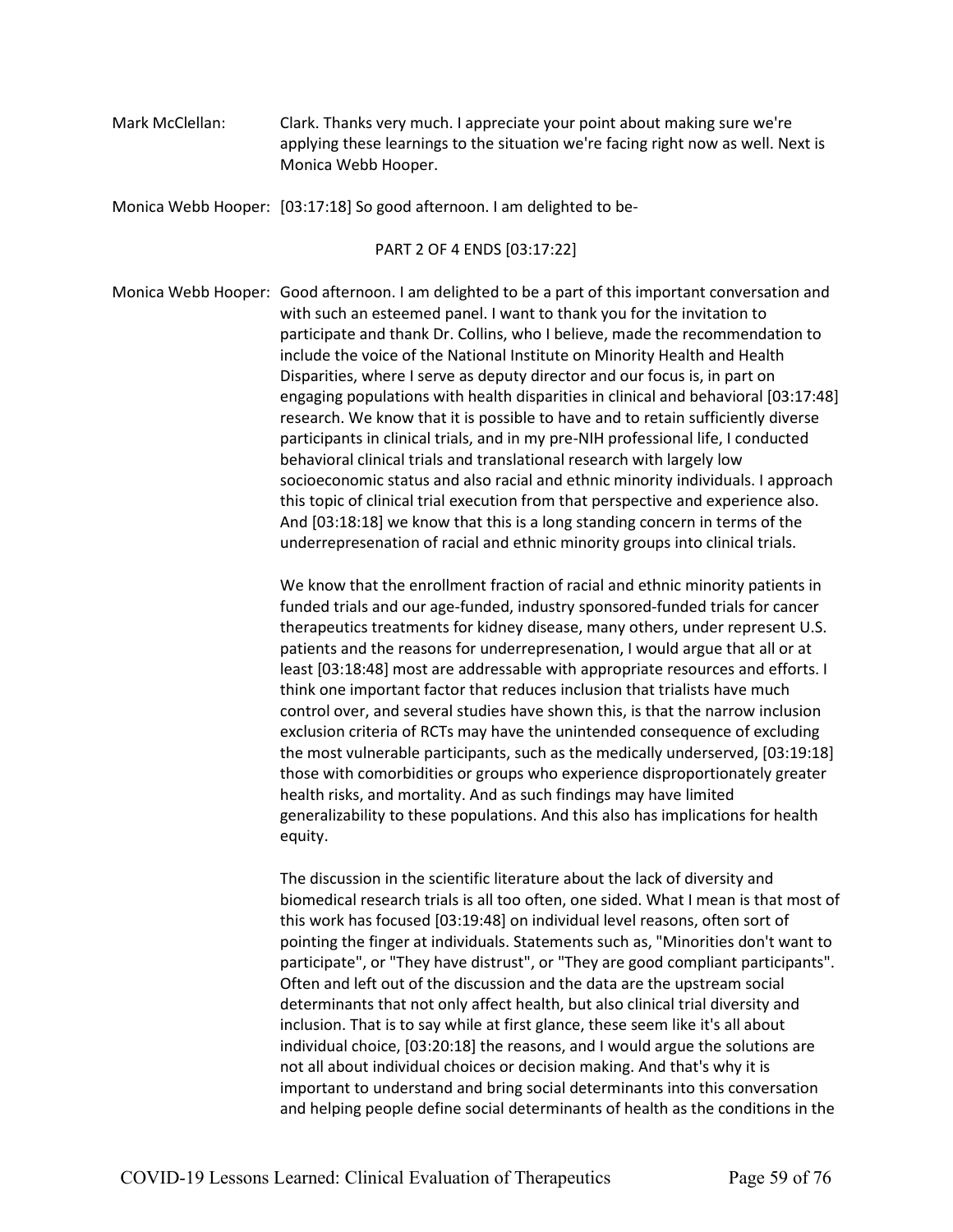environments, in which people are born live, learn, work, play, worship that affect a wide range of health functioning and quality of life outcomes and risks. [03:20:48] Healthcare, and not just healthcare access, but access to high quality healthcare is a critical social determinant of health.

These determinants also affect one's ability to participate in clinical research, even when interested in doing so. For patients seen at oft, under resourced, safety net hospitals, options for joining clinical trials are limited to non-existent. And even among racial and ethnic minority patients seen at private [03:21:18] and university-based hospitals, there are biases that I've witnessed personally, and that you can read about in literature that prevent patients from being offered opportunities to join trials. Concerns and judgments about who might or might not be a good participant, who may or may not be compliant. And who may or may not adhere to a list of, often confusing instructions. For patients who speak a language other than English materials and consent forms describing the trials [03:21:48] are often unavailable and staff who speak Spanish and other languages are often not on the team. These are social determinants and the goal is for everyone to have, these are opportunities for participation consistently.

One means to help us with this is to really think about the role of specific social determinants in clinical trial inclusion, for the purpose of using these data to implement policies and best practices that support positive multi-level change. [03:22:18] This is how we can improve representation and do so in sustainable ways. I think the good thing about some of these social determinants is they're modifiable. That means we have opportunities for change. The last thing I'll point out is that we know this is not a new issue in terms of diversity, but I think the health and the other disparities highlighted and exacerbated because of COVID 19, has re-energized the attention to the inclusion or lack of inclusion of racial ethnic [03:22:48] minority persons into clinical trials. I've never seen so many media stories on this issue. And COVID 19 created a long needed window of opportunity to focus on improving the overall lack of diversity inclusion in trials.

And even if you look at the pandemic as an example, national data from the CEC, which indicate persistent disparities by race and ethnicity, the inclusion within clinical trials demonstrates the importance of having an infrastructure to support enrollment across [03:23:18] a range of diverse backgrounds. And as I heard on the last panel, this concept of being warm and ready, I really like that. If we don't have in have this all in place before public health emergency, then we're going to be playing catch up in terms of diversity of enrollings. The same applies to any area of clinical trial conduct. If we are not ready, we will be playing catch up and we may fall short of our accrual targets. Thank you for allowing me to join this meeting. It's important. And I think the goal minimally, [03:23:48] I would say, is to have representation in trials that match the U.S. census, which has just been updated by the way. But the real goal is to have representation that matches the burden of the disease or condition. Thanks.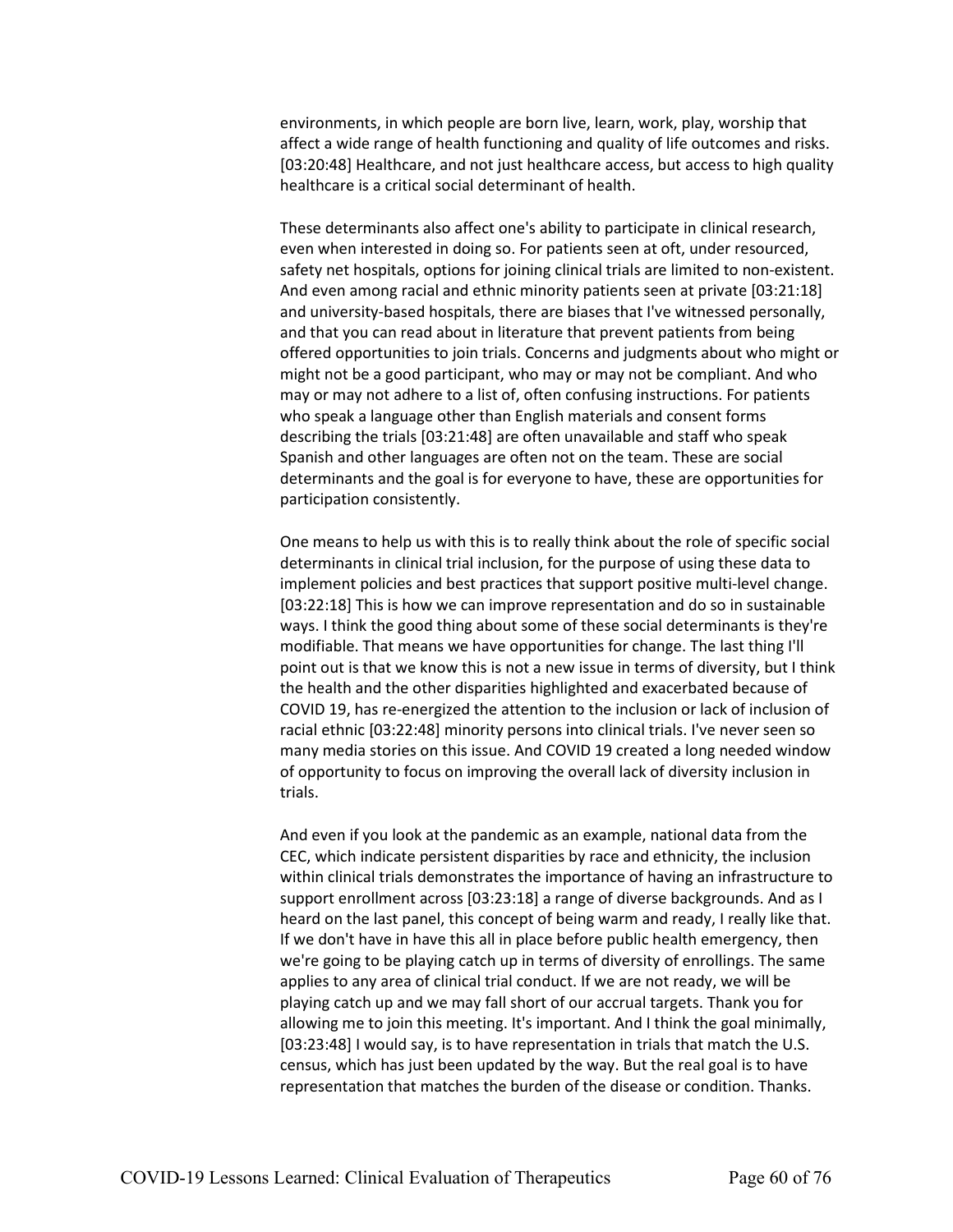Mark McClellan: Thanks very much, Monica. Really appreciate your comments. Next, I'd like to go to Kate Zenlea.

Kate Zenlea: Hi everyone. Thank you so much for having me. My name is Kate Zenlea. I'm the managing director for the Global Health [03:24:18] Initiative at Henry Ford health system in Detroit, Michigan. And I think where I can provide some insight and some unique experience on is, we are physically located in a city that is 80% African American. While we are an academic institution that have been participating in several clinical trials throughout the years, we don't necessarily have a clinical trial wing or building set up at [03:24:48] Henry Ford to accommodate such large trials so quickly. We had a really unique experience of enrolling a diverse population, as well as really building the infrastructure from the ground up for a clinical trial of this magnitude. We've run two of the phase three COVID 19 vaccine trials for Moderna and Johnson and Johnson, where for Moderna, we actually were the second highest enroll site [03:25:18] in the country.

> And some recommendations that I would have, or experiences that we really had to navigate through was certainly in terms of the tools and the systems that are needed to set up a clinical trial. From the beginning from site activation we were always provided did regulatory material, right at the beginning, months before we were going to start, however, training materials, SOPs, site access [03:25:48] forms, site blending plans. Those were really only provided to us at the very end. And we of course, had a team where we had clinical trial coordinators and research coordinators on the team. But again, a lot of our staff really didn't have this background per se. We were pulling from, especially given the staffing shortages that we've seen throughout the pandemic. We were pulling nurses who had been in [03:26:18] the ED not necessarily had been working in research in this capacity.

> That took us some time to get up and running. And again, the sooner we could get those materials and standardize them the better. Secondly, in terms of the system that we set up, we found that enrollment, especially for a public health emergency and one where we're dealing with a novel coronavirus is not going to be a problem. Everyone wants to enroll. There's really [03:26:48] not anyone who did not want to enroll in this trial. That we didn't have any problem getting enough eligible participants that were interested in rolling. Where we did see some trouble was setting up all of the other perfunctory roles that were necessary for us to operate. When we put out the call that we were enrolling for this trial, we then had to make sure that we were set up to field, the thousands of inquiries that were coming through, the call center, the scheduling, [03:27:18] all of the data software that was necessary to manage this large influx of participants.

> And again, in order to enroll more participants, that's going to be an exponential mass problem essentially. If you enroll a smaller number of participants, given the protocol schedule of when follow up visits need to happen, of when safety calls need to happen. You can probably manage that pretty [03:27:48] easily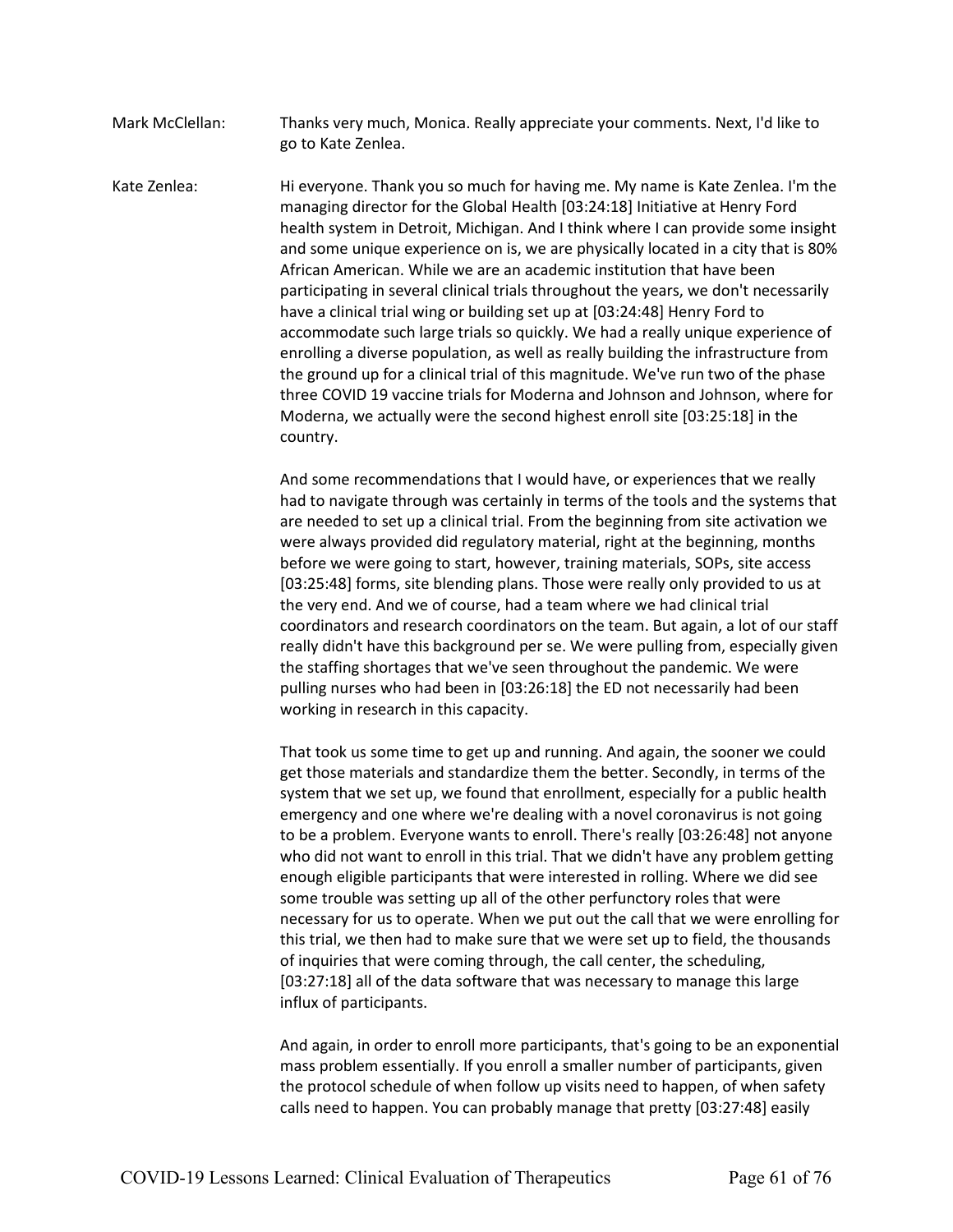without having such a sophisticated software up and running of when participants need to come back within their study visit window. However, when you've enrolled thousands of people that can get really tricky really quickly. You need to make sure that your research databases are up and running. And I know others have mentioned this in terms of the integration and the data sharing between a research study database and other [03:28:18] medical records that already exist. A lot of the information that we were collecting was already available in other medical records that wasn't necessarily linked to the research study.

If there is a way to kind of integrate those two, I think that would save a lot of time from that perspective. In terms of digital tools, while digital tools are helpful and obviously are the wave of the future. For the population we were working [03:28:48] with there were a lot of our participants where this really was not an option, whether they did not have smart phones whether they were distrusting of digital tools, even from looking at the consent form. We found that what put more participants at ease, really just to have a paper copy of the consent form instead of having them sign something on an iPad that they weren't necessarily comfortable with, especially when they're trying to make the decision whether [03:29:18] or not to participate. Beyond that we found that a lot of the recruitment methods especially regarding minority populations, it really was us to just target physical outreach to these populations, work with faith based and community based organizations.

And of course, building trust with those community partners. This obviously takes a lot of time to build and in the wake of the public health emergency, there wasn't a lot of time [03:29:48] on our side. It was really important that throughout this whole process, we tapped into existing trusted partnerships that we've already established and also continued to engage with new partners. And we did a lot of Lunch and learns and just talked to them about what it meant to be part of a clinical trial. Again, working with these minority populations with the low socioeconomic status, a lot of them don't even know what a clinical trial is. That they even exist, they're available [03:30:18] for this types of population. And another thing that we did find in terms of retention of minority populations that we were enrolling was specifically regarding educational efforts. Really directly addressing fears and drawbacks, instead of just dodging these questions and pretending that our modern day monitoring or review boards have it covered at this point.

[03:30:48] If there's one thing that's certain is that politics is alive in science, more than ever now, and these communities are aware of that. And there's really no way of facing that reality without having that honest dialogue. This is to talk about the history, talk about the abuse, talk about the frameworks and legal codes and guidelines that have really come out of this suffering and what we are able to do to make them feel comfortable. Again, of course, marketing and [03:31:18] targeted communication is really important for these communities as well. And really understanding that a lot of our participants receive information in different ways. It's really important for us to figure out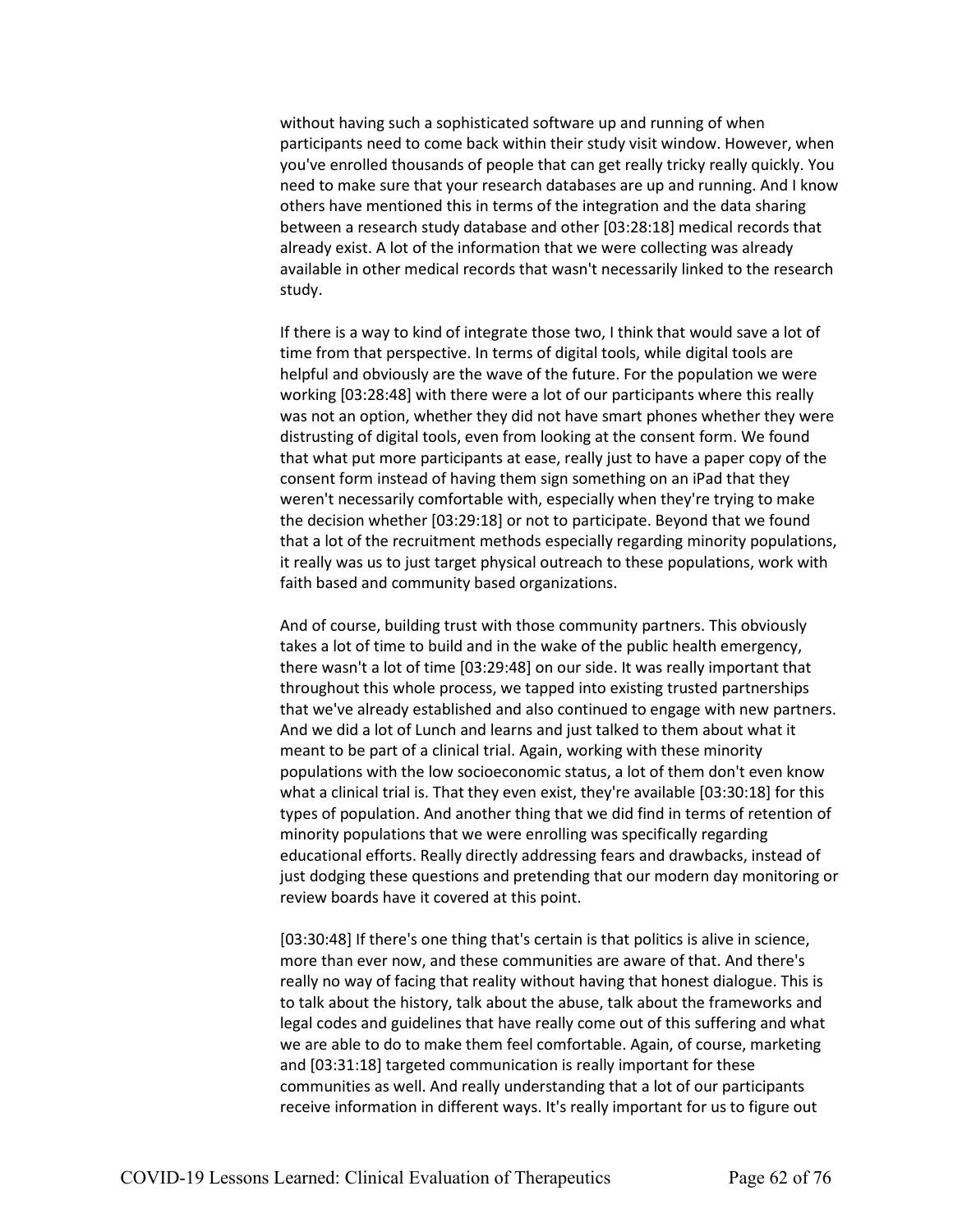how these communities receive their information and to work with them. And then in terms of staffing and resources, the last point I'll make for that is when you're enrolling a diverse population, it might take extra staffing and resources to keep these participants into the trial.

[03:31:48] We of course found a lot of non-compliance with such a transient population. That means we'd have track people down and call them, remind them that they need to fill out their e-diaries and so on and so forth. And this is definitely important to bake this in to the cost structure, to the payment structure. We were hiring an entirely new team, as many people have mentioned here, everyone is working at full capacity. We weren't pulling from existing resources. We were hiring new [03:32:18] staff that we were paying for, out of pocket, until reimbursements came through.

And that took a lot of extra time [inaudible 03:32:26] that really needs [inaudible 03:32:28] that realistically are going to have to spend more time with data collection, data entry, non-compliance to keep these people engaged in the trial. And once we do reach them, they want to be in the trial and maybe they just needed a little bit of extra direction or they [03:32:48] needed the reminder that they had to enter this information in, but certainly their heart was in the right place. With that, I'm going to pass it back to you Mark. Thank you again very much.

- Mark McClellan: Okay. Thanks very much for those very insightful comments and next I'm turning to Janice Chang.
- Janice Chang: Great. Thank you, Mark and good afternoon everybody. My name is Janice Chang and I'm the chief operating officer at TransCelerate and big thanks to Reagan-Udall foundation for including [03:33:18] me and part of the TransCelerate voice to be a part of this afternoon's discussions. And I would say that it's a real delight to be a part of the panel. It's definitely even a special treat to be the last panelist introduced after a whole afternoon of discussions. For those of you who may not be familiar TransCelerate is a not-for-profit organization. And our mission really is to bring together, not only sponsors, but really also proactively engage with stakeholders [03:33:48] from all over the world to collaborate and find ways to simplify and accelerate the way we conduct research and development activities with the ultimate aim to really find ways to bring those innovative medicines to patients all over the world in a more efficient manner.

And our core principle in TransCelerate is that we really focus, since our inception in late 2012, on developing pragmatic tools and templates and processes and [03:34:18] technology solutions that can be widely available to the public, the broader ecosystem for everyone to adopt and benefit from. And as I joined sort of this walk down memory lane and reflect on what we have observed over the past 18 months since the pandemic hit, I will probably say the first and foremost, we really saw all of us really kind of really rose to the core of action, right? We really banded together in my mind as sort of [03:34:48]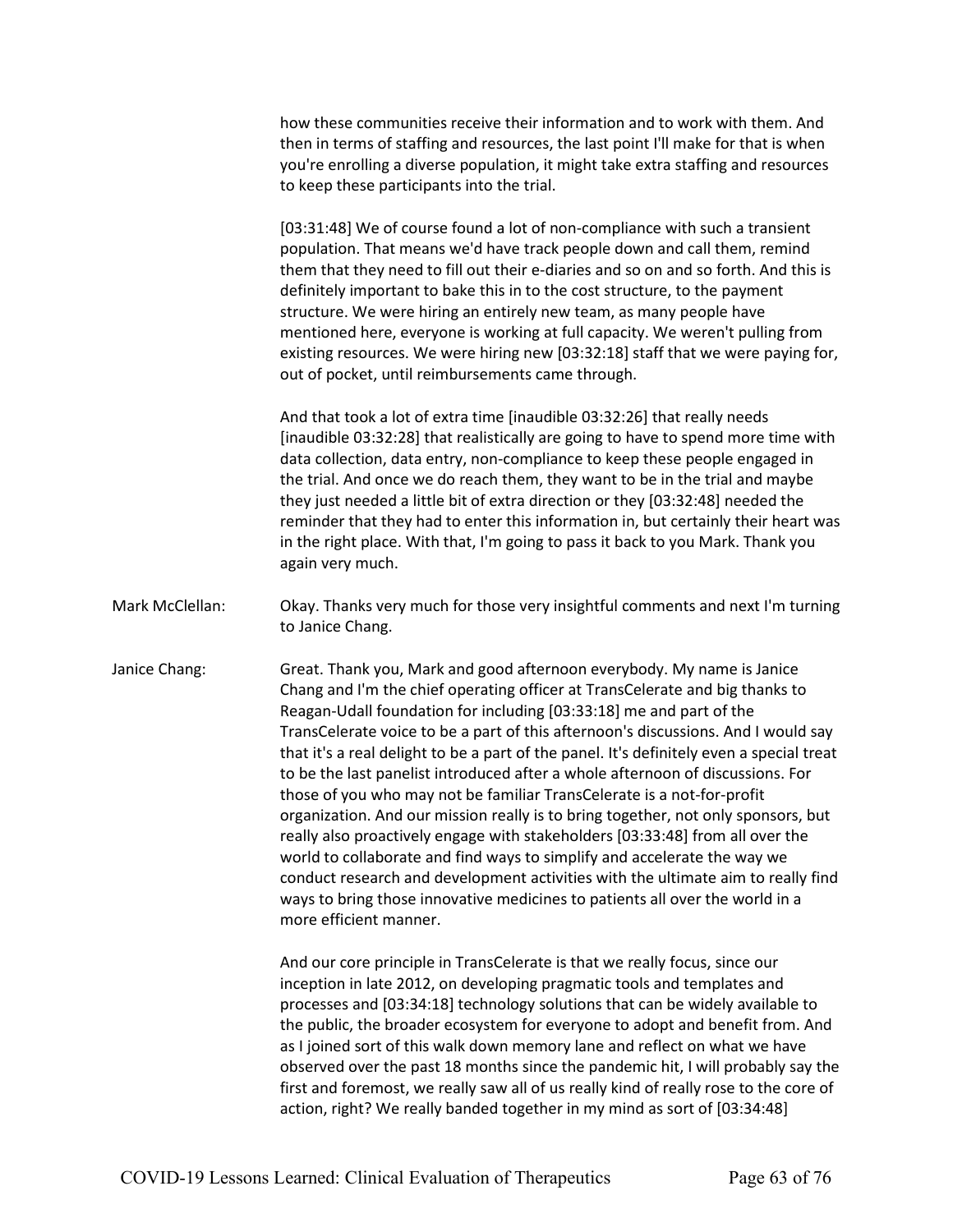citizens of the globe. We had this unifying problem that particularly as professionals in our industry really had an obligation to do our part individually and collectively to come together and find ways to really tackle the challenges that we experience.

I thought maybe I would start off by sharing some of the activities that we did as part of TransCelerate, mobilize some activities and in response to the pandemic. And then also share some of my perspective in [03:35:18] some of the challenges we experienced as part of executing some of those activities. First and foremost as I said, we saw truly, I think even Dr. Winckler in her opening remarks, mentioned that we really saw unparallel degree of willingness to share and collaborate. I think those early weeks, almost immediately we had, across the 20 sponsor companies as part of our membership, we had on a weekly basis sometimes almost multiple times [03:35:48] a week, hundreds of leaders from all over the world coming together, really sharing the evolving guidances from different countries. And also when we think about how to form a trial continuity perspective, exchanging learnings and best practices, how do we continue to get the treatment to the patients and to make sure that we maintain the trial continuity in different regions of the [03:36:18] world and really kind of sharing what worked and what also didn't work.

That was really, really encouraging to see in those early days. And we also saw, I would say within the first few weeks, multiple health authorities reaching out to us proactively as TransCelerate. And I think it's sort of, we're in a unique position because we're a not-for-profit and we are a group of 20 sponsor companies with one united voice, and an opportunity in those discussions to really [03:36:48] co-learn, I think that's from one particular health authority saying, "How do we navigate through these challenges and disruptions that we're all experiencing?" It was really encouraging to see that kind of sentiment from multiple health authorities, not just FDA in this case, but really kind of just really banding together to try and tackle this problem. And unilaterally we saw that can-do attitude, right? I mean, I think that we saw what can happen and think that when you think about [03:37:18] the treatments and the vaccine's development, what can happen when we really think out of the box and the willingness to perhaps adopt different tools and methods and processes in times of crisis.

And as TransCelerate we were first and foremost, one of our first activities was actually to pull together an inventory of many common tools and templates that I made available to Active and FDA. That could be to potentially leverage as part [03:37:48] of the different trial activities. And then we also working with COVID R and D's, the organization that you guys heard from the first panel, and also then kind of worked together to launch a data sharing module as part of our data salary platform. And there was open access to not just TransCelerate member companies, but also it was open and available to qualifying smaller biopharma companies there. It's an opportunity to really share data in real time. And then we also [03:38:18] developed true to TransCelerate's principle. We developed some tools, pragmatic tools, right?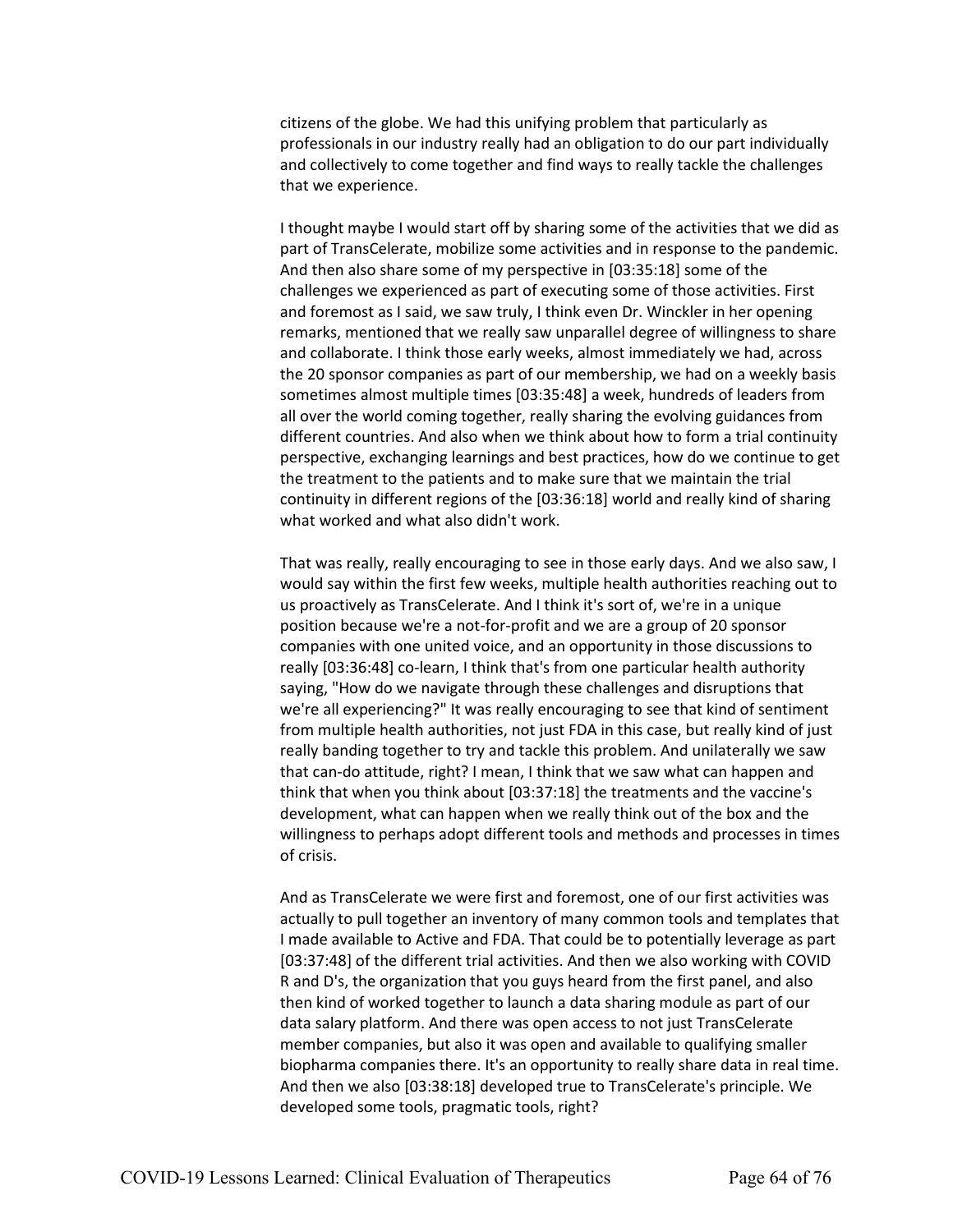We made available a protocol deviation toolkit, which came in pretty handy. And we also created a set of considerations for CSR in related to COVID-19 disruptions. Again, those are just some of the practical tools that our member companies quickly came together there and develop and made available for [03:38:48] the broader ecosystem. And I think when I think about the future and where we are, right, I mean, the reality is the future is here. We have an obligation not to go back and out of necessity, particularly in the clinical trials execution space, we saw adoption of many, many novel nontraditional tools and especially digital technologies in order to maintain [03:39:18] trial continuity, as I mentioned. And it did demonstrate that more could be achieved when there's willingness to work together, including the regulators and think out of the box.

But when I think about adopting those tools and non-traditional methods, I think it's perhaps particularly from the learnings now, the accessibility of those tools, right? And the training for those tools. We have to make sure they're widely available to ensure that they're actually, at the end [03:39:48] of the day, being utilized appropriately. And when you think about the assurance, what confidence of those tools, right? The qualification or validation that's necessary of those digital technologies. For the past 18 months, in those early months, there was limited guidance on how could tools be utilized. And that was really challenging. And I think that's probably something when we look forward, it's [03:40:18] an opportunity for us to proactively put some of those requirements or guidances in place.

And then I think about the older, different privacy requirements, when you think about data collection and though they vary region, to country to country, right? And it's really challenging at a global trial level. How do we ensure that those are taken into consideration proactively? And then last but not least certainly, I would say we are not sure on new tech [03:40:48] technologies. We have many, many options that's out there. I do think that as we have seen from the experiences, what's really lacking is probably a holistic data collection framework. And how do we kind of make sure that at the end of the day while we may be using new tools to collect and new data sources, how are we thinking about collecting those data and integrating those data from an end-to- [03:41:18] end perspective? That we can have a seamless ability to report and analyze the data the end of the day.

That's really still, I think, lacking. And I think it's very much an opportunity for us as we look forward to the future. And I will say, where we are, it's probably opportune time to really focus on clearly modernizing trial conduct, right? And how do we [03:41:48] do things very, very differently in the future, but really focusing on the importance of fostering a dynamic data ecosystem as we kind of describe it in the TransCelerate world, right? It's not about generating more data, we're using more technologies per se, but how do you really make sure that there's a framework so that we can have robust and harmonized way to collect the data and integrate the data so that we can optimize the data accessibility, [03:42:18] the data utility and the data interoperability whilst, very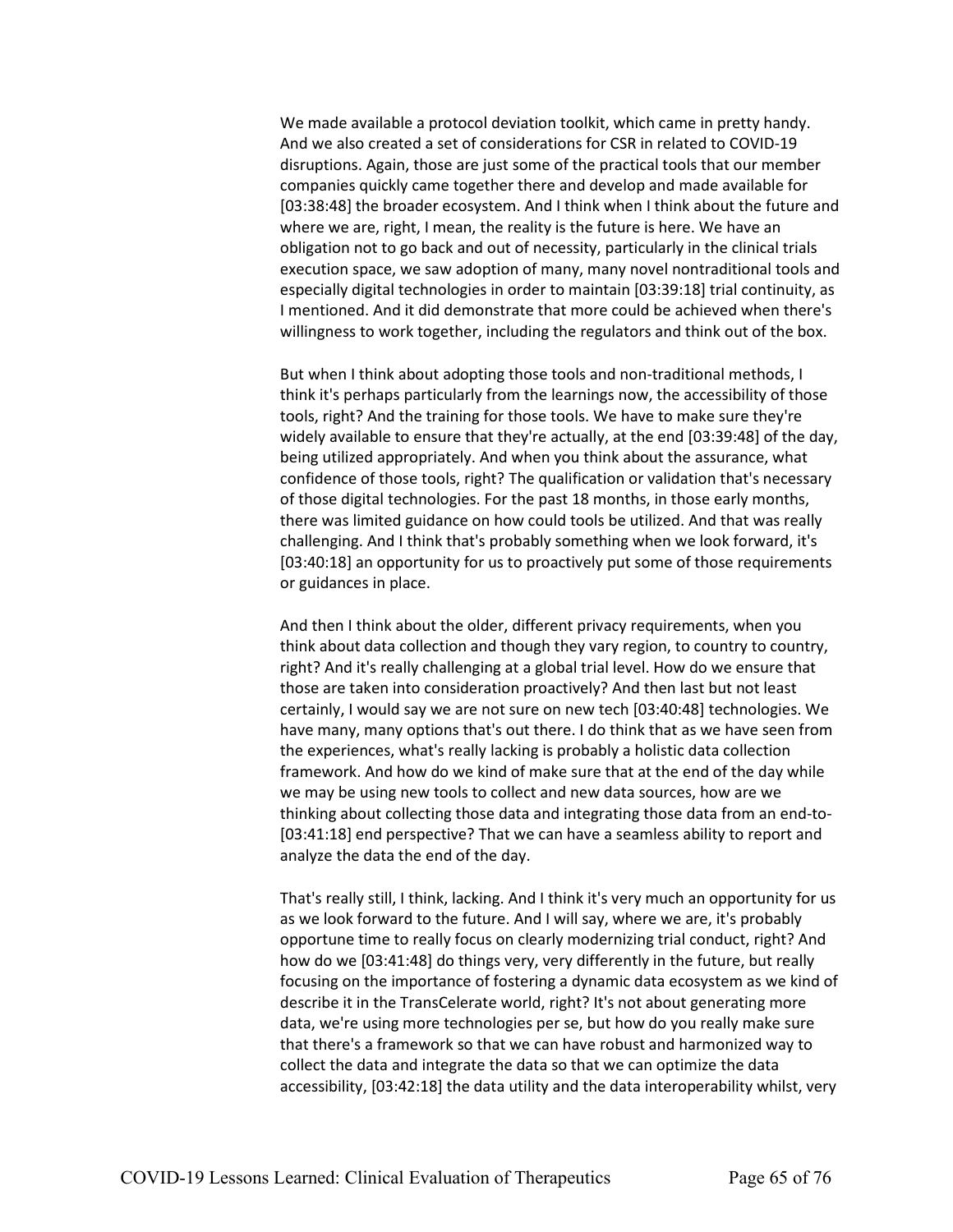much addressing the various regulations when it comes to data privacy concerns.

To conclude, I would just say we have to we're in this together, right? As within TransCelerate, we often say, "If you want to go fast, go alone, but if you want to go far, let's go together". And we, I think Sam said that we are not out of this pandemic yet, or was it [03:42:48] Clark that said that? And we still have a lot of work ahead of us. And I think the goal here is, as we heard throughout this afternoon, how do we take all these lessons learned and turn them into robust action plans so that we can take a multi-pronged approach so that we can maybe not pandemic-proof ourselves, but we can be a much, much more ready position when the next public health emergency hits us. With that, I'll turn it back to you, Mark.

Mark McClellan: Thanks very much for the comments [03:43:18] Janice. I think your last comment about kind pulling together a lot of what we've discussed in the panel about the opportunities coming out of this pandemic experience to really move forward on modernizing trial conduct with a data ecosystem, the capacity for learning conducting trials, that's much better integrated with routine clinical care, seems really important. We are about out of time. I was wondering if I could go through comments from the group. I had some great question from the audience about [03:43:48] how to do multiple arms in a trial effectively, how to implement placebos, Sam, picking up on your comments, finding ways to, building on the comments from Monica about getting trial participation, is much more representative at least of the U.S. population. If not, as in this case, of the population most affected by the disease. We appreciate any [03:44:18] quick comments you have about what's most important takeaway for where we go from here. And maybe Sam, I could start with you?

Samuel Brown: I think what we really need is a rigorous modularity. We need to be able to have, fit for purpose modules that are a regulatory environment, a kind of molecule, a relevant context for it, and the staffing and support needed for it, and then to Clark's [03:44:48] important point have contracting and legal range around it so that you get a thing that is trial of type D and you know what that means, and it's funded for what it needs and you slot it into the system. I think rigorous modularity is what we need back to you.

Mark McClellan: Thanks Sam, Clark?

Clark Files: I would really echo what Sam said, adding really a push [03:45:18] to leverage what we have done in this country with electronic data records, but incorporating data capture in a clean and pragmatic way that's useful to feed into electronic case report forms for clinical trials. The technology is there, right? It's just we need to make it do what we want it to do.

Mark McClellan: [03:45:48] Thank you, Monica?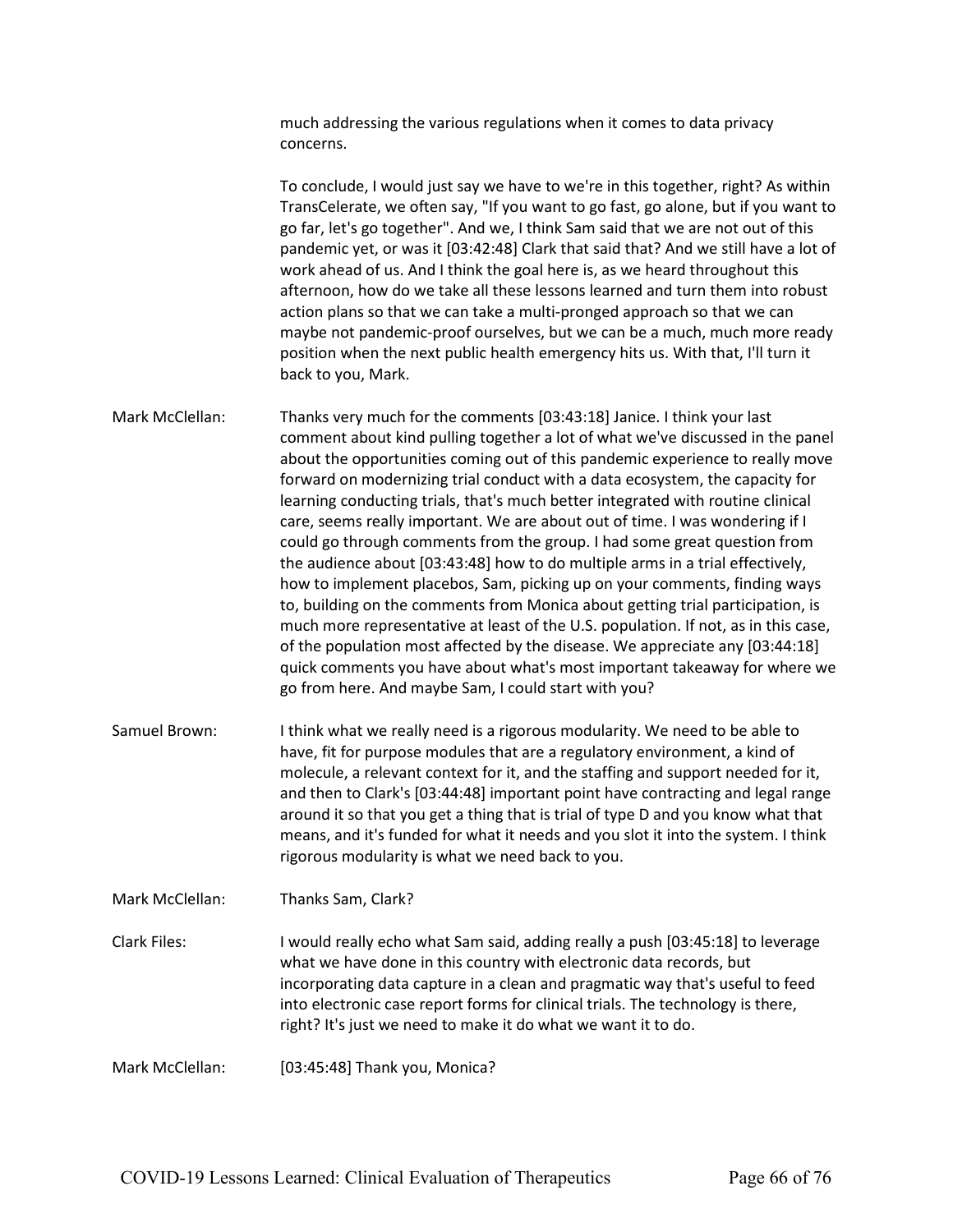Monica Webb Hooper: Sure. I guess I'll offer a couple of recommendations in terms of increasing representation of underrepresented groups and trials. I think one recommendation would be for clinical trialists to rethink the methodology, particularly the inclusion of exclusion criteria. There are R and D trials that necessitate the inclusions that are set for safety reasons. But I think the point is that many times [03:46:18] these criteria can have unintended consequences of excluding certain groups by design. I think a move toward more transdiagnostic intervention trials could be an intervention, an innovation when possible, also avoiding kind of automatic cut and pasting of inclusion exclusion criteria that were used in previous studies. I think the staff should be trained to focus on the factors and the protocol that motivate individuals to enroll in trials. These can be found [03:46:48] in the literature or someone can follow up with me if you'd like more information. Think about also ways to be as flexible as possible in terms of addressing the social determinants of health, not only transportation, which I know was mentioned earlier, but also other barriers that could reduce patient-level reasons for patient-level Participation.

Mark McClellan: And then as you said, making it easier for patients to participate in care systems too, along with the trials and [03:47:18] those narrow exclusion criteria, which I know people worry about, because they don't want to get a heterogeneous estimate, sort of the opposite of where we want to be, especially in a pandemic and learning quickly about treatments that could be relevant to a wide range of people. Thanks very much Monica. Kate?

Kate Zenlea: Hi. Yeah. Just to kind of echo a little bit of what Monica was saying, especially in terms of inclusion exclusion criteria we found, especially in Detroit, [03:47:48] one of our largest ethnic populations here is Middle Eastern. And in some of our studies we found that was not even an option for when they were filling out their pre-screening form to even be eligible for the trials. And then as we know, we saw in a lot of the phase three COVID trials, at a certain point, our sponsors were closing down enrollment to anyone who was not a minority. And we actually ran into trouble where [03:48:18] we were told that we could not enroll one of our largest minority groups when it was only for minorities because they didn't have that as an option and many Middle Eastern people of middle Eastern descent.

> They actually select white when they fill out these forms. Just to kind of think about those nuances, it seems pretty silly to us, that one of the largest minority groups was not able to be enrolled, when it was only four minorities. These are just things that, again, you really [03:48:48] need to go to the communities and see, of course we have Hispanic and African American, but there are other minorities too that maybe aren't being fully represented.

Mark McClellan: Yeah. And if you're not prioritizing inclusiveness, we're really not going to get it there in terms of...

Kate Zenlea: Exactly.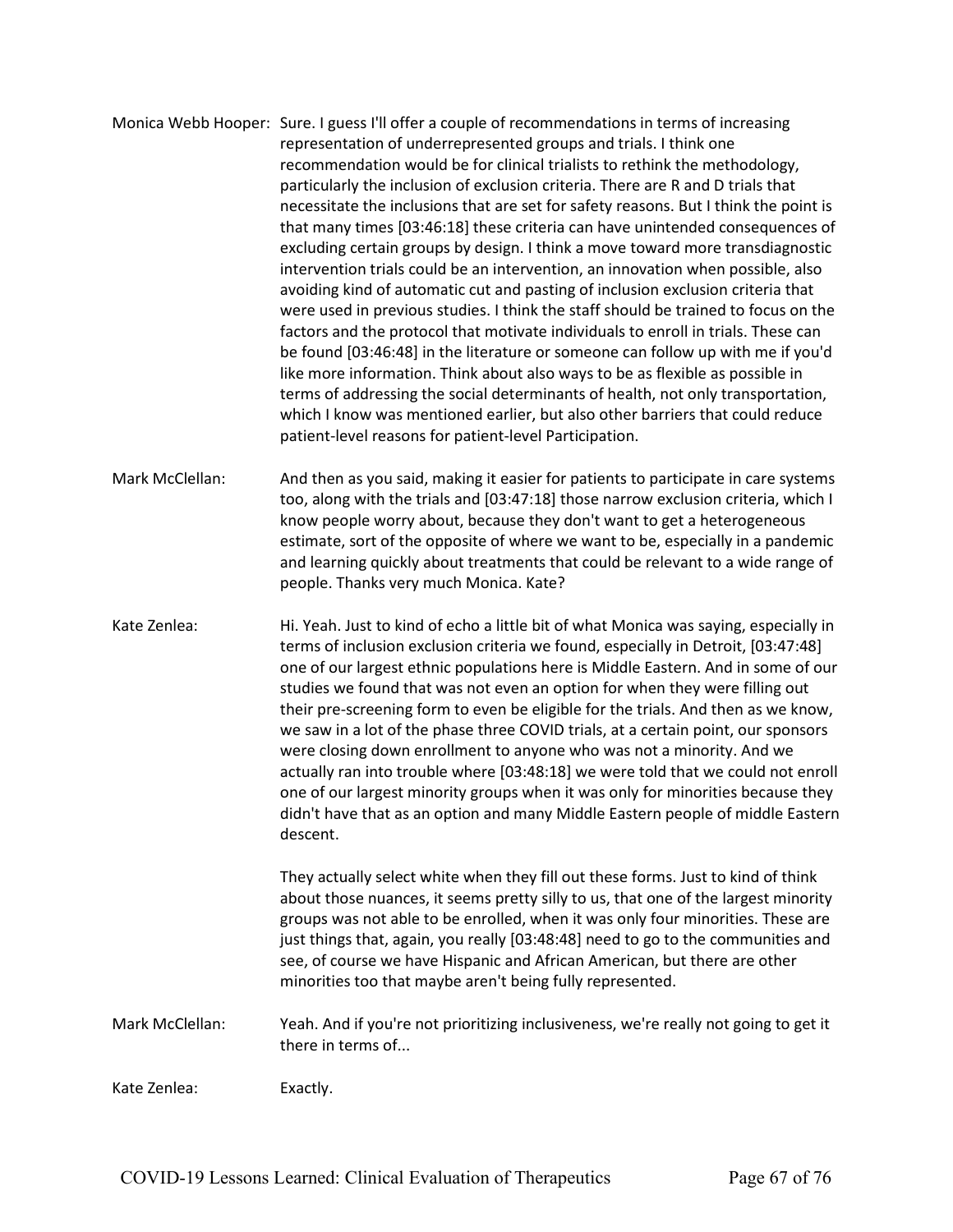| Mark McClellan:             | Broadbased trials that give us representative evidence, Janice?                                                                                                                                                                                                                                                                                                                                                                                                                                                                                                                                                                                                                                                                                                                                                                                                          |  |
|-----------------------------|--------------------------------------------------------------------------------------------------------------------------------------------------------------------------------------------------------------------------------------------------------------------------------------------------------------------------------------------------------------------------------------------------------------------------------------------------------------------------------------------------------------------------------------------------------------------------------------------------------------------------------------------------------------------------------------------------------------------------------------------------------------------------------------------------------------------------------------------------------------------------|--|
| Janice Chang:               | Yeah. I'll go back to, I think what Sam brought up. It's about building trust, right?<br>And there's so many different dimensions. I mean, building trust when it comes<br>to technology and data, you got to have [03:49:18] robust processes and<br>framework in place, but perhaps more importantly, I think what Monica and<br>Kate have touched on trust doesn't just happen. We all know that, right. It's that<br>human interaction and there's a lot of work to be done there. How do you build<br>trust with the patients? How do you build trust with the clinicians within the<br>community space sites? There's a lot of work there to be done, right? And I<br>think that's, hopefully to me, something where we just got to kind of put on the<br>top of the priority for all of us, regardless of [03:49:48] which sector of the<br>ecosystem we work in. |  |
| Mark McClellan:             | All right. Well, I want to thank you all, not only for some great perspectives and<br>reminding us that, especially at the end of the session, of what we're really here<br>to try to accomplish. If we want to transform clinical evidence development,<br>both for the next pandemic and hopefully more broadly in the clinical trial<br>enterprise and especially for taking the time out to work on all this. I know<br>you're really busy and you're where the rubber meets the road, all of these<br>goals and aspirations for our clinical trial [03:50:18] system. You're the ones<br>who are out there doing it. Thanks very much for the.                                                                                                                                                                                                                      |  |
| PART 3 OF 4 ENDS [03:50:22] |                                                                                                                                                                                                                                                                                                                                                                                                                                                                                                                                                                                                                                                                                                                                                                                                                                                                          |  |
| Mark McClellan:             | system. You're the ones who are out there doing it. Thanks very much for the<br>thoughtful and well-organized feedback on how we can do it better and move<br>forward from here. So Kevin, I would like to turn back to you. The panel went<br>over a few minutes, but I think some really good perspectives.                                                                                                                                                                                                                                                                                                                                                                                                                                                                                                                                                            |  |
| Kevin Bugin:                | Thanks Mark. I'm actually going to turn it over to Susan and she's going to move<br>us into the public comment portion of this meeting. I will just say that [03:50:48]<br>that was a fantastic panel. I have been trying to summarize takeaways<br>throughout the day, so that I will be able to share them back at the end of the<br>day, and I could not fit them all onto the one slide that I was trying to do, so<br>there were a lot of takeaways, which I'll be glad to share later today. So Susan, I<br>will turn it over to you and you'll be kicking off our public comment period.<br>What I think we'll do is we'll keep to the same amount of time for the public<br>comment, and I'll be just briefer in my final closing remarks.                                                                                                                       |  |

# **Public Comment**

Susan C. Winckler: [03:51:18] That works, great. Thanks so much, Kevin, and to all of our panelists. So I was thinking, in our masterclass of COVID-19 lessons learned and thinking about the prioritization of therapeutics, then the resourcing, and then the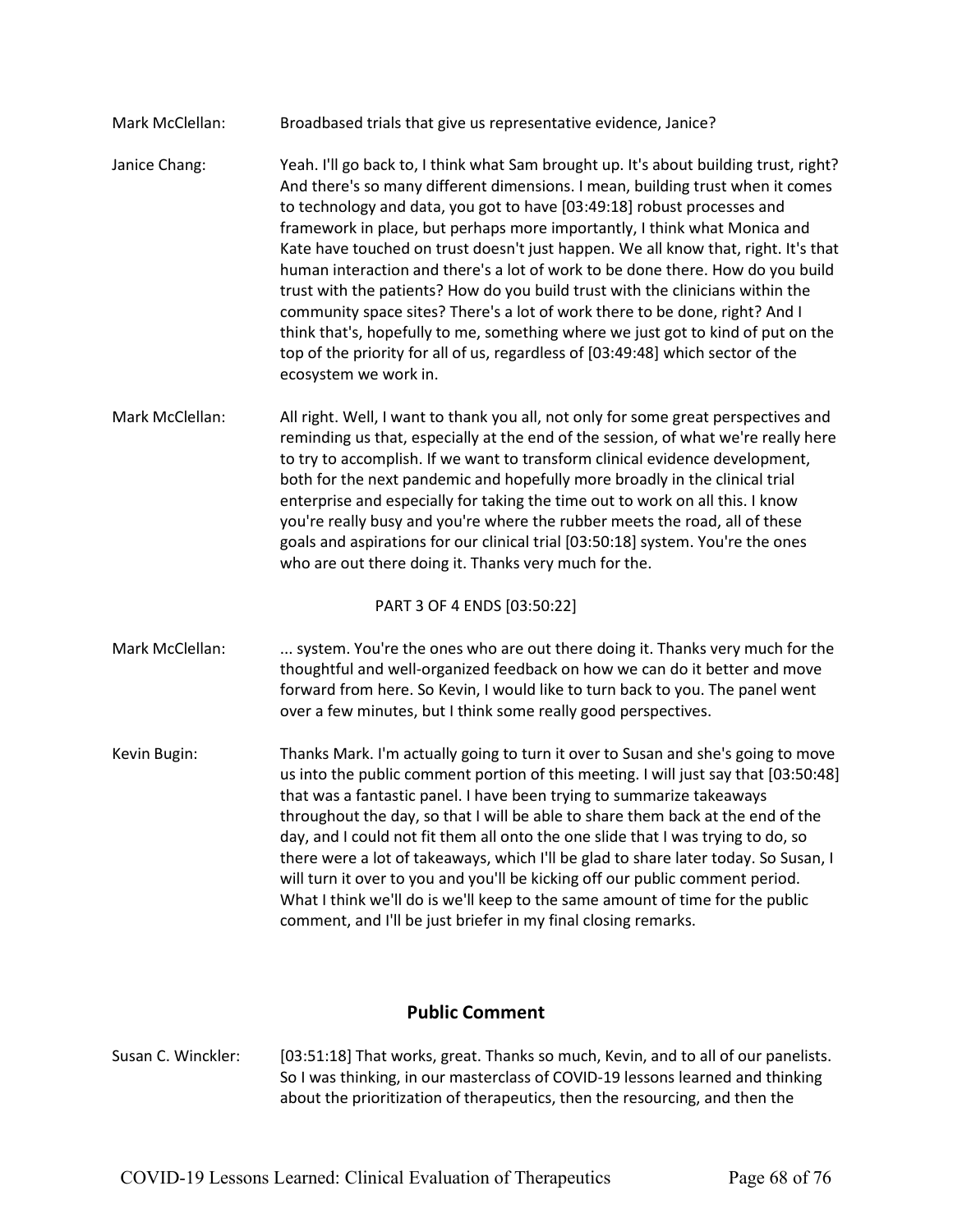executing of clinical trials, we've certainly shared a lot of information that is relevant in learning [03:51:48] and preparing for the next pandemic. But particularly this last panel, incredibly relevant to improving how we do clinical trials and the reach of our clinical trials and making sure that we have inclusive clinical trials.

We're now going to move to the public comment portion of the meeting. This is for those individuals who registered to provide public comment. I'm going to call on those registered commenters in alphabetical [03:52:18] order, by last name, and then we will open your microphone so that you can speak. We had the number of folks who registered for public comment. We did the math and that requires then that you have about 90 seconds to speak. We'll have a timer that will give you the 90 seconds. I'll give you a verbal warning, oral warning, at 20 seconds and then your microphone will mute at 90 seconds. I'll note that [03:52:48] neither the FDA foundation nor the agency will respond to the public comments. This is really just for individuals to provide a comment. Then we will go to the next comments. I'll note, as we said, at the beginning of the meeting, that there will not be any responses or information provided related to pending or potential regulatory action. So, let's get to the public comment and we will test [03:53:18] this out and see how the system works. I'll note, again, I'm going to go in alphabetical order, by last name. We'll give you about 10 or 15 seconds to start speaking. And if you don't respond within that time, we'll move on to the next one. It will be audio only, no visual, but let's prepare.

Our first speaker who is registered to comment is Rachel Abu Taleb. Rachel... Rachel, [03:53:48] I see you on the screen and we've given you the ability to unmute. If you would unmute, I believe you can speak. I believe you can speak and you'll be heard.

Rachel Abu Taleb: [03:54:18] Hi, sorry about that. I'd just like to thank everyone. This has been a great afternoon of a lot of learning and I hope I even get the recording of this to catch a few bites that I missed. Just thank you very much.

Susan C. Winckler: Okay, [03:54:48] and we will go to speaker number two, Edward Allera. Could you... There it is. Thank you for restarting the clock. Do we have Mr. Alara pulled up in the ability to unmute? Okay, Mr. Allera will not be speaking. [03:55:18] Next on the alphabetical list is Andrew Bates.

Andrew Bates: Thank you so much to the group. I'm an acute care hospitalist. I take care of patients, critically-ill COVID patients. I was just wondering, I've read promising data regarding a medication of aviptadil acetate. Are you aware of any trials that it's involved in? [03:55:48] I'm struggling right now because we have patients that are unfortunately very sick and on a daily basis, I have patients passing away with COVID on high flow nasal oxygen and while encouraging vaccination, I struggle with finding therapeutics that are effective for them.

# Susan C. Winckler: Thank you, Dr. Bates. We'll go now to Sherna [03:56:18] Bell, Sherna Bell, B-E-L-L. Okay. We will move next to Ivory Chang, Ivory Chang. [03:56:48] We'll move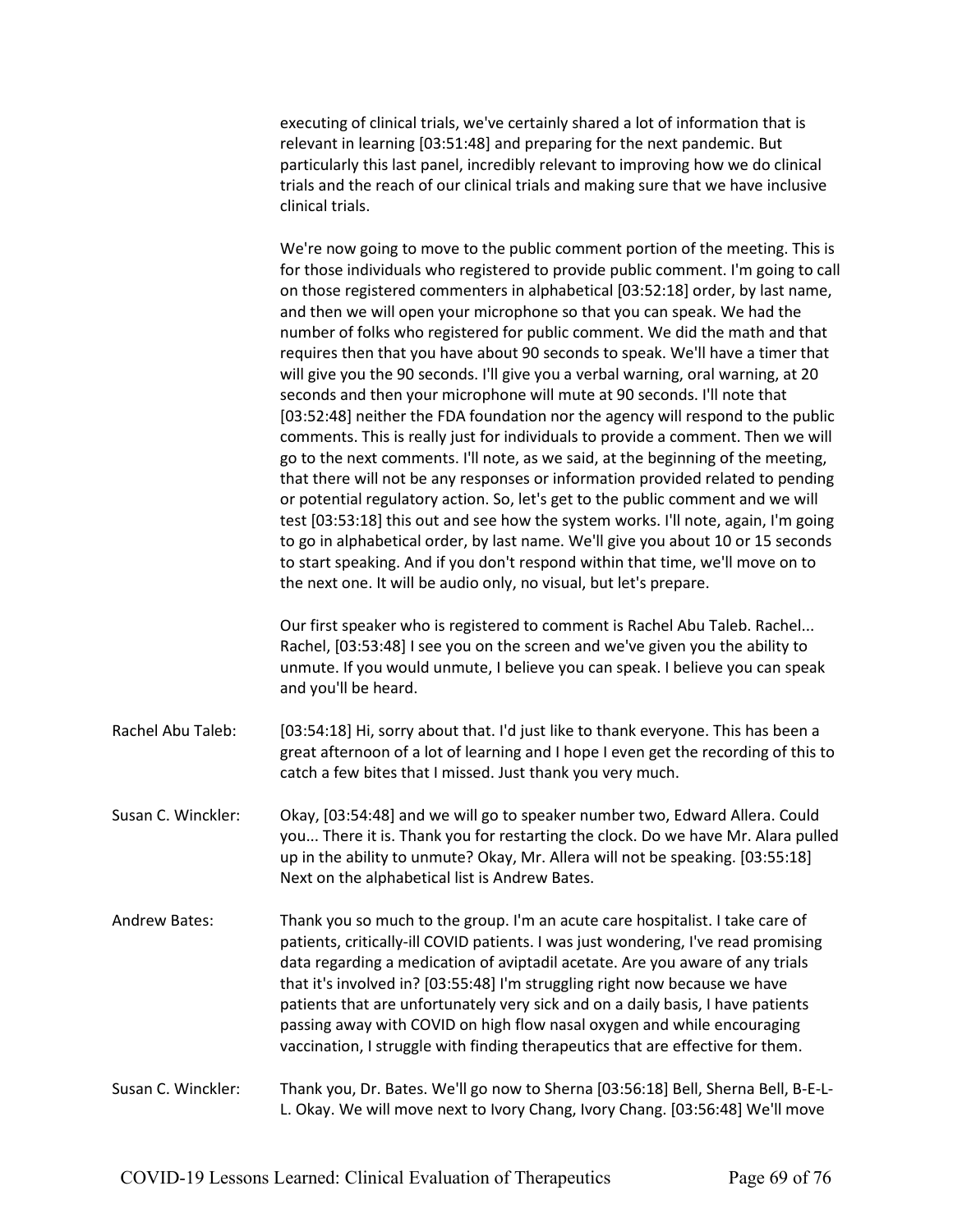next to Jay Conway, C-O-N-W-A-Y, Jay Conway. To Nevin Dabbousi, D-A-B-B-O-U-S-I, Nevin Dabbousi. Froucke [03:57:18] De Haan? Farouk De Haan. Okay, we will move to Gere diZerega, D-I-Z-E-R-E-G-A, and I apologize if I have [03:57:48] mispronounced your name, last name D-I-Z-E-R-E-G-A. Okay, moving to the next. Steven Feldman, F-E-L-D-M-A-N. Steven Feldman. [03:58:18] Dave Hone, H-O-N-E, Dave Hone. All right, Abhay Kenjale, K-E-N-J-A-L-E, Abhay Kenjale. [03:58:48] Yasmeen Long, L-O-N-G. For those of you at the end of the alphabet, this is a little bit like when everyone is clearing out of the line ahead of you in the [03:59:18] airport queue or somewhere else where you're waiting in a line. Yasmeen Long?

Okay. Richard Lucarelli, L-U-C-A-R-E-L-L-I, Richard Lucarelli. We'll go to the next. Sharonann Lynch, [03:59:48] Sharonann Lynch. Zak Martinez, Zak Martinez. We'll move. Estela Mata, M-A-T-A, Estela Mata. [04:00:18] We'll continue to move through. Linda McKibben, Linda McKibben. All right. Francesco Nocera, Francesco Nocera. [04:00:48] I see our process improvement here, that we'll be implementing, which is asking for confirmation when folks have joined the meeting and want to continue to provide public comment. Ramakrishna Pidaparti, last name P-I-D-A-P-A-R-T-I, Ramakrishna Pidaparti. [04:01:18] We'll continue to move forward. Tumma Rama Rao, R-A-M-A-R-A-O. Cyrus Rangan, last name R- A-N-G-A-N, Cyrus Rangan. Elizabeth Reego, last name R-E-E-G-O, Elizabeth [04:01:48] Reego. Next, Beatrice Setnik. Beatrice, I see you're ready to go.

| <b>Beatrice Setnik:</b> | Oh, good afternoon. Yes, can you hear me? Yeah. Thank you for taking my<br>comment. My comment is around the acquired immune immunity through<br>COVID infection and the need for ongoing studies. Given the large Tel-Aviv study<br>that has [04:02:18] given promising results on natural acquired immunity<br>through COVID infection, this really needs to be also evaluated with some<br>standards for individuals who have gotten acquired immunity and in light of the<br>vaccinations and the mandates providing options that are scientifically data-<br>driven as this is a large concern, especially for individuals who are otherwise<br>healthy, who may have acquired immune response [04:02:48] and may<br>otherwise be having to take vaccines, which could impose adverse events. So<br>some of the important lessons from pandemics such as this is really to carefully<br>also evaluate innate immunity, as well as other viable treatment options, as well<br>as other sources of medications that are both, whether they're currently<br>approved or in development, but the consistency also [04:03:18] of safety data<br>and the foundations of vars and improving structural post-marketing data, so<br>that information is more transparent, is very important going forward in these |
|-------------------------|----------------------------------------------------------------------------------------------------------------------------------------------------------------------------------------------------------------------------------------------------------------------------------------------------------------------------------------------------------------------------------------------------------------------------------------------------------------------------------------------------------------------------------------------------------------------------------------------------------------------------------------------------------------------------------------------------------------------------------------------------------------------------------------------------------------------------------------------------------------------------------------------------------------------------------------------------------------------------------------------------------------------------------------------------------------------------------------------------------------------------------------------------------------------------------------------------------------------------------------------------------------------------------------------------------------|
|                         | types of scenarios so that we have reliable data-                                                                                                                                                                                                                                                                                                                                                                                                                                                                                                                                                                                                                                                                                                                                                                                                                                                                                                                                                                                                                                                                                                                                                                                                                                                              |

Susan C. Winckler: 10 seconds.

Beatrice Setnik: ... post-marketing data to rely on. Thank you.

Susan C. Winckler: Thanks so much, speaker Setnik. Our next registered speaker, Rensi [04:03:48] Sutaria, Rensi Sutaria. Getting to the last two pre-registrants, as a reminder,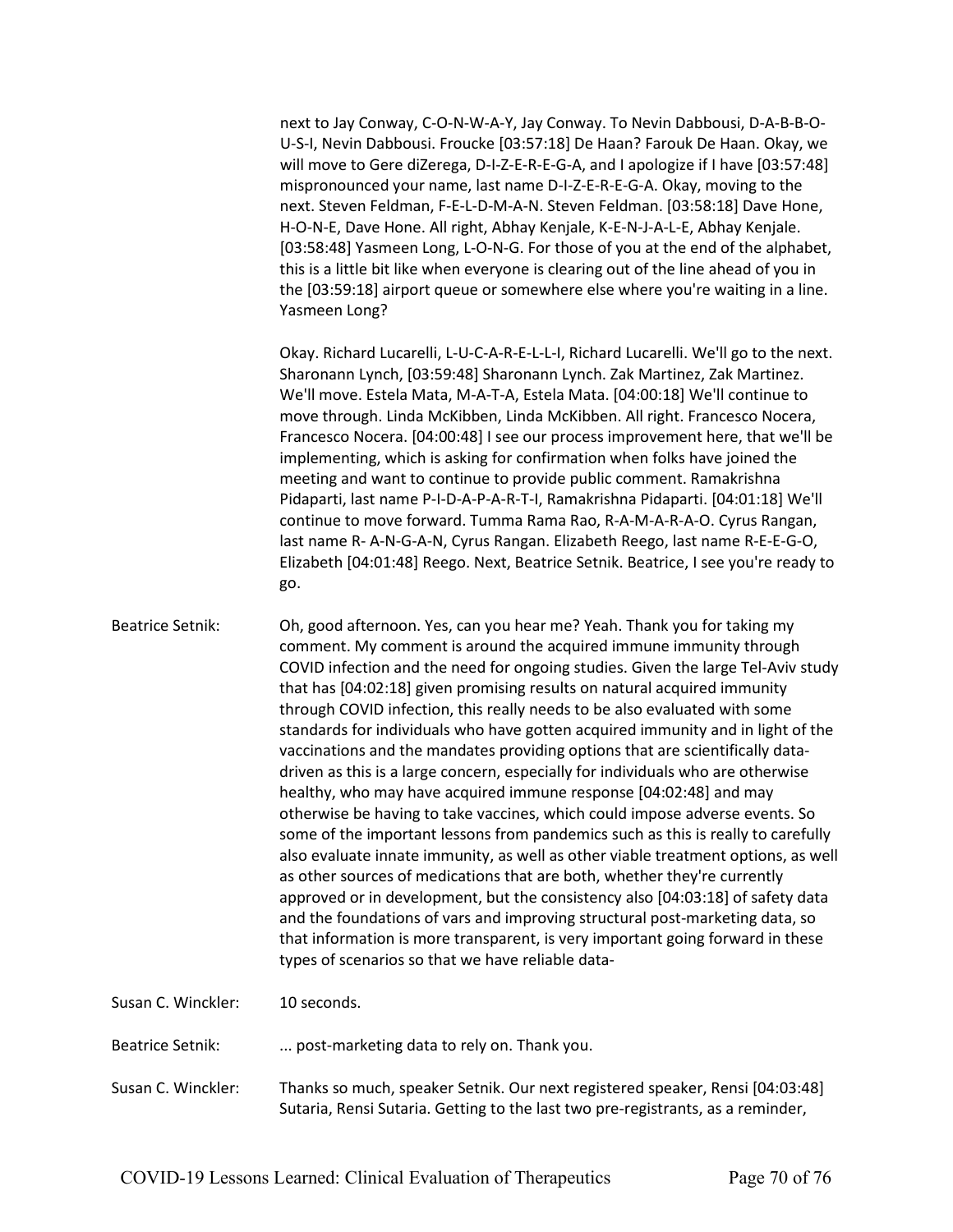participating in the public comment period does require registration in advance to give us this list. And so we have two final registrants, and then we will be turning it back to [04:04:18] Dr. Bugin for the last portion of the meeting. So Cindy Thompson, Cindy Thompson, T-H-O-M-P-S-O-N. All right, and then our final registered public comment provider, Lucy Vereshchagina. Lucy, please go ahead.

Lucy Vereshchagina: [04:04:48] Thank you, Susan. I'm Lucy Vereshchagina, the vice president of Science and Regulatory Advocacy of the Pharmaceutical Research and Manufacturers of America, and I'm speaking on behalf of pharma today. First, I would like to say thank you and congratulations to all the speakers and panelists today. Great discussions and a great meeting. Also, I would like to express our appreciation for the efforts that their day has taken in responding to the COVID pandemic [04:05:18] while continuing to perform mission critical work in those demanding time. And as heard many times today, [inaudible 04:05:26] by pharmaceutical industry are utilizing novel approaches to clinical trials, facility inspections, manufacturing supply chain to support continued innovation and inform timely regulatory decision-making. Thanks to this continued innovation by pharmaceutical companies who are able to deliver safe and effective COVID-19 vaccines and treatments to [04:05:48] patients in record time. This swift response to COVID-19 is a testament to effective and efficient collaboration with an industry [inaudible 04:06:02], federal agencies and other third parties. Sustaining an ongoing collaboration between the public and private sectors is essential to ensuring the safety and continuity of the supply chain and pandemic preparedness, and it's also important for [04:06:18] industry's ability to advance and manufacture existing and future innovative medicines.

Susan C. Winckler: Thank you so much, speaker Vereshchagina. We've hit that dynamic where we allocated time based on the number of folks who registered and needed to stick with that time commitment, but really appreciate all of the comments that were made. I'll note as well, there [04:06:48] is a docket open for this meeting, and so we encourage folks to submit comments to that docket, and then they will all be captured in this together. So, thank you for those who signed up to provide public comment and did so. The docket is open until December 28th, so a significant amount of time to provide that comment. I'm now going to pass the microphone back to my colleague, [04:07:18] Kevin Bugin. There may be a bit of a delay as we do that, so know that, in fact, Kevin is returning to the microphone and will close us out for the meeting. So I'll count you down, Kevin, please pick up and take us to the final session.

# **Closing Plenary**

Kevin Bugin, PhD *U.S. Food and Drug Administration & former Federal COVID-19 Response or Countermeasures Acceleration Groups*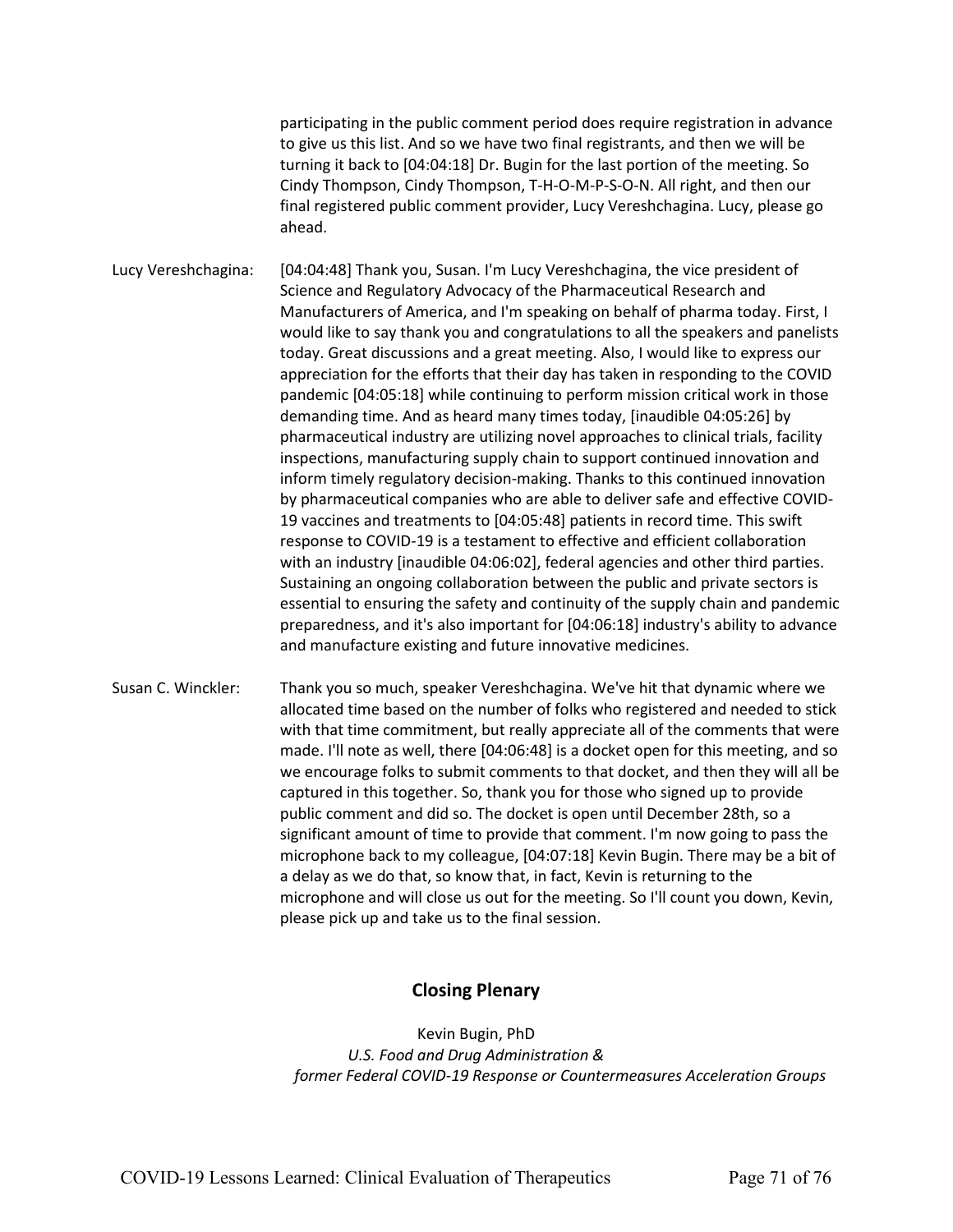Kevin Bugin: All right. Hi everyone. So I think we still, by my account, have little over 200 people still on. So I want to thank you all for this incredible marathon session of a lessons learned, which [04:07:48] honestly, we owe nothing less than that, given the marathon of a pandemic or public health emergency that we're in. I recognize again, it's been a long day. I've been standing the entire time, it was that captivating. I'm going to go ahead and quickly go through some takeaways and get you all out of here early, so you can move on and get to drinks or get to dinner. Firstly, a couple of takeaways from our two opening keynotes. I think the main for me [04:08:18] were that it's important to take the time to take stock, even though we're still in the pandemic.

> That's because we've made substantial progress since the beginning of this pandemic. There were solutions that we've implemented already, solutions we may still be trying to implement and we're learning as we go now and then solutions that we simply need to continue to work on and make sure we do implement for the next pandemic. The common theme I heard throughout the day was, "You can't implement many of these things in the midst of a pandemic. It's something that [04:08:48] you have to have there already." Initial clinical research efforts, for therapeutics at least, were very scattershot and this created a lot of barriers to generating actual evidence, early on at least. It's tough when you have a system that's overburdened by cases, which we heard about already multiple times today, when you also have to deal with competition with those trials, that maybe are not going to lead to evidence that we needed to evolve the standard of care.

> There was a remarkable collaboration, [04:09:18] whether that be what was described with the active program between NIH, FDA, HHS, and CDC, the academia institutions and industry, or the extraordinary all-of-government collaboration that we saw in response to COVID-19. This was certainly also something that we carried forward into this collaborative lessons learned effort, and, I would like to thank again, all those participants who joined us today and stuck with it through all the panel sessions. You are also our partners. You're our collaborators in this process of learning about [04:09:48] these lessons learned and how we can move them forward. Lastly, the President's American Pandemic Preparedness Plan, which was released earlier this month, lays out a very, as Dr. Collins mentioned, resource intensive, but ambitious plan for how to be prepared for future pandemics, and we saw a lot of alignment or commonalities with some of the lessons learned and themes from today, so hopefully that will give us some additional assistance or support as we try to make progress moving forward.

[04:10:18] Moving into the first panel on research scoping and prioritization, I heard in a public health emergency, there's this strong desire to help patients, and this was clearly seen with everyone jumping in, all hands on deck, trying to help, but not knowing how they should help. So, having a preparedness plan that can communicate what can be done from day one... Something I love to quote, I can't remember the person who said this, who I should attribute it to, was that from day one, need [04:10:48] to randomize that first patient. We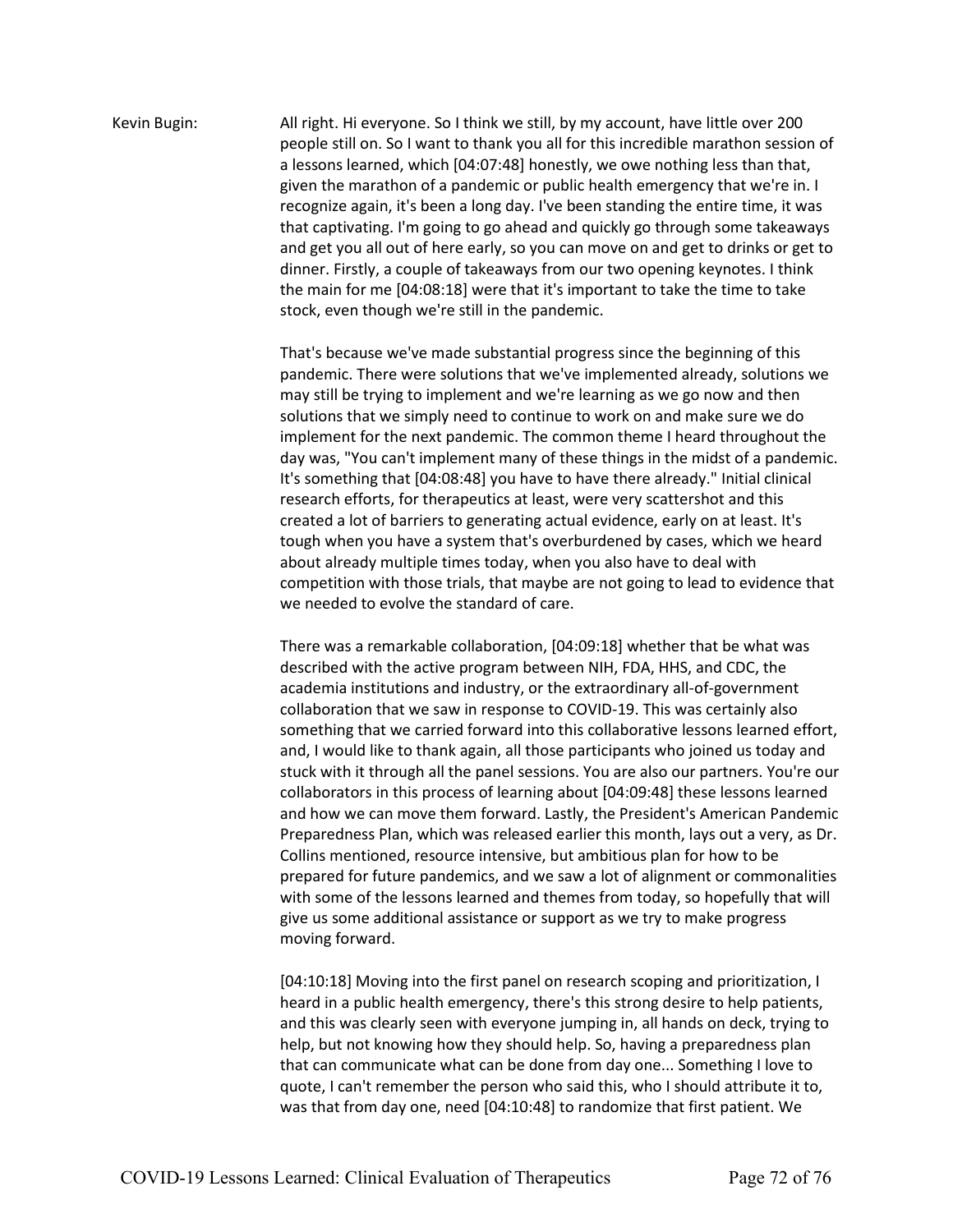need to know how we can get that information and that guidance out so that we can work in the most coordinated and efficient way as possible. Now, when determining criteria for scoping and prioritization, I heard the need to consider scientific considerations, such as the mechanisms of actions of the drugs, the type of safety databases we need, but we also need to think about scalability and the available clinical supply, not just for the research, but of course, for getting it out to patients who will need it and manufacturing as well.

While there [04:11:18] are immediate term goals, we need to also keep the long-term pipeline and the broader view in mind. There's going to be that valley of death that we need to bridge and that's an important intermediate goal as well. How do we get from those phase one trials into the phase two and three and beyond. We need to make sure our trials are designed to yield actual evidence. They need to be adequately powered. They need to have the right controls, etc. We need systematic communication channels to promote timely information sharing. You can have a great plan, but [04:11:48] if nobody knows what it is, it's not going to do you much good. We need strong and continuous investment in pandemic preparedness, including infrastructure at the community and therapeutic areas such as in the antiviral R&D program that we've heard about.

I'll jump right into the next panel, which was on infrastructure and resourcing. Clearly there are networks and infrastructure currently, and were at the beginning of the pandemic, but they exist in different states of readiness, was the note that I made. Interoperability, rapid [04:12:18] coordination of new and larger networks, really necessitates that was required was difficult in real time. The key question, I think I mentioned this earlier, is how do we keep that needed infrastructure warm and ready? I'll come back to that question because I thought I also heard a really great answer to it as well.

Now, also keep in mind, what I heard from this panel discussion was the underlying infrastructure and resource circumstances were changing on a regular basis. We certainly saw this from the U.S. [04:12:48] Government's response in the operation, but certainly we heard this from our panel discussion as well. There were shifts and, of course, more needed remote and decentralized trial practices that use some digital health tools, but it was a struggle to implement those, not for lack of trying or for lack of flexibilities. We heard that there was great collaboration between industry and academic partners and regulators on how to implement those tools, but they were new. Anytime you were trying to implement something new, that can be challenging as you [04:13:18] build that self-efficacy with those tools. Then, of course. I called them basic needs, but the panel described fundamental lacking PPE, personal protective equipment, and, of course, the clinical research professionals that we would need to conduct clinical research.

Lastly, this pandemic has taught us the role of emerging variants and the evolution of standard of care over time really does make this a very challenging situation to manage, within the infrastructure and resources that we have. Also,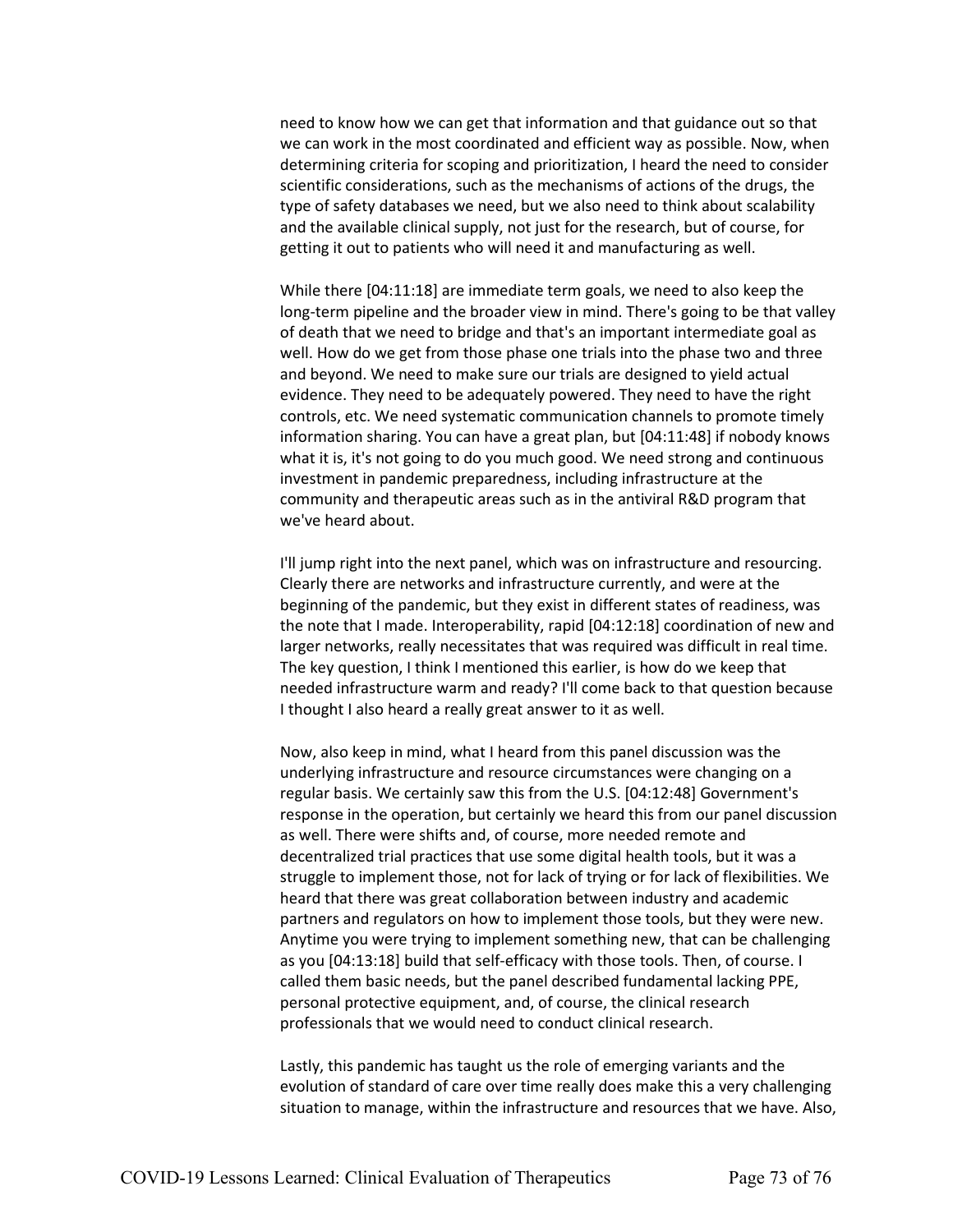[04:13:48] a key point and it deserved its own bullet, at least in my mind, and it goes back to what I thought was the answer to that first question about how you keep the needed infrastructure warm and ready was, we didn't have infrastructure that actually could reach out to where those patients were, those underserved and underrepresented patients who unfortunately were disproportionately impacted by this pandemic. We really need to engage with those community sites more and bring them into the networks. Identifying and addressing their needs may be the answer to that key question.

Kevin Bugin: [04:14:18] Moving on to panel three and I had to split this one into two slides because that was such a rich conversation and it was just difficult to stop capturing important takeaways. I'll begin by, the way Sarah and Mark had described this, was the importance of right sizing the research question, and then matching that up to the capacity that you'll have at the sites from the get go.

> And I think inherent in that is, is thinking about that capacity at new sites and new networks and how do you get that up to a new level of normal, so that you'll have the necessary [04:14:48] capacity to answer the right types of questions that you're going to be needing to respond to in a pandemic or a public health emergency. This will require engagement at community trial sites. I took some great takeaways from Dr. Cooper as remarks as well. We need to think about those social determinants of health. Will you have the basic access to high quality healthcare? If you can't reach an academic medical center, then that's not going to be a medical center that can reach those patients. [04:15:18] Then of course, we need to think about eligibility criteria and its impact on diversity. I think a lot of times we think about eligibility criteria on getting to the heart of our questions around efficacy or around safety, but we also need to think about its impact on diversity and the types of patients that are underrepresented in our trials.

> Next, the research needs to be as simplified, standardized, and as wellsupported as much as possible, and really thinking also about how that question or that should be addressed internationally as well. I bucketed [04:15:48] in things such as the regulatory requirements for central or single IRBs, the administrative requirements and legal requirements as well, such as indemnification being much more clear and well understood for research entities during a pandemic, especially. Then, of course, addressing the overhead or the management challenges such as managing payroll and managing the risk of taking on clinical trials, contracting and other agreements, which really can bog down things in standing up a new trial. We saw amazing mountains being [04:16:18] moved during this pandemic, with some of the contracting and other agreements for some of the active trials being pulled off in a month's time. This is something that... Even a month seemed way too long when you're dealing with a pandemic and you really want to try and get patients enrolled as quickly as possible.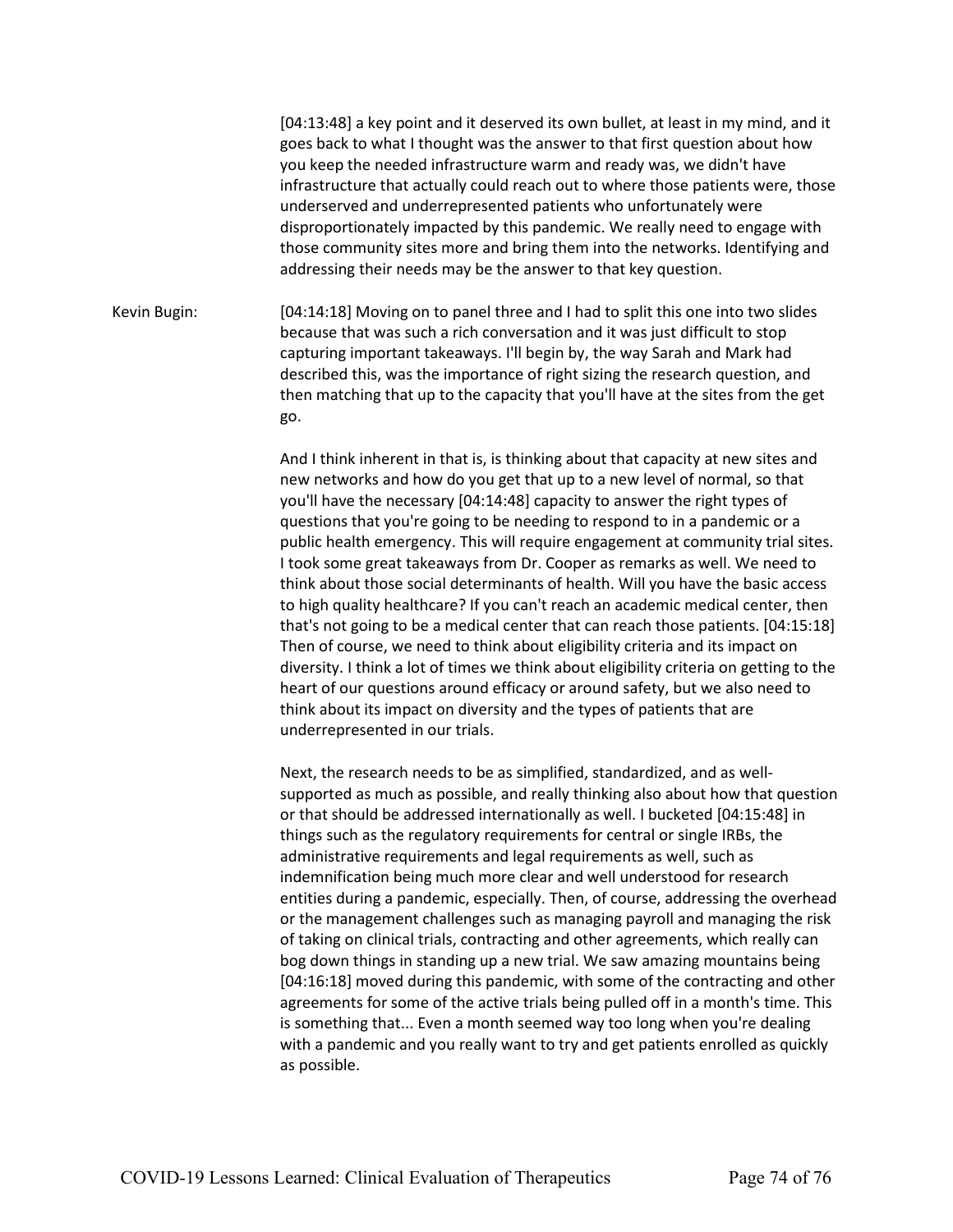Of course, also thinking about how to expand the investigational drug and pharmacy management components. These two bullets here, particularly, I heard a comment from Dr. Brown, I believe, was about how do we modularize this? You might think about those right sized questions to the right size [04:16:48] capacity, to the right tools that simplify and standardize this, so you can almost pick and match and line up what those different modules might be. As far as the additional takeaways, another great quote, I'm sorry, Dr. Brown, but you were really on today, what do clinicians and healthcare providers do? Do they treat or do they respect, treat and learn? I think that's a key takeaway and the rest of the slide is really channeling or leading off of that. Thinking about training the next generation as an opportunity to [04:17:18] really accelerate the needed culture change for those next generations of clinical care providers or clinical researchers, and really, they're one and the same.

Really integrating all the novel tools and technology, all the novel clinical research, that we might be doing into clinical care and this needs to be as widely available as possible. With regards to that culture change, that's obviously needed and I took a couple of notes about what we need. Although this is probably not exhaustive, but we need true stories that are really compelling. They demonstrate [04:17:48] a real value proposition for communities, which as we've been talking about all today, I think engaging those communities and making sure they're in the mix for the infrastructure, they're part of the clinical trial, so that we execute, is critical. And of course, adjustments to all the broader ecosystem, the frameworks that we use to come up with research questions, the types of designs for studies, the incentives that we have all to enable research in clinical care, and lastly relationships that will reinforce that change over time. That could be relationships at the institution [04:18:18] or hospital level. It could be relationships with academia or broader research entities such as the NIH or with industry or with the FDA and so on.

So hopefully that was the speed round version of all the takeaways. We will get these updated slides posted onto the Reagan-Udall Foundation website here, probably in the next coming day or so, as well as the recording. As I mentioned earlier today, there will be a summary that will build on the preread that is currently on the Reagan-Udall Foundation. If you haven't already read it, I highly encourage you [04:18:48] to do so. We'll try to fold in these takeaways and some of the additional comments. We'll give our panels an opportunity to weigh in and add anything additional there, as well as some of the public comments that we heard, as best we can. Lastly, I think Susan mentioned this, the docket is open and feel free to send in those comments. I believe it's going to be open through the end of the year. Once that closes, we'll be summarizing all of that feedback and there will be a supplement to this additional summary report that I mentioned today.

Lastly, but not least, again, this is a very long journey. [04:19:18] We're trying to make changes that I think folks have been talking about in the clinical research space for years, if not decades. I think we have a lot of convergence now and it'll take everyone who's here today, or was here today, to help us move forward.